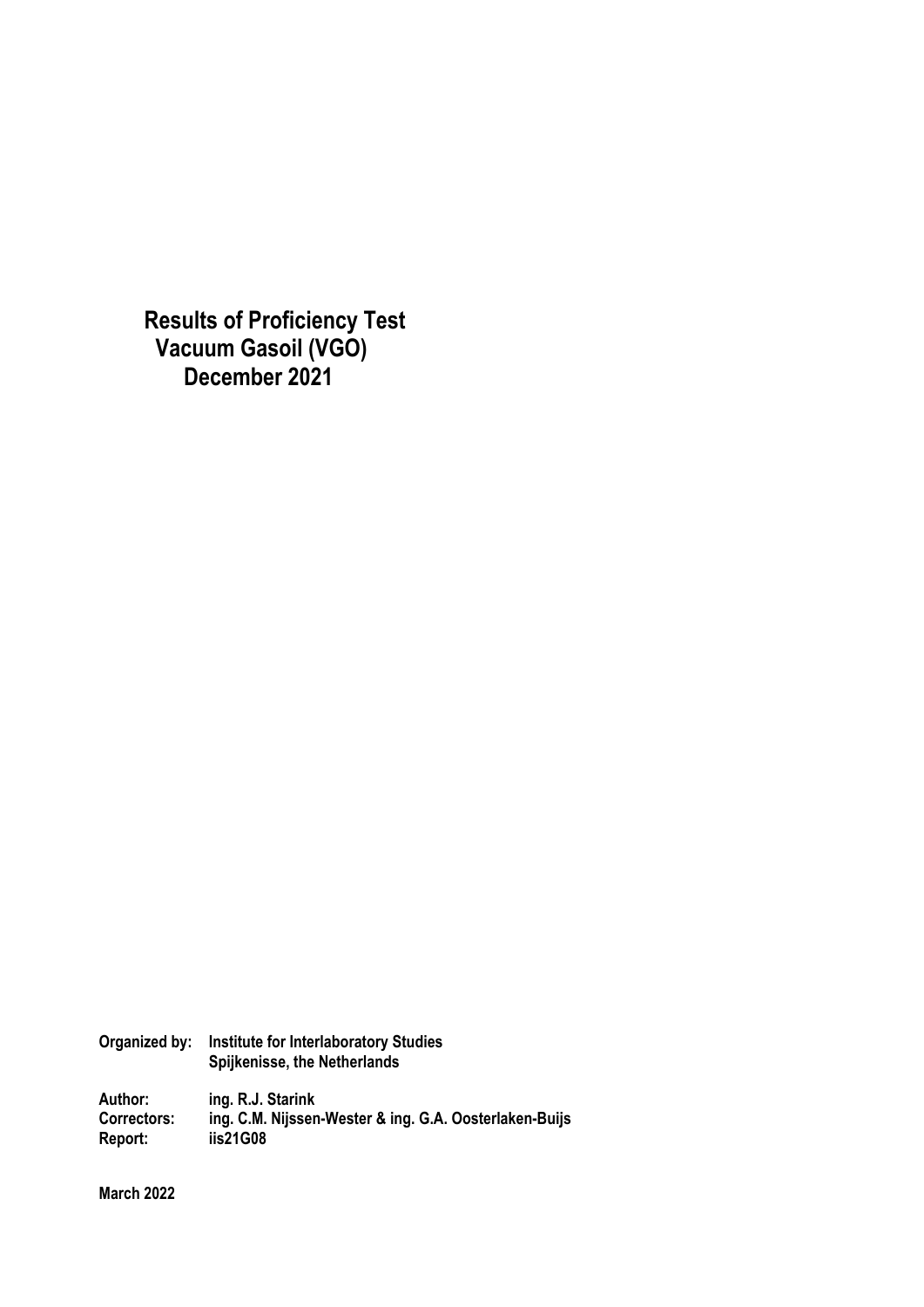### **CONTENTS**

| $\mathbf{1}$   |                                                                          |  |
|----------------|--------------------------------------------------------------------------|--|
| 2              |                                                                          |  |
| 2.1            |                                                                          |  |
| 2.2            |                                                                          |  |
| 2.3            |                                                                          |  |
| 2.4            |                                                                          |  |
| 2.5            |                                                                          |  |
| 2.6            |                                                                          |  |
| 3              |                                                                          |  |
| 3.1            |                                                                          |  |
| 3.2            |                                                                          |  |
| 3.3            |                                                                          |  |
| $\overline{4}$ |                                                                          |  |
| 4.1            |                                                                          |  |
| 4.2            |                                                                          |  |
| 4.3            | COMPARISON OF THE PROFICIENCY TEST OF DECEMBER 2021 WITH PREVIOUS PTS 13 |  |

Appendices: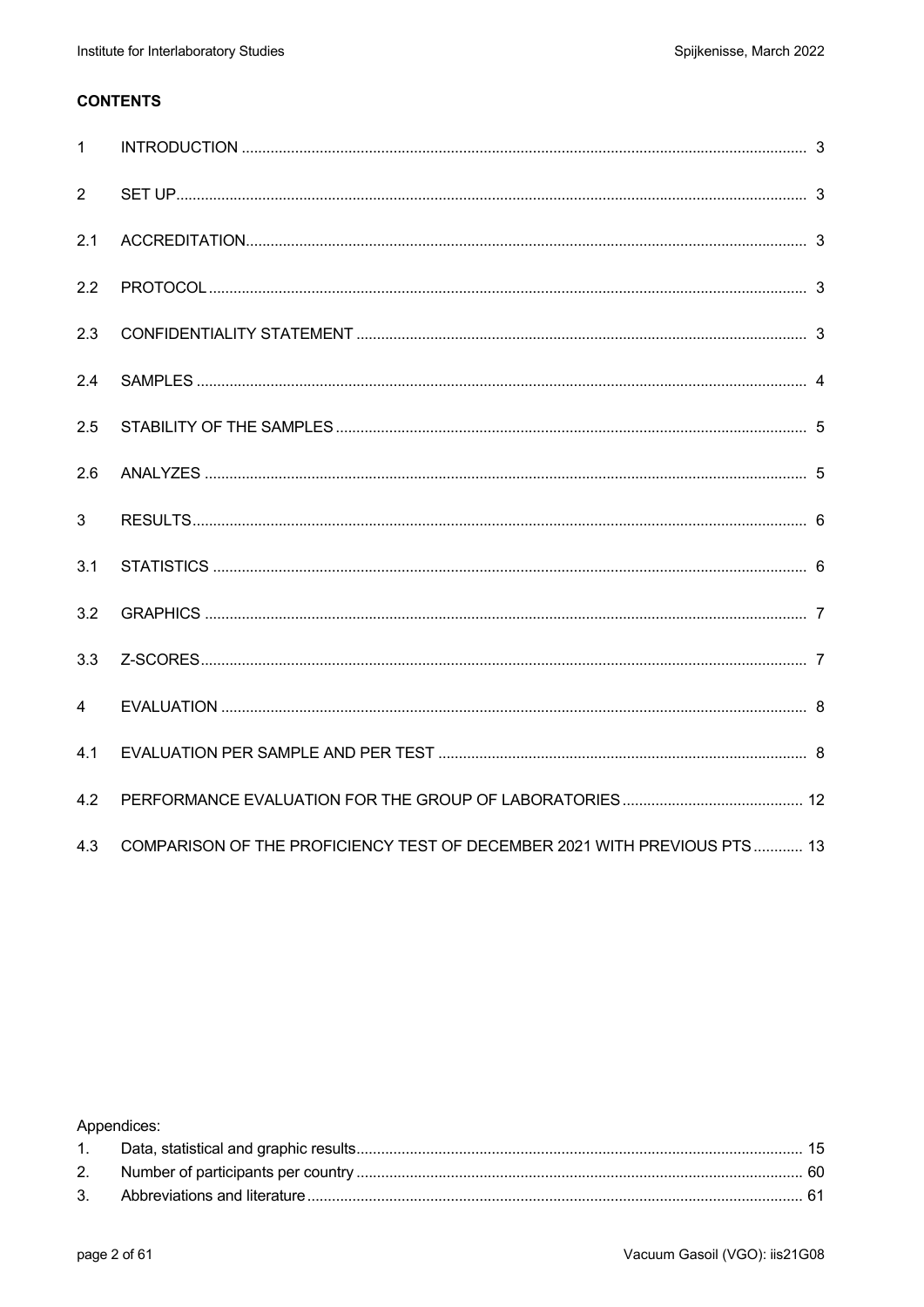#### **1 INTRODUCTION**

Since 2013 the Institute for Interlaboratory Studies (iis) organizes a proficiency scheme for the analysis of Vacuum Gasoil (VGO) in accordance with the latest version of ISO8217 every year. During the annual proficiency testing program 2021/2022 it was decided to continue the round robin for the analysis of Vacuum Gasoil.

In this interlaboratory study 64 laboratories in 27 different countries registered for participation. See appendix 2 for the number of participants per country. In this report the results of the Vacuum Gasoil proficiency test are presented and discussed. This report is also electronically available through the iis website www.iisnl.com.

### **2 SET UP**

The Institute for Interlaboratory Studies (iis) in Spijkenisse, the Netherlands, was the organizer of this proficiency test (PT). Sample analyzes for fit-for-use and homogeneity testing were subcontracted to an ISO/IEC17025 accredited laboratory.

It was decided to send two different samples of Vacuum Gasoil: a 1L bottle labelled #21250 for various analyzes and a 100mL PE bottle labelled #21251 specifically prepared for metal analyzes.

The participants were requested to report rounded and unrounded test results. The unrounded test results were preferably used for statistical evaluation.

### **2.1 ACCREDITATION**

The Institute for Interlaboratory Studies in Spijkenisse, the Netherlands, is accredited in agreement with ISO/IEC17043:2010 (R007), since January 2000, by the Dutch Accreditation Council (Raad voor Accreditatie). This PT falls under the accredited scope. This ensures strict adherence to protocols for sample preparation and statistical evaluation and 100% confidentiality of participant's data. Feedback from the participants on the reported data is encouraged and customer's satisfaction is measured on regular basis by sending out questionnaires.

### **2.2 PROTOCOL**

The protocol followed in the organization of this proficiency test was the one as described for proficiency testing in the report 'iis Interlaboratory Studies: Protocol for the Organisation, Statistics and Evaluation' of June 2018 (iis-protocol, version 3.5). This protocol is electronically available through the iis website www.iisnl.com, from the FAQ page.

#### **2.3 CONFIDENTIALITY STATEMENT**

All data presented in this report must be regarded as confidential and for use by the participating companies only. Disclosure of the information in this report is only allowed by means of the entire report. Use of the contents of this report for third parties is only allowed by written permission of the Institute for Interlaboratory Studies. Disclosure of the identity of one or more of the participating companies will be done only after receipt of a written agreement of the companies involved.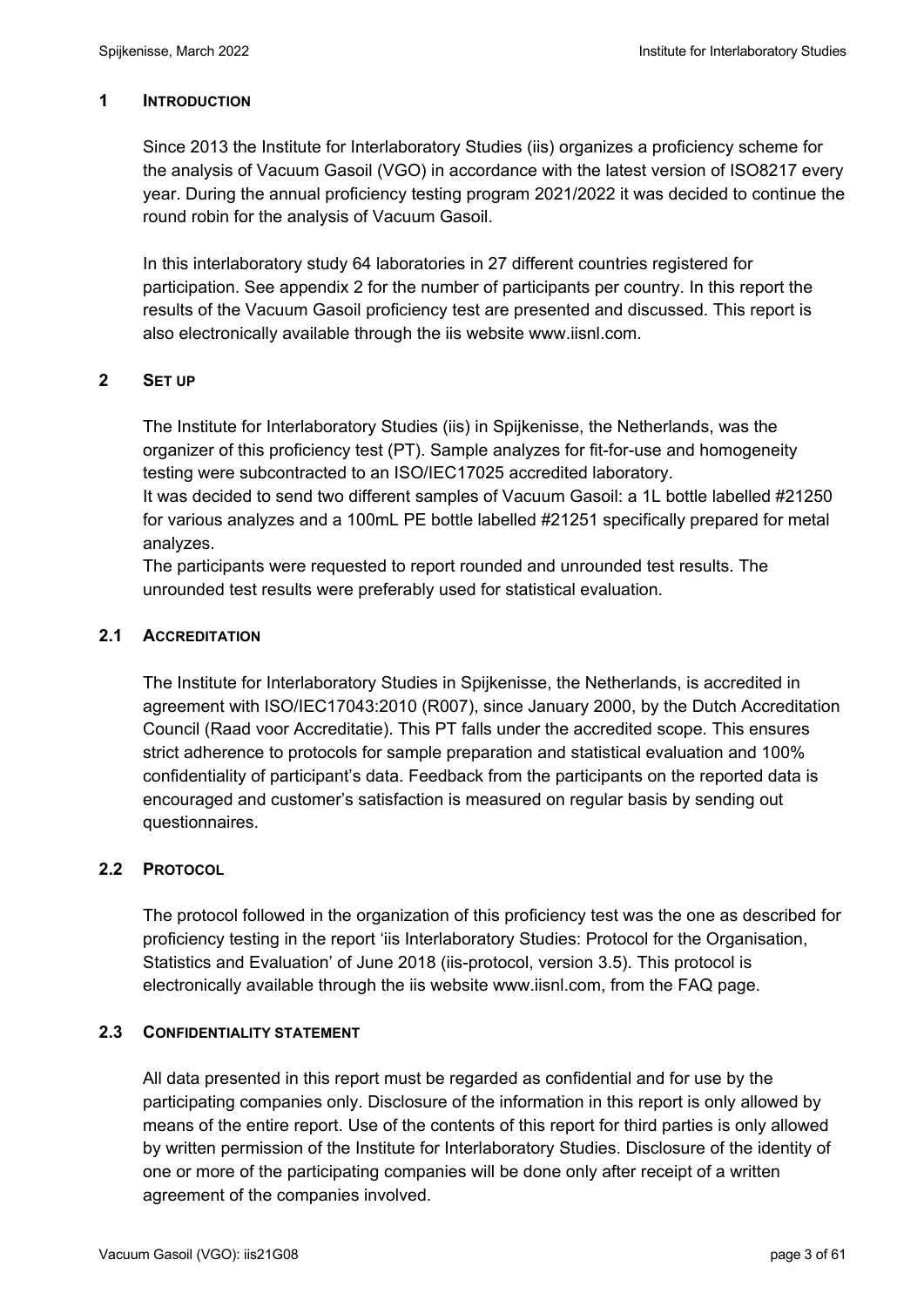#### **2.4 SAMPLES**

A batch of approximately 100 liters of Vacuum Gasoil was obtained from a third party. After homogenization 88 amber glass bottles of 1L were filled and labelled #21250. The homogeneity of the subsamples was checked by determination of Density at 15°C in accordance with ISO12185 on 8 stratified randomly selected subsamples.

|                 | Density at 15°C<br>in $kg/m3$ |
|-----------------|-------------------------------|
| sample #21250-1 | 923.6                         |
| sample #21250-2 | 923.6                         |
| sample #21250-3 | 923.6                         |
| sample #21250-4 | 923.7                         |
| sample #21250-5 | 923.7                         |
| sample #21250-6 | 923.7                         |
| sample #21250-7 | 923.6                         |
| sample #21250-8 | 923.7                         |

Table 1: homogeneity test results of subsamples #21250

From the above test results the repeatability was calculated and compared with 0.3 times the reproducibility of the reference test method in agreement with the procedure of ISO13528, Annex B2 in the next table.

|                                 | Density at 15°C<br>in $\text{kg/m}^3$ |
|---------------------------------|---------------------------------------|
| r (observed)                    | 0 2                                   |
| reference test method           | ISO12185:96                           |
| 0.3 x R (reference test method) | 0.5                                   |

Table 2: evaluation of the repeatability of subsamples #21250

The calculated repeatability is in agreement with 0.3 times the reproducibility of the reference test method. Therefore, homogeneity of the subsamples was assumed.

For the preparation of the sample for metal analyzes a batch of approximately 15 liters of Vacuum Gasoil was obtained from a third party and made positive on the metals Aluminum, Silicon, Iron, Nickel, Sodium and Vanadium. After homogenization 88 PE bottles of 100 mL were filled and labelled #21251.

The homogeneity of the subsamples was checked by determination of Iron and Nickel in accordance with IP621 on 8 stratified randomly selected subsamples.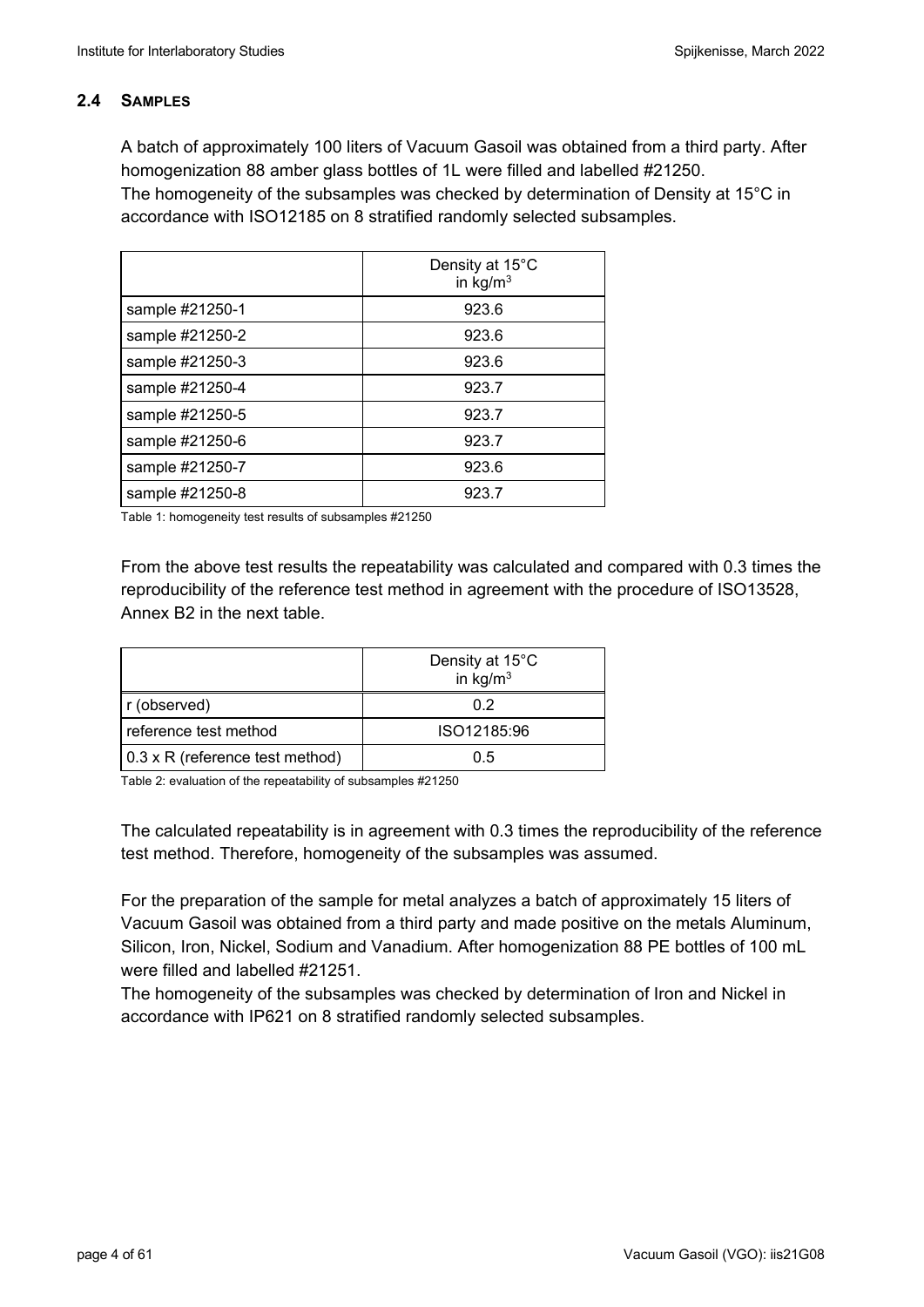|                 | <b>Iron</b><br>in mg/kg | Nickel<br>in mg/kg |
|-----------------|-------------------------|--------------------|
| sample #21251-1 |                         | 8                  |
| sample #21251-2 |                         | 8                  |
| sample #21251-3 |                         | 8                  |
| sample #21251-4 | 6                       |                    |
| sample #21251-5 |                         | 8                  |
| sample #21251-6 |                         | 8                  |
| sample #21251-7 |                         | 8                  |
| sample #21251-8 | ี่ค                     |                    |

Table 3: homogeneity test results of subsamples #21251

From the above test results the repeatabilities were calculated and compared with 0.3 times the corresponding reproducibility of the reference test method in agreement with the procedure of ISO13528, Annex B2 in the next table.

|                                        | Iron<br>in mg/kg | Nickel<br>in mg/kg |
|----------------------------------------|------------------|--------------------|
| r (observed)                           |                  |                    |
| reference test method                  | IP501:05         | IP501:05           |
| $0.3 \times R$ (reference test method) |                  |                    |

Table 4: evaluation of the repeatabilities of subsamples #21251

The calculated repeatabilities are in agreement with 0.3 times the corresponding reproducibility of the reference test method. Therefore, homogeneity of the subsamples was assumed.

To each of the participating laboratories one sample VGO labelled #21250 and one sample VGO for metals labelled #21251 were sent on November 3, 2021. An SDS was added to the sample package.

#### **2.5 STABILITY OF THE SAMPLES**

The stability of Vacuum Gasoil packed in amber glass bottles and PE bottles was checked. The material was found sufficiently stable for the period of the proficiency test.

#### **2.6 ANALYZES**

The participants were requested to determine on sample #21250: Total Acid Number, Aniline Point, Asphaltenes, Carbon Residue (Micro method), Density at 15°C, Flash Point PMcc, Kinematic Viscosity (50°C and 100°C), Nitrogen, Pour Point (Manual and Automated), Total Sulfur, Simulated Distillation and Distillation at 10 mmHg (IBP, 10% rec, 30% rec, 50% rec, 70% rec, 90% rec and FBP).

On sample #21251 was requested to determine: Aluminum, Silicon, Sum of Aluminum and Silicon, Arsenic, Copper, Iron, Nickel, Sodium, Vanadium, Calcium, Phosphorus and Zinc. It was also requested to report some analytical details on the determination of Total Acid **Number**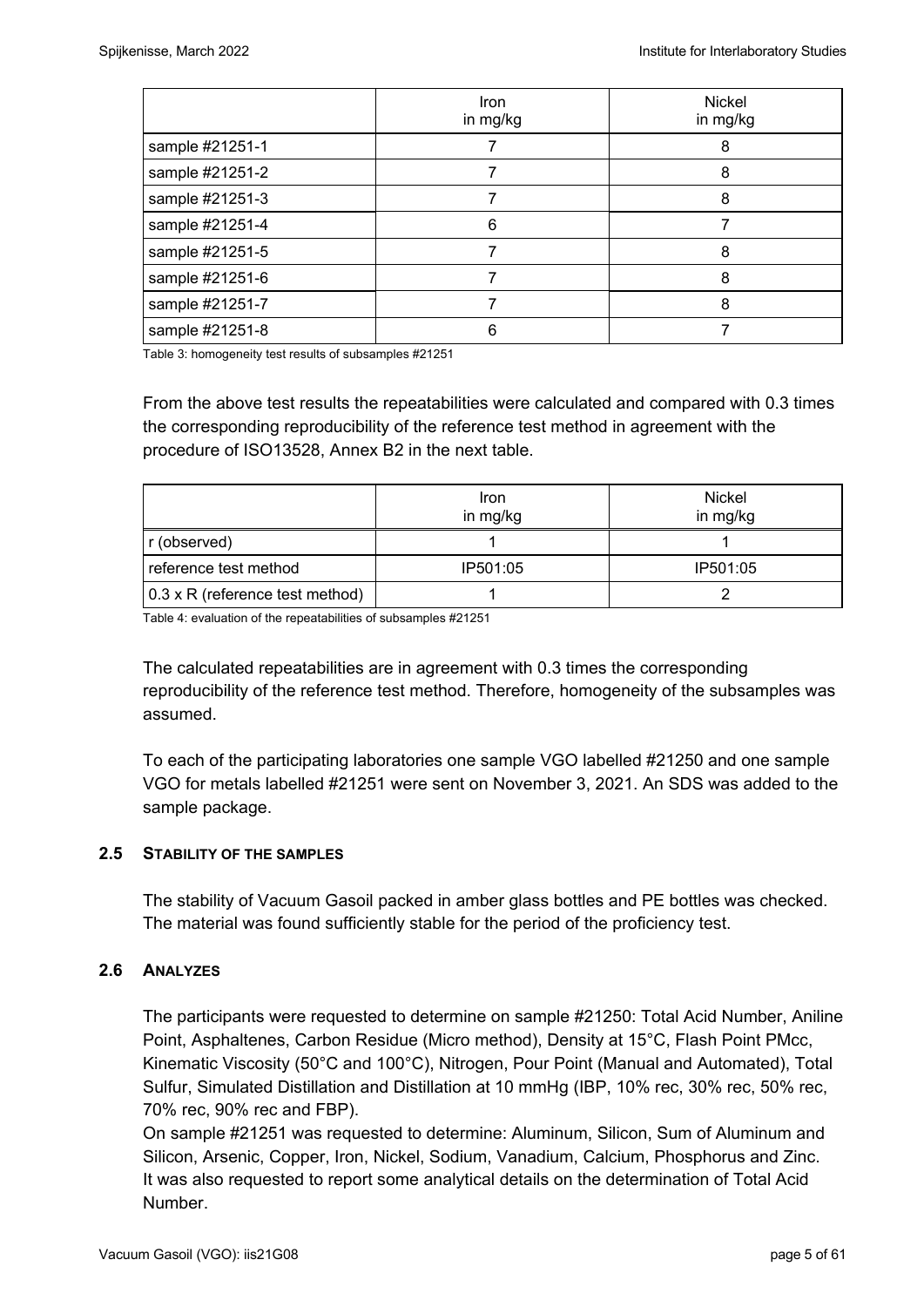It was explicitly requested to treat the samples as if they were routine samples and to report the test results using the indicated units on the report form and not to round the test results but report as much significant figures as possible. It was also requested not to report 'less than' test results, which are above the detection limit, because such test results cannot be used for meaningful statistical evaluations.

To get comparable test results a detailed report form and a letter of instructions are prepared. On the report form the reporting units are given as well as the reference test methods (when applicable) that will be used during the evaluation. The detailed report form and the letter of instructions are both made available on the data entry portal www.kpmd.co.uk/sgs-iis/. The participating laboratories are also requested to confirm the sample receipt on this data entry portal. The letter of instructions can also be downloaded from the iis website www.iisnl.com.

### **3 RESULTS**

During five weeks after sample dispatch, the test results of the individual laboratories were gathered via the data entry portal www.kpmd.co.uk/sgs-iis/. The reported test results are tabulated per determination in appendix 1 of this report. The laboratories are presented by their code numbers.

Directly after the deadline a reminder was sent to those laboratories that had not reported test results at that moment. Shortly after the deadline, the available test results were screened for suspect data. A test result was called suspect in case the Huber Elimination Rule (a robust outlier test) found it to be an outlier. The laboratories that produced these suspect data were asked to check the reported test results (no reanalyzes). Additional or corrected test results are used for data analysis and the original test results are placed under 'Remarks' in the result tables in appendix 1. Test results that came in after the deadline were not taken into account in this screening for suspect data and thus these participants were not requested for checks.

#### **3.1 STATISTICS**

The protocol followed in the organization of this proficiency test was the one as described for proficiency testing in the report 'iis Interlaboratory Studies: Protocol for the Organisation, Statistics and Evaluation' of June 2018 (iis-protocol, version 3.5). For the statistical evaluation the *unrounded* (when available) figures were used instead of the rounded test results. Test results reported as '<…' or '>…' were not used in the statistical evaluation.

First, the normality of the distribution of the various data sets per determination was checked by means of the Lilliefors-test, a variant of the Kolmogorov-Smirnov test and by the calculation of skewness and kurtosis. Evaluation of the three normality indicators in combination with the visual evaluation of the graphic Kernel density plot, lead to judgement of the normality being either 'unknown', 'OK', 'suspect' or 'not OK'. After removal of outliers, this check was repeated. If a data set does not have a normal distribution, the (results of the) statistical evaluation should be used with due care.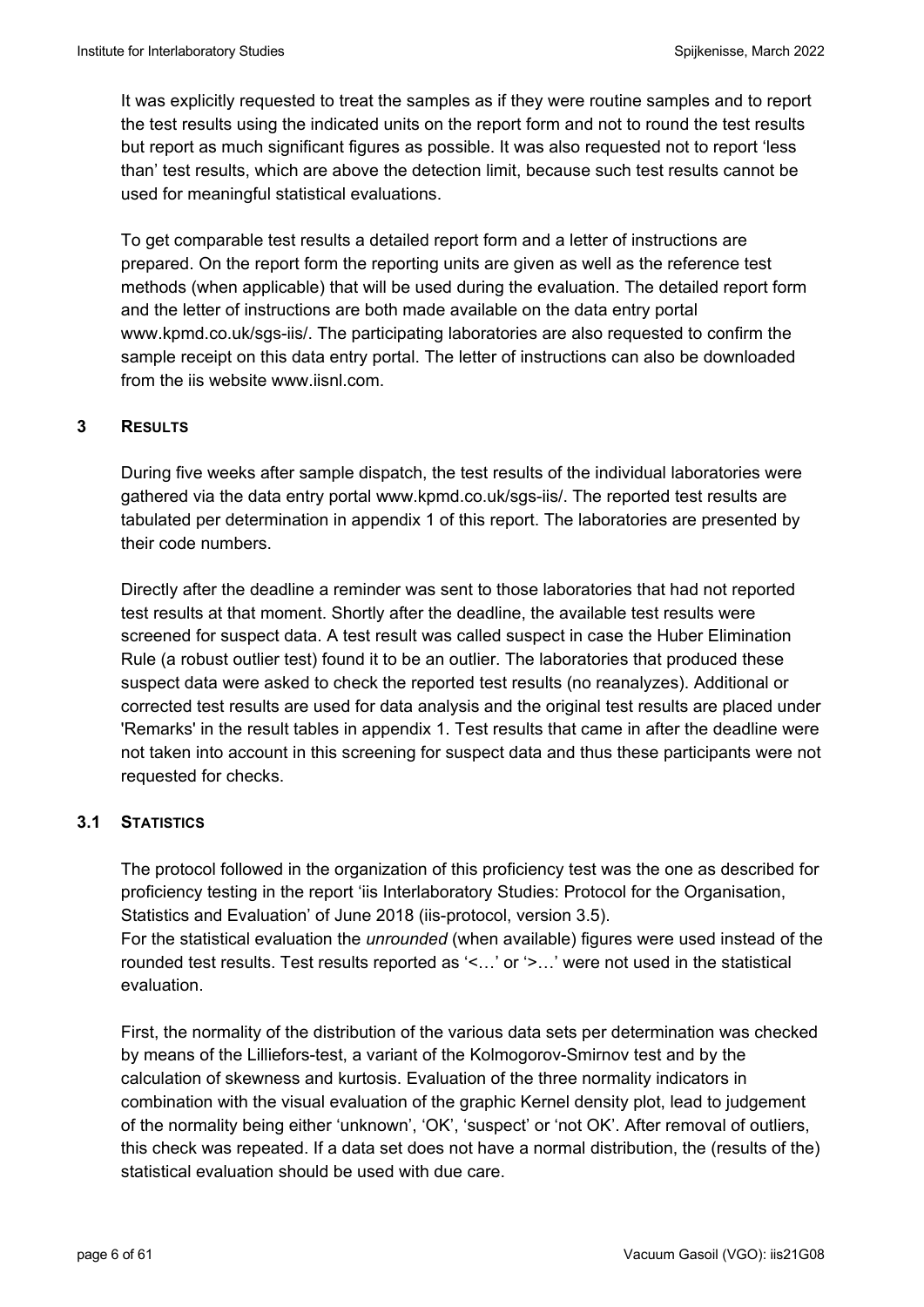The assigned value is determined by consensus based on the test results of the group of participants after rejection of the statistical outliers and/or suspect data.

According to ISO13528 all (original received or corrected) results per determination were submitted to outlier tests. In the iis procedure for proficiency tests, outliers are detected prior to calculation of the mean, standard deviation and reproducibility. For small data sets, Dixon (up to 20 test results) or Grubbs (up to 40 test results) outlier tests can be used. For larger data sets (above 20 test results) Rosner's outlier test can be used. Outliers are marked by  $D(0.01)$  for the Dixon's test, by  $G(0.01)$  or  $DG(0.01)$  for the Grubbs' test and by  $R(0.01)$  for the Rosner's test. Stragglers are marked by D(0.05) for the Dixon's test, by G(0.05) or DG(0.05) for the Grubbs' test and by R(0.05) for the Rosner's test. Both outliers and stragglers were not included in the calculations of averages and standard deviations.

For each assigned value the uncertainty was determined in accordance with ISO13528. Subsequently the calculated uncertainty was evaluated against the respective requirement based on the target reproducibility in accordance with ISO13528. In this PT, the criterion of ISO13528, paragraph 9.2.1. was met for all evaluated tests, therefore, the uncertainty of all assigned values may be negligible and need not be included in the PT report.

Finally, the reproducibilities were calculated from the standard deviations by multiplying them with a factor of 2.8.

### **3.2 GRAPHICS**

In order to visualize the data against the reproducibilities from literature, Gauss plots were made, using the sorted data for one determination (see appendix 1). On the Y-axis the reported test results are plotted. The corresponding laboratory numbers are on the X-axis. The straight horizontal line presents the consensus value (a trimmed mean). The four striped lines, parallel to the consensus value line, are the +3s, +2s, -2s and -3s target reproducibility limits of the selected reference test method. Outliers and other data, which were excluded from the calculations, are represented as a cross. Accepted data are represented as a triangle.

Furthermore, Kernel Density Graphs were made. This is a method for producing a smooth density approximation to a set of data that avoids some problems associated with histograms. Also, a normal Gauss curve (dotted line) was projected over the Kernel Density Graph (smooth line) for reference. The Gauss curve is calculated from the consensus value and the corresponding standard deviation.

### **3.3 Z-SCORES**

To evaluate the performance of the participating laboratories the z-scores were calculated. As it was decided to evaluate the performance of the participants in this proficiency test (PT) against the literature requirements (derived from e.g. ISO or ASTM test methods), the z-scores were calculated using a target standard deviation. This results in an evaluation independent of the variation of this interlaboratory study.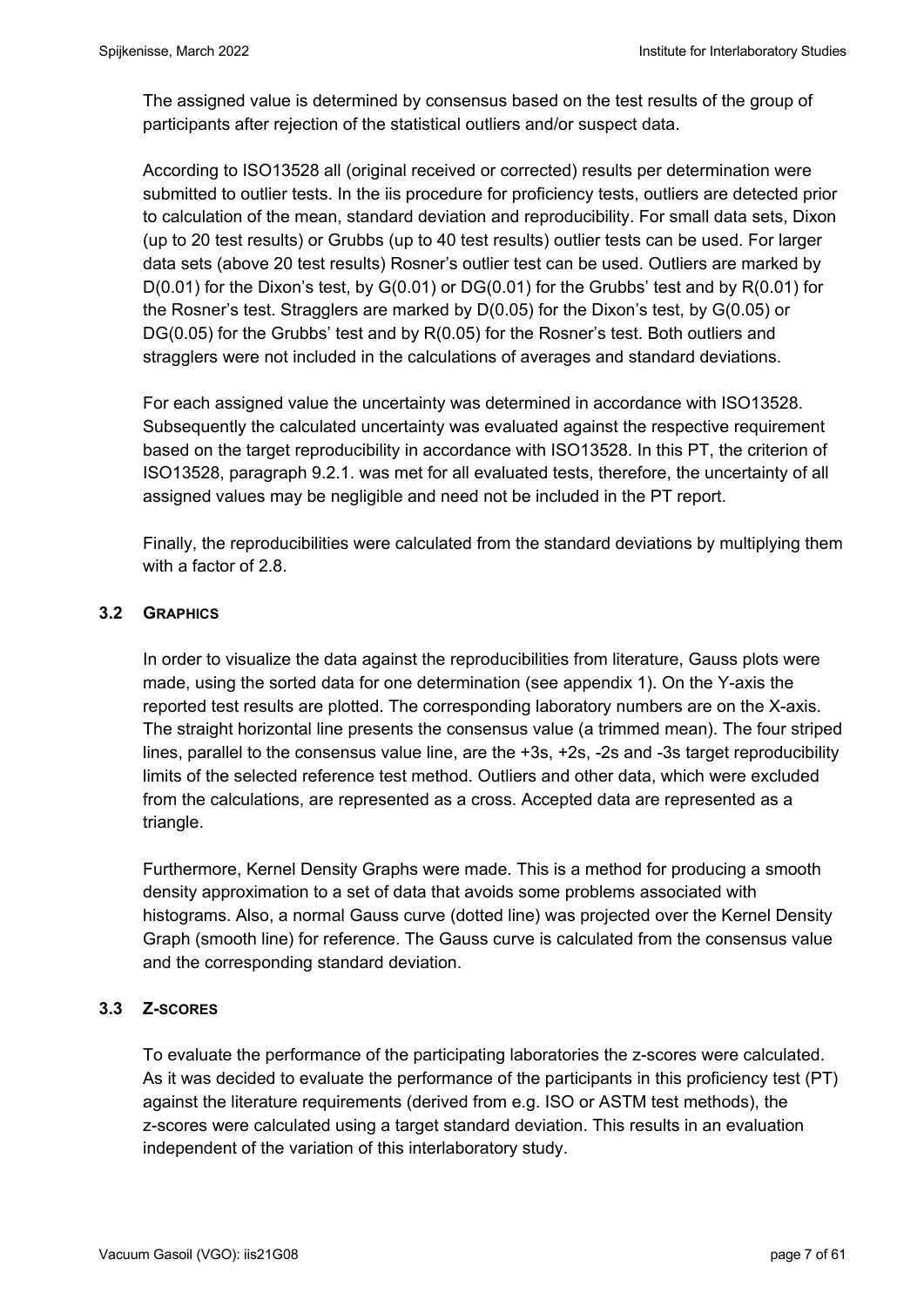The target standard deviation was calculated from the literature reproducibility by division with 2.8. In case no literature reproducibility was available, other target values were used, like Horwitz or an estimated reproducibility based on former iis proficiency tests.

When a laboratory did use a test method with a reproducibility that is significantly different from the reproducibility of the reference test method used in this report, it is strongly advised to recalculate the z-score, while using the reproducibility of the actual test method used, this in order to evaluate whether the reported test result is fit-for-use.

The z-scores were calculated according to:

```
Z_{\text{target}} = (test result - average of PT) / target standard deviation
```
The  $z_{\text{(target)}}$  scores are listed in the test result tables in appendix 1.

Absolute values for z<2 are very common and absolute values for z>3 are very rare. The usual interpretation of z-scores is as follows:

|        | $ z  < 1$ good             |
|--------|----------------------------|
|        | $1 <  z  < 2$ satisfactory |
|        | $2 <  z  < 3$ questionable |
| 3 <  z | unsatisfactory             |

#### **4 EVALUATION**

In this proficiency test some problems were encountered with the dispatch of the samples due to custom clearance. Fourteen participants reported test results after the final reporting date and one participant did not report any test results. Not all participants were able to report all tests requested.

In total 63 participants reported 1276 numerical test results. Observed were 35 outlying test results which is 2.7%. In proficiency studies outlier percentages of 3% - 7.5% are quite normal.

Not all data sets proved to have a normal Gaussian distribution. These are referred to as "not OK" or "suspect". The statistical evaluation of these data sets should be used with due care, see also paragraph 3.1.

#### **4.1 EVALUATION PER SAMPLE AND PER TEST**

In this section the reported test results are discussed per sample and per test. The test methods which were used by the various laboratories were taken into account for explaining the observed differences when possible and applicable. These test methods are also in the tables together with the original data in appendix 1. The abbreviations, used in these tables, are explained in appendix 3.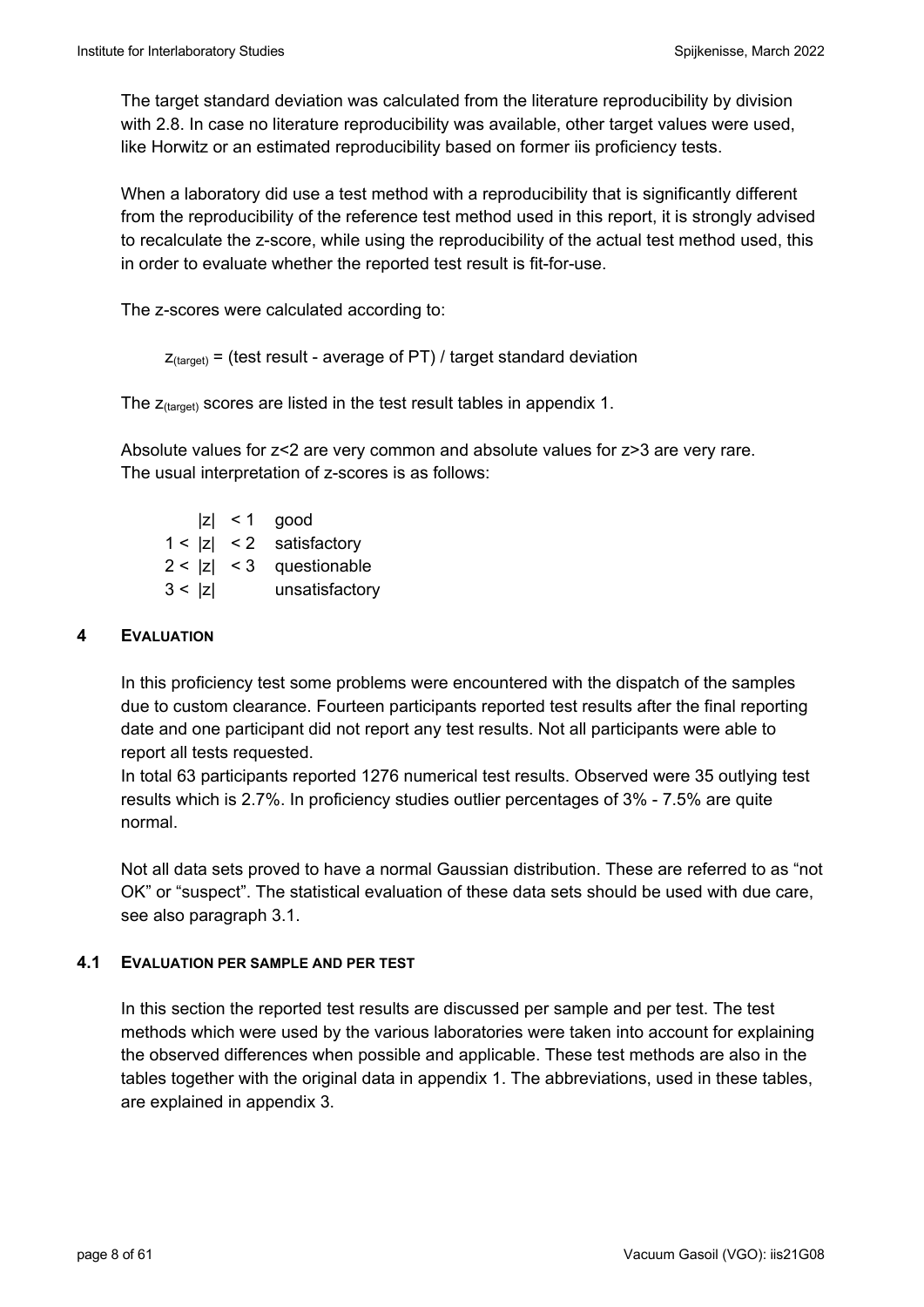In the iis PT reports ASTM methods are referred to with a number (e.g. D611) and an added designation for the year that the method was adopted or revised (e.g. D611:12). If applicable, a designation in parentheses is added to designate the year of reapproval (e.g. D611:12(2016)). In the results tables of appendix 1 only the method number and year of adoption or revision (e.g. D611:12) will be used.

Although VGO is an important feedstock for cracking installations there are only a few analytical test methods specifically designed for the analysis of VGO. Most parameters are to be determined by using methods that are intended for residual fuel oil and blending components. Where applicable precision data for Fuel Oil is used.

### **sample #21250**

Total Acid Number: The majority of laboratories reported to use Inflection Point with titration volume of 125 mL. Therefore, the z-scores were calculated with the reproducibility of ASTM D664-A:18e2 for Inflection Point at titration volume 125 mL.

> This determination may be problematic depending on the test method used. One statistical outlier was observed. The calculated reproducibility after rejection of the statistical outlier is not in agreement with the requirements of ASTM D664-A:18e2 for IP at 125 mL. However, the calculated reproducibility is in agreement with the requirements of ASTM D664-A:18e2 for IP at 60 mL and Buffer End Point at 60 mL but not for BEP at 125 mL. When the test results reported for Inflection Point (60 and 125 mL) were evaluated separately the calculated reproducibility is in agreement with the requirements of IP 60 mL but not for 125 mL.

- Aniline Point: This determination was very problematic. Two statistical outliers were observed. The calculated reproducibility after rejection of the statistical outliers is not at all in agreement with the requirements of ASTM D611:12(2016).
- Asphaltenes: This determination was not problematic. Almost all reporting participants agreed on a level <0.50 %M/M which is below the application range of test method IP143:04. Therefore, no z-scores were calculated.
- Carbon Residue (Micro method): This determination was problematic. One statistical outlier was observed. The calculated reproducibility after rejection of the statistical outlier is not in agreement with the requirements of ASTM D4530:15(2020).
- Density at 15°C: This determination was not problematic. Three statistical outliers were observed. The calculated reproducibility after rejection of the statistical outliers is in agreement with the requirements of ISO12185:96.
- Flash Point PMcc: This determination was not problematic. One statistical outlier was observed. The calculated reproducibility after rejection of the statistical outlier is in agreement with requirements of ASTM D93-B:20.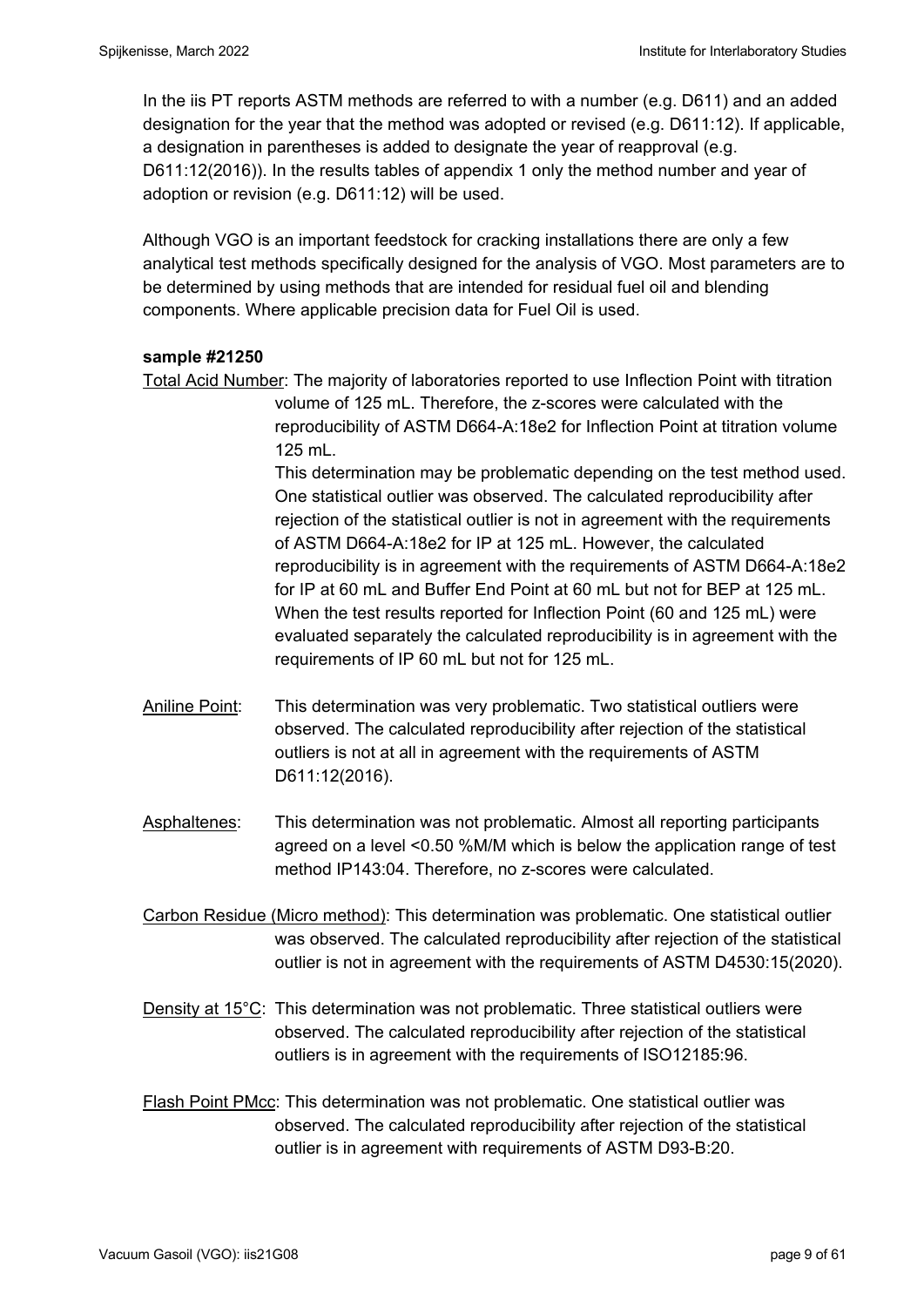- Kinematic Viscosity at 50°C: This determination may be problematic for a number of laboratories. Five statistical outliers were observed. The calculated reproducibility after rejection of the statistical outliers is in agreement with the requirements of ASTM D445:21.
- Kinematic Viscosity at 100°C: This determination was not problematic. One statistical outlier was observed. The calculated reproducibility after rejection of the statistical outlier is in agreement with the requirements of ASTM D445:21.
- Nitrogen: This determination was not problematic. Two statistical outliers were observed. The calculated reproducibility after rejection of the statistical outliers is in agreement with ASTM D5762:18a.
- Pour Point Manual: This determination was not problematic. One statistical outlier was observed. The calculated reproducibility after rejection of the statistical outlier is in agreement with ASTM D97:17b.
- Pour Point Automated: This determination was not problematic. One statistical outlier was observed. The calculated reproducibility after rejection of the statistical outlier is in agreement with ASTM D5950:14(2020).
- Total Sulfur: This determination was not problematic. One statistical outlier was observed. The calculated reproducibility after rejection of the statistical outlier is in agreement with the requirements of ASTM D4294:21.
- Simulated Distillation: This determination was not problematic. In total six statistical outliers were observed over seven parameters. All the calculated reproducibilities, except for 10% recovered, after rejection of the statistical outliers are in agreement with the requirements of ASTM D6352:19e1.
- Distillation at 10 mmHg as AET: This determination was not problematic. In total four statistical outliers were observed over seven parameters. All the calculated reproducibilities, except for 90% recovered, after rejection of the statistical outliers are in agreement with the requirements of ASTM D1160:18.

#### **sample #21251**

- Aluminum: This determination was not problematic. Three statistical outliers were observed. The calculated reproducibility after rejection of the statistical outliers is in agreement with the requirements of IP501:05(2019).
- Silicon: This determination was problematic. One statistical outlier was observed. The calculated reproducibility after rejection of the statistical outlier is not in agreement with the requirements of IP501:05(2019).
- Sum of Aluminum and Silicon: This determination may be problematic. One statistical outlier was observed. The calculated reproducibility after rejection of the statistical outlier is not in agreement with the requirements of IP501:05(2019).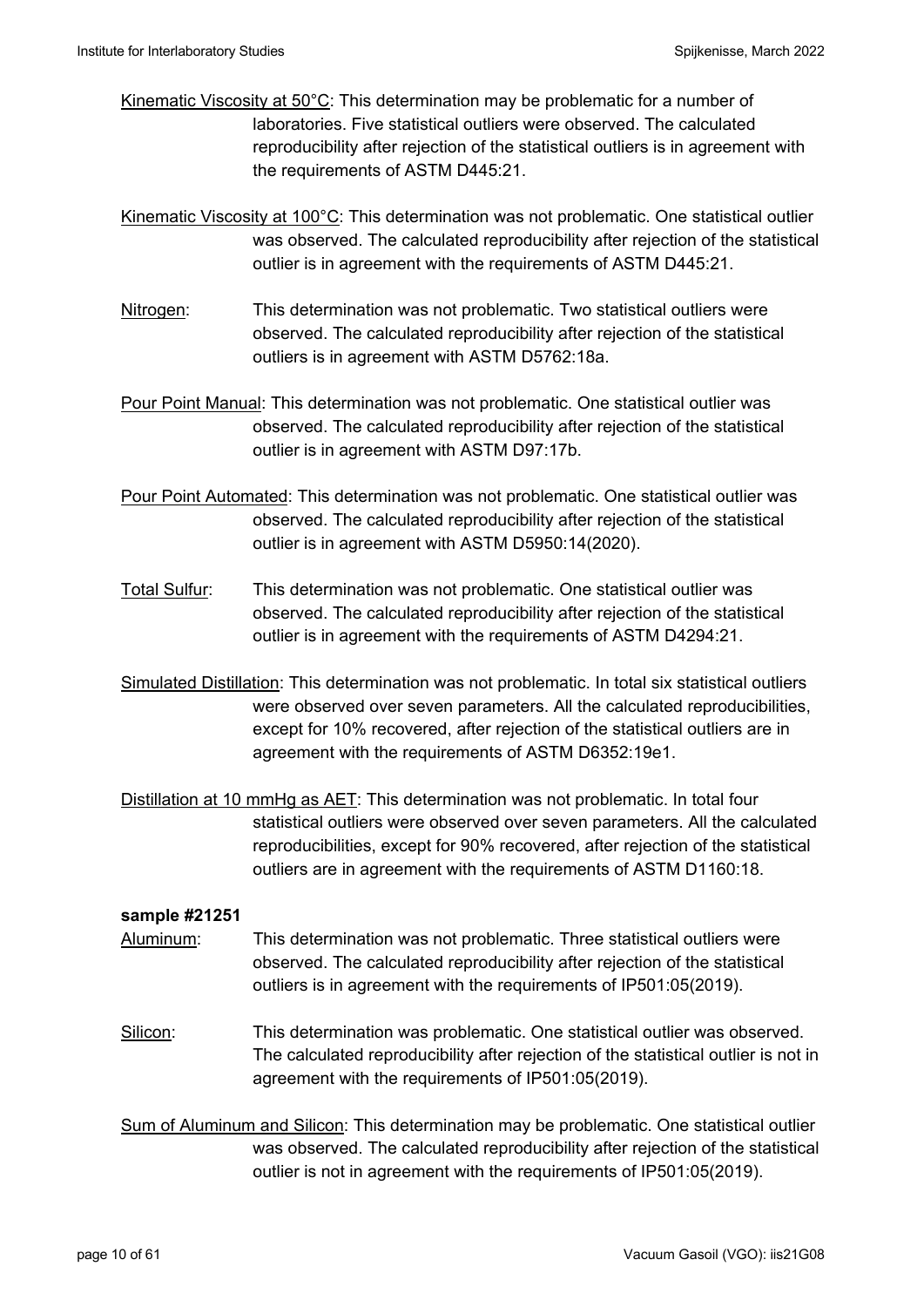Arsenic: This determination was not problematic. All of the reporting participants agreed on a level <1 mg/kg. Therefore, no z-scores were calculated. Copper: This determination was not problematic. All of the reporting participants agreed on a level <1 mg/kg. Therefore, no z-scores were calculated. Iron: This determination was not problematic. No statistical outliers were observed. The calculated reproducibility is in full agreement with the requirements of IP501:05(2019). Nickel: This determination was not problematic. No statistical outliers were observed. The calculated reproducibility is in agreement with the requirements of IP501:05(2019). Sodium: This determination was not problematic. One statistical outlier was observed. The calculated reproducibility after rejection of the statistical oulier is in agreement with the requirements of IP501:05(2019). Vanadium: This determination was not problematic. No statistical outliers were observed. The calculated reproducibility is in agreement with the requirements of IP501:05(2019). Calcium: This determination was problematic. No statistical outliers were observed. The calculated reproducibility is not in agreement with the requirements of IP501:05(2019). Phosphorus: This determination was not problematic. Almost all of the reporting participants agreed on a level <1 mg/kg. Therefore, no z-scores were calculated. Zinc: This determination was not problematic. Almost all of the reporting participants agreed on a level <1 mg/kg. Therefore, no z-scores were

#### **4.2 PERFORMANCE EVALUATION FOR THE GROUP OF LABORATORIES**

calculated.

A comparison has been made between the reproducibility as declared by the reference test method and the reproducibility as found for the group of participating laboratories. The number of significant test results, the average, the calculated reproducibility (2.8 \* standard deviation) and the target reproducibility derived from reference test methods (in casu ASTM and IP test methods) are presented in the next table.

| Parameter                     | unit         | n  | average | $2.8 * sd$ | R(lit) |
|-------------------------------|--------------|----|---------|------------|--------|
| <b>Total Acid Number</b>      | mg KOH/g     | 45 | 0.38    | 0.14       | 0.08   |
| Aniline Point                 | $^{\circ}$ C | 18 | 91.4    | 2.2        |        |
| Asphaltenes                   | %M/M         | 37 | < 0.50  | n.e.       | n.e.   |
| Carbon Residue (Micro method) | %M/M         | 48 | 0.45    | 0.20       | 0.16   |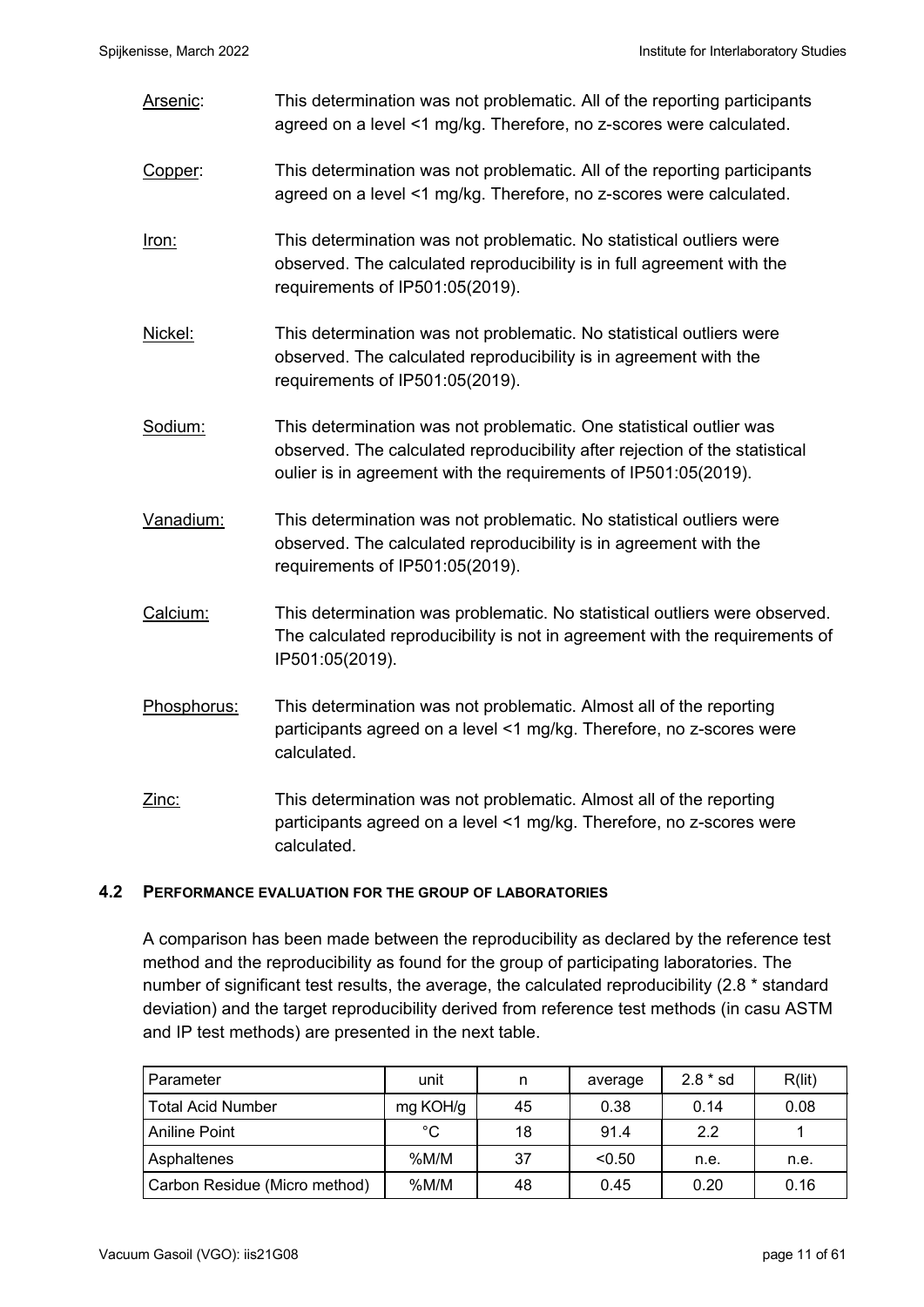| Parameter                      | unit               | n  | average | $2.8 * sd$ | R(lit) |
|--------------------------------|--------------------|----|---------|------------|--------|
| Density at 15°C                | kg/m <sup>3</sup>  | 58 | 911.6   | 1.4        | 1.5    |
| <b>Flash Point PMcc</b>        | $^{\circ}C$        | 48 | 177.3   | 8.6        | 10     |
| Kinematic Viscosity at 50°C    | mm <sup>2</sup> /s | 51 | 50.068  | 3.396      | 4.236  |
| Kinematic Viscosity at 100°C   | mm <sup>2</sup> /s | 53 | 8.845   | 0.436      | 1.067  |
| Nitrogen                       | mg/kg              | 35 | 1469    | 336        | 391    |
| Pour Point Manual              | $^{\circ}C$        | 50 | 39.0    | 6.4        | 9      |
| Pour Point Automated, 3°C int. | $^{\circ}$ C       | 16 | 39.6    | 6.5        | 6.1    |
| <b>Total Sulfur</b>            | %M/M               | 60 | 0.39    | 0.03       | 0.04   |
| <b>Simulated Distillation</b>  |                    |    |         |            |        |
| Initial Boiling Point          | $^{\circ}$ C       | 14 | 253.3   | 23.0       | 49.1   |
| Temp 10% recovered             | $^{\circ}C$        | 14 | 362.4   | 8.0        | 7.1    |
| Temp 30% recovered             | $^{\circ}C$        | 14 | 414.2   | 5.5        | 5.9    |
| Temp 50% recovered             | $^{\circ}C$        | 14 | 449.9   | 6.5        | 6.4    |
| Temp 70% recovered             | $^{\circ}C$        | 14 | 491.0   | 6.5        | 7.2    |
| Temp 90% recovered             | $^{\circ}$ C       | 15 | 544.6   | 9.1        | 10.5   |
| <b>Final Boiling Point</b>     | $^{\circ}C$        | 14 | 620.6   | 30.1       | 38.1   |
| Distillation at 10 mmHg as AET |                    |    |         |            |        |
| Initial Boiling Point          | $^{\circ}$ C       | 33 | 267.6   | 47.1       | 49.5   |
| Temp 10% recovered             | $^{\circ}C$        | 33 | 379.2   | 13.9       | 18.3   |
| Temp 30% recovered             | $^{\circ}C$        | 33 | 423.3   | 8.5        | 12.1   |
| Temp 50% recovered             | $^{\circ}C$        | 33 | 455.4   | 9.9        | 11.6   |
| Temp 70% recovered             | $^{\circ}C$        | 32 | 491.9   | 8.7        | 9.9    |
| Temp 90% recovered             | $^{\circ}C$        | 31 | 543.6   | 14.1       | 9.6    |
| <b>Final Boiling Point</b>     | $^{\circ}C$        | 30 | 553.0   | 25.2       | 26.9   |

Table 5: reproducibilities of tests on sample #21250

| Parameter                   | unit  | n  | average | $2.8 * sd$ | R(lit) |
|-----------------------------|-------|----|---------|------------|--------|
| Aluminum as Al              | mg/kg | 42 | 8.9     | 1.6        | 3.0    |
| Silicon as Si               | mg/kg | 34 | 6.2     | 5.7        | 2.1    |
| Sum of Aluminum and Silicon | mg/kg | 34 | 14.7    | 7.7        | 3.6    |
| Arsenic as As               | mg/kg | 9  | $<$ 1   | n.e.       | n.e.   |
| Copper as Cu                | mg/kg | 32 | $<$ 1   | n.e.       | n.e.   |
| Iron as Fe                  | mg/kg | 46 | 8.0     | 2.9        | 3.0    |
| Nickel as Ni                | mg/kg | 47 | 8.3     | 3.2        | 5.4    |
| Sodium as Na                | mg/kg | 44 | 11.1    | 3.2        | 4.0    |
| Vanadium as V               | mg/kg | 48 | 10.4    | 2.8        | 6.9    |
| Calcium as Ca               | mg/kg | 36 | 2.8     | 1.7        | 1.3    |
| Phosphorus as P             | mg/kg | 33 | $<$ 1   | n.e.       | n.e.   |
| Zinc as Zn                  | mg/kg | 39 | $<$ 1   | n.e.       | n.e.   |

Table 6: reproducibilities of tests on sample #21251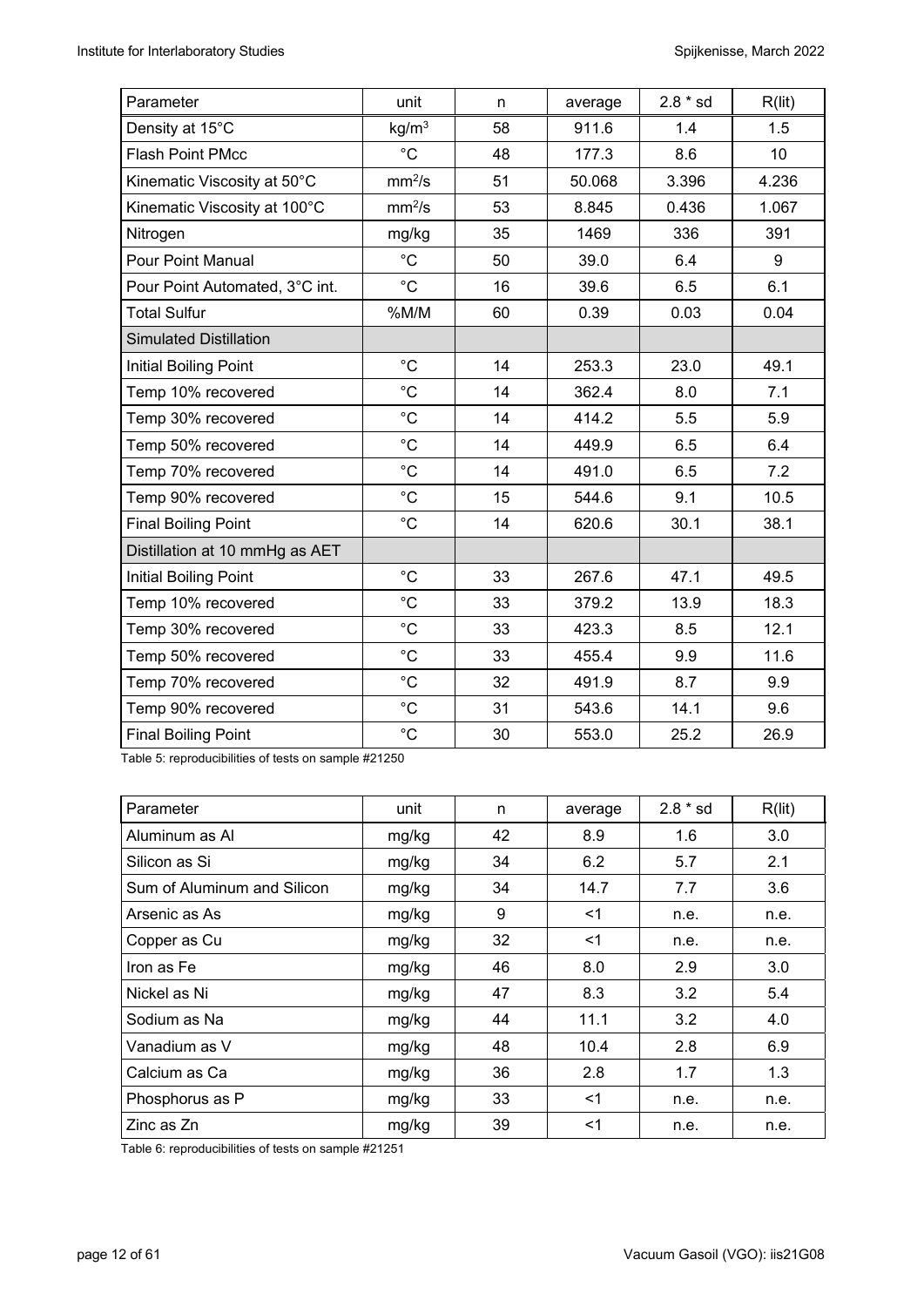Without further statistical calculations, it can be concluded that for many tests there is a good compliance of the group of participants with the reference test methods. The problematic tests have been discussed in paragraph 4.1.

#### **4.3 COMPARISON OF THE PROFICIENCY TEST OF DECEMBER 2021 WITH PREVIOUS PTS**

|                                    | December<br>2021 | December<br>2020 | December<br>2019 | December<br>2018 | December<br>2017 |
|------------------------------------|------------------|------------------|------------------|------------------|------------------|
| Number of reporting laboratories   | 63               | 64               | 63               | 66               | 74               |
| Number of test results             | 1276             | 1172             | 1211             | 1113             | 1275             |
| Number of statistical outliers     | 35               | 37               | 69               | 39               | 61               |
| Percentage of statistical outliers | 2.7%             | 3.2%             | 5.7%             | 3.5%             | 4.8%             |

Table 7: comparison with previous proficiency tests

In proficiency tests, outlier percentages of 3% - 7.5% are quite normal.

The performance of the determinations of the proficiency tests was compared to the requirements of the reference test methods. The conclusions are given the following table.

| Determination                  | December<br>2021 | December<br>2020         | December<br>2019 | December<br>2018 | December<br>2017 |
|--------------------------------|------------------|--------------------------|------------------|------------------|------------------|
| <b>Total Acid Number</b>       |                  |                          |                  | $++$             | $+$              |
| <b>Aniline Point</b>           | --               | $\blacksquare$           | --               | $-$              | --               |
| Asphaltenes                    | n.e.             | n.e.                     | n.e.             | $(-)$            | $(-)$            |
| Carbon Residue (Micro method)  | $\blacksquare$   |                          | $\ddot{}$        |                  | $+/-$            |
| Density at 15°C                | $+/-$            | $+$                      | $+/-$            | $+/-$            | $+/-$            |
| <b>Flash Point PMcc</b>        | $\ddot{}$        | $\ddot{}$                | $\ddot{}$        | $+/-$            | $+$              |
| Kinematic Viscosity at 50°C    | $\ddot{}$        | $++$                     | $++$             | $++$             | $++$             |
| Kinematic Viscosity at 100°C   | $++$             | $++$                     | $++$             | $++$             | $++$             |
| Nitrogen                       | $\ddot{}$        | $\blacksquare$           | $\ddot{}$        | $+$              | $\blacksquare$   |
| <b>Pour Point Manual</b>       | $\ddot{}$        | $++$                     | $\ddot{}$        | $++$             | $++$             |
| Pour Point Automated 3°C int.  | $+/-$            | $+/-$                    | $\blacksquare$   | $+$              | $++$             |
| <b>Total Sulfur</b>            | $\ddot{}$        | $+/-$                    | $+/-$            | $+/-$            | $\ddot{}$        |
| <b>Simulated Distillation</b>  | $+$              | $\blacksquare$           |                  | $+$              |                  |
| Distillation at 10 mmHg as AET | $\ddot{}$        | $+/-$                    | $+/-$            | $\ddot{}$        | $\ddot{}$        |
| Aluminum as Al                 | +                | $+/-$                    | $+/-$            | n.a.             | n.a.             |
| Silicon as Si                  | --               | --                       | $\overline{a}$   | n.e.             | n.e.             |
| Sum of Aluminum and Silicon    | --               | $\overline{\phantom{0}}$ | $+/-$            | n.a.             | n.a.             |
| Arsenic as As                  | n.e.             | n.e.                     | --               | n.e.             | n.e.             |
| Copper as Cu                   | n.e.             | $+/-$                    | $++$             | n.e.             | n.e.             |
| Iron as Fe                     | $+/-$            | $+/-$                    | $+/-$            | $\ddot{}$        | $\ddot{}$        |
| Nickel as Ni                   | $\ddot{}$        | $\ddot{}$                | $\ddot{}$        | $\ddot{}$        | $++$             |
| Sodium as Na                   | $\ddot{}$        | $+/-$                    | $+/-$            | $++$             | $++$             |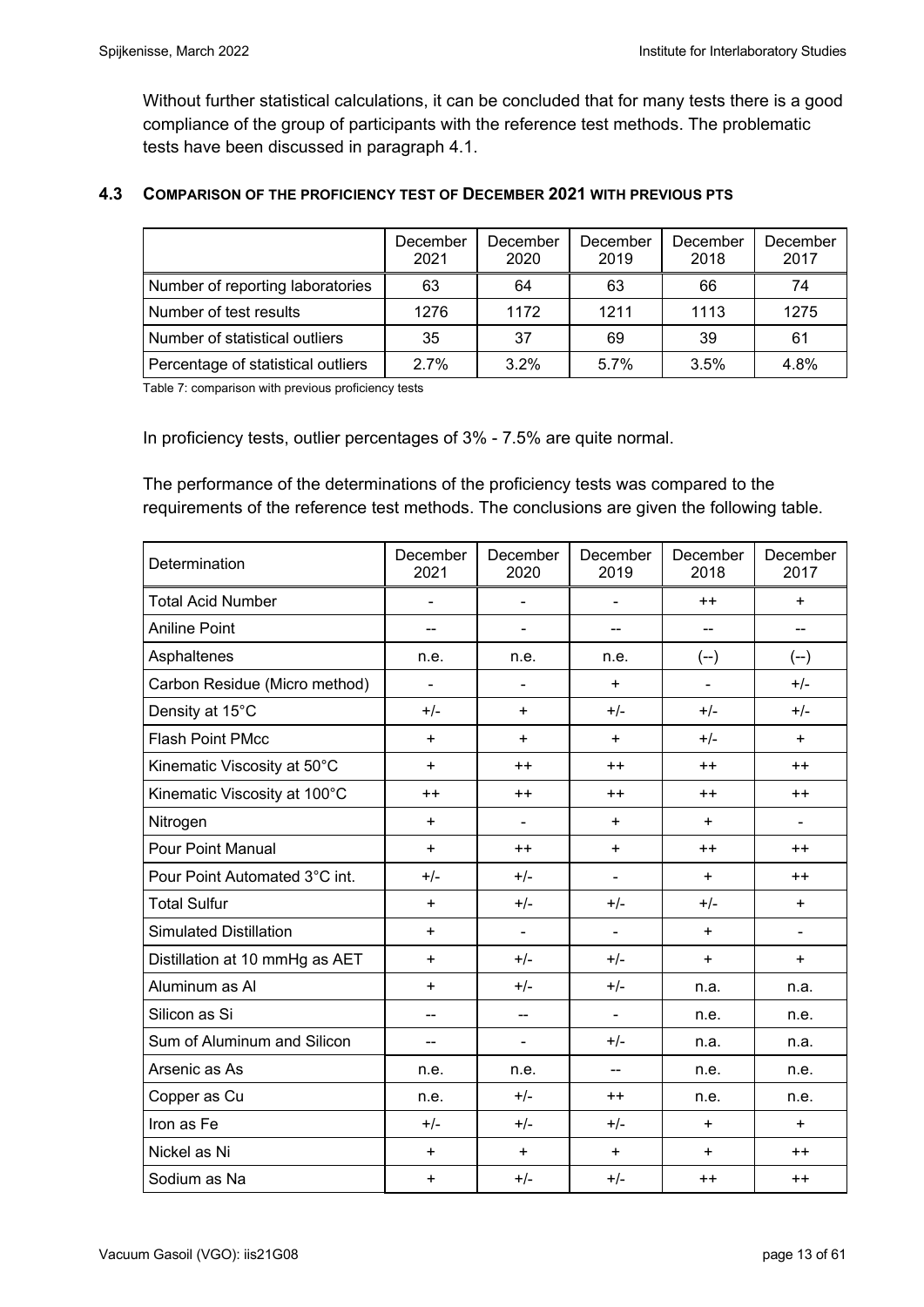| Determination   | December<br>2021 | December<br>2020 | December<br>2019 | December<br>2018 | December<br>2017 |
|-----------------|------------------|------------------|------------------|------------------|------------------|
| Vanadium as V   | $^{++}$          | $++$             | $+/-$            |                  | $^{\mathrm{+}}$  |
| Calcium as Ca   | $\blacksquare$   | n.e.             | $+/-$            |                  | $+/-$            |
| Phosphorus as P | n.e.             | n.e.             |                  | n.a.             | n.a.             |
| Zinc as Zn      | n.e.             | n.e.             |                  | n.a.             | n.a.             |

Table 8: comparison determinations against the reference test methods

Results between brackets should be used with due care because the assigned value was below the application range

The following performance categories were used:

- ++ : group performed much better than the reference test method
- + : group performed better than the reference test method
- +/- : group performance equals the reference test method
- : group performed worse than the reference test method
- -- : group performed much worse than the reference test method
- n.e. : not evaluated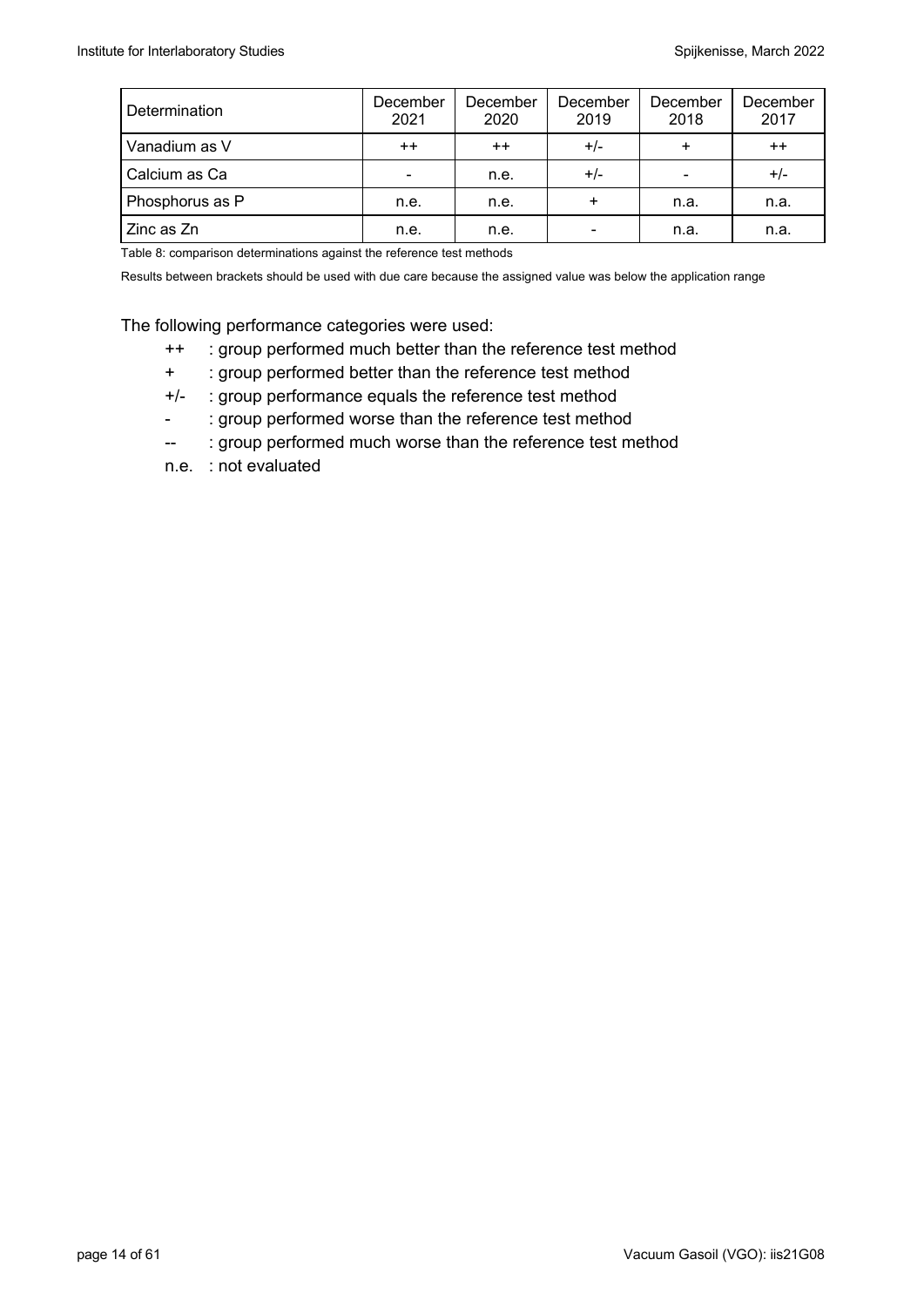### **APPENDIX 1**

### Determination of Total Acid Number on sample #21250; results in mg KOH/g

| lab  | method       | value  | mark    | z(targ)          | end point               | volume | remarks             |
|------|--------------|--------|---------|------------------|-------------------------|--------|---------------------|
| 52   | D664-A       | 0.35   |         | $-1.13$          | <b>Inflection Point</b> | 125 mL |                     |
| 62   | D664-A       | 0.35   |         | $-1.13$          | ---                     | ---    |                     |
| 120  | D664-A       | 0.297  |         | $-2.98$          | Buffer End Point pH 10  | 60 mL  |                     |
| 140  |              | -----  |         | -----            |                         | ---    |                     |
|      |              | 0.29   |         |                  |                         |        |                     |
| 150  | D664-A       | -----  |         | $-3.22$<br>----- | ---                     | ---    |                     |
| 154  |              |        |         |                  |                         |        |                     |
| 158  |              | 0.48   | С       | 3.41             | Inflection Point        | 125 mL | First reported 0.75 |
| 159  |              | -----  |         | -----            |                         | ---    |                     |
| 171  | D664-A       | 0.52   |         | 4.80             | ---                     | ---    |                     |
| 225  |              | -----  |         | -----            |                         |        |                     |
| 311  | D664-A       | 0.36   |         | $-0.78$          | ---                     |        |                     |
| 313  |              | -----  |         |                  |                         |        |                     |
| 317  |              | -----  |         |                  | ---                     |        |                     |
| 323  | D664-A       | 0.37   |         | -0.43            | ---                     |        |                     |
| 333  |              | -----  |         |                  |                         |        |                     |
| 356  |              |        |         |                  |                         |        |                     |
| 381  |              |        |         |                  |                         |        |                     |
| 403  | D664-A       | 0.3354 |         | $-1.64$          | Buffer End Point pH 11  | 125 mL |                     |
| 445  | D664-A       | 0.508  |         | 4.38             | Buffer End Point pH 10  | 60 mL  |                     |
| 467  | D664-A       | 0.376  |         | $-0.22$          | ---                     | ---    |                     |
| 608  | D664-A       | 0.373  |         | $-0.33$          | <b>Inflection Point</b> | 125 mL |                     |
| 657  | D664-A       | 0.38   |         | $-0.08$          | <b>Inflection Point</b> | 125 mL |                     |
| 663  | D664-A       | 0.36   |         | $-0.78$          | Inflection Point        | 125 mL |                     |
| 710  |              | -----  |         | $-----$          | ---                     | ---    |                     |
| 750  | D664-A       | 0.364  |         | $-0.64$          | <b>Inflection Point</b> | 60 mL  |                     |
| 752  | D664-A       | 0.38   |         | $-0.08$          | Inflection Point        | 60 mL  |                     |
| 753  |              | -----  |         |                  | ---                     | ---    |                     |
| 778  |              | -----  |         | -----            | ---                     | ---    |                     |
| 781  | D664-A       | 0.40   |         | 0.62             | Inflection Point        | 125 mL |                     |
| 785  |              | -----  |         | -----            | ---                     | ---    |                     |
| 798  |              | -----  |         | -----            |                         | ---    |                     |
| 823  | D664-A       | 0.36   |         | -0.78            | Inflection Point        | 125 mL |                     |
| 872  |              | -----  |         | -----            |                         | ---    |                     |
| 873  | D664-A       | 0.40   |         | 0.62             | Buffer End Point pH 10  | 125 mL |                     |
| 874  | D664-A       | 0.39   |         | 0.27             | Buffer End Point pH 10  | 125 mL |                     |
| 875  | D664         | 0.37   |         | $-0.43$          | $---$                   | ---    |                     |
| 994  | D664-A       | 0.38   |         | $-0.08$          | Inflection Point        | 125 mL |                     |
| 995  | D664-A       | 0.38   |         | $-0.08$          | Inflection Point        | 125 mL |                     |
| 1026 | D664-A       | 0.37   |         | $-0.43$          | Buffer End Point pH 10  | 125 mL |                     |
| 1065 | D664-A       | 0.358  |         | $-0.85$          | $---$                   | ---    |                     |
| 1081 |              | -----  |         | -----            | ---                     | ---    |                     |
| 1108 | D664-A       | 0.4422 |         | 2.09             | <b>Inflection Point</b> | 125 mL |                     |
| 1140 | <b>IP177</b> | 0.37   |         | $-0.43$          | Inflection Point        | 125 mL |                     |
| 1191 | ISO6618      | 0.37   |         | $-0.43$          | ---                     | ---    |                     |
| 1510 |              | -----  |         | -----            | ---                     |        |                     |
| 1556 | D664-A       | 0.46   |         | 2.71             | ---                     |        |                     |
| 1585 | D664-A       | 0.355  |         | -0.95            | Inflection Point        | 125 mL |                     |
| 1586 | D664-A       | 0.33   |         | $-1.83$          | <b>Inflection Point</b> | 125 mL |                     |
| 1613 | D664-A       | 0.29   |         | $-3.22$          | <b>Inflection Point</b> | 125 mL |                     |
| 1635 | D664-A       | 0.145  |         | $-8.28$          |                         |        |                     |
| 1676 |              | -----  | R(0.01) | -----            | $---$<br>---            | ---    |                     |
|      |              |        |         |                  | <b>Inflection Point</b> | ---    |                     |
| 1741 | ISO6619      | 0.452  |         | 2.43             |                         | 125 mL |                     |
| 1852 | D664-A       | 0.391  |         | 0.30             | Inflection Point        | 125 mL |                     |
| 1857 | D664-A       | 0.360  |         | $-0.78$          | Inflection Point        | 125 mL |                     |
| 1862 | D664-A       | 0.362  |         | $-0.71$          | <b>Inflection Point</b> | 125 mL |                     |
| 1950 | D664-A       | 0.37   |         | $-0.43$          | <b>Inflection Point</b> | 125 mL |                     |
| 1967 | D664-A       | 0.365  |         | $-0.60$          | Buffer End Point pH 10  | ---    |                     |
| 6026 | D664-A       | 0.3556 |         | $-0.93$          | Buffer End Point pH 10  | 125 mL |                     |
| 6057 | D664-A       | 0.48   |         | 3.41             | Inflection Point        | 60 mL  |                     |
| 6112 | D664-A       | 0.37   |         | $-0.43$          | Inflection Point        | 125 mL |                     |
| 6180 | D664-A       | 0.34   |         | $-1.48$          | ---                     | ---    |                     |
| 6201 | D664-A       | 0.38   |         | $-0.08$          | <b>Inflection Point</b> | 125 mL |                     |
| 6203 | D664-A       | 0.41   |         | 0.97             |                         | ---    |                     |
| 6262 | D664-A       | 0.45   |         | 2.36             | <b>Inflection Point</b> | 125 mL |                     |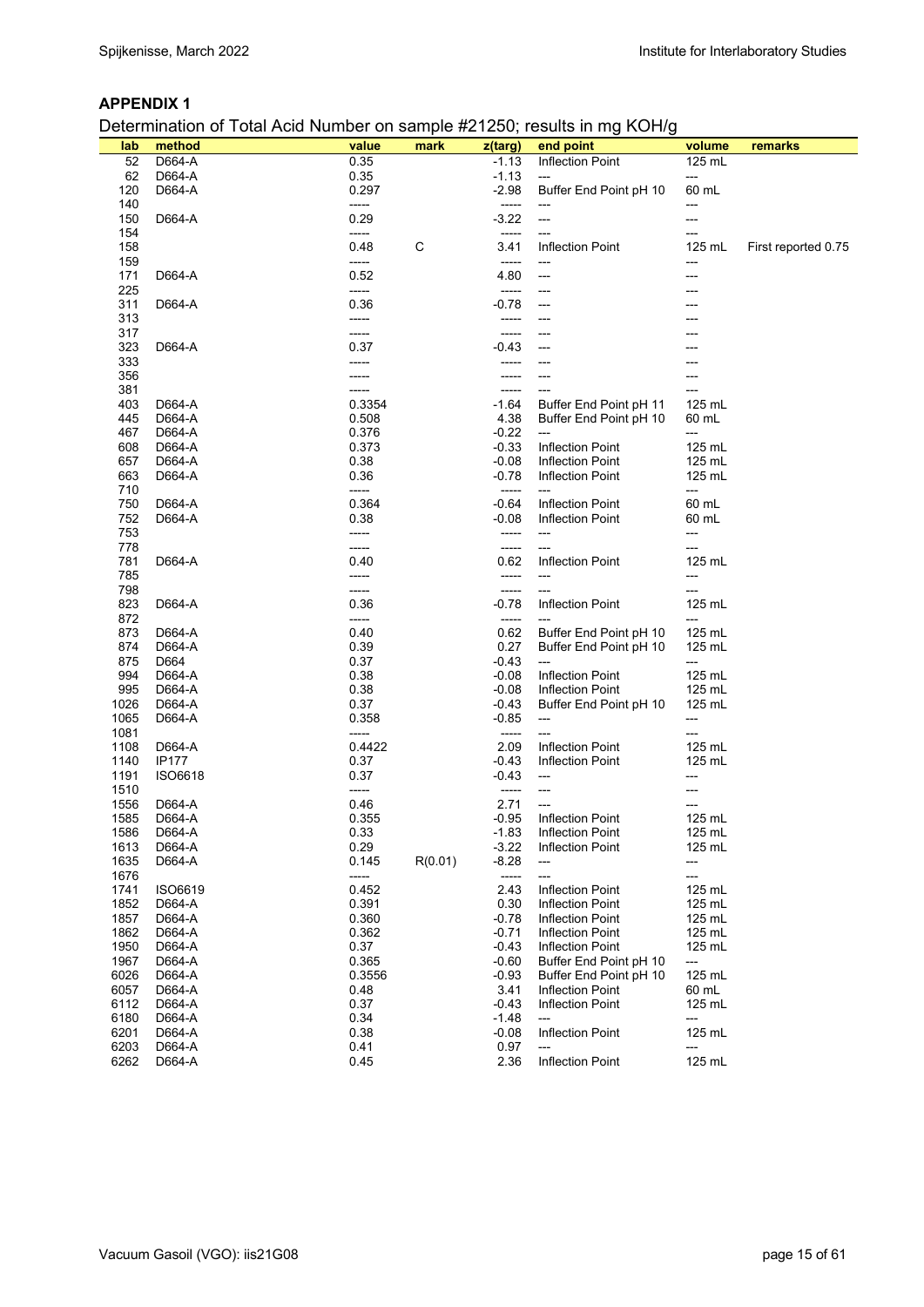|         |                                |         | IP (60+125 mL) only | BEP (60+125 mL) only |
|---------|--------------------------------|---------|---------------------|----------------------|
|         | normality                      | suspect | OK                  | not OK               |
|         | n                              | 45      | 25                  | 8                    |
|         | outliers                       |         |                     | O                    |
|         | mean $(n)$                     | 0.3823  | 0.3844              | 0.3776               |
|         | st dev. (n)                    | 0.05087 | 0.04484             | 0.06169              |
|         | R(calc.)                       | 0.1424  | 0.1255              | 0.1727               |
|         | st.dev.(D664-A:18e2 IP 125 mL) | 0.02866 | 0.02882             |                      |
|         | R(D664-A:18e2 IP 125 mL)       | 0.0803  | 0.0807              |                      |
| compare |                                |         |                     |                      |
|         | R(D664-A:18e2 IP 60 mL)        | 0.1828  | 0.1836              |                      |
|         | R(D664-A:18e2 BEP 60 mL)       | 0.2169  | -----               | 0.2143               |
|         | R(D664-A:18e2 BEP 125 mL)      | 0.1150  |                     | 0.1135               |

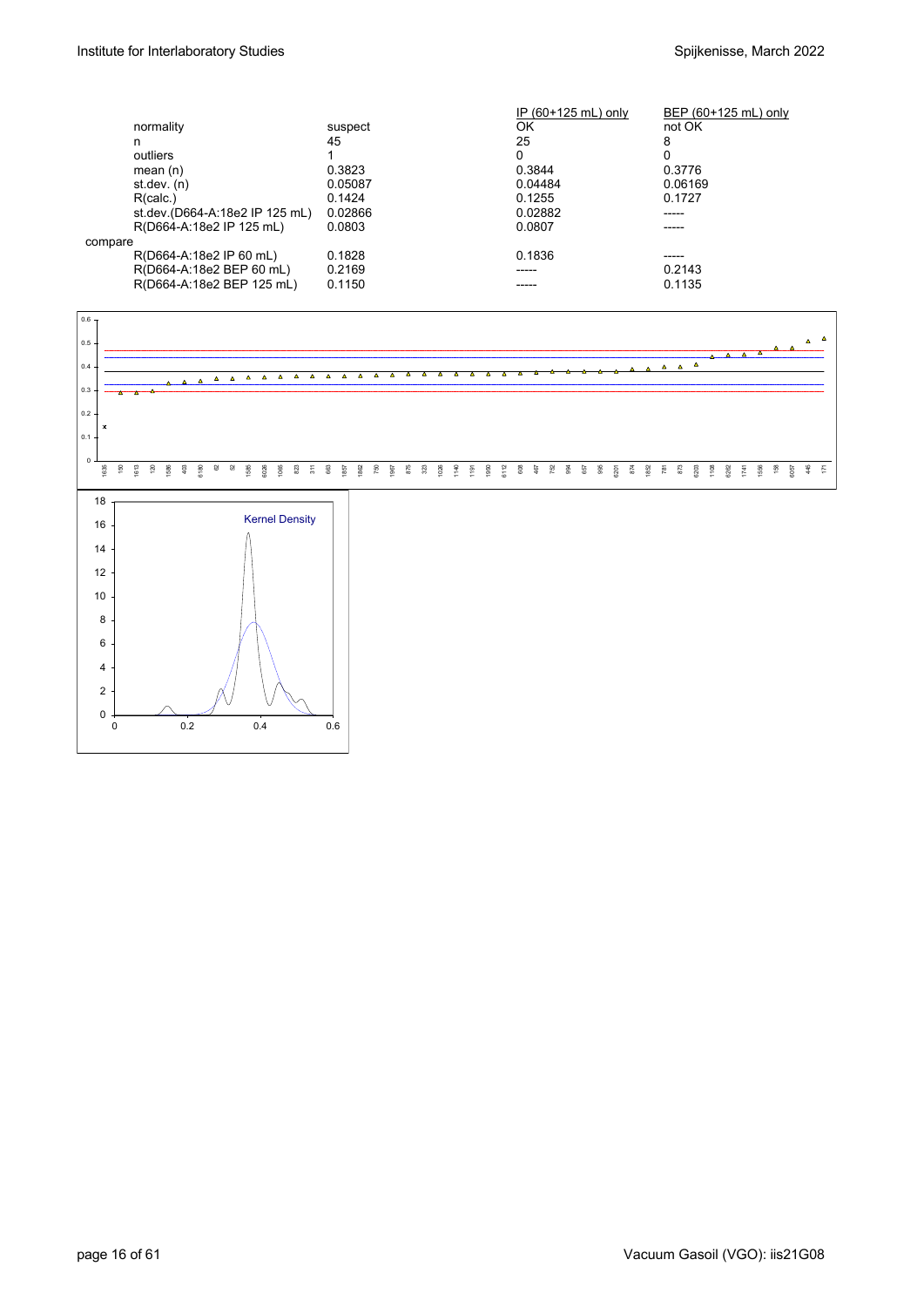### Determination of Aniline Point on sample #21250; results in °C

| lab          | method           | value          | mark        | z(targ)          | of n-heptane   | remarks              |
|--------------|------------------|----------------|-------------|------------------|----------------|----------------------|
| 52           | D611-E           | 91.05          |             | $-1.10$          | 69.30          |                      |
| 62           |                  | -----          |             | $-----$          | -----          |                      |
| 120          |                  | -----          |             | -----            | -----          |                      |
| 140          |                  | -----          |             | -----            | -----          |                      |
| 150<br>154   | D611-E           | 91.3<br>-----  |             | $-0.40$<br>----- | -----<br>----- |                      |
| 158          | D611-E           | 92.10          |             | 1.84             | -----          |                      |
| 159          |                  | -----          |             | -----            | -----          |                      |
| 171          | D611-E           | 106.55         | R(0.01)     | 42.30            | -----          |                      |
| 225          |                  | -----          |             | -----            | -----          |                      |
| 311<br>313   | D611-E           | 90.45<br>----- |             | $-2.78$<br>----- | 69.3<br>-----  |                      |
| 317          |                  | -----          |             | -----            | -----          |                      |
| 323          |                  |                |             | -----            | -----          |                      |
| 333          |                  |                |             | -----            | -----          |                      |
| 356          |                  |                |             | -----            | -----          |                      |
| 381<br>403   |                  | -----<br>----- |             | -----<br>-----   | -----<br>----- |                      |
| 445          | D611             | 90.80          |             | $-1.80$          | 69.10          |                      |
| 467          |                  | -----          |             | -----            | -----          |                      |
| 608          |                  | -----          |             | -----            | -----          |                      |
| 657<br>663   | D611-B           | 84.87          | C, R(0.01)  | $-18.41$         | 69.4           | First reported 81.85 |
| 710          |                  | -----<br>----- |             | -----<br>-----   | -----<br>----- |                      |
| 750          | D611-E           | 91.2           |             | $-0.68$          | 69.50          |                      |
| 752          |                  | -----          |             | -----            | -----          |                      |
| 753          |                  | -----          |             | -----            | -----          |                      |
| 778          |                  | -----          |             | -----            | -----          |                      |
| 781<br>785   | D611-E           | 91.50<br>----- |             | 0.16<br>-----    | 69.10<br>----- |                      |
| 798          |                  | -----          |             | -----            | -----          |                      |
| 823          | D611-E           | 90.8           |             | $-1.80$          | -----          |                      |
| 872          |                  | -----          |             | $-----$          | -----          |                      |
| 873          | D611-E           | 91.25          |             | $-0.54$          | 69.3           |                      |
| 874<br>875   | D611-E<br>D611-E | 91.20<br>91.6  |             | $-0.68$<br>0.44  | 69.35<br>----- |                      |
| 994          |                  | -----          |             | -----            | -----          |                      |
| 995          |                  |                |             | -----            | -----          |                      |
| 1026         |                  |                |             | -----            | -----          |                      |
| 1065         |                  |                |             | -----            | -----          |                      |
| 1081<br>1108 |                  |                |             | -----<br>-----   | -----<br>----- |                      |
| 1140         |                  |                |             | -----            | -----          |                      |
| 1191         |                  |                |             | -----            | -----          |                      |
| 1510         |                  |                |             |                  | -----          |                      |
| 1556         |                  |                |             |                  |                |                      |
| 1585<br>1586 | D611-A           | -----<br>92.85 |             | -----<br>3.94    | -----<br>----- |                      |
| 1613         |                  | -----          |             | -----            | -----          |                      |
| 1635         |                  | -----          |             | -----            | -----          |                      |
| 1676         |                  | -----          |             | -----            | -----          |                      |
| 1741<br>1852 | D611-B           | 93.4<br>-----  | $\mathsf C$ | 5.48<br>-----    | -----          | First reported 95.7  |
| 1857         | D611-E           | 91.10          |             | $-0.96$          | -----<br>69.10 |                      |
| 1862         | D611-B           | 91.90          |             | 1.28             | $-----$        |                      |
| 1950         |                  | -----          |             | $-----$          | -----          |                      |
| 1967         |                  | -----          |             | -----            | -----          |                      |
| 6026         |                  | -----          |             | -----            | -----          |                      |
| 6057<br>6112 | D611-E           | -----<br>91.7  |             | -----<br>0.72    | -----<br>----- |                      |
| 6180         |                  | -----          |             | $-----$          | -----          |                      |
| 6201         | D611-A           | 91.60          |             | 0.44             | -----          |                      |
| 6203         |                  | -----          |             | -----            | -----          |                      |
| 6262         | D611-A           | 90.2           |             | $-3.48$          | 69.4           |                      |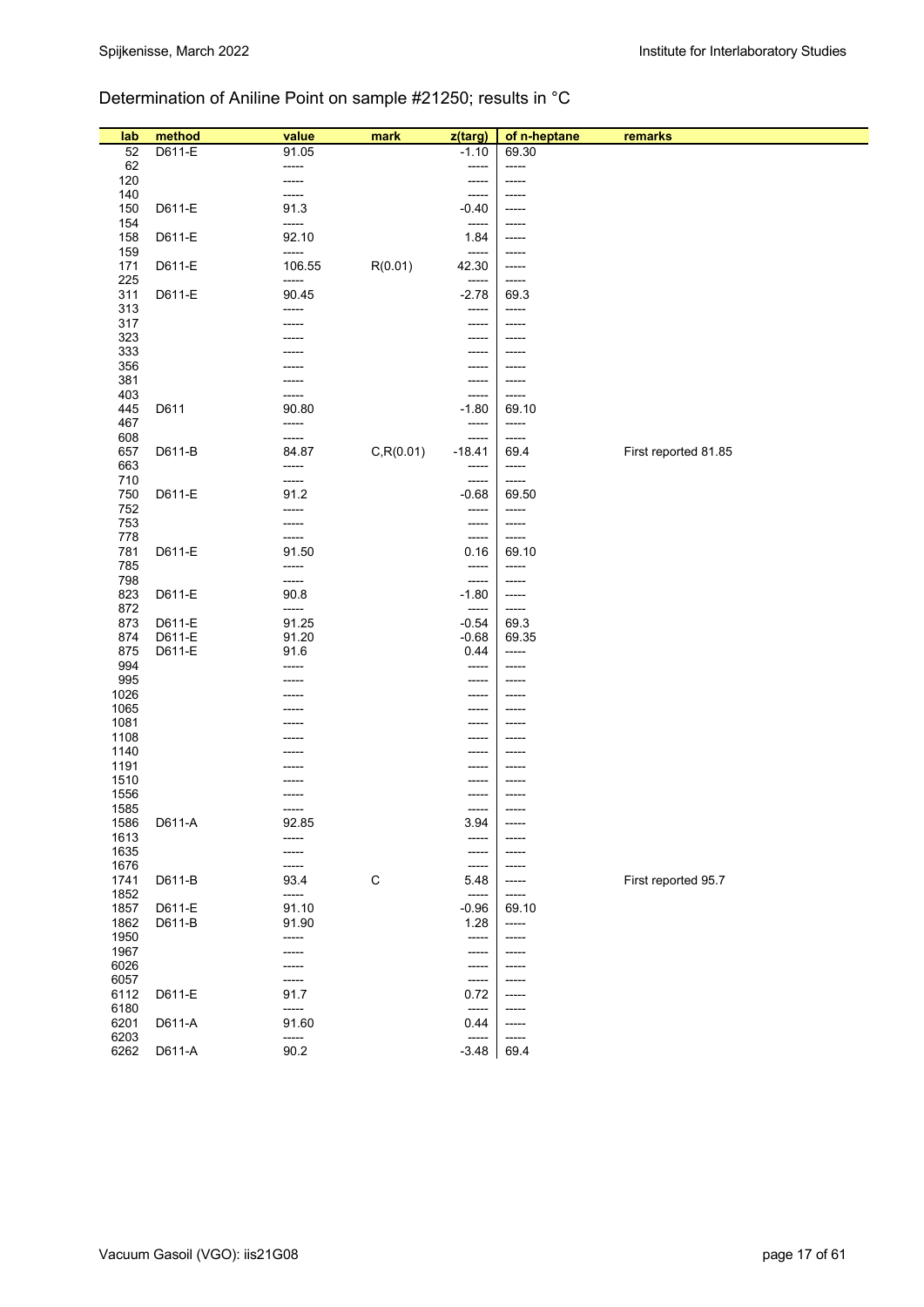| normality<br>n<br>outliers<br>mean $(n)$<br>st.dev. (n)<br>R(calc.)<br>st.dev.(D611:12) | suspect<br>18<br>2<br>91.444<br>0.7812<br>2.187<br>0.3571 | OK<br>10<br>0<br>69.285<br>0.1415<br>0.396<br>0.1786 |
|-----------------------------------------------------------------------------------------|-----------------------------------------------------------|------------------------------------------------------|
| R(D611:12)                                                                              | 1                                                         | 0.5                                                  |
| Compare                                                                                 |                                                           |                                                      |
| <b>R(iis20G08)</b>                                                                      | 1.795                                                     |                                                      |

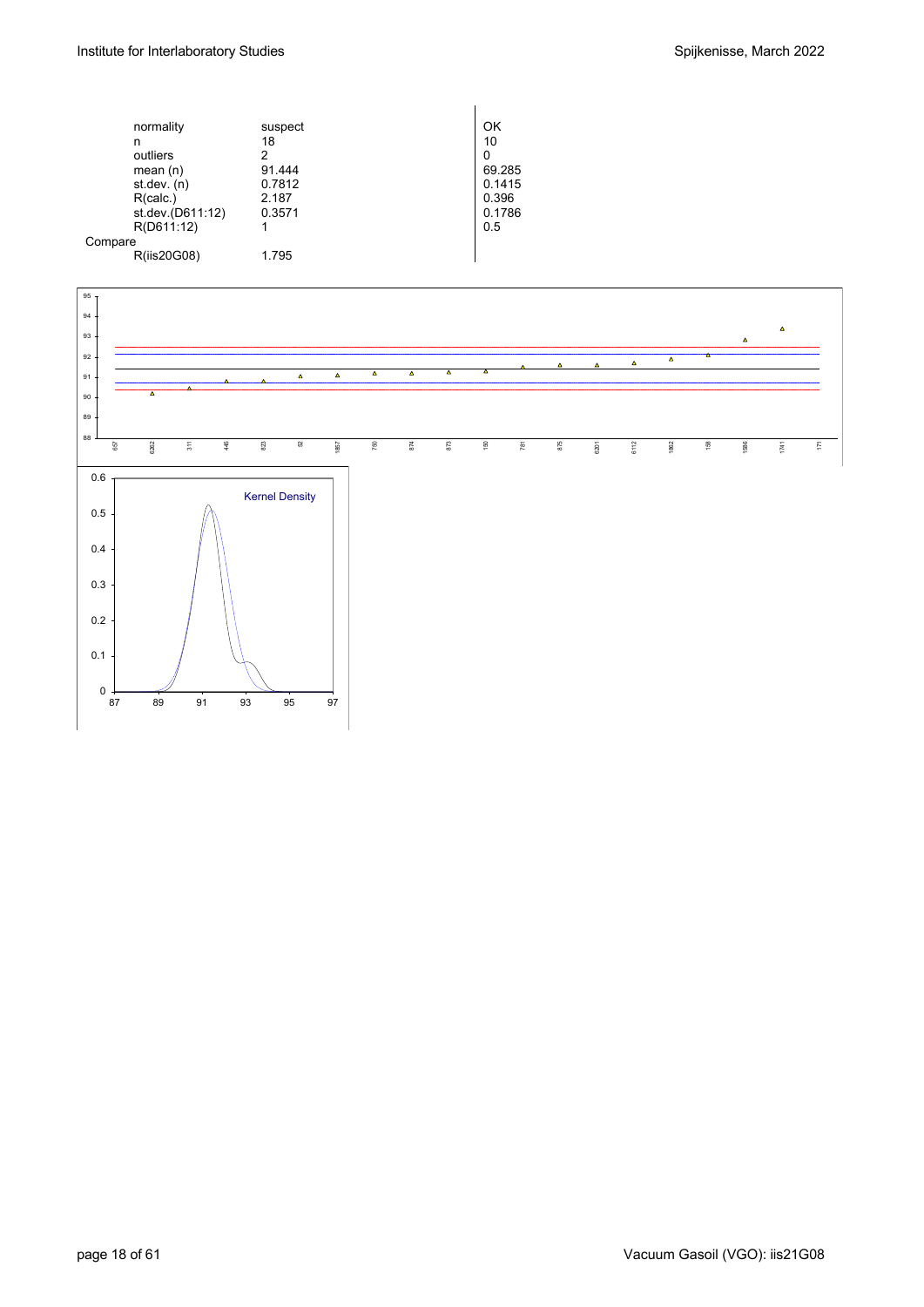## Determination of Asphaltenes on sample #21250; results in %M/M

| lab          | method                | value           | mark | z(targ)     | remarks                                     |
|--------------|-----------------------|-----------------|------|-------------|---------------------------------------------|
| 52           | IP143                 | 0.40            |      | -----       |                                             |
| 62           |                       | -----           |      | -----       |                                             |
| 120          |                       | -----           |      |             |                                             |
| 140          |                       | -----           |      |             |                                             |
| 150          | <b>IP143</b>          | 0.20            |      |             |                                             |
| 154          | IP143                 | < 0.05          |      |             |                                             |
| 158          | D6560                 | 0.05            |      |             |                                             |
| 159          |                       | -----           |      |             |                                             |
| 171          | IP143                 | 0.20            |      |             |                                             |
| 225          |                       | -----           |      |             |                                             |
| 311          |                       |                 |      |             |                                             |
| 313          |                       |                 |      |             |                                             |
| 317<br>323   | <b>IP143</b>          | ${}_{0.5}$      |      |             |                                             |
| 333          |                       | -----           |      |             |                                             |
| 356          | IP143                 | Below 0.50      |      |             |                                             |
| 381          | <b>INH-642</b>        | 0.0281          |      |             |                                             |
| 403          |                       | -----           |      |             |                                             |
| 445          | IP143                 | 0.12            |      |             |                                             |
| 467          | IP143                 | 0.184           |      |             |                                             |
| 608          | D6560                 | 0.045           |      |             |                                             |
| 657          | <b>IP143</b>          | < 0.50          |      |             |                                             |
| 663          |                       | -----           |      |             |                                             |
| 710          |                       | -----           |      |             |                                             |
| 750          | D6560                 | 0.0312          |      |             |                                             |
| 752<br>753   | <b>INH-642</b>        | 0.0325<br>----- |      |             |                                             |
| 778          |                       | -----           |      |             |                                             |
| 781          | <b>INH-642</b>        | 0.0342          |      |             |                                             |
| 785          | <b>INH-642</b>        | 0.0348          |      |             |                                             |
| 798          |                       | -----           |      |             |                                             |
| 823          | IP143                 | 0.23            |      |             |                                             |
| 872          |                       | -----           |      |             |                                             |
| 873          | IP143                 | < 0.50          |      |             |                                             |
| 874          | IP143                 | 0.033           |      |             |                                             |
| 875          | <b>IP143</b>          | < 0.50          |      |             |                                             |
| 994<br>995   | IP143<br><b>IP143</b> | < 0.5<br>< 0.5  |      |             |                                             |
| 1026         | <b>IP143</b>          | 0.15            |      |             |                                             |
| 1065         |                       | -----           |      |             |                                             |
| 1081         |                       | -----           |      |             |                                             |
| 1108         |                       | -----           |      |             |                                             |
| 1140         | <b>IP143</b>          | 0.995           |      | -----       | Possibly a false positive test result?      |
| 1191         |                       | -----           |      |             |                                             |
| 1510         | IP143                 | 0.03            |      |             |                                             |
| 1556         | <b>IP143</b>          | 0.03            |      |             |                                             |
| 1585         | IP143                 | 0.04            |      | $- - - - -$ |                                             |
| 1586         | IP143                 | 0.03            |      |             |                                             |
| 1613         | D6560                 | 0.060           |      |             |                                             |
| 1635<br>1676 | <b>IP143</b>          | 0.04<br>-----   |      |             |                                             |
| 1741         |                       | -----           |      |             |                                             |
| 1852         | DIN51595              | 0.07            |      |             |                                             |
| 1857         | In house              | 0.0341          |      |             |                                             |
| 1862         | D6560                 | 0.041           |      |             |                                             |
| 1950         | <b>IP143</b>          | 0.039           |      |             |                                             |
| 1967         |                       | -----           |      |             |                                             |
| 6026         | In house              | 0.0324          |      |             |                                             |
| 6057         |                       | -----           |      |             |                                             |
| 6112         |                       | -----           |      |             |                                             |
| 6180         |                       | -----           |      |             |                                             |
| 6201<br>6203 | IP143<br><b>IP143</b> | 0.20<br>0.039   |      |             |                                             |
| 6262         | In house              | 0.0236          |      |             |                                             |
|              |                       |                 |      |             |                                             |
|              | n                     | 37              |      |             |                                             |
|              | mean (n)              | < 0.50          |      |             | Precision applicable between 0.50 - 30 %M/M |
|              |                       |                 |      |             |                                             |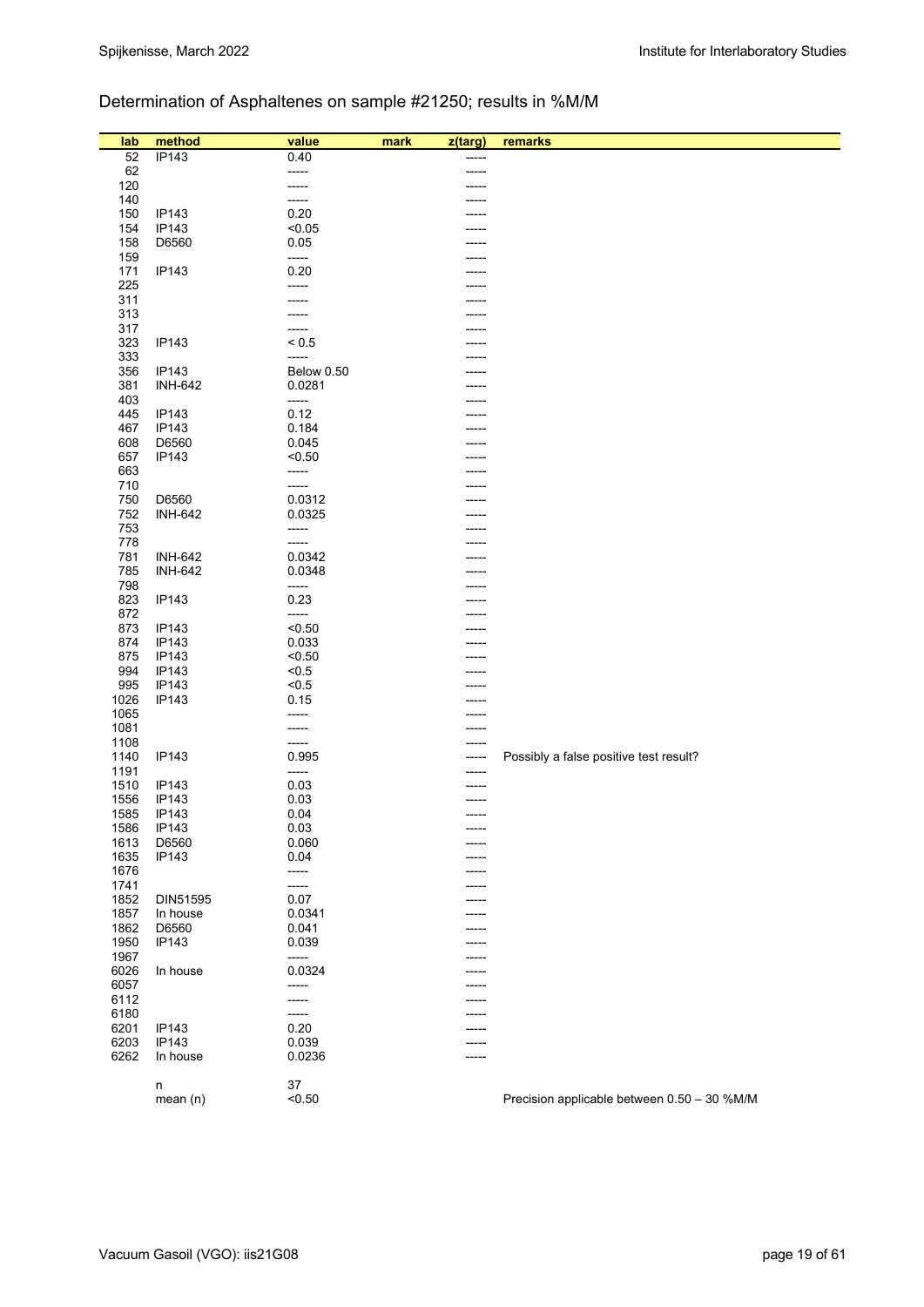# Determination of Carbon Residue (Micro method) on sample #21250; results in %M/M

| lab  | method   | value   | mark    | z(targ) | remarks             |
|------|----------|---------|---------|---------|---------------------|
| 52   | D4530    | 0.30    |         | $-2.52$ |                     |
| 62   | D4530    | 0.36    | C       | $-1.48$ | First reported 0.16 |
| 120  | D4530    | 0.27    |         | $-3.04$ |                     |
| 140  | D4530    | 0.41    |         | $-0.61$ |                     |
| 150  | D4530    | 0.43    |         | $-0.26$ |                     |
| 154  | D4530    | 0.47    |         | 0.43    |                     |
| 158  | D4530    | 0.30    |         | $-2.52$ |                     |
| 159  |          | -----   |         | -----   |                     |
| 171  | D4530    | 0.49    |         | 0.78    |                     |
| 225  | D4530    | 0.52    |         | 1.30    |                     |
| 311  | D4530    | 0.42    |         | $-0.44$ |                     |
| 313  |          | -----   |         | -----   |                     |
| 317  | D4530    | 0.53    |         | 1.47    |                     |
| 323  | D4530    | 0.47    |         | 0.43    |                     |
| 333  |          | -----   |         | -----   |                     |
| 356  | D4530    | 0.53    |         | 1.47    |                     |
| 381  |          |         |         | -----   |                     |
| 403  |          | -----   |         | -----   |                     |
| 445  | D4530    | 0.41    |         | $-0.61$ |                     |
| 467  | D4530    | 0.370   |         | $-1.31$ |                     |
| 608  |          | -----   |         | -----   |                     |
| 657  | D4530    | 0.44    |         | $-0.09$ |                     |
| 663  | D4530    | 0.392   |         | $-0.92$ |                     |
| 710  | ISO10370 | 0.512   |         | 1.16    |                     |
| 750  | D189     | 0.53    |         | 1.47    |                     |
| 752  |          | -----   |         | -----   |                     |
| 753  |          |         |         | -----   |                     |
| 778  |          | -----   |         | -----   |                     |
| 781  | D4530    | 0.53    |         | 1.47    |                     |
| 785  | D4530    | 0.45    |         | 0.08    |                     |
| 798  |          | -----   |         | -----   |                     |
| 823  | ISO10370 | 0.34    | C       | $-1.83$ | First reported 076  |
| 872  |          | -----   |         | -----   |                     |
| 873  | D4530    | 0.53    |         | 1.47    |                     |
| 874  | D4530    | 0.55    |         | 1.82    |                     |
| 875  | D4530    | 0.56    |         | 1.99    |                     |
| 994  |          | -----   |         | -----   |                     |
| 995  |          | -----   |         | -----   |                     |
| 1026 | D4530    | 0.18    | R(0.05) | $-4.60$ |                     |
| 1065 | D4530    | 0.4507  |         | 0.10    |                     |
| 1081 | ISO10370 | 0.39    | С       | $-0.96$ | First reported 3.9  |
| 1108 | D4530    | 0.44    |         | $-0.09$ |                     |
| 1140 | D4530    | 0.385   |         | $-1.04$ |                     |
| 1191 | ISO10370 | 0.4071  |         | $-0.66$ |                     |
| 1510 |          | -----   |         | -----   |                     |
| 1556 | ISO10370 | 0.481   |         | 0.62    |                     |
| 1585 | D4530    | 0.466   |         | 0.36    |                     |
| 1586 | D4530    | 0.40    |         | $-0.78$ |                     |
| 1613 | D4530    | 0.4017  |         | $-0.75$ |                     |
| 1635 | D4530    | 0.57    |         | 2.17    |                     |
| 1676 |          | -----   |         | -----   |                     |
| 1741 | ISO10370 | 0.47    |         | 0.43    |                     |
| 1852 | ISO10370 | 0.45167 |         | 0.11    |                     |
| 1857 | D4530    | 0.400   |         | $-0.78$ |                     |
| 1862 | D4530    | 0.44    |         | $-0.09$ |                     |
| 1950 | D4530    | 0.40    |         | $-0.78$ |                     |
| 1967 | D4530    | 0.4063  |         | $-0.67$ |                     |
| 6026 | ISO10370 | 0.41    |         | $-0.61$ |                     |
| 6057 | D4530    | 0.54    |         | 1.65    |                     |
| 6112 | ISO10370 | 0.40    |         | $-0.78$ |                     |
| 6180 | ISO10370 | 0.57    |         | 2.17    |                     |
| 6201 | D4530    | 0.39    |         | $-0.96$ |                     |
| 6203 | D4530    | 0.525   |         | 1.39    |                     |
| 6262 | D4530    | 0.46    |         | 0.26    |                     |
|      |          |         |         |         |                     |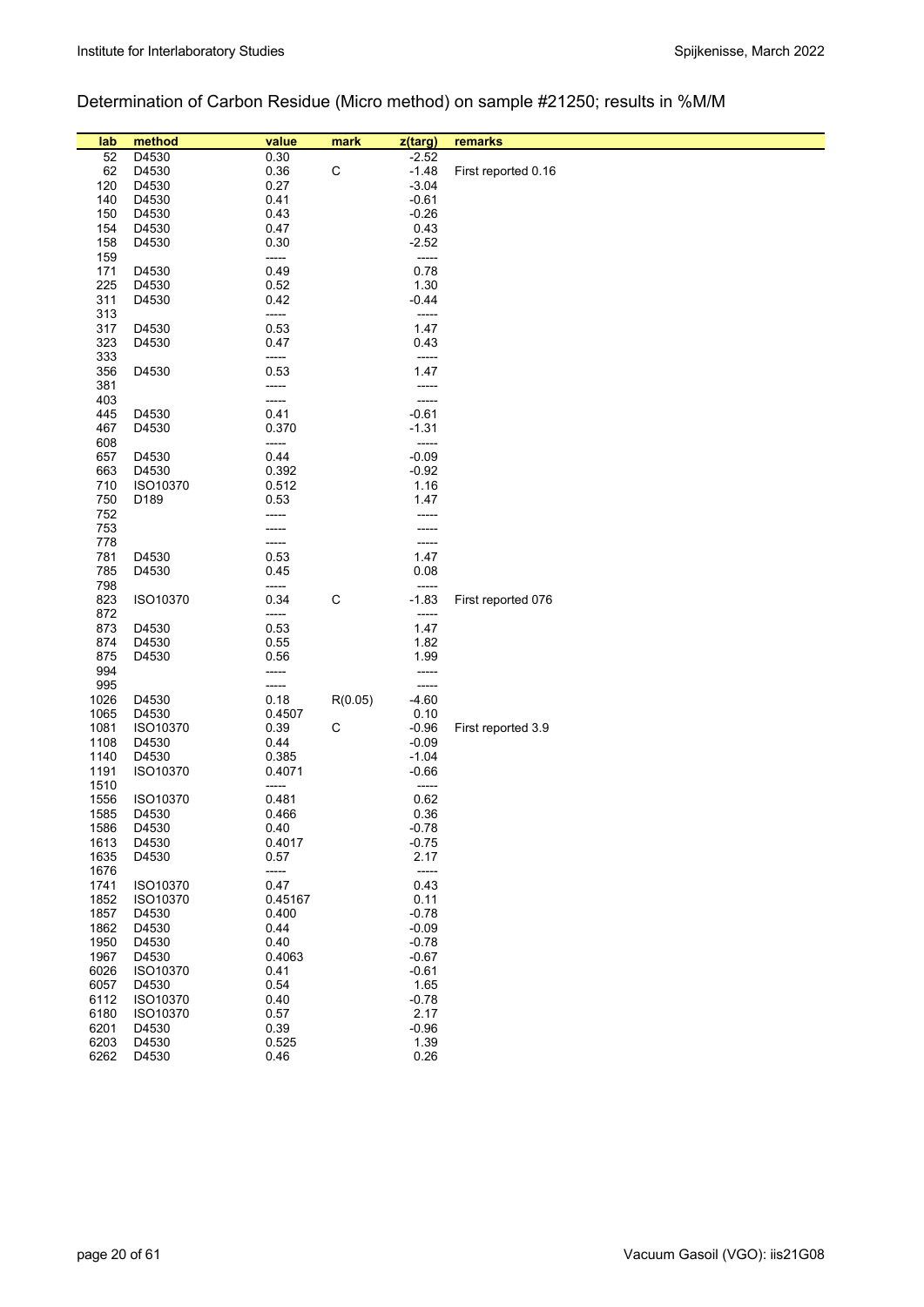| normality         | ΟK      |
|-------------------|---------|
| n                 | 48      |
| outliers          | 1       |
| mean $(n)$        | 0.4452  |
| st.dev. (n)       | 0.07288 |
| R(calc.)          | 0.2041  |
| st.dev.(D4530:15) | 0.05760 |
| R(D4530:15)       | 0.1613  |
| Compare           |         |
| R(ISO10370:14)    | 0.0449  |

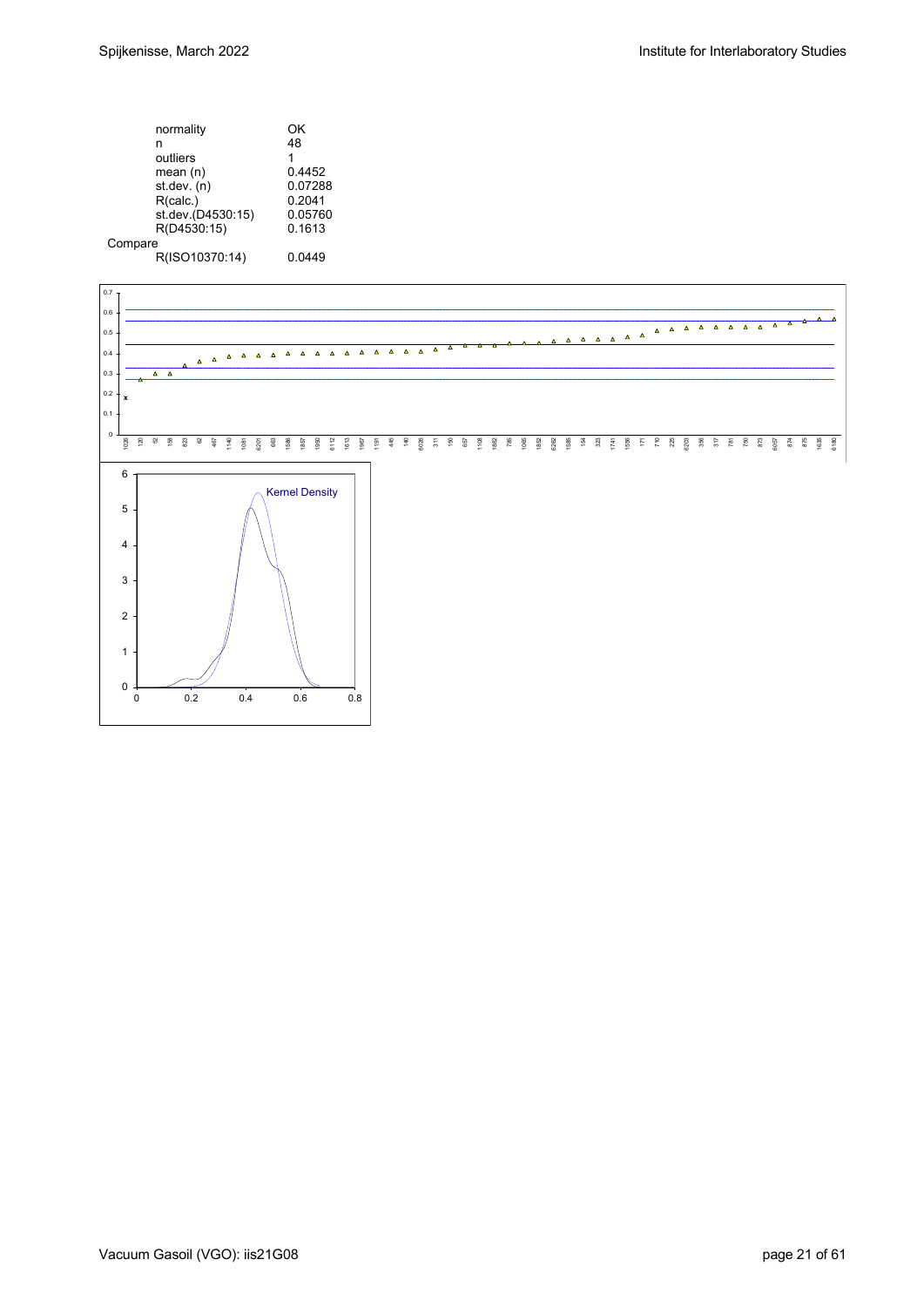# Determination of Density at 15°C on sample #21250; results in kg/m3

| lab          | method                   | value            | mark        | z(targ)            | remarks                                 |
|--------------|--------------------------|------------------|-------------|--------------------|-----------------------------------------|
| 52           | D4052                    | 911.2            |             | $-0.72$            |                                         |
| 62           | D4052                    | 911.3            |             | $-0.53$            |                                         |
| 120          | D4052                    | 909.5            | R(0.05)     | $-3.89$            |                                         |
| 140          | D4052                    | 910.9            |             | $-1.28$            |                                         |
| 150          | D4052                    | 910.8            | $\mathsf C$ | $-1.46$            | First reported 0.9076 kg/L              |
| 154          | D4052                    | 911.8            |             | 0.40               |                                         |
| 158          | D4052                    | 911.5            | $\mathsf C$ | $-0.16$            | First reported 915.3                    |
| 159          |                          | -----            |             | -----              |                                         |
| 171          | ISO12185                 | 912.0            |             | 0.78               |                                         |
| 225          | D4052                    | 911.2            |             | $-0.72$            |                                         |
| 311<br>313   | D1298<br>D1298           | 911.3<br>911.2   |             | $-0.53$<br>$-0.72$ |                                         |
| 317          | ISO12185                 | 911.1            |             | $-0.90$            |                                         |
| 323          | ISO12185                 | 911.5            |             | $-0.16$            |                                         |
| 333          | ISO12185                 | 911.8            |             | 0.40               |                                         |
| 356          | ISO12185                 | 911.2            |             | $-0.72$            |                                         |
| 381          | ISO12185                 | 910.4            |             | $-2.21$            |                                         |
| 403          | ISO12185                 | 911.41           |             | $-0.32$            |                                         |
| 445          | <b>IP365</b>             | 911.9            |             | 0.59               |                                         |
| 467          | ISO12185                 | 911.15           |             | $-0.81$            |                                         |
| 608          | D4052                    | 912.0            |             | 0.78               |                                         |
| 657          | D4052<br>D4052           | 911.9            |             | 0.59               |                                         |
| 663<br>710   | D1298                    | 911.20<br>911.72 |             | $-0.72$<br>0.26    |                                         |
| 750          | D1298                    | 911.9            |             | 0.59               |                                         |
| 752          | D1298                    | 911.6            |             | 0.03               |                                         |
| 753          | ISO12185                 | 911.8            |             | 0.40               |                                         |
| 778          | ISO12185                 | 911.9            |             | 0.59               |                                         |
| 781          | ISO12185                 | 911.9            |             | 0.59               |                                         |
| 785          | D1298                    | 912.1            |             | 0.96               |                                         |
| 798          |                          | -----            |             | -----              |                                         |
| 823          | ISO12185                 | 911.1            |             | $-0.90$            |                                         |
| 872<br>873   | ISO12185<br>ISO12185     | 911.8<br>911.9   |             | 0.40<br>0.59       |                                         |
| 874          | ISO12185                 | 911.8            |             | 0.40               |                                         |
| 875          | ISO12185                 | 911.9            |             | 0.59               |                                         |
| 994          | ISO12185                 | 911.5            |             | $-0.16$            |                                         |
| 995          | ISO12185                 | 911.5            |             | $-0.16$            |                                         |
| 1026         | D4052                    | 916.6            | R(0.01)     | 9.36               |                                         |
| 1065         | D4052                    | 911.1            |             | $-0.90$            |                                         |
| 1081         | D4052                    | 911.6            |             | 0.03               |                                         |
| 1108         | D1298                    | 912.5            | C           | 1.71               | First reported 0.9132 kg/m <sup>3</sup> |
| 1140<br>1191 | <b>IP365</b><br>ISO12185 | 913.0<br>911.99  |             | 2.64<br>0.76       |                                         |
| 1510         | ISO12185                 | 910.8            |             | $-1.46$            |                                         |
| 1556         | ISO12185                 | 911.1            |             | $-0.90$            |                                         |
| 1585         | ISO12185                 | 911.65           |             | 0.12               |                                         |
| 1586         | D4052                    | 911.2            |             | $-0.72$            |                                         |
| 1613         | D1298                    | 910.9            |             | $-1.28$            |                                         |
| 1635         | D1298                    | 913.5            | R(0.05)     | 3.58               |                                         |
| 1676         |                          | -----            |             | -----              |                                         |
| 1741<br>1852 | ISO12185<br>ISO12185     | 911.5<br>912.6   |             | $-0.16$<br>1.90    |                                         |
| 1857         | ISO12185                 | 911.70           |             | 0.22               |                                         |
| 1862         | D4052                    | 911.8            |             | 0.40               |                                         |
| 1950         | ISO12185                 | 911.8            |             | 0.40               |                                         |
| 1967         | D1298                    | 911.6            |             | 0.03               |                                         |
| 6026         | D4052                    | 911.7            |             | 0.22               |                                         |
| 6057         | ISO12185                 | 912.6            |             | 1.90               |                                         |
| 6112         | ISO12185                 | 912.0            |             | 0.78               |                                         |
| 6180<br>6201 | ISO12185<br>D5002        | 911.0<br>911.3   |             | $-1.09$<br>$-0.53$ |                                         |
| 6203         | ISO12185                 | 912.0            |             | 0.78               |                                         |
| 6262         | D4052                    | 911.2            |             | $-0.72$            |                                         |
|              |                          |                  |             |                    |                                         |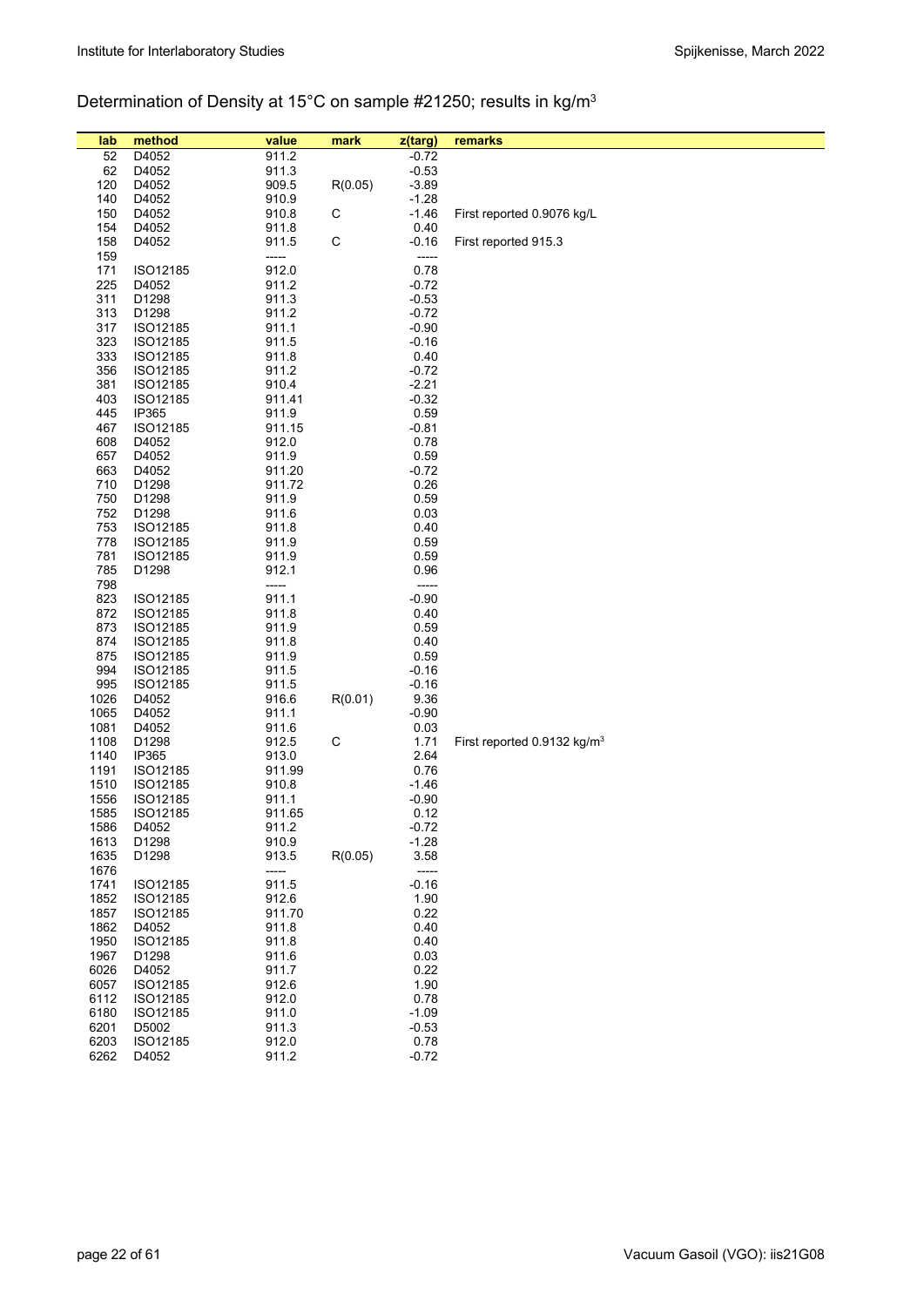| normality            | OK     |
|----------------------|--------|
| n                    | 58     |
| outliers             | 3      |
| mean(n)              | 911.58 |
| st.dev. (n)          | 0.486  |
| R(calc.)             | 1.36   |
| st.dev.(ISO12185:96) | 0.536  |
| R(ISO12185:96)       | 1.5    |
|                      |        |

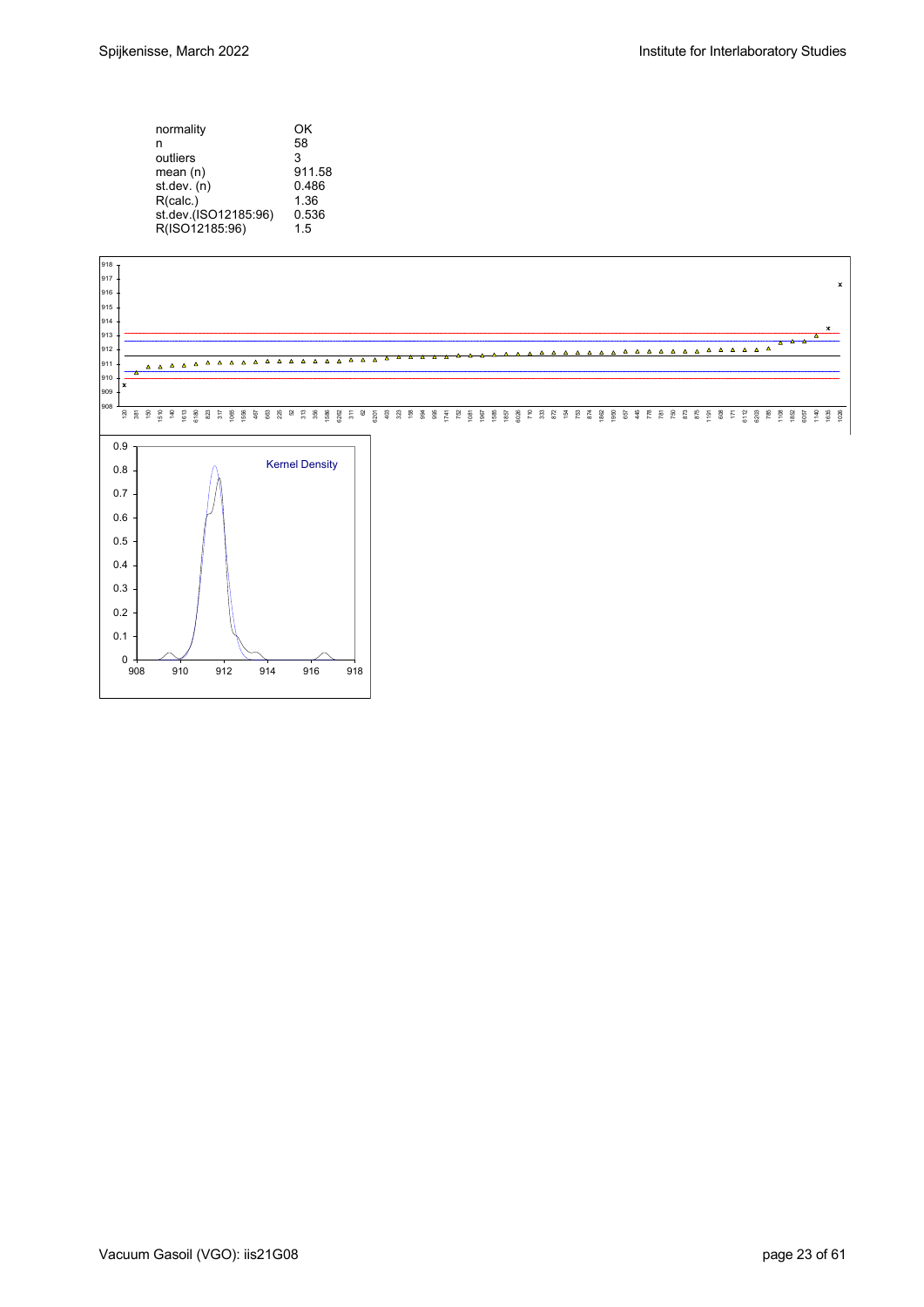## Determination of Flash Point PMcc on sample #21250; results in °C

| lab<br>52    | method<br>D93-A | value<br>177.0 | mark    | z(targ)<br>$-0.10$       | remarks |
|--------------|-----------------|----------------|---------|--------------------------|---------|
| 62           |                 | -----          |         | -----                    |         |
| 120          | D93-B           | >163.0         |         |                          |         |
| 140          |                 | -----          |         |                          |         |
| 150          | D93-B           | >110           |         |                          |         |
| 154          | D93-B           | >110           |         |                          |         |
| 158          | D93-B           | >110           |         |                          |         |
| 159          | D93-B           | >110           |         |                          |         |
| 171          | D93-B           | 178.0          |         | 0.18                     |         |
| 225          | D93-A           | 180.0          |         | 0.74                     |         |
| 311          | D93-B           | 177.0          |         | $-0.10$                  |         |
| 313          | D93-B           | 179.5          |         | 0.60                     |         |
| 317          | D93-B           | 173.0          |         | $-1.22$                  |         |
| 323          | D93-B           | 174.0          |         | $-0.94$                  |         |
| 333          | D93-B           | 186.5          |         | 2.56                     |         |
| 356<br>381   | D93-B<br>D93-B  | 178.0<br>180   |         | 0.18<br>0.74             |         |
| 403          |                 | -----          |         | -----                    |         |
| 445          | D93-B           | 174.5          |         | $-0.80$                  |         |
| 467          | D93-B           | 178.0          |         | 0.18                     |         |
| 608          | D93-B           | 171.3          |         | $-1.69$                  |         |
| 657          | D93-B           | 176            |         | $-0.38$                  |         |
| 663          | D93-B           | 170.5          |         | $-1.92$                  |         |
| 710          | D93-B           | 176.5          |         | $-0.24$                  |         |
| 750          | D93-B           | 176.5          |         | $-0.24$                  |         |
| 752          | D93-B           | 175.5          |         | $-0.52$                  |         |
| 753          | D93-A           | 180.0          |         | 0.74                     |         |
| 778          | D93-B           | 181            |         | 1.02                     |         |
| 781          | D93-B           | 179.5          |         | 0.60                     |         |
| 785          | D93-B           | 178.0          |         | 0.18                     |         |
| 798<br>823   | ISO2719         | -----<br>172.0 |         | -----<br>$-1.50$         |         |
| 872          | D93-B           | 174.0          |         | $-0.94$                  |         |
| 873          | D93-B           | 178.0          |         | 0.18                     |         |
| 874          | D93-B           | 178.0          |         | 0.18                     |         |
| 875          | D93-B           | 177.0          |         | $-0.10$                  |         |
| 994          | D93-B           | 176.0          |         | $-0.38$                  |         |
| 995          | D93-B           | 180.0          |         | 0.74                     |         |
| 1026         | D93-A           | 178            |         | 0.18                     |         |
| 1065         |                 | -----          |         | -----                    |         |
| 1081         | D93-B           | 180.5          |         | 0.88                     |         |
| 1108         |                 | -----          |         | -----                    |         |
| 1140         | D93-B           | >140           |         | -----                    |         |
| 1191         | ISO2719         | 179.0          |         | 0.46                     |         |
| 1510<br>1556 | ISO2719         | -----<br>181.0 |         | -----<br>1.02            |         |
| 1585         | D93-B           | 176.5          |         | $-0.24$                  |         |
| 1586         | D93-B           | 174.0          |         | $-0.94$                  |         |
| 1613         | D93-B           | 175.5          |         | $-0.52$                  |         |
| 1635         | D93-B           | 182            |         | 1.30                     |         |
| 1676         |                 | -----          |         | $\overline{\phantom{a}}$ |         |
| 1741         | ISO2719         | 173            |         | $-1.22$                  |         |
| 1852         | ISO2719         | 183            |         | 1.58                     |         |
| 1857         | D93-B           | 178.5          |         | 0.32                     |         |
| 1862         | D93-B           | 178.0          |         | 0.18                     |         |
| 1950         | D93-B           | 177.0          |         | $-0.10$                  |         |
| 1967         | D93-B           | 176.5          |         | $-0.24$                  |         |
| 6026<br>6057 | D93-B           | 178.0<br>133.0 | R(0.01) | 0.18                     |         |
| 6112         | D93-B           | -----          |         | $-12.42$<br>-----        |         |
| 6180         | D93-B           | 176.0          |         | $-0.38$                  |         |
| 6201         | ISO2719-B       | 174.0          |         | $-0.94$                  |         |
| 6203         | D93-B           | 178.5          |         | 0.32                     |         |
| 6262         | D93-B           | 178.0          |         | 0.18                     |         |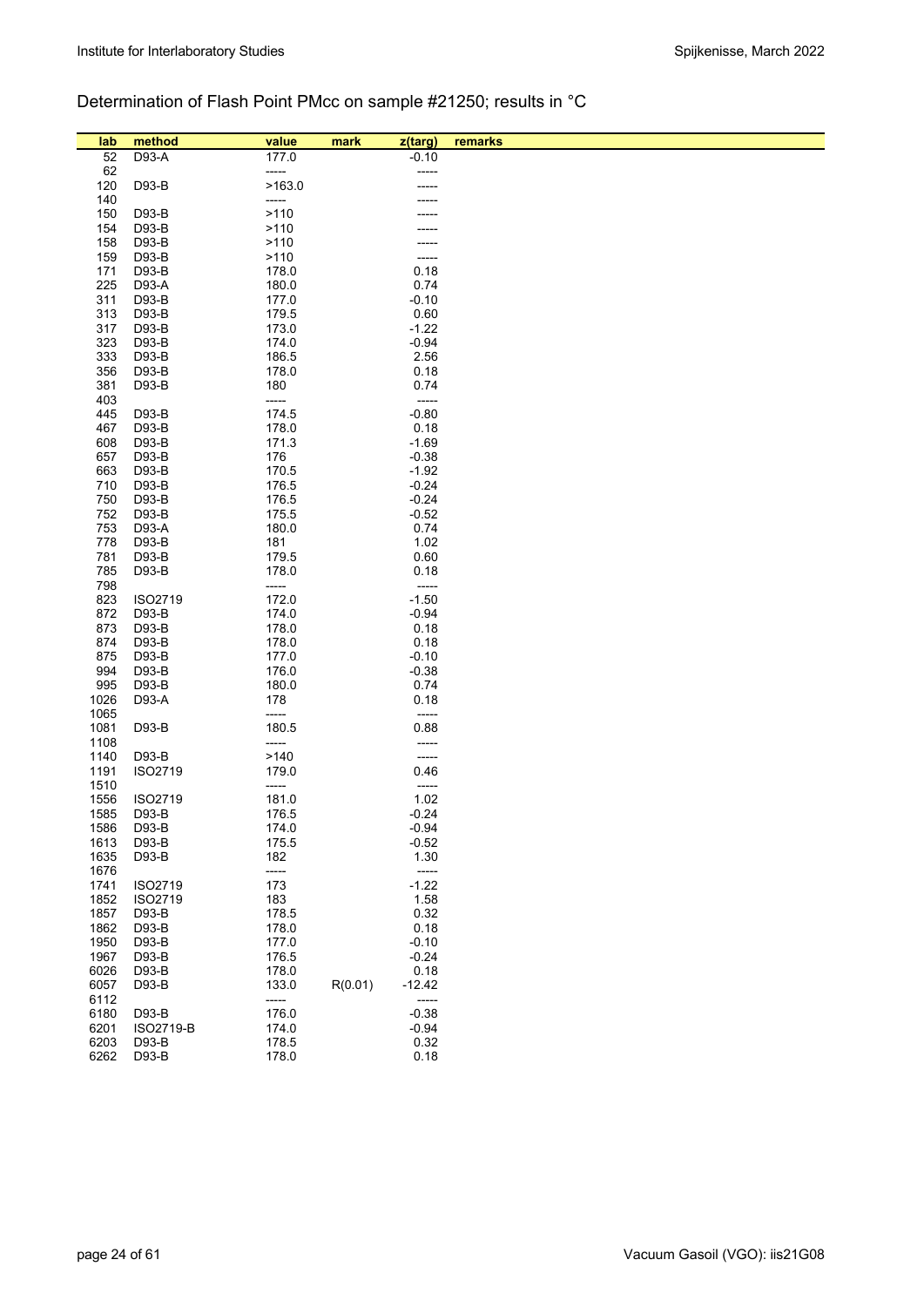| normality         | OK      |
|-------------------|---------|
| n                 | 48      |
| outliers          | 1       |
| mean(n)           | 177.340 |
| st.dev. (n)       | 3.0578  |
| R(calc.)          | 8.563   |
| st.dev.(D93-B:20) | 3.5714  |
| R(D93-B:20)       | 10      |
|                   |         |

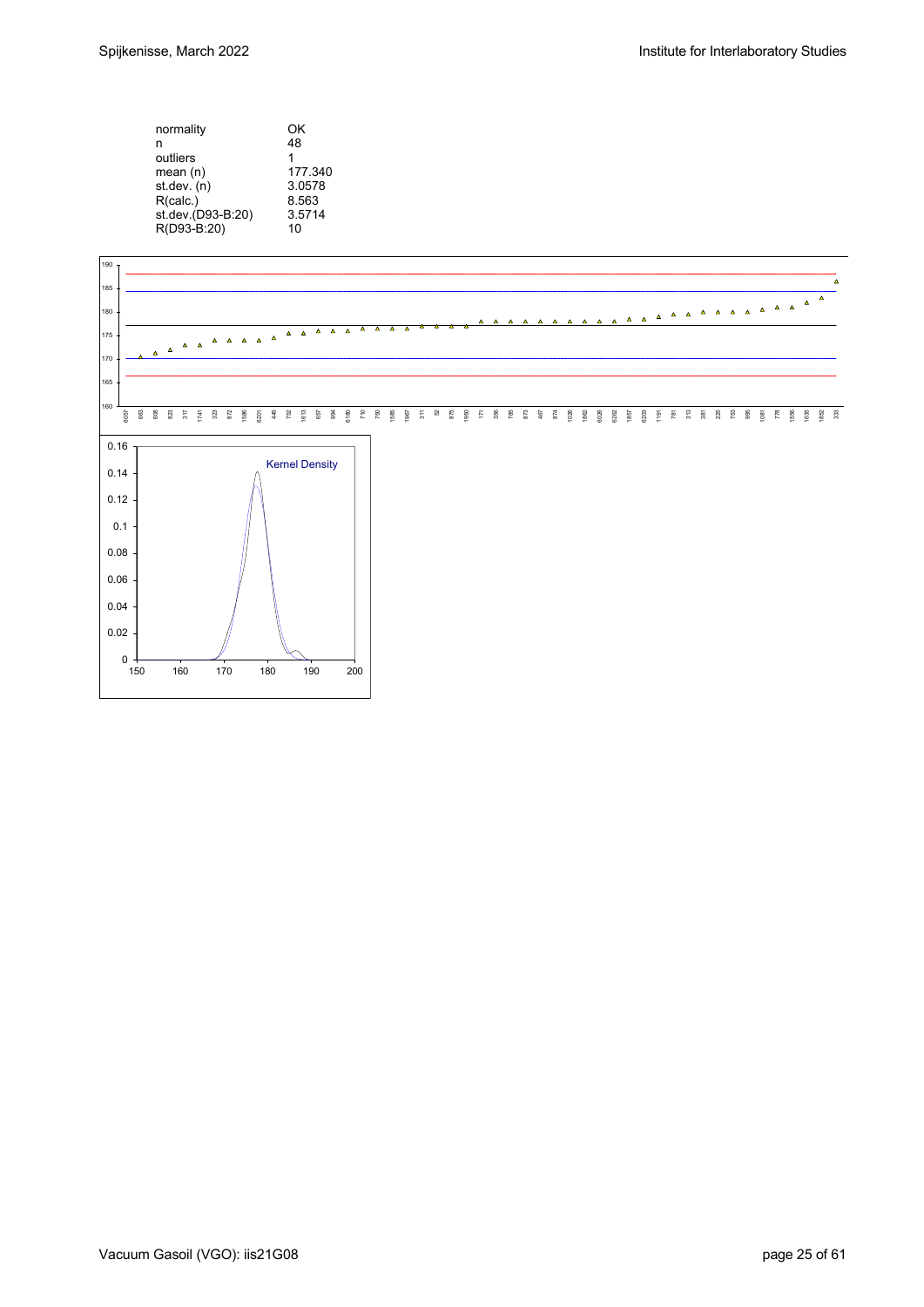## Determination of Kinematic Viscosity at 50°C on sample #21250; results in mm2/s

| lab        | method  | value          | mark        | z(targ)       | remarks             |
|------------|---------|----------------|-------------|---------------|---------------------|
| 52         | D445    | 49.94          |             | $-0.08$       |                     |
| 62         | D445    | 49.35          |             | $-0.47$       |                     |
| 120        | D445    | 51.79          |             | 1.14          |                     |
| 140        |         | -----          |             | -----         |                     |
| 150        | D445    | 49.25          | $\mathsf C$ | $-0.54$       | First reported 58.9 |
| 154        |         | -----          |             | -----         |                     |
| 158        | D445    | 54.82          | R(0.05)     | 3.14          |                     |
| 159        | D445    | 49.90          |             | $-0.11$       |                     |
| 171        | D445    | 71.34          | R(0.01)     | 14.06         |                     |
| 225        | D445    | 49.30          |             | $-0.51$       |                     |
| 311        | D445    | 49.12          |             | $-0.63$       |                     |
| 313        | D445    | 49.00          |             | $-0.71$       |                     |
| 317        | D445    | 49.12          |             | $-0.63$       |                     |
| 323        |         | -----          |             | -----         |                     |
| 333        | D445    | 52.10          |             | 1.34          |                     |
| 356        | D445    | 51.91          |             | 1.22          |                     |
| 381        | D445    | 52.17          |             | 1.39          |                     |
| 403        | D445    | 49.47          |             | $-0.40$       |                     |
| 445        | D445    | 52.10          |             | 1.34          |                     |
| 467        | ISO3104 | 49.293         |             | $-0.51$       |                     |
| 608        | D445    | 50.782         |             | 0.47          |                     |
| 657        | D445    | 49.39          |             | $-0.45$       |                     |
| 663        | D445    | 49.240         |             | $-0.55$       |                     |
| 710        | D445    | 50.612         |             | 0.36          |                     |
| 750        | D445    | 50.12          |             | 0.03          |                     |
| 752        | D445    | 50.39          |             | 0.21          |                     |
| 753        | D445    | 49.96          |             | $-0.07$       |                     |
| 778        | D445    | 48.85          |             | $-0.80$       |                     |
| 781        | D445    | 51.42          |             | 0.89          |                     |
| 785        | D445    | 48.94          |             | $-0.75$       |                     |
| 798        |         | -----          |             | -----         |                     |
| 823        | ISO3104 | 49.57          |             | $-0.33$       |                     |
| 872        | D445    | 49.50          |             | $-0.38$       |                     |
| 873        | D445    | 49.37          |             | $-0.46$       |                     |
| 874        | D445    | 49.31          |             | $-0.50$       |                     |
| 875        | D445    | 51.18          |             | 0.74          |                     |
| 994<br>995 | D445    | 51.34<br>----- |             | 0.84<br>----- |                     |
| 1026       | ISO3104 | 50.0           |             | $-0.04$       |                     |
| 1065       | D445    | 51.94          |             | 1.24          |                     |
| 1081       |         | -----          |             | -----         |                     |
| 1108       | D445    | 58.04          | R(0.01)     | 5.27          |                     |
| 1140       | D445    | 23.319         | R(0.01)     | $-17.68$      |                     |
| 1191       | ISO3104 | 53.674         |             | 2.38          |                     |
| 1510       |         | -----          |             | -----         |                     |
| 1556       | ISO3104 | 48.844         |             | $-0.81$       |                     |
| 1585       | D445    | 49.358         |             | $-0.47$       |                     |
| 1586       | D445    | 49.84          |             | $-0.15$       |                     |
| 1613       | D445    | 51.07          |             | 0.66          |                     |
| 1635       | D445    | 59.24          | R(0.01)     | 6.06          |                     |
| 1676       |         | -----          |             | -----         |                     |
| 1741       | ISO3104 | 48.25          |             | $-1.20$       |                     |
| 1852       | ISO3104 | 51.02          |             | 0.63          |                     |
| 1857       | D445    | 50.141         |             | 0.05          |                     |
| 1862       | D445    | 49.21          |             | $-0.57$       |                     |
| 1950       | D445    | 49.29          |             | $-0.51$       |                     |
| 1967       | D445    | 49.651         |             | $-0.28$       |                     |
| 6026       | D445    | 49.33          |             | $-0.49$       |                     |
| 6057       | D445    | 48.65          |             | $-0.94$       |                     |
| 6112       | D445    | 49.18          |             | $-0.59$       |                     |
| 6180       | D445    | 49.44          |             | $-0.41$       |                     |
| 6201       | D445    | 49.14          |             | $-0.61$       |                     |
| 6203       | D7042   | 52.640         |             | 1.70          |                     |
| 6262       | D445    | 48.996         |             | $-0.71$       |                     |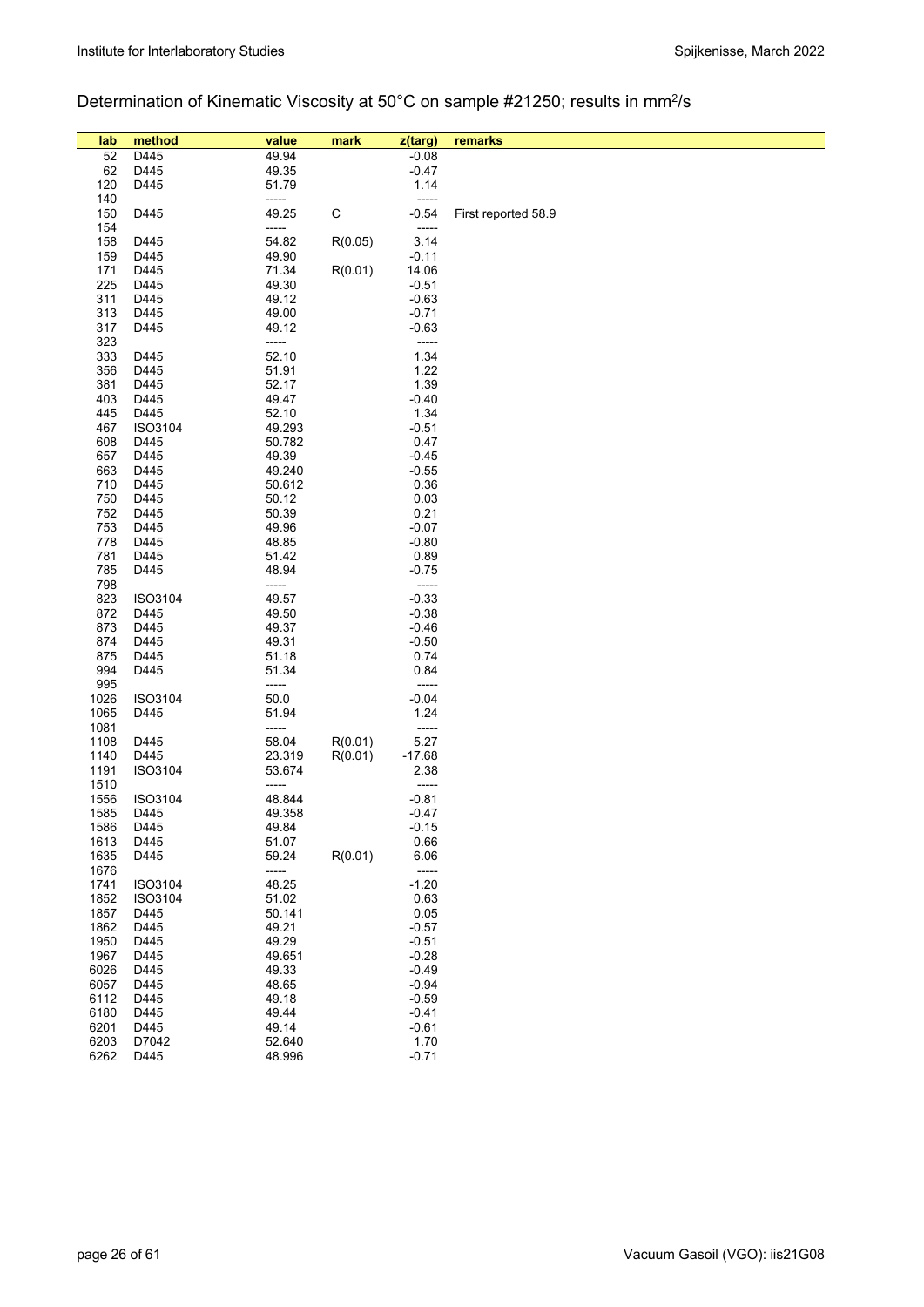| normality        | suspect |
|------------------|---------|
| n                | 51      |
| outliers         | 5       |
| mean(n)          | 50.0677 |
| st.dev. (n)      | 1.21290 |
| R(calc.)         | 3.3961  |
| st.dev.(D445:21) | 1.51294 |
| R(D445:21)       | 4.2362  |
|                  |         |

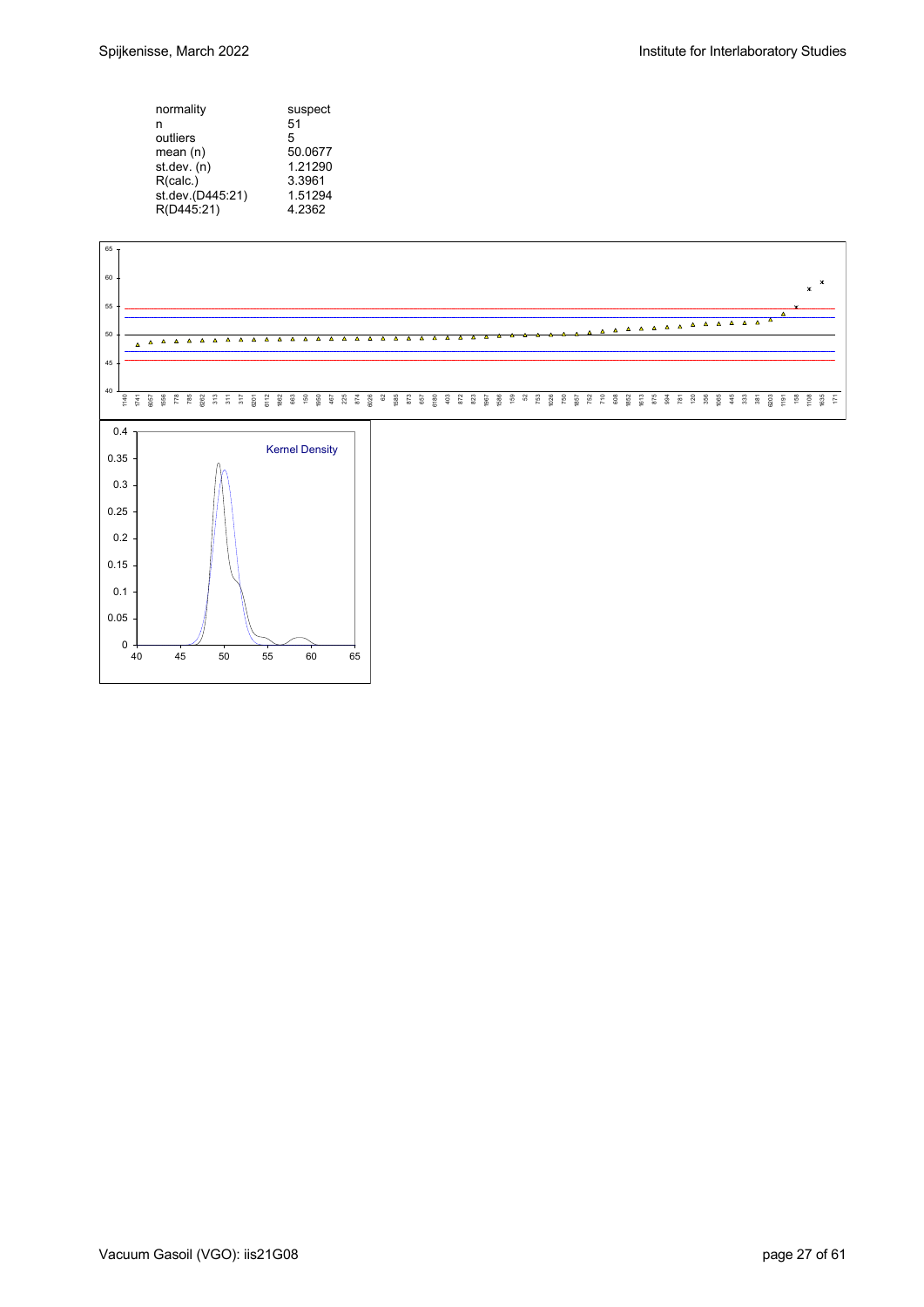## Determination of Kinematic Viscosity at 100°C on sample #21250; results in mm<sup>2</sup>/s

| lab  | method  | value   | mark    | z(targ)             | remarks |
|------|---------|---------|---------|---------------------|---------|
| 52   | D445    | 8.855   |         | 0.03                |         |
| 62   | D445    | 8.714   |         | $-0.34$             |         |
| 120  | D445    | 8.77949 |         | $-0.17$             |         |
| 140  |         | -----   |         | -----               |         |
| 150  | D445    | 8.867   |         | 0.06                |         |
| 154  |         |         |         | -----               |         |
| 158  |         |         |         | -----               |         |
| 159  |         |         |         | -----               |         |
| 171  | D445    | 8.160   |         | $-1.80$             |         |
| 225  | D445    | 8.927   |         | 0.22                |         |
| 311  | D445    | 8.819   |         | $-0.07$             |         |
| 313  | D445    | 8.796   |         | $-0.13$             |         |
| 317  | D445    | 8.801   |         | $-0.12$             |         |
| 323  | D445    | 8.792   |         | $-0.14$             |         |
| 333  | D445    | 8.852   |         | 0.02                |         |
| 356  | D445    | 8.986   |         | 0.37                |         |
| 381  | D445    | 8.973   |         | 0.34                |         |
| 403  | D445    | 8.942   |         | 0.25                |         |
| 445  | D445    | 8.844   |         | 0.00                |         |
| 467  | ISO3104 | 8.8945  |         | 0.13                |         |
| 608  | D445    | 8.867   |         | 0.06                |         |
| 657  | D445    | 8.892   |         | 0.12                |         |
| 663  | D445    | 8.9088  |         | 0.17                |         |
| 710  | D445    | 8.8126  |         | $-0.09$             |         |
| 750  | D445    | 8.883   |         | 0.10                |         |
| 752  | D445    | 8.698   |         | $-0.39$             |         |
| 753  | D445    | 8.832   |         | $-0.03$             |         |
| 778  |         | -----   |         | -----               |         |
| 781  | D445    | 8.804   |         | $-0.11$             |         |
| 785  | D445    | 8.849   |         | 0.01                |         |
| 798  |         | -----   |         | -----               |         |
| 823  | D445    | 8.882   |         | 0.10                |         |
| 872  | D445    | 8.857   |         | 0.03                |         |
| 873  | D445    | 8.862   |         | 0.04                |         |
| 874  | D445    | 8.853   |         | 0.02                |         |
| 875  | D445    | 8.91    |         | 0.17                |         |
| 994  | D445    | 8.843   |         | $-0.01$             |         |
| 995  | D445    | 8.847   |         | 0.01                |         |
| 1026 | D445    | 8.87    |         | 0.07                |         |
| 1065 | D445    | 8.745   |         | $-0.26$             |         |
| 1081 |         | -----   |         | -----               |         |
| 1108 | D445    | 8.715   |         | $-0.34$             |         |
| 1140 | D445    | 15.152  | R(0.01) | 16.56               |         |
| 1191 | ISO3104 | 8.8505  |         | 0.01                |         |
| 1510 | D445    | 8.694   |         | $-0.40$             |         |
| 1556 | ISO3104 | 8.8033  |         | $-0.11$             |         |
| 1585 | D445    | 8.815   |         | $-0.08$             |         |
| 1586 | D445    | 8.861   |         | 0.04                |         |
| 1613 | D445    | 8.867   |         | 0.06                |         |
| 1635 | D445    | 9.606   |         | 2.00                |         |
| 1676 |         | -----   |         | -----               |         |
| 1741 | ISO3104 | 8.932   |         | 0.23                |         |
| 1852 | ISO3104 | 8.859   |         | 0.04                |         |
| 1857 | D445    | 8.7725  |         | $-0.19$             |         |
| 1862 | D445    | 8.773   |         | $-0.19$             |         |
| 1950 | D445    | 8.803   |         | $-0.11$             |         |
| 1967 | D445    | 8.803   |         | $-0.11$             |         |
| 6026 | D445    | 8.892   |         | 0.12                |         |
| 6057 | D445    | 8.889   |         | 0.12                |         |
| 6112 |         | -----   |         | -----               |         |
| 6180 |         |         |         | $1 - 1 - 1 - 1 = 1$ |         |
| 6201 | D445    | 8.852   |         | 0.02                |         |
| 6203 | D7042   | 8.9445  |         | 0.26                |         |
| 6262 | D445    | 8.8367  |         | $-0.02$             |         |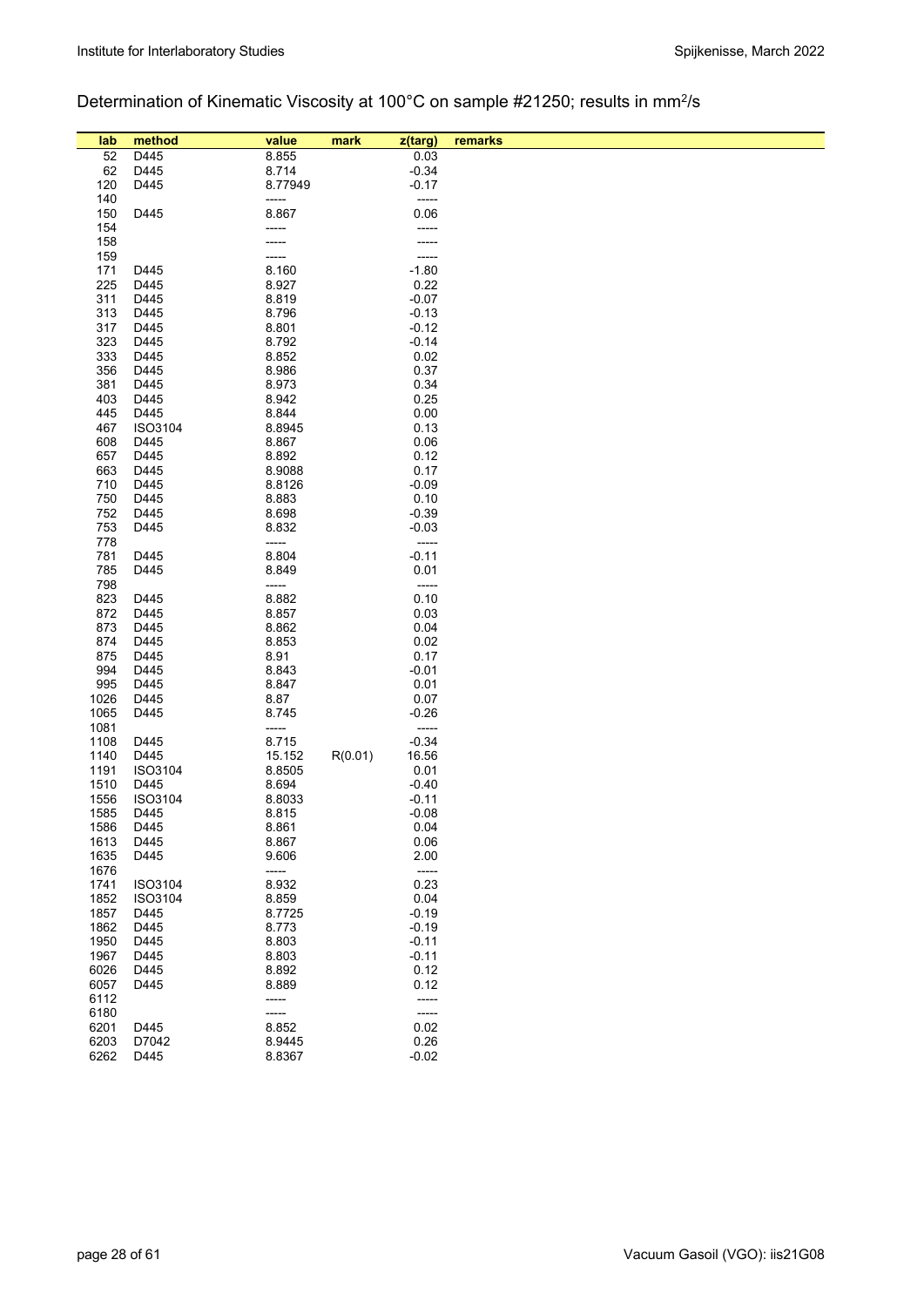| normality        | not OK  |
|------------------|---------|
| n                | 53      |
| outliers         | 1       |
| mean(n)          | 8.8450  |
| st.dev. (n)      | 0.15576 |
| R(calc.)         | 0.4361  |
| st.dev.(D445:21) | 0.38097 |
| R(D445:21)       | 1.0667  |
|                  |         |

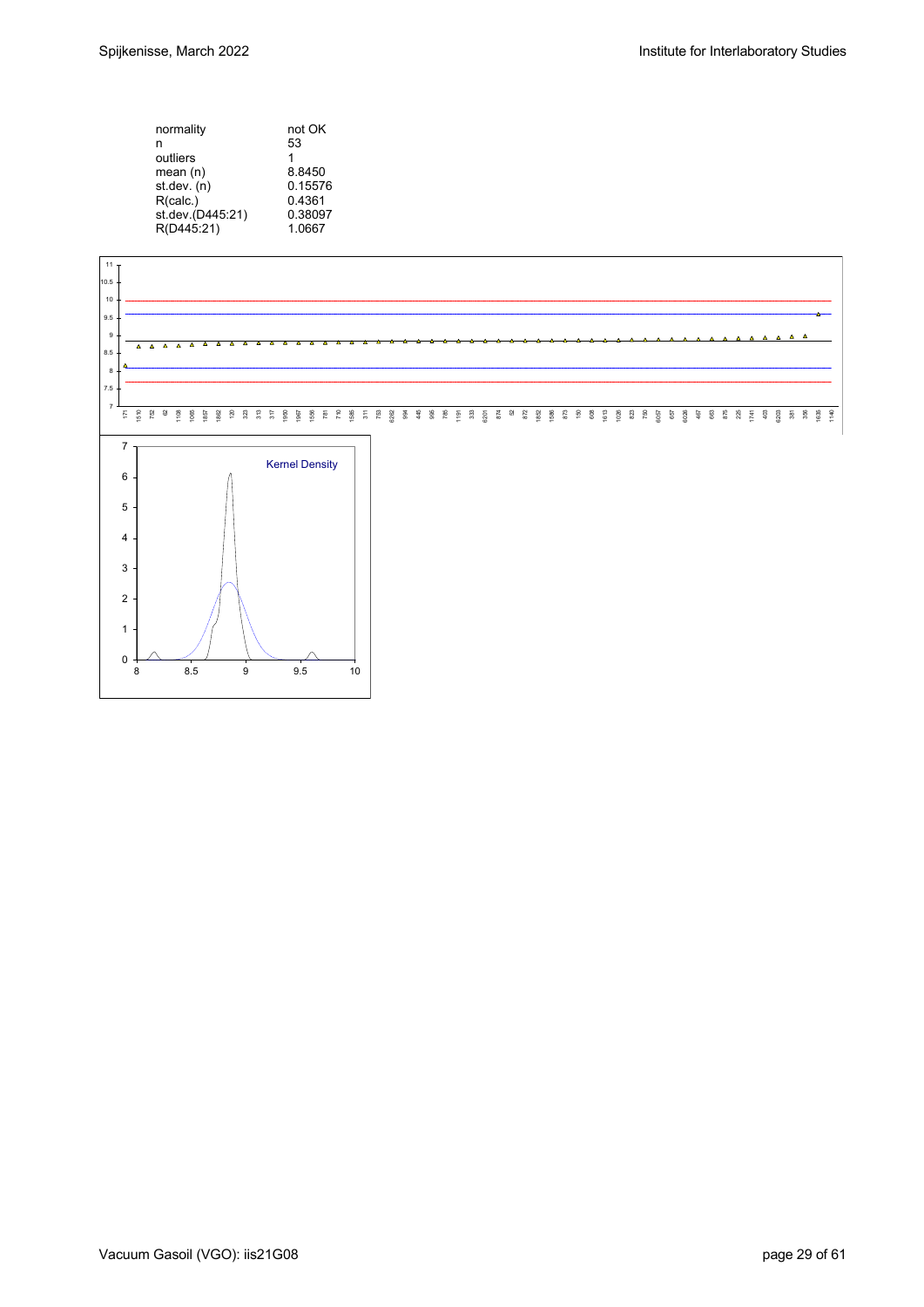## Determination of Nitrogen on sample #21250; results in mg/kg

| lab<br>52    | method<br>D4629   | value<br>1500 | mark    | z(targ)<br>0.22    | remarks |
|--------------|-------------------|---------------|---------|--------------------|---------|
| 62           |                   | -----         |         | -----              |         |
| 120          |                   |               |         |                    |         |
| 140          | D5762 Gravimetric | 1200          |         | $-1.93$            |         |
| 150          | D5762 Volumetric  | 1400          |         | $-0.49$            |         |
| 154          |                   | -----         |         | -----              |         |
| 158          |                   | -----         |         | -----              |         |
| 159          | D4629             | 1344          |         | $-0.89$            |         |
| 171          | D5762             | 1566.2        |         | 0.70               |         |
| 225          |                   | -----         |         | -----              |         |
| 311          | D5762 Volumetric  | 1500          |         | 0.22               |         |
| 313          |                   | -----         |         |                    |         |
| 317          |                   | -----         |         | -----              |         |
| 323          | D5762 Gravimetric | 1725          |         | 1.84               |         |
| 333          | D5762 Gravimetric | 1500          |         | 0.22               |         |
| 356          |                   | -----         |         | -----              |         |
| 381          | D4629             | 1275          |         | $-1.39$            |         |
| 403          | D5762 Gravimetric | 1346.6        |         | $-0.88$            |         |
| 445          | D5762 Gravimetric | 1950          | R(0.05) | 3.45               |         |
| 467          | D5762 Gravimetric | 1460          |         | $-0.06$            |         |
| 608          |                   | -----         |         | $-----$            |         |
| 657          | D5762 Gravimetric | 1477          |         | 0.06               |         |
| 663          | D5762 Gravimetric | 1557          |         | 0.63               |         |
| 710<br>750   | D5762 Gravimetric | -----<br>1300 |         | $-----$<br>$-1.21$ |         |
| 752          |                   |               |         |                    |         |
| 753          |                   |               |         | -----              |         |
| 778          |                   |               |         | -----              |         |
| 781          | D5762 Gravimetric | 1547          |         | 0.56               |         |
| 785          |                   |               |         | -----              |         |
| 798          |                   | -----         |         | -----              |         |
| 823          | D5762 Gravimetric | 1420          |         | $-0.35$            |         |
| 872          |                   | -----         |         | -----              |         |
| 873          |                   | -----         |         | -----              |         |
| 874          | D5762 Volumetric  | 1550          |         | 0.58               |         |
| 875          | D5762 Volumetric  | 1500          |         | 0.22               |         |
| 994          | D5762 Volumetric  | 1554          |         | 0.61               |         |
| 995          | D3228             | 1347          |         | $-0.87$            |         |
| 1026         |                   | -----         |         | -----              |         |
| 1065         |                   | -----         |         | -----              |         |
| 1081         | D4629             | 1520          |         | 0.37               |         |
| 1108         |                   | -----         |         | $-----$            |         |
| 1140         | D4629             | 1639.9        |         | 1.23               |         |
| 1191         | D5762 Gravimetric | 1492          |         | 0.17               |         |
| 1510         |                   | -----         |         | $-----$            |         |
| 1556         | D5762 Volumetric  | 1230          |         | $-1.71$            |         |
| 1585         |                   | -----         |         | -----              |         |
| 1586         |                   |               |         |                    |         |
| 1613<br>1635 |                   | 1660          |         | 1.37               |         |
| 1676         | D5762 Gravimetric | -----         |         | -----              |         |
| 1741         | D5762 Gravimetric | 1689          |         | 1.58               |         |
| 1852         |                   | -----         |         | -----              |         |
| 1857         | D5762 Gravimetric | 1450          |         | $-0.13$            |         |
| 1862         | D5762 Gravimetric | 1504          |         | 0.25               |         |
| 1950         |                   | -----         |         | $-----$            |         |
| 1967         | D5762 Gravimetric | 1508          |         | 0.28               |         |
| 6026         | D5762 Gravimetric | 1515          |         | 0.33               |         |
| 6057         | D5762 Gravimetric | 1421          |         | $-0.34$            |         |
| 6112         | D5762 Volumetric  | 1400          |         | $-0.49$            |         |
| 6180         | D5291             | 2200          | R(0.01) | 5.24               |         |
| 6201         | D5762             | 1435          |         | $-0.24$            |         |
| 6203         | D4629             | 1417          |         | $-0.37$            |         |
| 6262         | D4629             | 1455          |         | $-0.10$            |         |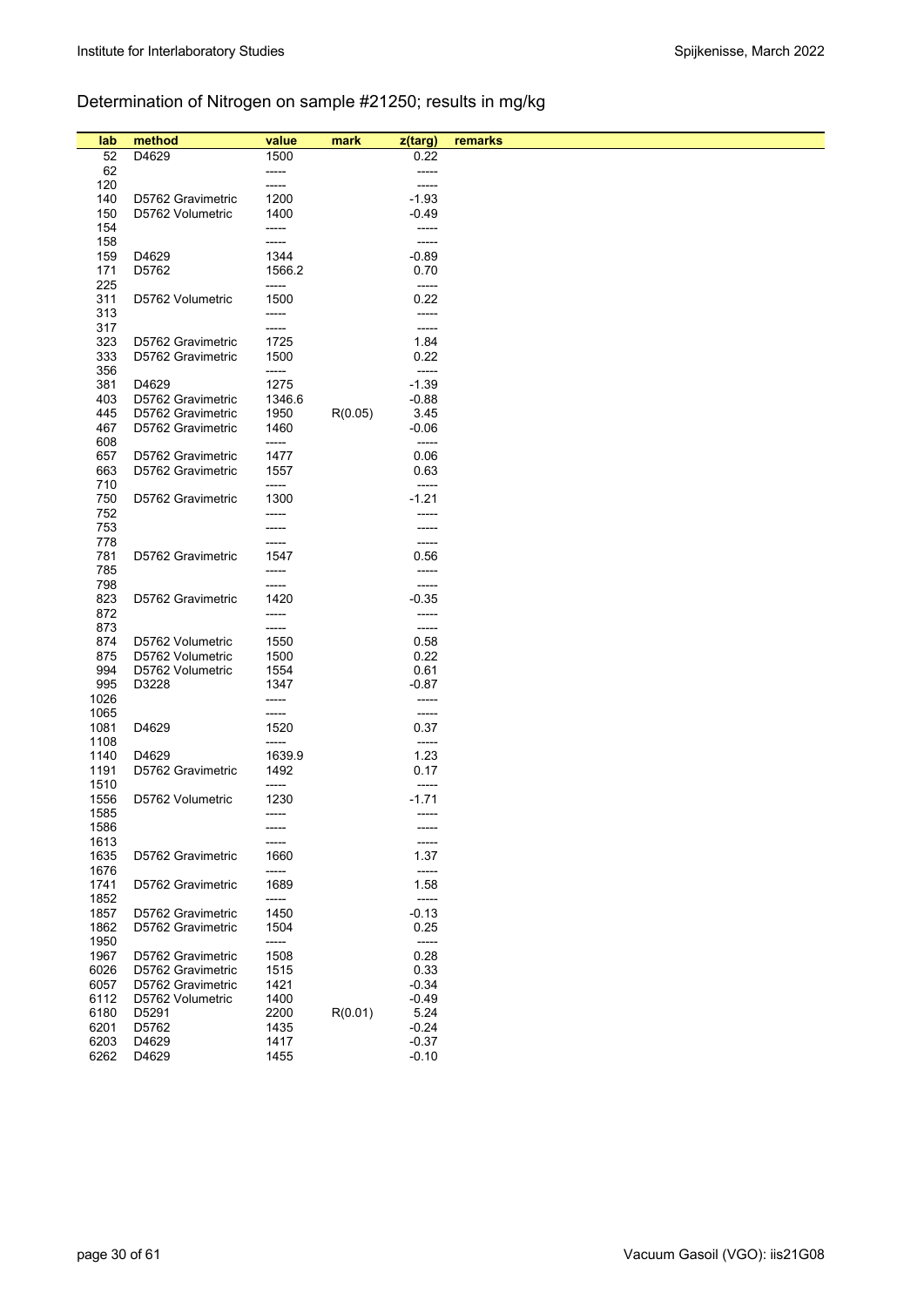| normality          | ΩK      |
|--------------------|---------|
| n                  | 35      |
| outliers           | 2       |
| mean(n)            | 1468.71 |
| st.dev. (n)        | 119.862 |
| R(calc.)           | 335.61  |
| st.dev.(D5762:18a) | 139.527 |
| R(D5762:18a)       | 390.68  |
|                    |         |

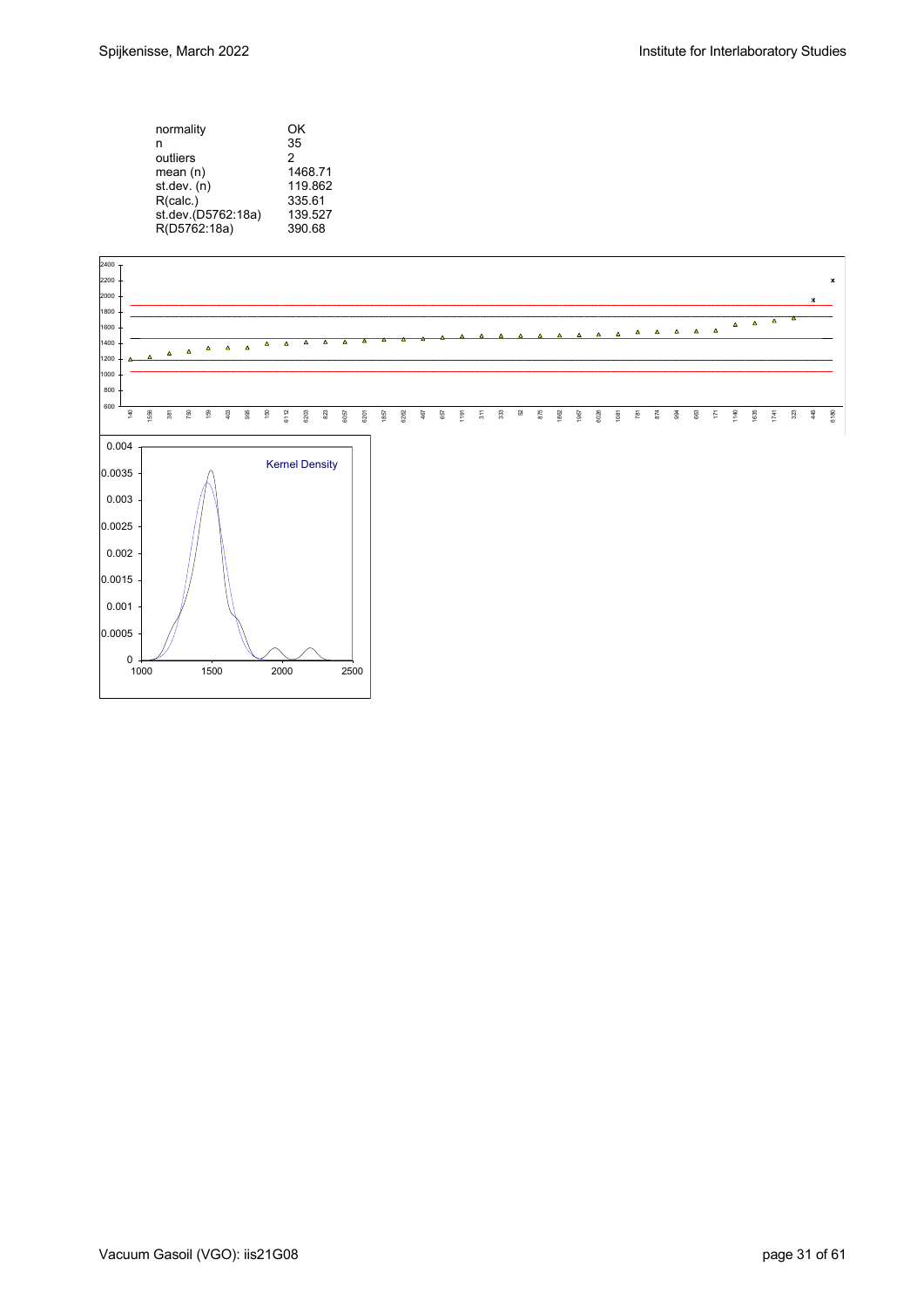## Determination of Pour Point Manual on sample #21250; results in °C

| lab        | method     | value    | mark    | z(targ)                  | remarks |
|------------|------------|----------|---------|--------------------------|---------|
| 52         | D97        | 42       |         | 0.95                     |         |
| 62         | D97        | 39       |         | 0.01                     |         |
| 120        | D97        | 36.0     |         | $-0.92$                  |         |
| 140        |            | -----    |         | -----                    |         |
| 150        | D97        | 42       |         | 0.95                     |         |
| 154        | D97        | 39       |         | 0.01                     |         |
| 158        |            | 39       |         | 0.01                     |         |
| 159        | D97        | 42.0     |         | 0.95                     |         |
| 171        | D97        | 42       |         | 0.95                     |         |
| 225        | D97        | 36       |         | $-0.92$                  |         |
| 311        | D97        | 42       |         | 0.95                     |         |
| 313        |            | -----    |         | -----                    |         |
| 317        |            | -----    |         | $-----$                  |         |
| 323        | D97        | 39       |         | 0.01                     |         |
| 333        |            | -----    |         | -----                    |         |
| 356        | D97        | 39       |         | 0.01                     |         |
| 381        | ISO3016    | 39       |         | 0.01                     |         |
| 403        |            | -----    |         | -----                    |         |
| 445        | D97        | 42       |         | 0.95                     |         |
| 467        | ISO3016    | 39       |         | 0.01                     |         |
| 608        | D97        | 42       |         | 0.95                     |         |
| 657        | D97        | 42       |         | 0.95                     |         |
| 663        | D97        | 33       |         | $-1.85$                  |         |
| 710        | D97        | 39       |         | 0.01                     |         |
| 750        | D97        | 39       |         | 0.01                     |         |
| 752        | D97        | 39       |         | 0.01                     |         |
| 753        | D97        | 39       |         | 0.01                     |         |
| 778        | D97        | 36       |         | $-0.92$                  |         |
| 781        | D97        | 39       |         | 0.01                     |         |
| 785        | D97        | 39       |         | 0.01                     |         |
| 798        |            | -----    |         | -----                    |         |
| 823        | ISO3016    | 42       |         | 0.95                     |         |
| 872        | D97        | 36       |         | $-0.92$                  |         |
| 873        | D97        | 39       |         | 0.01                     |         |
| 874        | D97        | 39       |         | 0.01                     |         |
| 875<br>994 | D97<br>D97 | 39<br>39 |         | 0.01<br>0.01             |         |
| 995        | D97        | 39.0     |         | 0.01                     |         |
| 1026       |            | -----    |         | -----                    |         |
| 1065       | In house   | 21       | R(0.01) | $-5.59$                  |         |
| 1081       |            | -----    |         | -----                    |         |
| 1108       | D97        | 35       |         | $-1.23$                  |         |
| 1140       |            | -----    |         | -----                    |         |
| 1191       | ISO3016    | $37\,$   |         | $-0.61$                  |         |
| 1510       |            | -----    |         | -----                    |         |
| 1556       |            | -----    |         | -----                    |         |
| 1585       | D97        | 39       |         | 0.01                     |         |
| 1586       | D97        | 42       |         | 0.95                     |         |
| 1613       | D97        | 36       |         | $-0.92$                  |         |
| 1635       | D97        | 42       |         | 0.95                     |         |
| 1676       |            | -----    |         | $\overline{\phantom{a}}$ |         |
| 1741       | ISO3016    | 39       |         | 0.01                     |         |
| 1852       |            | -----    |         | $-- -$                   |         |
| 1857       | D97        | 39       |         | 0.01                     |         |
| 1862       | D97        | 36       |         | $-0.92$                  |         |
| 1950       | D97        | 36       |         | $-0.92$                  |         |
| 1967       | D97        | 36       |         | $-0.92$                  |         |
| 6026       | D97        | 36       |         | $-0.92$                  |         |
| 6057       | D97        | 37       |         | $-0.61$                  |         |
| 6112       | D97        | 42       |         | 0.95                     |         |
| 6180       | D97        | 42       |         | 0.95                     |         |
| 6201       | D97        | 39       |         | 0.01                     |         |
| 6203       | D97        | 39       |         | 0.01                     |         |
| 6262       | D97        | 39       |         | 0.01                     |         |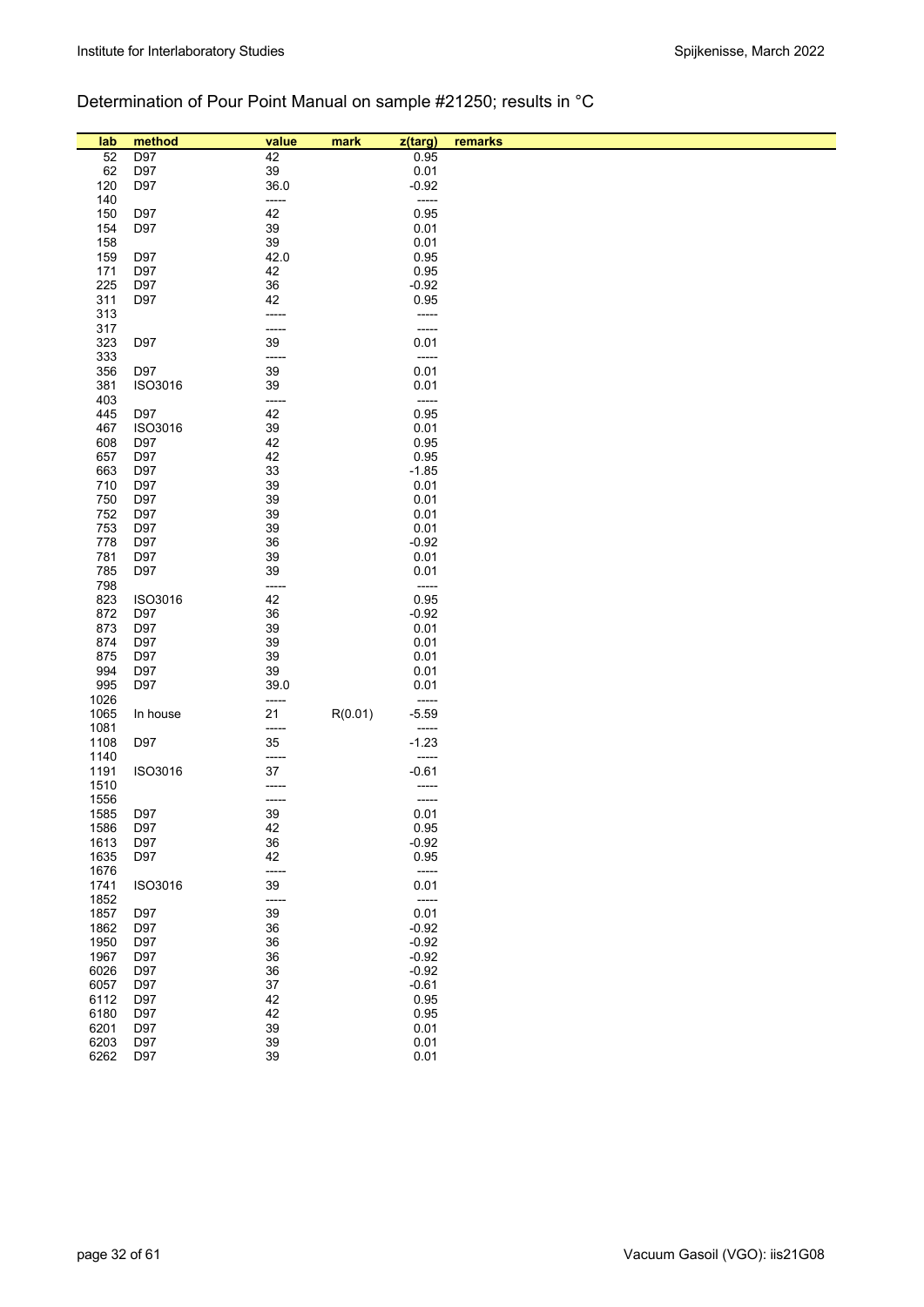| normality        | OK      |
|------------------|---------|
| n                | 50      |
| outliers         | 1       |
| mean(n)          | 38.96   |
| st.dev. (n)      | 2 2 9 4 |
| R(calc.)         | 6.42    |
| st.dev.(D97:17b) | 3.214   |
| R(D97:17b)       | g       |
|                  |         |

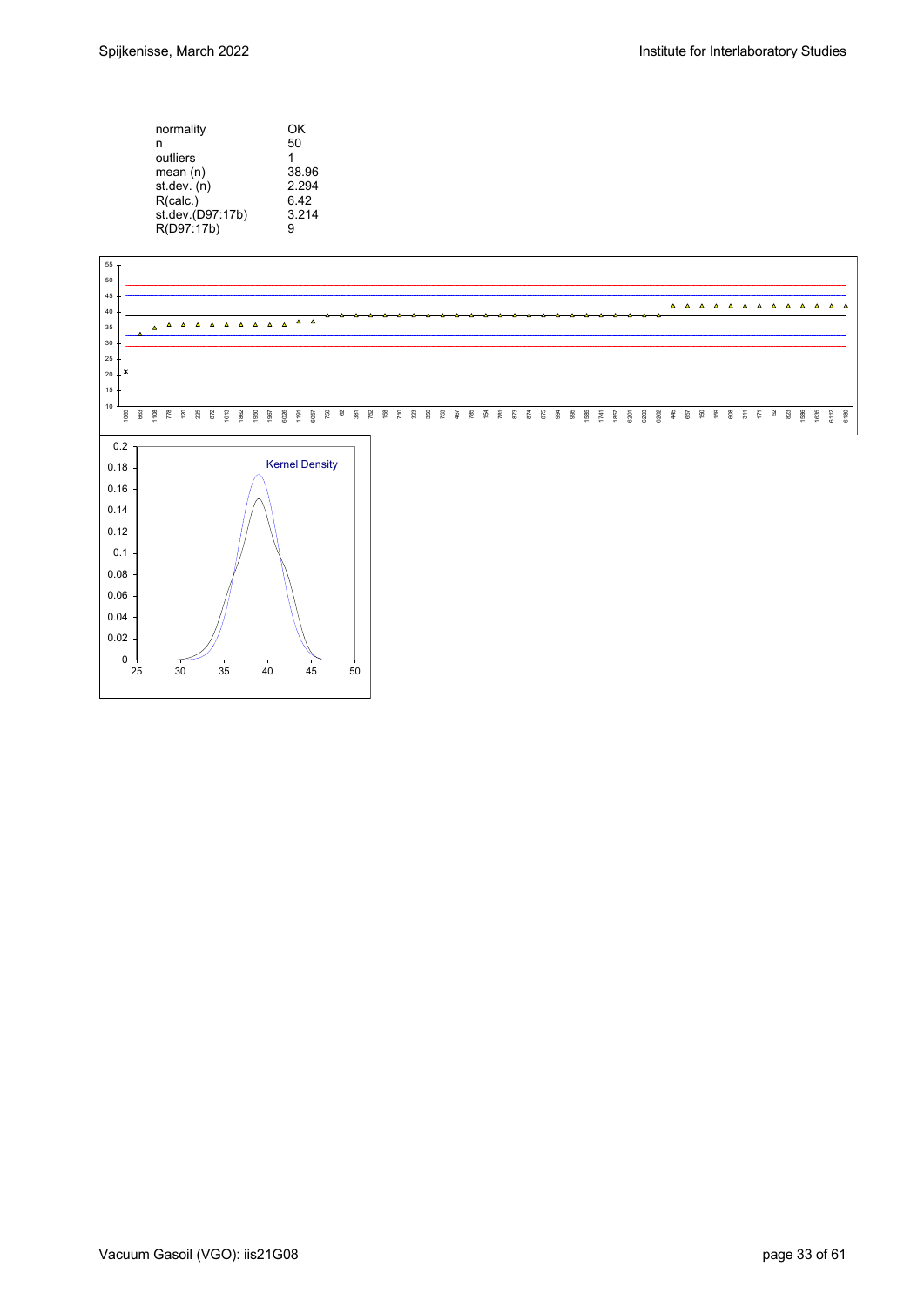## Determination of Pour Point Automated 3°C interval on sample #21250; results in °C

| lab          | method  | value          | mark    | z(targ)          | remarks |
|--------------|---------|----------------|---------|------------------|---------|
| 52<br>62     |         | -----          |         | -----            |         |
| 120          | D5950   | -----<br>35.0  |         | -----<br>$-2.09$ |         |
| 140          |         | -----          |         | -----            |         |
| 150          | D5950   | 41             |         | 0.66             |         |
| 154          |         | -----          |         | -----            |         |
| 158          |         |                |         | -----            |         |
| 159          |         |                |         |                  |         |
| 171          |         |                |         |                  |         |
| 225          |         |                |         |                  |         |
| 311          |         |                |         |                  |         |
| 313<br>317   | D5771   | -----<br>39.0  |         | -----<br>$-0.26$ |         |
| 323          |         | -----          |         | -----            |         |
| 333          | D5950   | 42             |         | 1.12             |         |
| 356          |         | -----          |         | -----            |         |
| 381          |         |                |         |                  |         |
| 403          |         |                |         | -----            |         |
| 445          |         | -----          |         | -----            |         |
| 467          | D6892   | 42             |         | 1.12             |         |
| 608<br>657   | D5950   | -----<br>39    |         | -----<br>$-0.26$ |         |
| 663          |         |                |         | -----            |         |
| 710          |         | -----          |         | -----            |         |
| 750          |         |                |         |                  |         |
| 752          |         |                |         |                  |         |
| 753          |         |                |         |                  |         |
| 778          |         | -----          |         | -----            |         |
| 781          | D5950   | 39             |         | $-0.26$          |         |
| 785<br>798   |         | -----<br>----- |         | -----<br>-----   |         |
| 823          | D5950   | 42             |         | 1.12             |         |
| 872          |         |                |         | -----            |         |
| 873          |         |                |         |                  |         |
| 874          |         |                |         |                  |         |
| 875          |         |                |         |                  |         |
| 994          |         |                |         | -----            |         |
| 995          |         | -----          |         | -----            |         |
| 1026<br>1065 | D5950   | 36<br>-----    |         | $-1.64$<br>----- |         |
| 1081         | D5950   | 41             |         | 0.66             |         |
| 1108         |         | -----          |         | -----            |         |
| 1140         | D5950   | 42.0           |         | 1.12             |         |
| 1191         | D5950   | 32             | G(0.05) | $-3.47$          |         |
| 1510         | D5950   | 39             |         | $-0.26$          |         |
| 1556         | ISO3016 | 39             |         | $-0.26$          |         |
| 1585         |         |                |         |                  |         |
| 1586         | D5950   | 42             |         | 1.12             |         |
| 1613<br>1635 |         | -----<br>----- |         | -----<br>-----   |         |
| 1676         |         | -----          |         | -----            |         |
| 1741         |         | ----           |         | -----            |         |
| 1852         |         |                |         |                  |         |
| 1857         |         | ----           |         |                  |         |
| 1862         |         |                |         |                  |         |
| 1950         |         |                |         |                  |         |
| 1967         |         | -----          |         | -----            |         |
| 6026         |         | -----          |         | -----            |         |
| 6057<br>6112 | D5950   | 36<br>-----    |         | $-1.64$<br>----- |         |
| 6180         |         | -----          |         | -----            |         |
| 6201         |         | -----          |         | -----            |         |
| 6203         |         | -----          |         | -----            |         |
| 6262         | D5950   | 39             |         | $-0.26$          |         |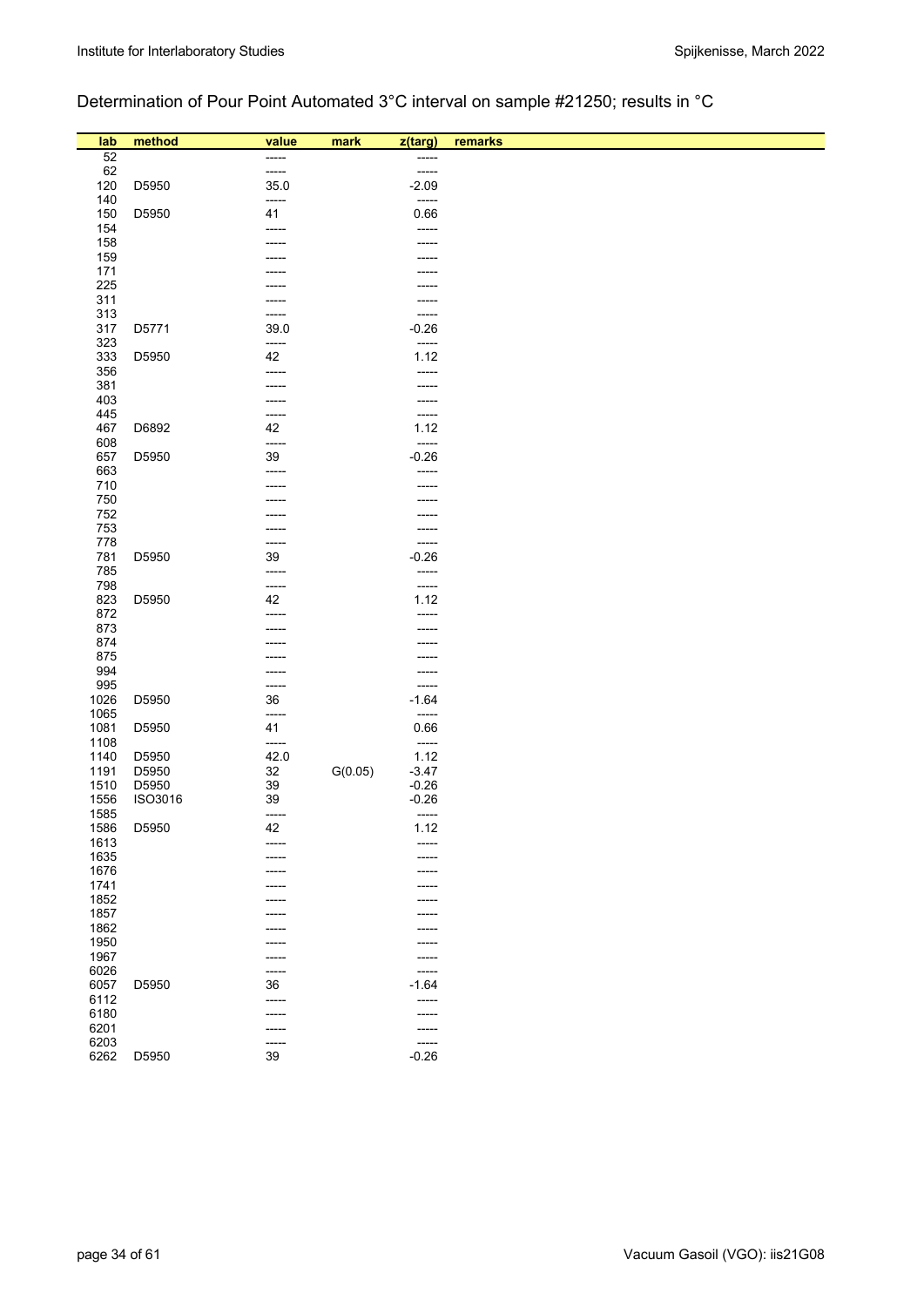| normality         | OK    |
|-------------------|-------|
| n                 | 16    |
| outliers          | 1     |
| mean (n)          | 39.56 |
| st.dev. (n)       | 2.337 |
| R(calc.)          | 6.54  |
| st.dev.(D5950:14) | 2.179 |
| R(D5950:14)       | 6 1   |
|                   |       |

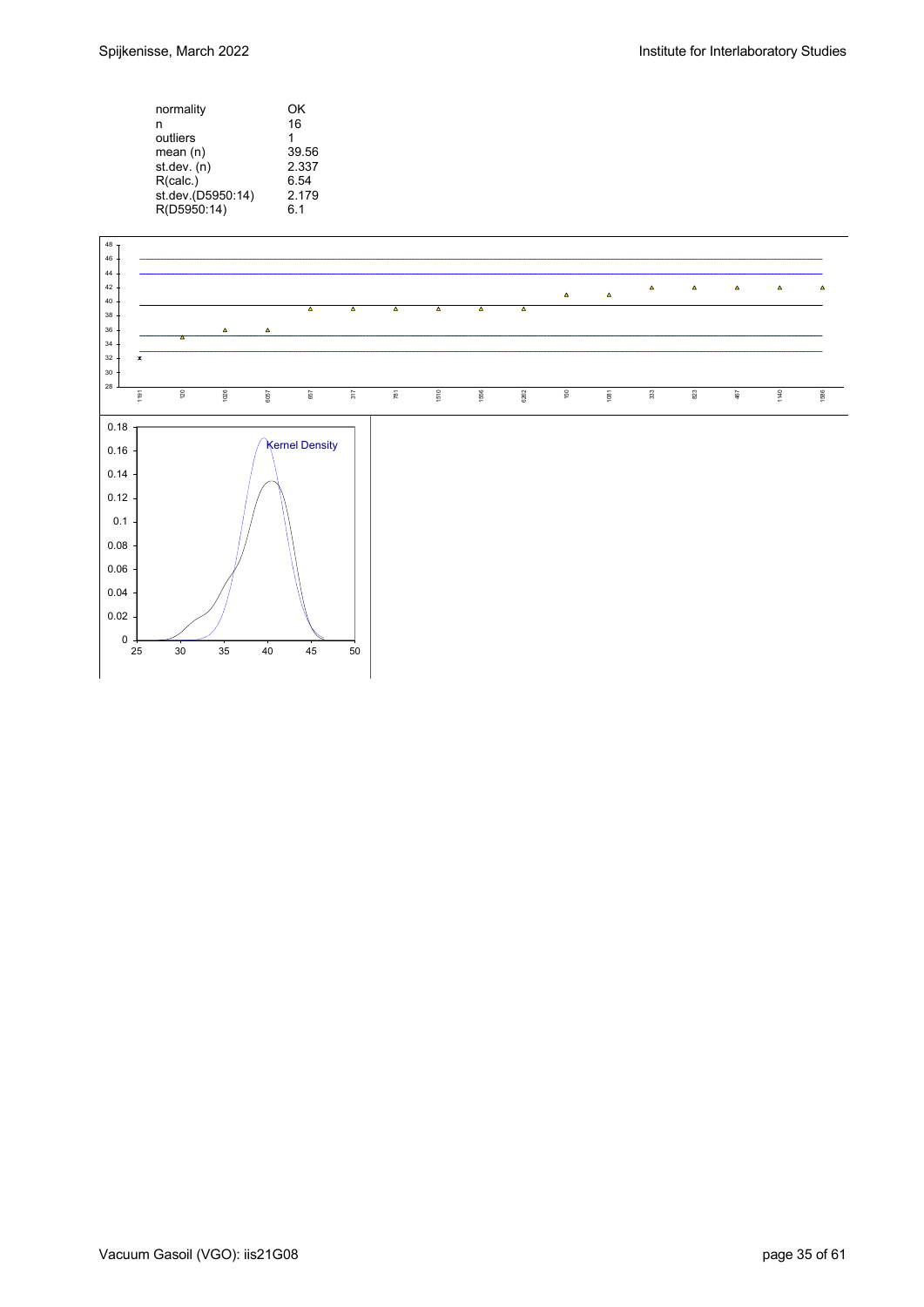## Determination of Total Sulfur on sample #21250; results in %M/M

| lab          | method         | value           |             |                    |                      |
|--------------|----------------|-----------------|-------------|--------------------|----------------------|
| 52           | D4294          | 0.382           | mark        | z(targ)<br>$-0.48$ | remarks              |
| 62           | D4294          | 0.410           |             | 1.51               |                      |
| 120          | D4294          | 0.39516         |             | 0.46               |                      |
| 140          | D4294          | 0.394           | $\mathsf C$ | 0.37               | First reported 0.314 |
| 150          | D4294          | 0.396           |             | 0.52               |                      |
| 154          | D4294          | 0.400           |             | 0.80               |                      |
| 158          | D4294          | 0.403           |             | 1.01               |                      |
| 159          | D4294          | 0.3462          | R(0.01)     | $-3.01$            |                      |
| 171          | D4294          | 0.394           |             | 0.37               |                      |
| 225          | D4294          | 0.38713         |             | $-0.11$            |                      |
| 311          | <b>ISO8754</b> | 0.39            |             | 0.09               |                      |
| 313          | <b>ISO8754</b> | 0.38            |             | $-0.62$            |                      |
| 317          | D2622          | 0.391           |             | 0.16               |                      |
| 323          | D4294          | 0.395           |             | 0.45               |                      |
| 333          | D4294          | 0.397           |             | 0.59               |                      |
| 356          | D4294          | 0.391           |             | 0.16               |                      |
| 381          | <b>ISO8754</b> | 0.37            |             | $-1.33$            |                      |
| 403          | <b>ISO8754</b> | 0.387           |             | $-0.12$            |                      |
| 445          | D4294          | 0.398           |             | 0.66               |                      |
| 467          | D4294          | 0.387           |             | $-0.12$            |                      |
| 608          |                | -----           |             | -----              |                      |
| 657          | D4294          | 0.3889          |             | 0.01               |                      |
| 663          |                | -----           |             | -----              |                      |
| 710          | D4294          | 0.381           |             | $-0.55$            |                      |
| 750          | D4294          | 0.377           |             | $-0.83$            |                      |
| 752          | <b>ISO8754</b> | 0.396           |             | 0.52               |                      |
| 753          | D4294          | 0.378           |             | $-0.76$            |                      |
| 778          | D4294          | 0.396           |             | 0.52               |                      |
| 781          | D4294          | 0.372           |             | $-1.18$            |                      |
| 785          | D4294          | 0.400           |             | 0.80               |                      |
| 798          |                | -----           |             | -----              |                      |
| 823          | <b>ISO8754</b> | 0.393           |             | 0.30               |                      |
| 872          | D4294<br>D4294 | 0.372           |             | $-1.18$            |                      |
| 873<br>874   | D4294          | 0.387           |             | $-0.12$<br>$-0.12$ |                      |
| 875          | D4294          | 0.387<br>0.364  |             | $-1.75$            |                      |
| 994          | D4294          | 0.383           |             | $-0.40$            |                      |
| 995          | D4294          | 0.383           |             | $-0.40$            |                      |
| 1026         | D2622          | 0.39            |             | 0.09               |                      |
| 1065         | D4294          | 0.394           |             | 0.37               |                      |
| 1081         | D4294          | 0.370           | $\mathsf C$ | $-1.33$            | First reported 3.7   |
| 1108         | D4294          | 0.396           |             | 0.52               |                      |
| 1140         | <b>IP336</b>   | 0.393           |             | 0.30               |                      |
| 1191         | <b>ISO8754</b> | 0.387           |             | $-0.12$            |                      |
| 1510         | <b>IP336</b>   | 0.388           |             | $-0.05$            |                      |
| 1556         | <b>ISO8754</b> | 0.3909          |             | 0.16               |                      |
| 1585         | D4294          | 0.385           |             | $-0.26$            |                      |
| 1586         | D4294          | 0.41            |             | 1.51               |                      |
| 1613         | D4294          | 0.410           |             | 1.51               |                      |
| 1635         | D4294          | 0.40            |             | 0.80               |                      |
| 1676         | <b>ISO8754</b> | 0.3630          |             | $-1.82$            |                      |
| 1741         | <b>ISO8754</b> | 0.39            | C           | 0.09               | First reported 2.12  |
| 1852         | <b>ISO8754</b> | 0.38416         |             | $-0.32$            |                      |
| 1857         | D4294          | 0.3940          |             | 0.37               |                      |
| 1862         | <b>ISO8754</b> | 0.385           |             | $-0.26$            |                      |
| 1950         | D4294          | 0.391           |             | 0.16               |                      |
| 1967         | D4294          | 0.389           |             | 0.02               |                      |
| 6026         | D4294          | 0.389           |             | 0.02               |                      |
| 6057         | D4294          | 0.38            |             | $-0.62$            |                      |
| 6112         | D4294          | 0.39            |             | 0.09               |                      |
| 6180         | D4294          | 0.390           |             | 0.09               |                      |
| 6201<br>6203 | D4294<br>D2622 | 0.382<br>0.3865 |             | $-0.48$            |                      |
| 6262         | D4294          | 0.39            |             | $-0.16$<br>0.09    |                      |
|              |                |                 |             |                    |                      |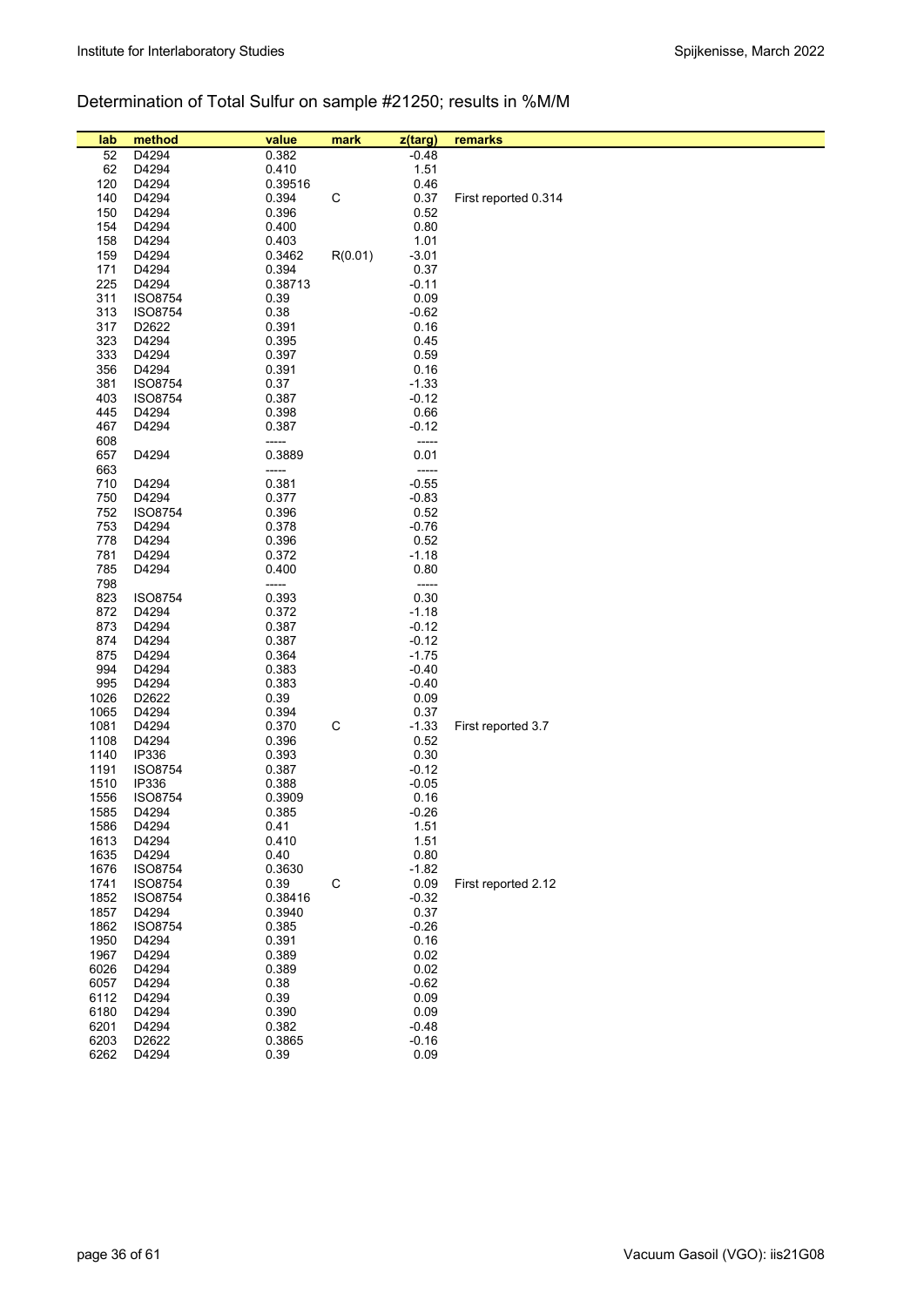| normality<br>n<br>outliers<br>mean(n)<br>st.dev. (n)<br>R(calc.)<br>st.dev.(D4294:21) | OK<br>60<br>1<br>0.3887<br>0.00991<br>0.0277<br>0.01411 |
|---------------------------------------------------------------------------------------|---------------------------------------------------------|
| R(D4294:21)                                                                           | 0.0395                                                  |
|                                                                                       |                                                         |

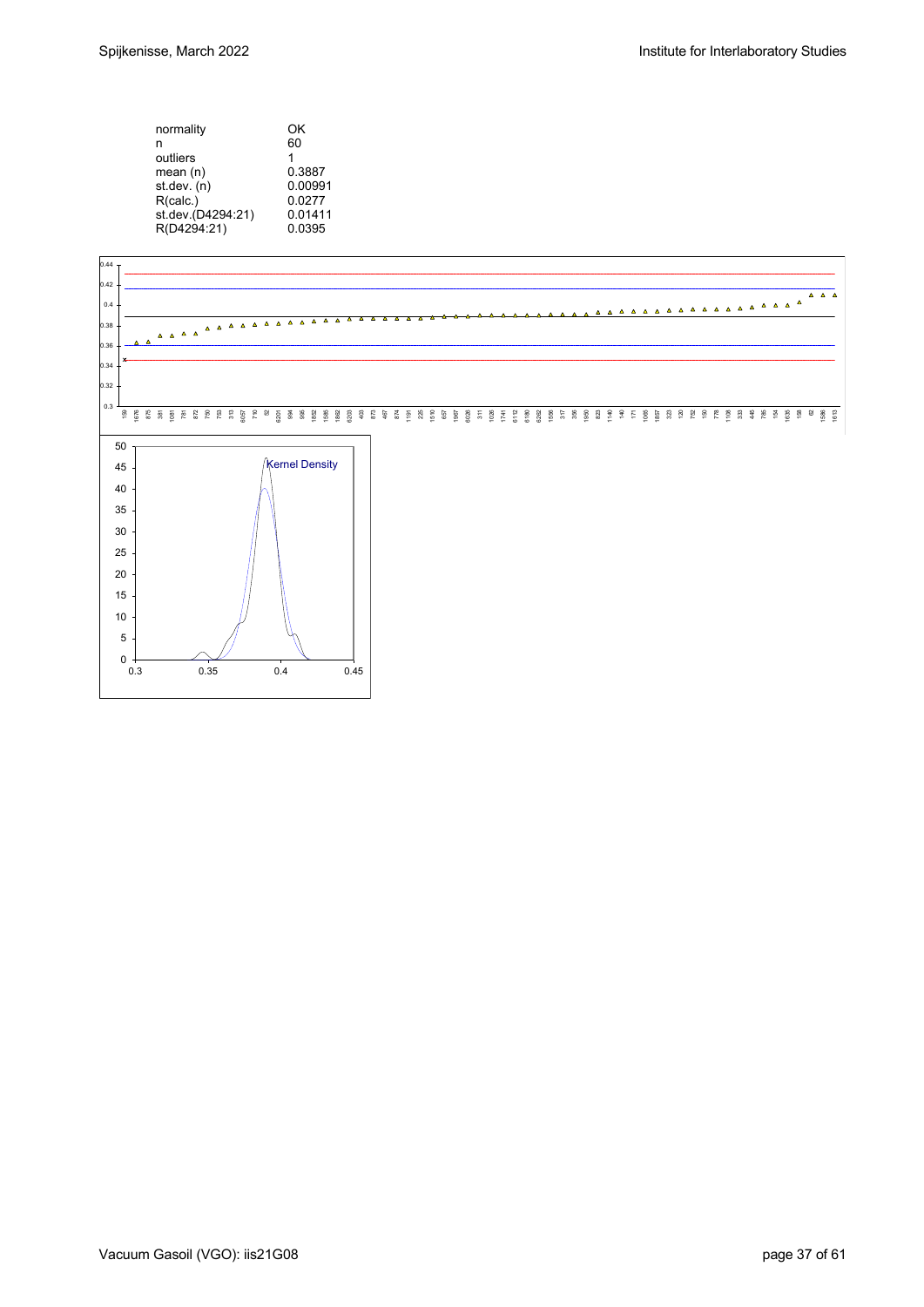#### Determination of Simulated Distillation on sample #21250; result in °C

| lab  | method              | <b>IBP</b> | 10%          | 30%          | 50%          | 70%        | 90%     | <b>FBP</b> |
|------|---------------------|------------|--------------|--------------|--------------|------------|---------|------------|
| 52   | D6352               | 248.5      | 361.0        | 412.5        | 447.0        | 487.5      | 543.0   | 621.0      |
| 62   |                     | -----      | -----        | -----        | -----        | -----      | -----   | -----      |
| 120  |                     | -----      | -----        | -----        | -----        | -----      | -----   | -----      |
| 140  |                     |            | -----        | -----        | -----        | -----      | -----   | -----      |
| 150  | D6352               | 240.5 C    | 362.0 C      | 415.0 C      | 451.5 C      | 493.0 C    | 547.5 C | 629.0 C    |
| 154  |                     | -----      | -----        | -----        | -----        | $-----$    | -----   | -----      |
| 158  |                     | -----      | -----        | -----        | -----        | -----      | -----   | -----      |
| 159  | D2887               | 253.9      | 365.7        | 415.5        | 452.0        | 490.6      | 539.3   | 578.2 G(5) |
| 171  | D6352               | 257.5      | 363.5        | 414.5        | 450.5        | 492.0      | 547.5   | 633.5      |
| 225  |                     | -----      | -----        | -----        | -----        | -----      | -----   | -----      |
| 311  | D7169               | 268.0      | 360.0        | 416.0        | 452.5        | 494.0      | 547.5   | 620.0      |
| 313  |                     | -----      | $-----$      | -----        | -----        | $-----$    | -----   | -----      |
| 317  |                     | -----      | -----        | -----        | -----        | -----      | -----   | -----      |
| 323  | D6352               | 251.6      | 361.1        | 411.9        | 445.2        | 484.6 G(5) | 539.8   | 618.3      |
| 333  |                     | -----      | -----        | -----        | -----        | -----      | -----   | -----      |
| 356  |                     | -----      | -----        | -----        | -----        | -----      | -----   | -----      |
| 381  |                     | -----      | -----        | -----        | -----        | -----      | -----   | -----      |
| 403  |                     | -----      | -----        | -----        | -----        | -----      | -----   | -----      |
| 445  | D7169               | 254.9      | 361.2        | 412.4        | 448.3        | 490.1      | 544.4   | 626.8      |
| 467  |                     | -----      | -----        | -----        | -----        | -----      | -----   | -----      |
| 608  |                     |            | -----        | -----        |              |            |         | -----      |
| 657  | D6352               | 260.6      | 359.1        | 411.1        | 447.1        | 490.5      | 549.4   | 620.6 C    |
| 663  |                     | -----      | -----        | -----        | -----        | -----      | -----   | -----      |
| 710  |                     | -----      | -----        | -----        | -----        | ------     | -----   | -----      |
| 750  |                     |            | -----        | -----        | -----        |            |         |            |
| 752  |                     | -----      | -----        | -----        | -----        | ------     | -----   |            |
| 753  |                     | -----      | -----        | -----        | -----        | ------     | -----   | -----      |
| 778  |                     |            | -----        | -----        | -----        | -----      | -----   | -----      |
| 781  | D6352               | 285.9 G(5) | 368.9        | 416.4        | 450.4        | 489.7      | 542.5   | 605.6      |
| 785  |                     | -----      | -----        | -----        | -----        | -----      | -----   | -----      |
| 798  |                     |            | -----        | -----        | -----        | -----      | -----   | -----      |
| 823  |                     |            |              | -----        | -----        |            | -----   |            |
| 872  |                     |            |              |              |              |            |         |            |
| 873  |                     |            |              | -----        | -----        |            |         |            |
| 874  |                     |            | -----        | -----        | -----        | -----      | -----   |            |
| 875  |                     | -----      | -----        | -----        | -----        | ------     | -----   |            |
| 994  |                     | -----      | -----        | -----        | -----        | -----      | -----   | -----      |
| 995  |                     | -----      | -----        | -----        | -----        | -----      | -----   | -----      |
| 1026 | EN15199             | 261.5      | 365.0        | 417.0        | 452.0        | 491.0      | 542.0   | 610.0      |
| 1065 |                     | -----      | -----        | -----        | -----        | -----      | -----   | -----      |
| 1081 | <b>IP480</b>        | 261        | 364          | 416          | 452          | 494        | 548     | 619        |
| 1108 |                     | -----      | -----        | -----        | -----        | -----      | -----   | -----      |
| 1140 | D7169               | 250.4      | 360.2        | 414.0        | 451.6        | 493.0      | 544.8   | 615.2      |
| 1191 |                     |            |              |              | -----        |            |         |            |
| 1510 |                     |            | -----        | -----        | -----        | -----      | -----   |            |
| 1556 |                     |            |              |              |              |            |         |            |
| 1585 |                     |            |              | -----        | -----        | -----      | -----   |            |
| 1586 |                     |            | -----        | -----        | -----        | -----      | -----   | -----      |
| 1613 |                     | -----      | -----        | -----        | -----        | -----      | -----   | -----      |
| 1635 | D2887               | 238        | 353 G(5)     | 407 G(5)     | 443 G(5)     | 486        | 541     | 601        |
| 1676 |                     | -----      | -----        | $--- -$      | -----        | -----      | -----   | -----      |
| 1741 |                     |            | -----        | -----        | -----        |            |         |            |
| 1852 |                     |            | -----        | -----        | -----        |            |         |            |
| 1857 |                     |            |              |              |              |            |         |            |
| 1862 |                     |            | -----        | -----        | -----        |            |         |            |
| 1950 |                     |            |              |              |              |            |         |            |
| 1967 |                     |            |              |              |              |            |         |            |
| 6026 |                     |            |              |              |              |            |         |            |
| 6057 |                     |            |              | -----        |              |            |         |            |
| 6112 |                     |            |              |              |              |            |         |            |
| 6180 |                     | -----      | -----        | -----        |              |            |         | -----      |
| 6201 | D7500               | 248.5      | 358.5        | 411.5        | 448.0        | 490.5      | 545.5   | 641.5      |
| 6203 | D6352               | 251.0      | 363.5        | 415.0        | 450.5        | 492.5      | 547.5   | 626.5      |
| 6262 |                     | -----      | -----        | -----        | -----        | -----      | -----   | -----      |
|      |                     |            |              |              |              |            |         |            |
|      | normality           | OK         | OK           | OK           | OK           | OK         | OK      | OK         |
|      | n                   | 14         | 14           | 14           | 14           | 14         | 15      | 14         |
|      | outliers            | 1          | $\mathbf{1}$ | $\mathbf{1}$ | $\mathbf{1}$ | 1          | 0       | 1          |
|      | mean $(n)$          | 253.28     | 362.41       | 414.20       | 449.90       | 491.03     | 544.65  | 620.57     |
|      | st.dev. $(n)$       | 8.214      | 2.867        | 1.973        | 2.336        | 2.315      | 3.239   | 10.763     |
|      | R(calc.)            | 23.00      | 8.03         | 5.52         | 6.54         | 6.48       | 9.07    | 30.14      |
|      | st.dev.(D6352:19e1) | 17.536     | 2.536        | 2.107        | 2.286        | 2.571      | 3.750   | 13.607     |
|      | R(D6352:19e1)       | 49.1       | 7.1          | 5.9          | 6.4          | 7.2        | 10.5    | 38.1       |

Lab 150: First reported respectively 212.0 ,322.5, 381.5, 420.5, 464.5, 534.5, 696.5

Lab 657: First reported 671.7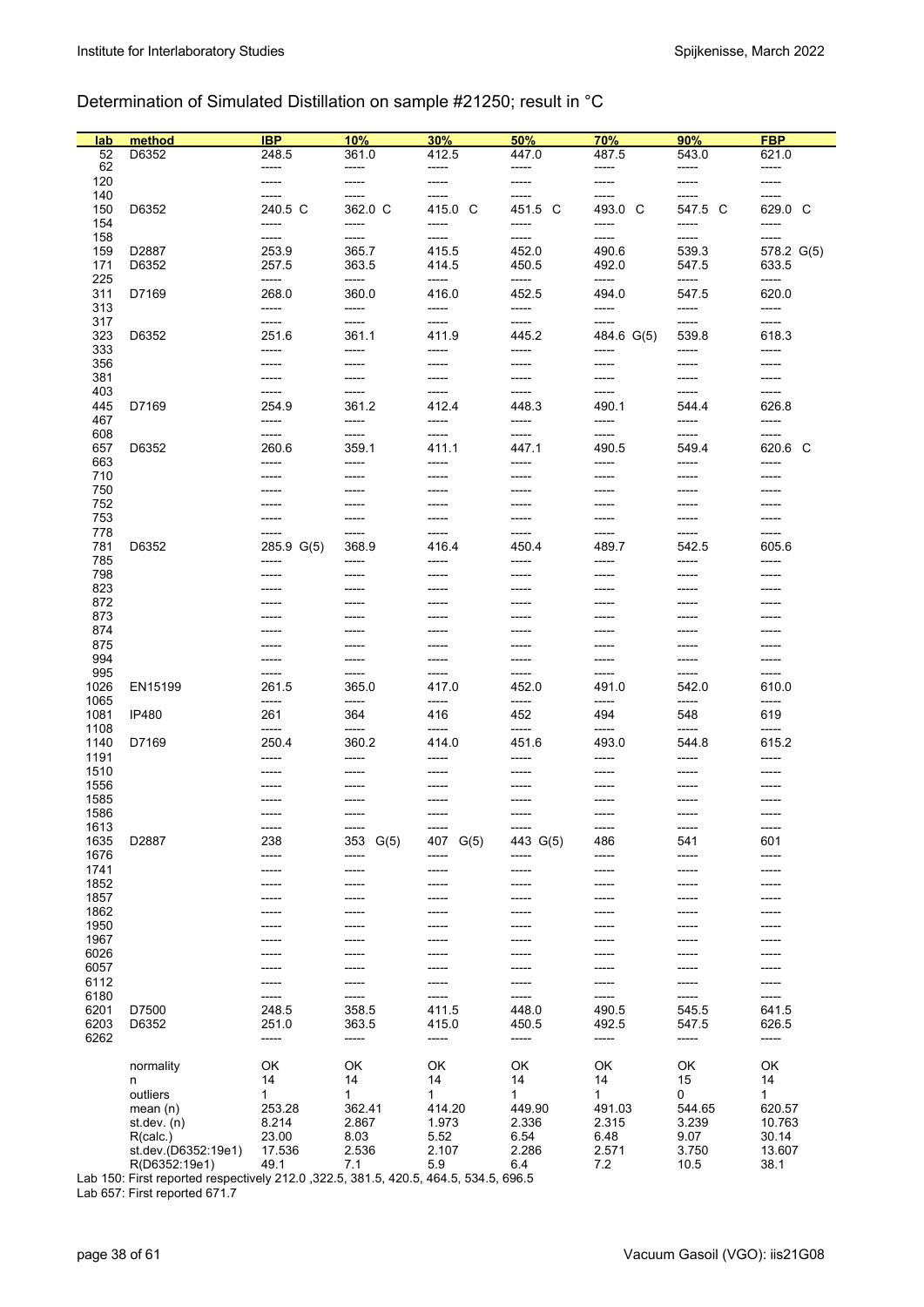| Z-scores     |                      |                    |                    |                  |                    |                  |                  |
|--------------|----------------------|--------------------|--------------------|------------------|--------------------|------------------|------------------|
| lab          | <b>IBP</b>           | 10%                | 30%                | 50%              | 70%                | 90%              | <b>FBP</b>       |
| 52           | $-0.27$              | $-0.55$            | -0.81              | $-1.27$          | $-1.37$            | $-0.44$          | 0.03             |
| 62<br>120    | -----<br>$-----$     | -----<br>-----     | -----<br>-----     | -----<br>-----   | -----<br>$-----$   | -----<br>-----   | -----            |
| 140          | $-----$              | -----              | -----              | -----            | $-----$            | -----            | -----            |
| 150          | $-0.73$              | $-0.16$            | 0.38               | 0.70             | 0.77               | 0.76             | 0.62             |
| 154          | -----                | -----              | -----              | -----            | -----              | -----            | -----            |
| 158<br>159   | $-----$<br>0.04      | -----<br>1.30      | -----<br>0.62      | -----<br>0.92    | $-----$<br>$-0.17$ | -----<br>$-1.43$ | -----<br>$-3.11$ |
| 171          | 0.24                 | 0.43               | 0.14               | 0.26             | 0.38               | 0.76             | 0.95             |
| 225          | $-----$              | $-----$            | -----              | $-----$          | $-----$            | -----            | -----            |
| 311          | 0.84                 | $-0.95$            | 0.85               | 1.14             | 1.16               | 0.76             | $-0.04$          |
| 313<br>317   | -----<br>-----       | $-----$<br>-----   | $-----$<br>-----   | -----<br>-----   | $-----$<br>-----   | -----<br>-----   | -----<br>-----   |
| 323          | $-0.10$              | $-0.52$            | $-1.09$            | $-2.06$          | $-2.50$            | $-1.29$          | $-0.17$          |
| 333          | $-----$              | -----              | -----              | -----            | -----              | -----            |                  |
| 356          | $-----$              | -----              | -----              | -----            | -----              | -----            | -----            |
| 381          | -----                | -----              | -----              | -----            | -----              | -----            | ----             |
| 403<br>445   | $-----$<br>0.09      | $-----$<br>$-0.48$ | $-----$<br>$-0.85$ | -----<br>$-0.70$ | -----<br>$-0.36$   | -----<br>$-0.07$ | -----<br>0.46    |
| 467          | $-----$              | $-----$            | -----              | -----            | -----              | -----            |                  |
| 608          | $-----$              | $-----$            | $-----$            | -----            | -----              | -----            | -----            |
| 657          | 0.42                 | $-1.30$            | $-1.47$            | $-1.22$          | $-0.21$            | 1.27             | 0.00             |
| 663          | $-----$              | -----              | -----              | -----            | -----              | -----            | -----            |
| 710<br>750   | $-----$<br>$- - - -$ | -----<br>-----     | -----<br>-----     | -----<br>-----   | -----<br>-----     | -----            | -----            |
| 752          | $-----$              | -----              | -----              | -----            | -----              | $--- -$          |                  |
| 753          | $-----$              | -----              | -----              | -----            | -----              | -----            | -----            |
| 778          | -----                | -----              | -----              | -----            | -----              | -----            | -----            |
| 781          | 1.86                 | 2.56               | 1.04               | 0.22             | $-0.52$            | $-0.57$          | $-1.10$          |
| 785<br>798   | $-----$<br>$-----$   | -----<br>-----     | -----<br>-----     | -----<br>-----   | -----<br>-----     | -----<br>-----   |                  |
| 823          | -----                | -----              | -----              | -----            | -----              | -----            | -----            |
| 872          | $-----$              | -----              | -----              | -----            | -----              | ------           | -----            |
| 873          | -----                | -----              | -----              | -----            | -----              | ------           | -----            |
| 874<br>875   | -----<br>-----       | -----<br>-----     | -----<br>-----     | -----<br>-----   | -----<br>-----     | ------<br>-----  | -----<br>-----   |
| 994          | $-----$              | -----              | -----              | -----            | -----              | -----            | -----            |
| 995          | $-----$              | -----              | $-----$            | -----            | $-----$            | -----            | -----            |
| 1026         | 0.47                 | 1.02               | 1.33               | 0.92             | $-0.01$            | $-0.71$          | $-0.78$          |
| 1065         | $-----$<br>0.44      | -----              | -----              | -----            | -----              | -----            | -----            |
| 1081<br>1108 | $-----$              | 0.63<br>-----      | 0.85<br>-----      | 0.92<br>-----    | 1.16<br>-----      | 0.89<br>-----    | $-0.12$          |
| 1140         | $-0.16$              | $-0.87$            | $-0.09$            | 0.74             | 0.77               | 0.04             | $-0.39$          |
| 1191         | -----                | -----              | -----              | -----            | -----              |                  |                  |
| 1510         | -----                |                    | -----              | -----            | -----              | -----            |                  |
| 1556<br>1585 | -----<br>$-----1$    | $- - - - -$        | -----<br>-----     | -----<br>-----   | -----<br>$--- -$   | -----<br>-----   |                  |
| 1586         |                      | ------             | -----              | ------           | $-----$            |                  |                  |
| 1613         | $-----$              | -----              | -----              | -----            | -----              | -----            |                  |
| 1635         | $-0.87$              | $-3.71$            | $-3.42$            | $-3.02$          | $-1.96$            | $-0.97$          | $-1.44$          |
| 1676<br>1741 | -----                | -----              | -----<br>-----     | -----<br>------  | -----              | -----<br>-----   |                  |
| 1852         | -----                | ------<br>-----    | -----              | -----            | $-----1$<br>-----  |                  |                  |
| 1857         |                      |                    |                    | -----            | -----              |                  |                  |
| 1862         | -----                | -----              |                    | -----            |                    |                  |                  |
| 1950         |                      |                    |                    |                  |                    |                  |                  |
| 1967<br>6026 | -----                |                    |                    | -----            |                    |                  |                  |
| 6057         | -----                | -----              |                    | -----            |                    |                  |                  |
| 6112         |                      |                    |                    |                  |                    |                  |                  |
| 6180         | -----                | -----              | -----              | -----            | -----              | -----            |                  |
| 6201         | $-0.27$              | $-1.54$            | $-1.28$            | $-0.83$          | $-0.21$            | 0.23             | 1.54             |
| 6203<br>6262 | $-0.13$<br>-----     | 0.43<br>-----      | 0.38<br>-----      | 0.26<br>-----    | 0.57<br>-----      | 0.76             | 0.44             |
|              |                      |                    |                    |                  |                    |                  |                  |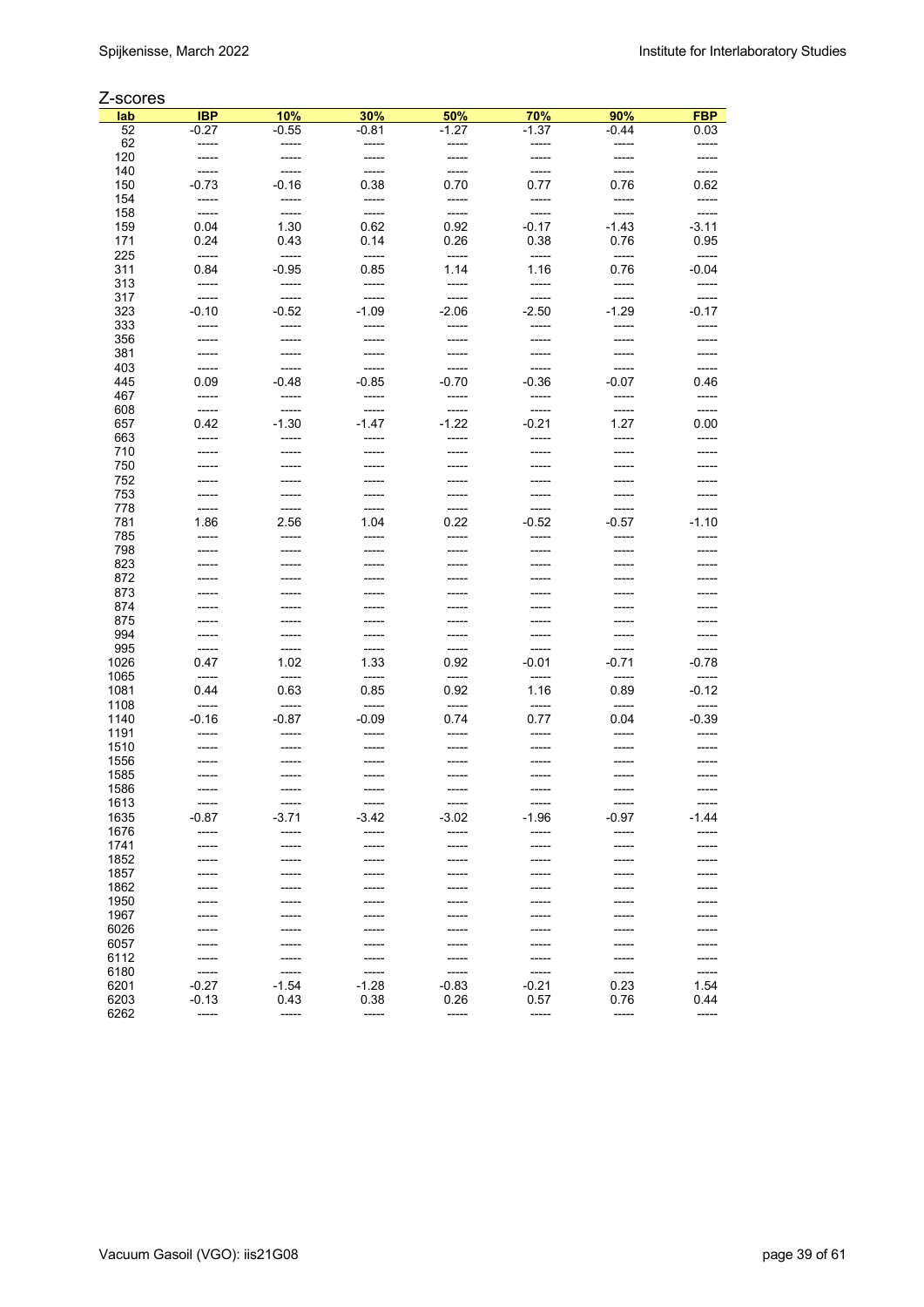159

159

323

1635

 $\Delta$ 

1635

Final Boiling Point

781

 $\Delta$ 

1026

1026

 $\Delta$ 

781

1140

 $\overline{\phantom{a}}$ 

52

323

445

1081

1140

 $\frac{1}{31}$ 

6201

657

 $\overline{\epsilon}$ 

52

150

6203

 $\frac{1}{5}$ 

445

6203

150

 $\Delta$ 

1081

 $\hat{\mathbf{z}}$ 

171

657

6201

 $\mathbf{o}$ 0.02 0.04

 $\overline{0}$ 0.005 0.01 0.015 0.02  $0.025$ 0.03 0.035  $0.04$ 

|                |                |                |                      |                |                |          |                     |         |                         |                |                          |                |                |                | U.U I                                                    |
|----------------|----------------|----------------|----------------------|----------------|----------------|----------|---------------------|---------|-------------------------|----------------|--------------------------|----------------|----------------|----------------|----------------------------------------------------------|
| 1635           | 150            | $^{\rm s}$     | 6201                 | 1140           | 6203           | 323      | 159                 | 445     | $\overline{\mathbf{5}}$ | 657            | 1081                     | 1026           | $\overline{5}$ | $781$          | $0-1$<br>200<br>250<br>300                               |
|                | 10% recovered  |                |                      |                |                |          |                     |         |                         |                |                          |                |                |                | 0.16<br><b>Kernel Density</b><br>0.14                    |
|                |                |                |                      |                |                |          |                     |         |                         |                |                          |                |                |                | 0.12                                                     |
|                |                |                |                      |                |                |          |                     |         | $\Delta$                | $\pmb{\Delta}$ | $\Delta$                 | $\Delta$       | $\pmb{\Delta}$ |                | 0.1<br>0.08                                              |
|                | $\pmb{\Delta}$ | $\pmb{\Delta}$ | $\Delta$             | $\Delta$       | $\pmb{\Delta}$ | $\Delta$ | $\Delta$            |         |                         |                |                          |                |                |                | 0.06                                                     |
|                |                |                |                      |                |                |          |                     |         |                         |                |                          |                |                |                | 0.04<br>0.02                                             |
| 1635           | 6201           | 657            | $\overline{5}$       | 1140           | $^{\circ}_{5}$ | $323\,$  | 445                 | $150\,$ | $\overline{\Sigma}$     | 6203           | 1081                     | 1026           | 159            | $781\,$        | $\mathsf{o}\,$<br>350<br>370<br>340<br>360<br>380        |
|                |                |                |                      |                |                |          |                     |         |                         |                |                          |                |                |                | 0.25                                                     |
|                | 30% recovered  |                |                      |                |                |          |                     |         |                         |                |                          |                |                |                | <b>Kernel Density</b>                                    |
|                |                |                |                      |                |                |          |                     |         |                         | $\Delta$       | $\pmb{\Delta}$           | $\pmb{\Delta}$ | $\pmb{\Delta}$ | $\Delta$       | $0.2\,$                                                  |
|                | $\Delta$       | $\pmb{\Delta}$ | $\Delta$             | $\pmb{\Delta}$ | $\pmb{\Delta}$ |          |                     |         |                         |                |                          |                |                |                | 0.15                                                     |
|                |                |                |                      |                |                |          |                     |         |                         |                |                          |                |                |                | 0.1                                                      |
|                |                |                |                      |                |                |          |                     |         |                         |                |                          |                |                |                | 0.05                                                     |
| 1635           | 657            | 6201           | $_{323}$             | 445            | $^{\rm S2}$    | 1140     | $\overline{\Sigma}$ | 150     | 6203                    | 159            | $\frac{1}{5}$            | 1081           | $\rm ^{781}$   | 1026           | $\mathbf 0$<br>410<br>405<br>415<br>420<br>400<br>425    |
|                | 50% recovered  |                |                      |                |                |          |                     |         |                         |                |                          |                |                |                | 0.18<br><b>Rernel Density</b>                            |
|                |                |                |                      |                |                |          |                     |         |                         |                |                          |                |                |                | 0.16<br>0.14                                             |
|                |                |                |                      | $\pmb{\Delta}$ | $\pmb{\Delta}$ |          |                     |         | $\Delta$                | $\pmb{\Delta}$ | $\pmb{\Delta}$           | $\pmb{\Delta}$ | $\pmb{\Delta}$ |                | 0.12<br>0.1                                              |
|                |                | $\pmb{\Delta}$ | $\Delta$             |                |                |          |                     |         |                         |                |                          |                |                |                | 0.08<br>0.06                                             |
|                |                |                |                      |                |                |          |                     |         |                         |                |                          |                |                |                | 0.04                                                     |
| 1635           | $3\mathbb{Z}3$ | $\boxtimes$    | $65\!\!\overline{0}$ | 6201           | 445            | $781\,$  | $\overline{\Sigma}$ | 6203    | $180\,$                 | 140            | $\overline{\phantom{a}}$ | 1026           | 1081           | $\overline{5}$ | 0.02<br>$\mathbf 0$<br>445<br>450                        |
|                |                |                |                      |                |                |          |                     |         |                         |                |                          |                |                |                | 435<br>440<br>455<br>460                                 |
|                | 70% recovered  |                |                      |                |                |          |                     |         |                         |                |                          |                |                |                | $0.2\,$<br><b>Kernel Density</b><br>0.18                 |
|                |                |                |                      |                |                |          |                     |         |                         |                | $\pmb{\Delta}$           | $\pmb{\Delta}$ | $\pmb{\Delta}$ |                | 0.16<br>0.14                                             |
|                |                |                | $\Delta$             | $\pmb{\Delta}$ |                |          |                     |         | $\Delta$                | $\pmb{\Delta}$ |                          |                |                |                | 0.12<br>0.1                                              |
|                |                | $\pmb{\Delta}$ |                      |                |                |          |                     |         |                         |                |                          |                |                |                | 0.08<br>0.06                                             |
|                |                |                |                      |                |                |          |                     |         |                         |                |                          |                |                |                | 0.04<br>0.02                                             |
| $\mathfrak{A}$ | 1635           | $_{\rm 52}$    | $\overline{n}$       | $445$          | 657            | 6201     | 159                 | $1026$  | $\overline{\mathbb{S}}$ | 6203           | $150\,$                  | 1140           | $31\,1$        | $1081$         | $\mathsf{o}\,$<br>475<br>480<br>485<br>495<br>500<br>490 |
|                |                |                |                      |                |                |          |                     |         |                         |                |                          |                |                |                | 0.14                                                     |
|                | 90% recovered  |                |                      |                |                |          |                     |         |                         |                |                          |                |                |                | <b>Kernel Density</b><br>0.12                            |
|                |                |                |                      |                |                |          |                     |         | $\pmb{\Delta}$          | $\Delta$       | $\pmb{\Delta}$           | $\Delta$       | $\pmb{\Delta}$ |                | 0.1<br>0.08                                              |
|                |                | $\Delta$       | $\Delta$             | $\pmb{\Delta}$ | $\pmb{\Delta}$ |          |                     |         |                         |                |                          |                |                |                | 0.06                                                     |

#### Institute for Interlaboratory Studies **Spitering Community** Spijkenisse, March 2022 0.06 Initial Boiling Point 320 <sub>30</sub> 0.05 280 0.04  $\hat{\mathbf{A}}$  $\Delta$  $\Delta$ 260 0.03  $\overline{\mathbf{A}}$  $\Delta$ 240 0.02 <sub>220</sub> 0.01 200 .<br>190 1635 10% 375 370 365 360 355 350 1635 425 420 415 410 405 400 1635 460  $50^{\circ}$ 455 450 445 440 435 1635

Kernel Density

550 600 650 700

530 535 540 545 550 555 560

Kernel Density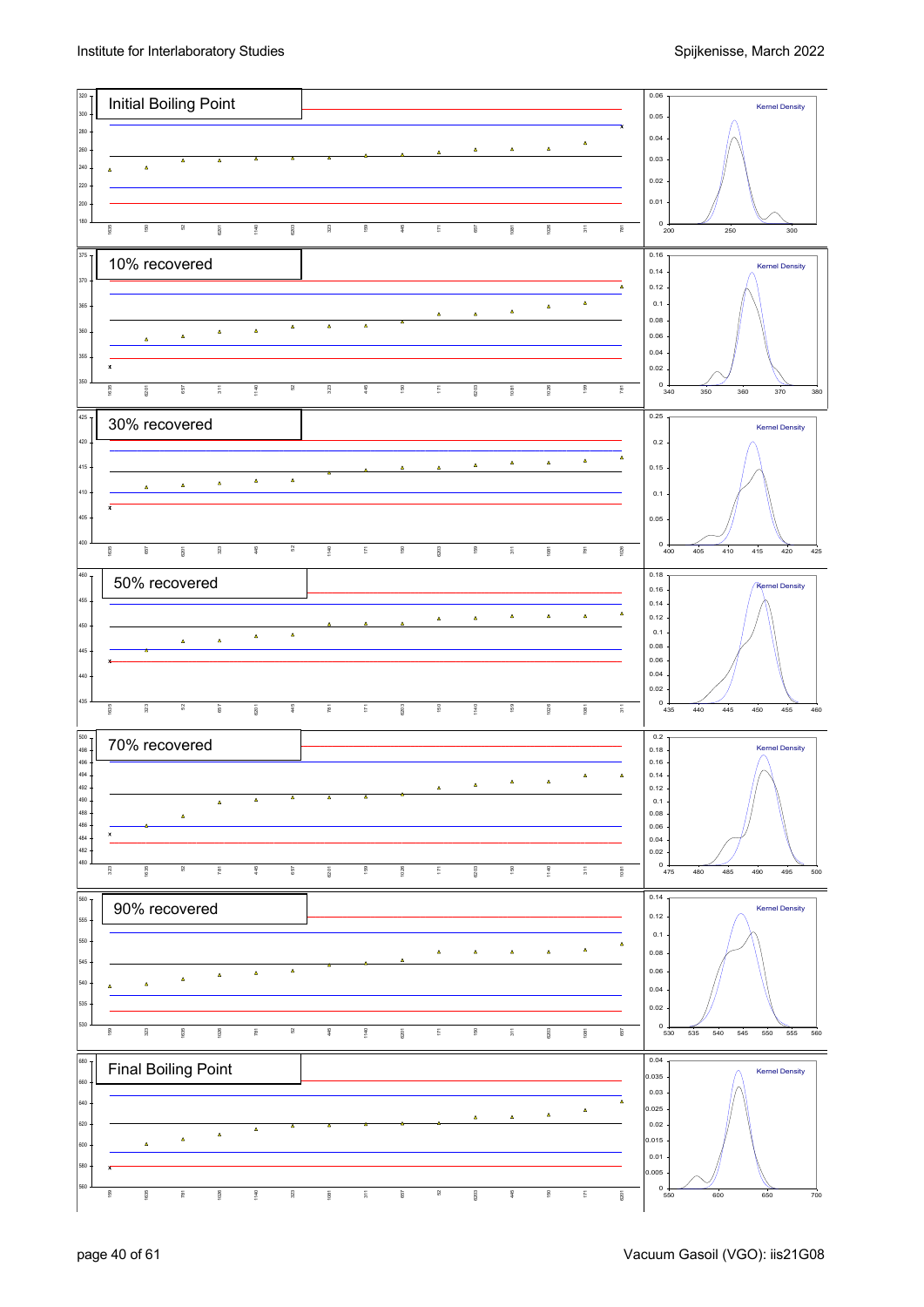## Determination of Distillation at 10 mmHg as AET on sample #21250; result in °C

| lab          | method                                                                                | <b>IBP</b>     | 10%            | 30%            | 50%            | 70%                    | 90%            | <b>FBP</b>               |
|--------------|---------------------------------------------------------------------------------------|----------------|----------------|----------------|----------------|------------------------|----------------|--------------------------|
| 52           |                                                                                       | -----          | -----          | -----          | -----          | -----                  | -----          | -----                    |
| 62           |                                                                                       | -----          | -----          | -----          | -----          | -----                  | -----          | -----                    |
| 120          |                                                                                       |                | -----          |                |                | -----                  |                |                          |
| 140          |                                                                                       |                |                | -----          |                | -----                  |                |                          |
| 150<br>154   | D1160                                                                                 | 294            | 384<br>-----   | 424<br>-----   | 456<br>-----   | 493<br>-----           | 547            | 554<br>-----             |
| 158          |                                                                                       | -----<br>----- | -----          | -----          | -----          | -----                  |                |                          |
| 159          |                                                                                       |                | -----          | -----          | -----          | -----                  |                |                          |
| 171          | D1160                                                                                 | 279            | 383            | 428            | 460            | 494                    | 548            | 557                      |
| 225          |                                                                                       | -----          | -----          | -----          | -----          | -----                  | -----          | -----                    |
| 311          | D1160                                                                                 | 275            | 382            | 424            | 455            | 490                    | 547            | 558                      |
| 313          |                                                                                       | -----          | -----          | -----          | -----          | -----                  |                | -----                    |
| 317          |                                                                                       |                |                |                |                |                        |                |                          |
| 323          |                                                                                       |                |                |                |                |                        |                |                          |
| 333          |                                                                                       |                |                |                |                |                        |                |                          |
| 356          |                                                                                       |                |                | -----          | -----          | -----                  |                |                          |
| 381<br>403   | D <sub>1160</sub>                                                                     | 260.1          | 379.9          | 422.9          | 453.9          | 489.6                  | 538.9          | 577.9                    |
| 445          | D <sub>1160</sub>                                                                     | 246.7          | 375.8          | 421.4          | 454.8          | 492.5                  | 543.8          | 549.9                    |
| 467          | D <sub>1160</sub>                                                                     | 247.0          | 378.0          | 420.0          | 454.0          | 490.0                  | 541.0          | 543.0                    |
| 608          |                                                                                       | -----          | -----          | -----          | -----          | -----                  | -----          | -----                    |
| 657          | D1160                                                                                 | 256.7          | 377.8          | 423.2          | 456.5          | 495.3                  | 549.7          | 550.7                    |
| 663          |                                                                                       | -----          | -----          | -----          | -----          | -----                  | -----          | -----                    |
| 710          | D <sub>1160</sub>                                                                     | 268.0          | 380.5          | 423.4          | 456.5          | 491.4                  | 537.0          | 545.0                    |
| 750          | D <sub>1160</sub>                                                                     | 280            | 387            | 428            | 459            | 492                    | 546            | 554                      |
| 752          |                                                                                       | -----          | -----          | -----          | -----          | -----                  | -----          | -----                    |
| 753          |                                                                                       | -----          | -----          | -----          | -----          | -----                  | -----          | -----                    |
| 778          |                                                                                       | -----          | -----          | -----          | -----<br>461   | -----<br>495           |                | -----                    |
| 781<br>785   | D <sub>1160</sub><br>D1160                                                            | 284<br>243.6   | 390<br>374.8   | 431<br>423.9   | 456.3          | 494.1                  | 549<br>-----   | 554<br>520.4 R(5)        |
| 798          |                                                                                       | -----          | -----          | -----          | -----          | -----                  |                | -----                    |
| 823          | D <sub>1160</sub>                                                                     | 276            | 376            | 420            | 453            | 491                    | 543            | 556                      |
| 872          |                                                                                       | -----          | -----          | -----          | -----          | -----                  | -----          | -----                    |
| 873          | D <sub>1160</sub>                                                                     | 248            | 372            | 422            | 446            | 481<br>R(5)            | 536            | 548                      |
| 874          | D1160                                                                                 | 244            | 370            | 421            | 448            | 486                    | 538            | 550                      |
| 875          | D <sub>1160</sub>                                                                     | 250.6          | 377.5          | 421.5          | 458.1          | 492.9                  | 526.9 R(5)     | 528.5                    |
| 994          | D1160                                                                                 | 255.0          | 375.0          | 421.0          | 456.0          | 493.0                  | 545.0          | 555.0                    |
| 995          | D <sub>1160</sub>                                                                     | 238.0          | 375.0          | 421.0          | 455.0          | 491.0                  | 548.0          | 553.0                    |
| 1026<br>1065 | D <sub>1160</sub>                                                                     | 284<br>-----   | 383<br>-----   | 425<br>-----   | 455<br>-----   | 488<br>-----           | 535<br>-----   | 568<br>-----             |
| 1081         |                                                                                       | -----          | -----          | -----          |                | -----                  |                | -----                    |
| 1108         | D1160                                                                                 | 275.2 C        | 375.4<br>C     | 418.2<br>C     | 451.7<br>C     | 487.8<br>C             | 540.3<br>С     | 561.2<br>C               |
| 1140         |                                                                                       |                | -----          | -----          | -----          | -----                  | -----          | -----                    |
| 1191         |                                                                                       |                | -----          | -----          | -----          | -----                  | -----          | -----                    |
| 1510         |                                                                                       |                | -----          | ----           |                | -----                  |                |                          |
| 1556         |                                                                                       |                | -----          | -----          |                | -----                  |                |                          |
| 1585         | D <sub>1160</sub>                                                                     | 278            | 380            | 425            | 457            | 494                    | 546            | 554                      |
| 1586         | D1160                                                                                 | 279.0          | 372.4          | 418.7          | 451.0          | 486.3                  | 532.4          | 534.0                    |
| 1613<br>1635 | D1160<br>D1160                                                                        | 291.7<br>272.2 | 385.0<br>379.3 | 422.0<br>424.7 | 455.3<br>457.0 | 496.3<br>493.5         | 548.4<br>544.5 | 549.5<br>565.8           |
| 1676         |                                                                                       | -----          | -----          | -----          | -----          | -----                  | -----          | -----                    |
| 1741         |                                                                                       | -----          | -----          | -----          | -----          | -----                  | -----          | -----                    |
| 1852         | D1160                                                                                 | 260.4          | 386.5          | 427.6          | 459.4          | 494.9                  | 543.9          | -----                    |
| 1857         | D1160                                                                                 | 294.0          | 380.2          | 422.2          | 452.5          | 489.0                  | 540.4          | 550.7                    |
| 1862         | D1160                                                                                 | 251            | 374            | 421            | 457            | 492                    | 547            | 554                      |
| 1950         | D1160                                                                                 | 249            | 371            | 419            | 450            | 486                    | 540            | 552                      |
| 1967         | D1160                                                                                 | 256            | 377            | 423            | 457            | 493                    | 546            | 555                      |
| 6026<br>6057 | D1160<br>D1160                                                                        | 286<br>271.1   | 378<br>385.7   | 423<br>428.8   | 453<br>462.7   | 489<br>498.7           | 542<br>556.4   | 552                      |
| 6112         | D <sub>1160</sub>                                                                     | 277.1          | 380.9          | 423.6          | 456.4          | 493.3                  | 541.5          | 593.4 R(5)<br>553.1      |
| 6180         |                                                                                       | -----          | -----          | -----          | -----          | -----                  | -----          | -----                    |
| 6201         | D1160                                                                                 | 266.5          | 383.4          | 426.3          | 458.5          | 495.1                  | 547.1          | 556.1                    |
| 6203         |                                                                                       | -----          | -----          | -----          | -----          | -----                  | -----          | -----                    |
| 6262         | D1160                                                                                 | 294.1          | 383.4          | 425.6          | 457.1          | 493.5                  | 544.0          | 549.1                    |
|              |                                                                                       |                |                |                |                |                        |                |                          |
|              | normality                                                                             | OK             | OK             | OK             | OK             | OK                     | OK             | not OK                   |
|              | n                                                                                     | 33             | 33             | 33             | 33             | 32                     | 31             | 30                       |
|              | outliers                                                                              | 0<br>267.61    | 0<br>379.20    | 0<br>423.33    | 0<br>455.45    | $\mathbf{1}$<br>491.91 | 1<br>543.62    | $\overline{c}$<br>552.95 |
|              | mean $(n)$<br>st.dev. (n)                                                             | 16.834         | 4.965          | 3.042          | 3.536          | 3.090                  | 5.038          | 9.016                    |
|              | R(calc.)                                                                              | 47.14          | 13.90          | 8.52           | 9.90           | 8.65                   | 14.11          | 25.25                    |
|              | st.dev.(D1160:18)                                                                     | 17.660         | 6.519          | 4.328          | 4.144          | 3.553                  | 3.438          | 9.605                    |
|              | R(D1160:18)                                                                           | 49.45          | 18.25          | 12.12          | 11.60          | 9.95                   | 9.63           | 26.89                    |
|              | Lab 1108: First reported respectively 190.4, 370.4, 413.1, 441.4, 473.5, 512.8, 536.2 |                |                |                |                |                        |                |                          |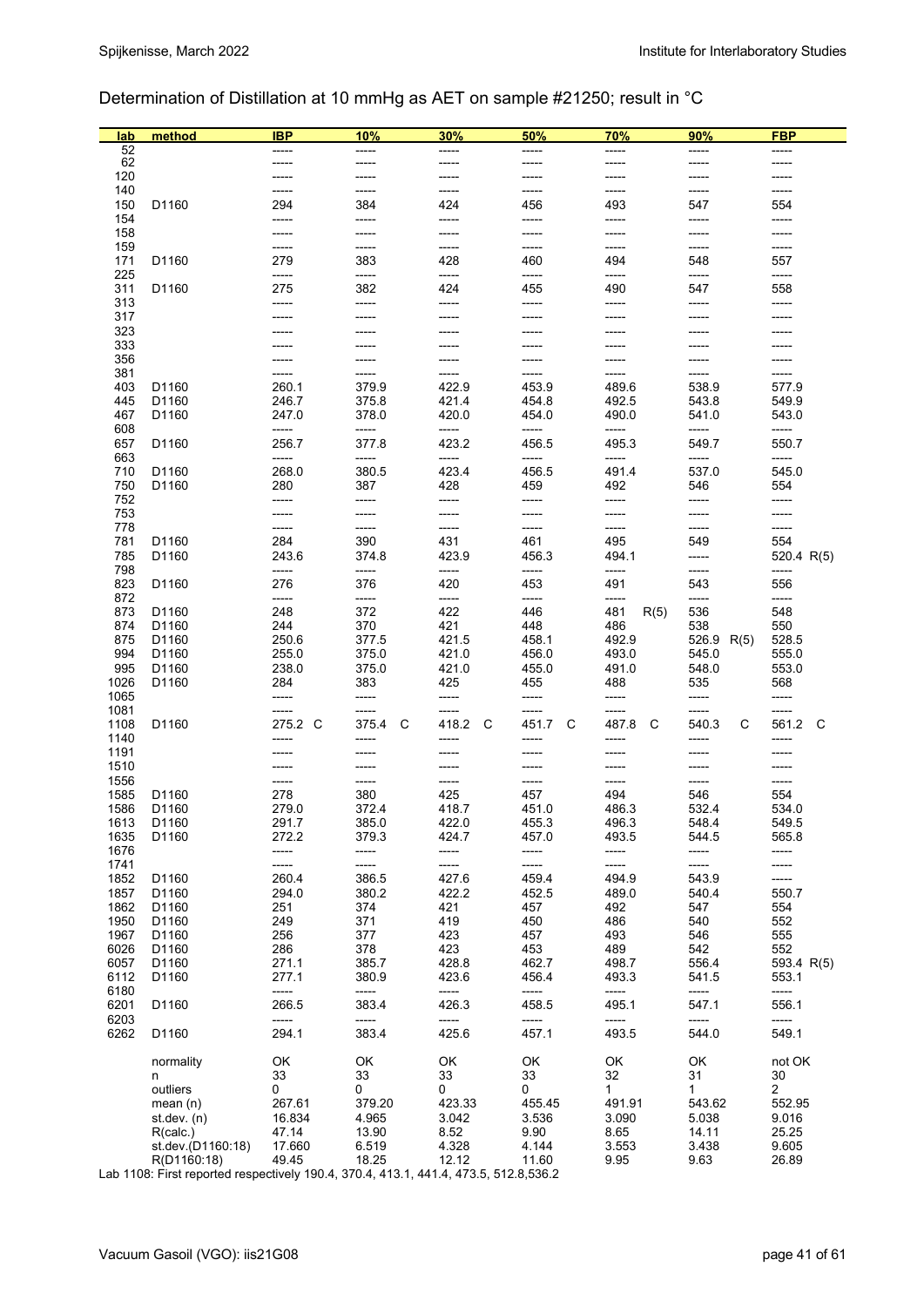| <b>IBP</b><br>10%<br>30%<br>50%<br>70%<br>90%<br>FBP.<br>lab<br>52<br>-----<br>-----<br>-----<br>-----<br>-----<br>62<br>-----<br>-----<br>-----<br>-----<br>$--- -$<br>-----<br>120<br>-----<br>-----<br>-----<br>140<br>$-----$<br>-----<br>-----<br>-----<br>-----<br>-----<br>$--- -$<br>150<br>1.49<br>0.15<br>0.13<br>0.31<br>0.98<br>0.11<br>0.74<br>154<br>-----<br>-----<br>-----<br>-----<br>-----<br>-----<br>-----<br>158<br>-----<br>-----<br>-----<br>-----<br>-----<br>-----<br>-----<br>159<br>$-----$<br>-----<br>$-----$<br>-----<br>-----<br>-----<br>-----<br>171<br>0.65<br>0.58<br>1.08<br>1.10<br>0.59<br>1.27<br>0.42<br>225<br>-----<br>-----<br>-----<br>-----<br>-----<br>-----<br>-----<br>0.42<br>311<br>0.43<br>0.15<br>$-0.11$<br>-0.54<br>0.98<br>0.53<br>313<br>-----<br>-----<br>317<br>-----<br>-----<br>-----<br>-----<br>323<br>-----<br>-----<br>-----<br>333<br>-----<br>-----<br>-----<br>-----<br>356<br>-----<br>-----<br>-----<br>-----<br>-----<br>381<br>-----<br>-----<br>-----<br>-----<br>-----<br>-----<br>$-0.43$<br>0.11<br>$-0.10$<br>$-0.37$<br>$-0.65$<br>$-1.37$<br>2.60<br>403<br>445<br>$-1.18$<br>$-0.52$<br>$-0.16$<br>0.17<br>0.05<br>$-0.32$<br>$-0.45$<br>467<br>$-1.17$<br>$-0.35$<br>$-0.54$<br>$-0.18$<br>$-0.77$<br>$-0.76$<br>-1.04<br>608<br>$-----$<br>-----<br>-----<br>$-----$<br>-----<br>$-----$<br>$-----$<br>657<br>$-0.62$<br>$-0.21$<br>$-0.03$<br>0.25<br>0.95<br>1.77<br>$-0.23$<br>663<br>$-----$<br>-----<br>-----<br>-----<br>$-----$<br>-----<br>-----<br>0.25<br>$-0.14$<br>$-1.93$<br>710<br>0.02<br>0.20<br>0.02<br>$-0.83$<br>750<br>1.20<br>0.02<br>0.69<br>0.11<br>0.70<br>1.08<br>0.86<br>752<br>-----<br>-----<br>-----<br>-----<br>-----<br>-----<br>-----<br>753<br>-----<br>-----<br>-----<br>-----<br>-----<br>778<br>-----<br>-----<br>-----<br>-----<br>-----<br>$- - - -$<br>-----<br>0.93<br>1.66<br>1.77<br>1.34<br>0.87<br>1.56<br>0.11<br>781<br>785<br>$-1.36$<br>$-0.67$<br>0.13<br>0.21<br>0.62<br>$-3.39$<br>$-----$<br>798<br>$-----$<br>-----<br>-----<br>$-----$<br>-----<br>$-----$<br>$-----$<br>$-0.26$<br>823<br>0.48<br>$-0.49$<br>$-0.77$<br>$-0.59$<br>$-0.18$<br>0.32<br>872<br>-----<br>-----<br>-----<br>-----<br>-----<br>-----<br>-----<br>$-2.28$<br>$-2.22$<br>873<br>$-1.11$<br>$-1.10$<br>$-0.31$<br>$-3.07$<br>$-0.52$<br>874<br>$-1.34$<br>$-1.41$<br>$-1.80$<br>$-1.64$<br>$-0.31$<br>$-0.54$<br>-1.66<br>875<br>$-0.96$<br>$-0.26$<br>$-4.86$<br>$-2.55$<br>$-0.42$<br>0.64<br>0.28<br>994<br>$-0.71$<br>0.21<br>$-0.64$<br>$-0.54$<br>0.13<br>0.31<br>0.40<br>995<br>$-0.11$<br>$-0.26$<br>1.27<br>0.01<br>$-1.68$<br>$-0.64$<br>$-0.54$<br>1.57<br>1026<br>0.93<br>0.58<br>0.39<br>$-0.11$<br>-1.10<br>$-2.51$<br>1065<br>-----<br>-----<br>-----<br>-----<br>-----<br>-----<br>-----<br>1081<br>-----<br>-----<br>-----<br>-----<br>-----<br>-----<br>-----<br>$-0.90$<br>$-1.16$<br>1108<br>0.43<br>$-0.58$<br>$-1.19$<br>$-0.97$<br>0.86<br>1140<br>-----<br>-----<br>-----<br>-----<br>-----<br>1191<br>-----<br>-----<br>-----<br>1510<br>-----<br>-----<br>-----<br>-----<br>1556<br>-----<br>-----<br>-----<br>-----<br>-----<br>-----<br>0.59<br>0.12<br>0.39<br>0.38<br>0.59<br>0.69<br>0.11<br>1585<br>$-1.07$<br>$-1.58$<br>1586<br>$-1.04$<br>$-1.07$<br>$-3.26$<br>$-1.97$<br>0.65<br>1.23<br>1613<br>1.36<br>0.89<br>$-0.31$<br>$-0.04$<br>1.39<br>$-0.36$<br>1635<br>0.02<br>0.32<br>0.38<br>0.45<br>0.26<br>1.34<br>0.26<br>1676<br>-----<br>-----<br>-----<br>-----<br>-----<br>-----<br>-----<br>1741<br>-----<br>-----<br>-----<br>-----<br>---<br>1.12<br>0.95<br>0.84<br>1852<br>$-0.41$<br>0.99<br>0.08<br>$-0.26$<br>$-0.71$<br>$-0.82$<br>$-0.94$<br>1857<br>1.49<br>0.15<br>$-0.23$<br>1862<br>$-0.80$<br>$-0.54$<br>0.38<br>0.02<br>0.98<br>0.11<br>-0.94<br>1950<br>$-1.26$<br>$-1.31$<br>$-1.66$<br>$-0.10$<br>-1.05<br>$-1.00$<br>-1.05<br>1967<br>0.38<br>0.31<br>0.69<br>0.21<br>$-0.66$<br>$-0.34$<br>$-0.08$<br>$-0.59$<br>$-0.82$<br>6026<br>1.04<br>$-0.18$<br>$-0.08$<br>-0.47<br>$-0.10$<br>1.91<br>6057<br>0.20<br>1.00<br>1.26<br>1.75<br>3.72<br>4.21<br>6112<br>0.54<br>0.26<br>0.06<br>0.23<br>0.39<br>$-0.62$<br>0.02<br>6180<br>-----<br>-----<br>-----<br>-----<br>-----<br>---<br>-----<br>6201<br>$-0.06$<br>0.64<br>0.69<br>0.74<br>0.90<br>1.01<br>0.33 | z-scores |       |       |       |       |       |       |       |
|---------------------------------------------------------------------------------------------------------------------------------------------------------------------------------------------------------------------------------------------------------------------------------------------------------------------------------------------------------------------------------------------------------------------------------------------------------------------------------------------------------------------------------------------------------------------------------------------------------------------------------------------------------------------------------------------------------------------------------------------------------------------------------------------------------------------------------------------------------------------------------------------------------------------------------------------------------------------------------------------------------------------------------------------------------------------------------------------------------------------------------------------------------------------------------------------------------------------------------------------------------------------------------------------------------------------------------------------------------------------------------------------------------------------------------------------------------------------------------------------------------------------------------------------------------------------------------------------------------------------------------------------------------------------------------------------------------------------------------------------------------------------------------------------------------------------------------------------------------------------------------------------------------------------------------------------------------------------------------------------------------------------------------------------------------------------------------------------------------------------------------------------------------------------------------------------------------------------------------------------------------------------------------------------------------------------------------------------------------------------------------------------------------------------------------------------------------------------------------------------------------------------------------------------------------------------------------------------------------------------------------------------------------------------------------------------------------------------------------------------------------------------------------------------------------------------------------------------------------------------------------------------------------------------------------------------------------------------------------------------------------------------------------------------------------------------------------------------------------------------------------------------------------------------------------------------------------------------------------------------------------------------------------------------------------------------------------------------------------------------------------------------------------------------------------------------------------------------------------------------------------------------------------------------------------------------------------------------------------------------------------------------------------------------------------------------------------------------------------------------------------------------------------------------------------------------------------------------------------------------------------------------------------------------------------------------------------------------------------------------------------------------------------------------------------------------------------------------------------------------------------------------------------------------------------------------------------------------------------------------------------------------------------------------------------------------------------------------|----------|-------|-------|-------|-------|-------|-------|-------|
|                                                                                                                                                                                                                                                                                                                                                                                                                                                                                                                                                                                                                                                                                                                                                                                                                                                                                                                                                                                                                                                                                                                                                                                                                                                                                                                                                                                                                                                                                                                                                                                                                                                                                                                                                                                                                                                                                                                                                                                                                                                                                                                                                                                                                                                                                                                                                                                                                                                                                                                                                                                                                                                                                                                                                                                                                                                                                                                                                                                                                                                                                                                                                                                                                                                                                                                                                                                                                                                                                                                                                                                                                                                                                                                                                                                                                                                                                                                                                                                                                                                                                                                                                                                                                                                                                                                                             |          |       |       |       |       |       |       |       |
|                                                                                                                                                                                                                                                                                                                                                                                                                                                                                                                                                                                                                                                                                                                                                                                                                                                                                                                                                                                                                                                                                                                                                                                                                                                                                                                                                                                                                                                                                                                                                                                                                                                                                                                                                                                                                                                                                                                                                                                                                                                                                                                                                                                                                                                                                                                                                                                                                                                                                                                                                                                                                                                                                                                                                                                                                                                                                                                                                                                                                                                                                                                                                                                                                                                                                                                                                                                                                                                                                                                                                                                                                                                                                                                                                                                                                                                                                                                                                                                                                                                                                                                                                                                                                                                                                                                                             |          |       |       |       |       |       |       |       |
|                                                                                                                                                                                                                                                                                                                                                                                                                                                                                                                                                                                                                                                                                                                                                                                                                                                                                                                                                                                                                                                                                                                                                                                                                                                                                                                                                                                                                                                                                                                                                                                                                                                                                                                                                                                                                                                                                                                                                                                                                                                                                                                                                                                                                                                                                                                                                                                                                                                                                                                                                                                                                                                                                                                                                                                                                                                                                                                                                                                                                                                                                                                                                                                                                                                                                                                                                                                                                                                                                                                                                                                                                                                                                                                                                                                                                                                                                                                                                                                                                                                                                                                                                                                                                                                                                                                                             |          |       |       |       |       |       |       |       |
|                                                                                                                                                                                                                                                                                                                                                                                                                                                                                                                                                                                                                                                                                                                                                                                                                                                                                                                                                                                                                                                                                                                                                                                                                                                                                                                                                                                                                                                                                                                                                                                                                                                                                                                                                                                                                                                                                                                                                                                                                                                                                                                                                                                                                                                                                                                                                                                                                                                                                                                                                                                                                                                                                                                                                                                                                                                                                                                                                                                                                                                                                                                                                                                                                                                                                                                                                                                                                                                                                                                                                                                                                                                                                                                                                                                                                                                                                                                                                                                                                                                                                                                                                                                                                                                                                                                                             |          |       |       |       |       |       |       |       |
|                                                                                                                                                                                                                                                                                                                                                                                                                                                                                                                                                                                                                                                                                                                                                                                                                                                                                                                                                                                                                                                                                                                                                                                                                                                                                                                                                                                                                                                                                                                                                                                                                                                                                                                                                                                                                                                                                                                                                                                                                                                                                                                                                                                                                                                                                                                                                                                                                                                                                                                                                                                                                                                                                                                                                                                                                                                                                                                                                                                                                                                                                                                                                                                                                                                                                                                                                                                                                                                                                                                                                                                                                                                                                                                                                                                                                                                                                                                                                                                                                                                                                                                                                                                                                                                                                                                                             |          |       |       |       |       |       |       |       |
|                                                                                                                                                                                                                                                                                                                                                                                                                                                                                                                                                                                                                                                                                                                                                                                                                                                                                                                                                                                                                                                                                                                                                                                                                                                                                                                                                                                                                                                                                                                                                                                                                                                                                                                                                                                                                                                                                                                                                                                                                                                                                                                                                                                                                                                                                                                                                                                                                                                                                                                                                                                                                                                                                                                                                                                                                                                                                                                                                                                                                                                                                                                                                                                                                                                                                                                                                                                                                                                                                                                                                                                                                                                                                                                                                                                                                                                                                                                                                                                                                                                                                                                                                                                                                                                                                                                                             |          |       |       |       |       |       |       |       |
|                                                                                                                                                                                                                                                                                                                                                                                                                                                                                                                                                                                                                                                                                                                                                                                                                                                                                                                                                                                                                                                                                                                                                                                                                                                                                                                                                                                                                                                                                                                                                                                                                                                                                                                                                                                                                                                                                                                                                                                                                                                                                                                                                                                                                                                                                                                                                                                                                                                                                                                                                                                                                                                                                                                                                                                                                                                                                                                                                                                                                                                                                                                                                                                                                                                                                                                                                                                                                                                                                                                                                                                                                                                                                                                                                                                                                                                                                                                                                                                                                                                                                                                                                                                                                                                                                                                                             |          |       |       |       |       |       |       |       |
|                                                                                                                                                                                                                                                                                                                                                                                                                                                                                                                                                                                                                                                                                                                                                                                                                                                                                                                                                                                                                                                                                                                                                                                                                                                                                                                                                                                                                                                                                                                                                                                                                                                                                                                                                                                                                                                                                                                                                                                                                                                                                                                                                                                                                                                                                                                                                                                                                                                                                                                                                                                                                                                                                                                                                                                                                                                                                                                                                                                                                                                                                                                                                                                                                                                                                                                                                                                                                                                                                                                                                                                                                                                                                                                                                                                                                                                                                                                                                                                                                                                                                                                                                                                                                                                                                                                                             |          |       |       |       |       |       |       |       |
|                                                                                                                                                                                                                                                                                                                                                                                                                                                                                                                                                                                                                                                                                                                                                                                                                                                                                                                                                                                                                                                                                                                                                                                                                                                                                                                                                                                                                                                                                                                                                                                                                                                                                                                                                                                                                                                                                                                                                                                                                                                                                                                                                                                                                                                                                                                                                                                                                                                                                                                                                                                                                                                                                                                                                                                                                                                                                                                                                                                                                                                                                                                                                                                                                                                                                                                                                                                                                                                                                                                                                                                                                                                                                                                                                                                                                                                                                                                                                                                                                                                                                                                                                                                                                                                                                                                                             |          |       |       |       |       |       |       |       |
|                                                                                                                                                                                                                                                                                                                                                                                                                                                                                                                                                                                                                                                                                                                                                                                                                                                                                                                                                                                                                                                                                                                                                                                                                                                                                                                                                                                                                                                                                                                                                                                                                                                                                                                                                                                                                                                                                                                                                                                                                                                                                                                                                                                                                                                                                                                                                                                                                                                                                                                                                                                                                                                                                                                                                                                                                                                                                                                                                                                                                                                                                                                                                                                                                                                                                                                                                                                                                                                                                                                                                                                                                                                                                                                                                                                                                                                                                                                                                                                                                                                                                                                                                                                                                                                                                                                                             |          |       |       |       |       |       |       |       |
|                                                                                                                                                                                                                                                                                                                                                                                                                                                                                                                                                                                                                                                                                                                                                                                                                                                                                                                                                                                                                                                                                                                                                                                                                                                                                                                                                                                                                                                                                                                                                                                                                                                                                                                                                                                                                                                                                                                                                                                                                                                                                                                                                                                                                                                                                                                                                                                                                                                                                                                                                                                                                                                                                                                                                                                                                                                                                                                                                                                                                                                                                                                                                                                                                                                                                                                                                                                                                                                                                                                                                                                                                                                                                                                                                                                                                                                                                                                                                                                                                                                                                                                                                                                                                                                                                                                                             |          |       |       |       |       |       |       |       |
|                                                                                                                                                                                                                                                                                                                                                                                                                                                                                                                                                                                                                                                                                                                                                                                                                                                                                                                                                                                                                                                                                                                                                                                                                                                                                                                                                                                                                                                                                                                                                                                                                                                                                                                                                                                                                                                                                                                                                                                                                                                                                                                                                                                                                                                                                                                                                                                                                                                                                                                                                                                                                                                                                                                                                                                                                                                                                                                                                                                                                                                                                                                                                                                                                                                                                                                                                                                                                                                                                                                                                                                                                                                                                                                                                                                                                                                                                                                                                                                                                                                                                                                                                                                                                                                                                                                                             |          |       |       |       |       |       |       |       |
|                                                                                                                                                                                                                                                                                                                                                                                                                                                                                                                                                                                                                                                                                                                                                                                                                                                                                                                                                                                                                                                                                                                                                                                                                                                                                                                                                                                                                                                                                                                                                                                                                                                                                                                                                                                                                                                                                                                                                                                                                                                                                                                                                                                                                                                                                                                                                                                                                                                                                                                                                                                                                                                                                                                                                                                                                                                                                                                                                                                                                                                                                                                                                                                                                                                                                                                                                                                                                                                                                                                                                                                                                                                                                                                                                                                                                                                                                                                                                                                                                                                                                                                                                                                                                                                                                                                                             |          |       |       |       |       |       |       |       |
|                                                                                                                                                                                                                                                                                                                                                                                                                                                                                                                                                                                                                                                                                                                                                                                                                                                                                                                                                                                                                                                                                                                                                                                                                                                                                                                                                                                                                                                                                                                                                                                                                                                                                                                                                                                                                                                                                                                                                                                                                                                                                                                                                                                                                                                                                                                                                                                                                                                                                                                                                                                                                                                                                                                                                                                                                                                                                                                                                                                                                                                                                                                                                                                                                                                                                                                                                                                                                                                                                                                                                                                                                                                                                                                                                                                                                                                                                                                                                                                                                                                                                                                                                                                                                                                                                                                                             |          |       |       |       |       |       |       |       |
|                                                                                                                                                                                                                                                                                                                                                                                                                                                                                                                                                                                                                                                                                                                                                                                                                                                                                                                                                                                                                                                                                                                                                                                                                                                                                                                                                                                                                                                                                                                                                                                                                                                                                                                                                                                                                                                                                                                                                                                                                                                                                                                                                                                                                                                                                                                                                                                                                                                                                                                                                                                                                                                                                                                                                                                                                                                                                                                                                                                                                                                                                                                                                                                                                                                                                                                                                                                                                                                                                                                                                                                                                                                                                                                                                                                                                                                                                                                                                                                                                                                                                                                                                                                                                                                                                                                                             |          |       |       |       |       |       |       |       |
|                                                                                                                                                                                                                                                                                                                                                                                                                                                                                                                                                                                                                                                                                                                                                                                                                                                                                                                                                                                                                                                                                                                                                                                                                                                                                                                                                                                                                                                                                                                                                                                                                                                                                                                                                                                                                                                                                                                                                                                                                                                                                                                                                                                                                                                                                                                                                                                                                                                                                                                                                                                                                                                                                                                                                                                                                                                                                                                                                                                                                                                                                                                                                                                                                                                                                                                                                                                                                                                                                                                                                                                                                                                                                                                                                                                                                                                                                                                                                                                                                                                                                                                                                                                                                                                                                                                                             |          |       |       |       |       |       |       |       |
|                                                                                                                                                                                                                                                                                                                                                                                                                                                                                                                                                                                                                                                                                                                                                                                                                                                                                                                                                                                                                                                                                                                                                                                                                                                                                                                                                                                                                                                                                                                                                                                                                                                                                                                                                                                                                                                                                                                                                                                                                                                                                                                                                                                                                                                                                                                                                                                                                                                                                                                                                                                                                                                                                                                                                                                                                                                                                                                                                                                                                                                                                                                                                                                                                                                                                                                                                                                                                                                                                                                                                                                                                                                                                                                                                                                                                                                                                                                                                                                                                                                                                                                                                                                                                                                                                                                                             |          |       |       |       |       |       |       |       |
|                                                                                                                                                                                                                                                                                                                                                                                                                                                                                                                                                                                                                                                                                                                                                                                                                                                                                                                                                                                                                                                                                                                                                                                                                                                                                                                                                                                                                                                                                                                                                                                                                                                                                                                                                                                                                                                                                                                                                                                                                                                                                                                                                                                                                                                                                                                                                                                                                                                                                                                                                                                                                                                                                                                                                                                                                                                                                                                                                                                                                                                                                                                                                                                                                                                                                                                                                                                                                                                                                                                                                                                                                                                                                                                                                                                                                                                                                                                                                                                                                                                                                                                                                                                                                                                                                                                                             |          |       |       |       |       |       |       |       |
|                                                                                                                                                                                                                                                                                                                                                                                                                                                                                                                                                                                                                                                                                                                                                                                                                                                                                                                                                                                                                                                                                                                                                                                                                                                                                                                                                                                                                                                                                                                                                                                                                                                                                                                                                                                                                                                                                                                                                                                                                                                                                                                                                                                                                                                                                                                                                                                                                                                                                                                                                                                                                                                                                                                                                                                                                                                                                                                                                                                                                                                                                                                                                                                                                                                                                                                                                                                                                                                                                                                                                                                                                                                                                                                                                                                                                                                                                                                                                                                                                                                                                                                                                                                                                                                                                                                                             |          |       |       |       |       |       |       |       |
|                                                                                                                                                                                                                                                                                                                                                                                                                                                                                                                                                                                                                                                                                                                                                                                                                                                                                                                                                                                                                                                                                                                                                                                                                                                                                                                                                                                                                                                                                                                                                                                                                                                                                                                                                                                                                                                                                                                                                                                                                                                                                                                                                                                                                                                                                                                                                                                                                                                                                                                                                                                                                                                                                                                                                                                                                                                                                                                                                                                                                                                                                                                                                                                                                                                                                                                                                                                                                                                                                                                                                                                                                                                                                                                                                                                                                                                                                                                                                                                                                                                                                                                                                                                                                                                                                                                                             |          |       |       |       |       |       |       |       |
|                                                                                                                                                                                                                                                                                                                                                                                                                                                                                                                                                                                                                                                                                                                                                                                                                                                                                                                                                                                                                                                                                                                                                                                                                                                                                                                                                                                                                                                                                                                                                                                                                                                                                                                                                                                                                                                                                                                                                                                                                                                                                                                                                                                                                                                                                                                                                                                                                                                                                                                                                                                                                                                                                                                                                                                                                                                                                                                                                                                                                                                                                                                                                                                                                                                                                                                                                                                                                                                                                                                                                                                                                                                                                                                                                                                                                                                                                                                                                                                                                                                                                                                                                                                                                                                                                                                                             |          |       |       |       |       |       |       |       |
|                                                                                                                                                                                                                                                                                                                                                                                                                                                                                                                                                                                                                                                                                                                                                                                                                                                                                                                                                                                                                                                                                                                                                                                                                                                                                                                                                                                                                                                                                                                                                                                                                                                                                                                                                                                                                                                                                                                                                                                                                                                                                                                                                                                                                                                                                                                                                                                                                                                                                                                                                                                                                                                                                                                                                                                                                                                                                                                                                                                                                                                                                                                                                                                                                                                                                                                                                                                                                                                                                                                                                                                                                                                                                                                                                                                                                                                                                                                                                                                                                                                                                                                                                                                                                                                                                                                                             |          |       |       |       |       |       |       |       |
|                                                                                                                                                                                                                                                                                                                                                                                                                                                                                                                                                                                                                                                                                                                                                                                                                                                                                                                                                                                                                                                                                                                                                                                                                                                                                                                                                                                                                                                                                                                                                                                                                                                                                                                                                                                                                                                                                                                                                                                                                                                                                                                                                                                                                                                                                                                                                                                                                                                                                                                                                                                                                                                                                                                                                                                                                                                                                                                                                                                                                                                                                                                                                                                                                                                                                                                                                                                                                                                                                                                                                                                                                                                                                                                                                                                                                                                                                                                                                                                                                                                                                                                                                                                                                                                                                                                                             |          |       |       |       |       |       |       |       |
|                                                                                                                                                                                                                                                                                                                                                                                                                                                                                                                                                                                                                                                                                                                                                                                                                                                                                                                                                                                                                                                                                                                                                                                                                                                                                                                                                                                                                                                                                                                                                                                                                                                                                                                                                                                                                                                                                                                                                                                                                                                                                                                                                                                                                                                                                                                                                                                                                                                                                                                                                                                                                                                                                                                                                                                                                                                                                                                                                                                                                                                                                                                                                                                                                                                                                                                                                                                                                                                                                                                                                                                                                                                                                                                                                                                                                                                                                                                                                                                                                                                                                                                                                                                                                                                                                                                                             |          |       |       |       |       |       |       |       |
|                                                                                                                                                                                                                                                                                                                                                                                                                                                                                                                                                                                                                                                                                                                                                                                                                                                                                                                                                                                                                                                                                                                                                                                                                                                                                                                                                                                                                                                                                                                                                                                                                                                                                                                                                                                                                                                                                                                                                                                                                                                                                                                                                                                                                                                                                                                                                                                                                                                                                                                                                                                                                                                                                                                                                                                                                                                                                                                                                                                                                                                                                                                                                                                                                                                                                                                                                                                                                                                                                                                                                                                                                                                                                                                                                                                                                                                                                                                                                                                                                                                                                                                                                                                                                                                                                                                                             |          |       |       |       |       |       |       |       |
|                                                                                                                                                                                                                                                                                                                                                                                                                                                                                                                                                                                                                                                                                                                                                                                                                                                                                                                                                                                                                                                                                                                                                                                                                                                                                                                                                                                                                                                                                                                                                                                                                                                                                                                                                                                                                                                                                                                                                                                                                                                                                                                                                                                                                                                                                                                                                                                                                                                                                                                                                                                                                                                                                                                                                                                                                                                                                                                                                                                                                                                                                                                                                                                                                                                                                                                                                                                                                                                                                                                                                                                                                                                                                                                                                                                                                                                                                                                                                                                                                                                                                                                                                                                                                                                                                                                                             |          |       |       |       |       |       |       |       |
|                                                                                                                                                                                                                                                                                                                                                                                                                                                                                                                                                                                                                                                                                                                                                                                                                                                                                                                                                                                                                                                                                                                                                                                                                                                                                                                                                                                                                                                                                                                                                                                                                                                                                                                                                                                                                                                                                                                                                                                                                                                                                                                                                                                                                                                                                                                                                                                                                                                                                                                                                                                                                                                                                                                                                                                                                                                                                                                                                                                                                                                                                                                                                                                                                                                                                                                                                                                                                                                                                                                                                                                                                                                                                                                                                                                                                                                                                                                                                                                                                                                                                                                                                                                                                                                                                                                                             |          |       |       |       |       |       |       |       |
|                                                                                                                                                                                                                                                                                                                                                                                                                                                                                                                                                                                                                                                                                                                                                                                                                                                                                                                                                                                                                                                                                                                                                                                                                                                                                                                                                                                                                                                                                                                                                                                                                                                                                                                                                                                                                                                                                                                                                                                                                                                                                                                                                                                                                                                                                                                                                                                                                                                                                                                                                                                                                                                                                                                                                                                                                                                                                                                                                                                                                                                                                                                                                                                                                                                                                                                                                                                                                                                                                                                                                                                                                                                                                                                                                                                                                                                                                                                                                                                                                                                                                                                                                                                                                                                                                                                                             |          |       |       |       |       |       |       |       |
|                                                                                                                                                                                                                                                                                                                                                                                                                                                                                                                                                                                                                                                                                                                                                                                                                                                                                                                                                                                                                                                                                                                                                                                                                                                                                                                                                                                                                                                                                                                                                                                                                                                                                                                                                                                                                                                                                                                                                                                                                                                                                                                                                                                                                                                                                                                                                                                                                                                                                                                                                                                                                                                                                                                                                                                                                                                                                                                                                                                                                                                                                                                                                                                                                                                                                                                                                                                                                                                                                                                                                                                                                                                                                                                                                                                                                                                                                                                                                                                                                                                                                                                                                                                                                                                                                                                                             |          |       |       |       |       |       |       |       |
|                                                                                                                                                                                                                                                                                                                                                                                                                                                                                                                                                                                                                                                                                                                                                                                                                                                                                                                                                                                                                                                                                                                                                                                                                                                                                                                                                                                                                                                                                                                                                                                                                                                                                                                                                                                                                                                                                                                                                                                                                                                                                                                                                                                                                                                                                                                                                                                                                                                                                                                                                                                                                                                                                                                                                                                                                                                                                                                                                                                                                                                                                                                                                                                                                                                                                                                                                                                                                                                                                                                                                                                                                                                                                                                                                                                                                                                                                                                                                                                                                                                                                                                                                                                                                                                                                                                                             |          |       |       |       |       |       |       |       |
|                                                                                                                                                                                                                                                                                                                                                                                                                                                                                                                                                                                                                                                                                                                                                                                                                                                                                                                                                                                                                                                                                                                                                                                                                                                                                                                                                                                                                                                                                                                                                                                                                                                                                                                                                                                                                                                                                                                                                                                                                                                                                                                                                                                                                                                                                                                                                                                                                                                                                                                                                                                                                                                                                                                                                                                                                                                                                                                                                                                                                                                                                                                                                                                                                                                                                                                                                                                                                                                                                                                                                                                                                                                                                                                                                                                                                                                                                                                                                                                                                                                                                                                                                                                                                                                                                                                                             |          |       |       |       |       |       |       |       |
|                                                                                                                                                                                                                                                                                                                                                                                                                                                                                                                                                                                                                                                                                                                                                                                                                                                                                                                                                                                                                                                                                                                                                                                                                                                                                                                                                                                                                                                                                                                                                                                                                                                                                                                                                                                                                                                                                                                                                                                                                                                                                                                                                                                                                                                                                                                                                                                                                                                                                                                                                                                                                                                                                                                                                                                                                                                                                                                                                                                                                                                                                                                                                                                                                                                                                                                                                                                                                                                                                                                                                                                                                                                                                                                                                                                                                                                                                                                                                                                                                                                                                                                                                                                                                                                                                                                                             |          |       |       |       |       |       |       |       |
|                                                                                                                                                                                                                                                                                                                                                                                                                                                                                                                                                                                                                                                                                                                                                                                                                                                                                                                                                                                                                                                                                                                                                                                                                                                                                                                                                                                                                                                                                                                                                                                                                                                                                                                                                                                                                                                                                                                                                                                                                                                                                                                                                                                                                                                                                                                                                                                                                                                                                                                                                                                                                                                                                                                                                                                                                                                                                                                                                                                                                                                                                                                                                                                                                                                                                                                                                                                                                                                                                                                                                                                                                                                                                                                                                                                                                                                                                                                                                                                                                                                                                                                                                                                                                                                                                                                                             |          |       |       |       |       |       |       |       |
|                                                                                                                                                                                                                                                                                                                                                                                                                                                                                                                                                                                                                                                                                                                                                                                                                                                                                                                                                                                                                                                                                                                                                                                                                                                                                                                                                                                                                                                                                                                                                                                                                                                                                                                                                                                                                                                                                                                                                                                                                                                                                                                                                                                                                                                                                                                                                                                                                                                                                                                                                                                                                                                                                                                                                                                                                                                                                                                                                                                                                                                                                                                                                                                                                                                                                                                                                                                                                                                                                                                                                                                                                                                                                                                                                                                                                                                                                                                                                                                                                                                                                                                                                                                                                                                                                                                                             |          |       |       |       |       |       |       |       |
|                                                                                                                                                                                                                                                                                                                                                                                                                                                                                                                                                                                                                                                                                                                                                                                                                                                                                                                                                                                                                                                                                                                                                                                                                                                                                                                                                                                                                                                                                                                                                                                                                                                                                                                                                                                                                                                                                                                                                                                                                                                                                                                                                                                                                                                                                                                                                                                                                                                                                                                                                                                                                                                                                                                                                                                                                                                                                                                                                                                                                                                                                                                                                                                                                                                                                                                                                                                                                                                                                                                                                                                                                                                                                                                                                                                                                                                                                                                                                                                                                                                                                                                                                                                                                                                                                                                                             |          |       |       |       |       |       |       |       |
|                                                                                                                                                                                                                                                                                                                                                                                                                                                                                                                                                                                                                                                                                                                                                                                                                                                                                                                                                                                                                                                                                                                                                                                                                                                                                                                                                                                                                                                                                                                                                                                                                                                                                                                                                                                                                                                                                                                                                                                                                                                                                                                                                                                                                                                                                                                                                                                                                                                                                                                                                                                                                                                                                                                                                                                                                                                                                                                                                                                                                                                                                                                                                                                                                                                                                                                                                                                                                                                                                                                                                                                                                                                                                                                                                                                                                                                                                                                                                                                                                                                                                                                                                                                                                                                                                                                                             |          |       |       |       |       |       |       |       |
|                                                                                                                                                                                                                                                                                                                                                                                                                                                                                                                                                                                                                                                                                                                                                                                                                                                                                                                                                                                                                                                                                                                                                                                                                                                                                                                                                                                                                                                                                                                                                                                                                                                                                                                                                                                                                                                                                                                                                                                                                                                                                                                                                                                                                                                                                                                                                                                                                                                                                                                                                                                                                                                                                                                                                                                                                                                                                                                                                                                                                                                                                                                                                                                                                                                                                                                                                                                                                                                                                                                                                                                                                                                                                                                                                                                                                                                                                                                                                                                                                                                                                                                                                                                                                                                                                                                                             |          |       |       |       |       |       |       |       |
|                                                                                                                                                                                                                                                                                                                                                                                                                                                                                                                                                                                                                                                                                                                                                                                                                                                                                                                                                                                                                                                                                                                                                                                                                                                                                                                                                                                                                                                                                                                                                                                                                                                                                                                                                                                                                                                                                                                                                                                                                                                                                                                                                                                                                                                                                                                                                                                                                                                                                                                                                                                                                                                                                                                                                                                                                                                                                                                                                                                                                                                                                                                                                                                                                                                                                                                                                                                                                                                                                                                                                                                                                                                                                                                                                                                                                                                                                                                                                                                                                                                                                                                                                                                                                                                                                                                                             |          |       |       |       |       |       |       |       |
|                                                                                                                                                                                                                                                                                                                                                                                                                                                                                                                                                                                                                                                                                                                                                                                                                                                                                                                                                                                                                                                                                                                                                                                                                                                                                                                                                                                                                                                                                                                                                                                                                                                                                                                                                                                                                                                                                                                                                                                                                                                                                                                                                                                                                                                                                                                                                                                                                                                                                                                                                                                                                                                                                                                                                                                                                                                                                                                                                                                                                                                                                                                                                                                                                                                                                                                                                                                                                                                                                                                                                                                                                                                                                                                                                                                                                                                                                                                                                                                                                                                                                                                                                                                                                                                                                                                                             |          |       |       |       |       |       |       |       |
|                                                                                                                                                                                                                                                                                                                                                                                                                                                                                                                                                                                                                                                                                                                                                                                                                                                                                                                                                                                                                                                                                                                                                                                                                                                                                                                                                                                                                                                                                                                                                                                                                                                                                                                                                                                                                                                                                                                                                                                                                                                                                                                                                                                                                                                                                                                                                                                                                                                                                                                                                                                                                                                                                                                                                                                                                                                                                                                                                                                                                                                                                                                                                                                                                                                                                                                                                                                                                                                                                                                                                                                                                                                                                                                                                                                                                                                                                                                                                                                                                                                                                                                                                                                                                                                                                                                                             |          |       |       |       |       |       |       |       |
|                                                                                                                                                                                                                                                                                                                                                                                                                                                                                                                                                                                                                                                                                                                                                                                                                                                                                                                                                                                                                                                                                                                                                                                                                                                                                                                                                                                                                                                                                                                                                                                                                                                                                                                                                                                                                                                                                                                                                                                                                                                                                                                                                                                                                                                                                                                                                                                                                                                                                                                                                                                                                                                                                                                                                                                                                                                                                                                                                                                                                                                                                                                                                                                                                                                                                                                                                                                                                                                                                                                                                                                                                                                                                                                                                                                                                                                                                                                                                                                                                                                                                                                                                                                                                                                                                                                                             |          |       |       |       |       |       |       |       |
|                                                                                                                                                                                                                                                                                                                                                                                                                                                                                                                                                                                                                                                                                                                                                                                                                                                                                                                                                                                                                                                                                                                                                                                                                                                                                                                                                                                                                                                                                                                                                                                                                                                                                                                                                                                                                                                                                                                                                                                                                                                                                                                                                                                                                                                                                                                                                                                                                                                                                                                                                                                                                                                                                                                                                                                                                                                                                                                                                                                                                                                                                                                                                                                                                                                                                                                                                                                                                                                                                                                                                                                                                                                                                                                                                                                                                                                                                                                                                                                                                                                                                                                                                                                                                                                                                                                                             |          |       |       |       |       |       |       |       |
|                                                                                                                                                                                                                                                                                                                                                                                                                                                                                                                                                                                                                                                                                                                                                                                                                                                                                                                                                                                                                                                                                                                                                                                                                                                                                                                                                                                                                                                                                                                                                                                                                                                                                                                                                                                                                                                                                                                                                                                                                                                                                                                                                                                                                                                                                                                                                                                                                                                                                                                                                                                                                                                                                                                                                                                                                                                                                                                                                                                                                                                                                                                                                                                                                                                                                                                                                                                                                                                                                                                                                                                                                                                                                                                                                                                                                                                                                                                                                                                                                                                                                                                                                                                                                                                                                                                                             |          |       |       |       |       |       |       |       |
|                                                                                                                                                                                                                                                                                                                                                                                                                                                                                                                                                                                                                                                                                                                                                                                                                                                                                                                                                                                                                                                                                                                                                                                                                                                                                                                                                                                                                                                                                                                                                                                                                                                                                                                                                                                                                                                                                                                                                                                                                                                                                                                                                                                                                                                                                                                                                                                                                                                                                                                                                                                                                                                                                                                                                                                                                                                                                                                                                                                                                                                                                                                                                                                                                                                                                                                                                                                                                                                                                                                                                                                                                                                                                                                                                                                                                                                                                                                                                                                                                                                                                                                                                                                                                                                                                                                                             |          |       |       |       |       |       |       |       |
|                                                                                                                                                                                                                                                                                                                                                                                                                                                                                                                                                                                                                                                                                                                                                                                                                                                                                                                                                                                                                                                                                                                                                                                                                                                                                                                                                                                                                                                                                                                                                                                                                                                                                                                                                                                                                                                                                                                                                                                                                                                                                                                                                                                                                                                                                                                                                                                                                                                                                                                                                                                                                                                                                                                                                                                                                                                                                                                                                                                                                                                                                                                                                                                                                                                                                                                                                                                                                                                                                                                                                                                                                                                                                                                                                                                                                                                                                                                                                                                                                                                                                                                                                                                                                                                                                                                                             |          |       |       |       |       |       |       |       |
|                                                                                                                                                                                                                                                                                                                                                                                                                                                                                                                                                                                                                                                                                                                                                                                                                                                                                                                                                                                                                                                                                                                                                                                                                                                                                                                                                                                                                                                                                                                                                                                                                                                                                                                                                                                                                                                                                                                                                                                                                                                                                                                                                                                                                                                                                                                                                                                                                                                                                                                                                                                                                                                                                                                                                                                                                                                                                                                                                                                                                                                                                                                                                                                                                                                                                                                                                                                                                                                                                                                                                                                                                                                                                                                                                                                                                                                                                                                                                                                                                                                                                                                                                                                                                                                                                                                                             |          |       |       |       |       |       |       |       |
|                                                                                                                                                                                                                                                                                                                                                                                                                                                                                                                                                                                                                                                                                                                                                                                                                                                                                                                                                                                                                                                                                                                                                                                                                                                                                                                                                                                                                                                                                                                                                                                                                                                                                                                                                                                                                                                                                                                                                                                                                                                                                                                                                                                                                                                                                                                                                                                                                                                                                                                                                                                                                                                                                                                                                                                                                                                                                                                                                                                                                                                                                                                                                                                                                                                                                                                                                                                                                                                                                                                                                                                                                                                                                                                                                                                                                                                                                                                                                                                                                                                                                                                                                                                                                                                                                                                                             |          |       |       |       |       |       |       |       |
|                                                                                                                                                                                                                                                                                                                                                                                                                                                                                                                                                                                                                                                                                                                                                                                                                                                                                                                                                                                                                                                                                                                                                                                                                                                                                                                                                                                                                                                                                                                                                                                                                                                                                                                                                                                                                                                                                                                                                                                                                                                                                                                                                                                                                                                                                                                                                                                                                                                                                                                                                                                                                                                                                                                                                                                                                                                                                                                                                                                                                                                                                                                                                                                                                                                                                                                                                                                                                                                                                                                                                                                                                                                                                                                                                                                                                                                                                                                                                                                                                                                                                                                                                                                                                                                                                                                                             |          |       |       |       |       |       |       |       |
|                                                                                                                                                                                                                                                                                                                                                                                                                                                                                                                                                                                                                                                                                                                                                                                                                                                                                                                                                                                                                                                                                                                                                                                                                                                                                                                                                                                                                                                                                                                                                                                                                                                                                                                                                                                                                                                                                                                                                                                                                                                                                                                                                                                                                                                                                                                                                                                                                                                                                                                                                                                                                                                                                                                                                                                                                                                                                                                                                                                                                                                                                                                                                                                                                                                                                                                                                                                                                                                                                                                                                                                                                                                                                                                                                                                                                                                                                                                                                                                                                                                                                                                                                                                                                                                                                                                                             |          |       |       |       |       |       |       |       |
|                                                                                                                                                                                                                                                                                                                                                                                                                                                                                                                                                                                                                                                                                                                                                                                                                                                                                                                                                                                                                                                                                                                                                                                                                                                                                                                                                                                                                                                                                                                                                                                                                                                                                                                                                                                                                                                                                                                                                                                                                                                                                                                                                                                                                                                                                                                                                                                                                                                                                                                                                                                                                                                                                                                                                                                                                                                                                                                                                                                                                                                                                                                                                                                                                                                                                                                                                                                                                                                                                                                                                                                                                                                                                                                                                                                                                                                                                                                                                                                                                                                                                                                                                                                                                                                                                                                                             |          |       |       |       |       |       |       |       |
|                                                                                                                                                                                                                                                                                                                                                                                                                                                                                                                                                                                                                                                                                                                                                                                                                                                                                                                                                                                                                                                                                                                                                                                                                                                                                                                                                                                                                                                                                                                                                                                                                                                                                                                                                                                                                                                                                                                                                                                                                                                                                                                                                                                                                                                                                                                                                                                                                                                                                                                                                                                                                                                                                                                                                                                                                                                                                                                                                                                                                                                                                                                                                                                                                                                                                                                                                                                                                                                                                                                                                                                                                                                                                                                                                                                                                                                                                                                                                                                                                                                                                                                                                                                                                                                                                                                                             |          |       |       |       |       |       |       |       |
|                                                                                                                                                                                                                                                                                                                                                                                                                                                                                                                                                                                                                                                                                                                                                                                                                                                                                                                                                                                                                                                                                                                                                                                                                                                                                                                                                                                                                                                                                                                                                                                                                                                                                                                                                                                                                                                                                                                                                                                                                                                                                                                                                                                                                                                                                                                                                                                                                                                                                                                                                                                                                                                                                                                                                                                                                                                                                                                                                                                                                                                                                                                                                                                                                                                                                                                                                                                                                                                                                                                                                                                                                                                                                                                                                                                                                                                                                                                                                                                                                                                                                                                                                                                                                                                                                                                                             |          |       |       |       |       |       |       |       |
|                                                                                                                                                                                                                                                                                                                                                                                                                                                                                                                                                                                                                                                                                                                                                                                                                                                                                                                                                                                                                                                                                                                                                                                                                                                                                                                                                                                                                                                                                                                                                                                                                                                                                                                                                                                                                                                                                                                                                                                                                                                                                                                                                                                                                                                                                                                                                                                                                                                                                                                                                                                                                                                                                                                                                                                                                                                                                                                                                                                                                                                                                                                                                                                                                                                                                                                                                                                                                                                                                                                                                                                                                                                                                                                                                                                                                                                                                                                                                                                                                                                                                                                                                                                                                                                                                                                                             |          |       |       |       |       |       |       |       |
| 1.50<br>0.52<br>0.40<br>0.45<br>0.11<br>$-0.40$<br>6262<br>0.64                                                                                                                                                                                                                                                                                                                                                                                                                                                                                                                                                                                                                                                                                                                                                                                                                                                                                                                                                                                                                                                                                                                                                                                                                                                                                                                                                                                                                                                                                                                                                                                                                                                                                                                                                                                                                                                                                                                                                                                                                                                                                                                                                                                                                                                                                                                                                                                                                                                                                                                                                                                                                                                                                                                                                                                                                                                                                                                                                                                                                                                                                                                                                                                                                                                                                                                                                                                                                                                                                                                                                                                                                                                                                                                                                                                                                                                                                                                                                                                                                                                                                                                                                                                                                                                                             | 6203     | ----- | ----- | ----- | ----- | ----- | ----- | ----- |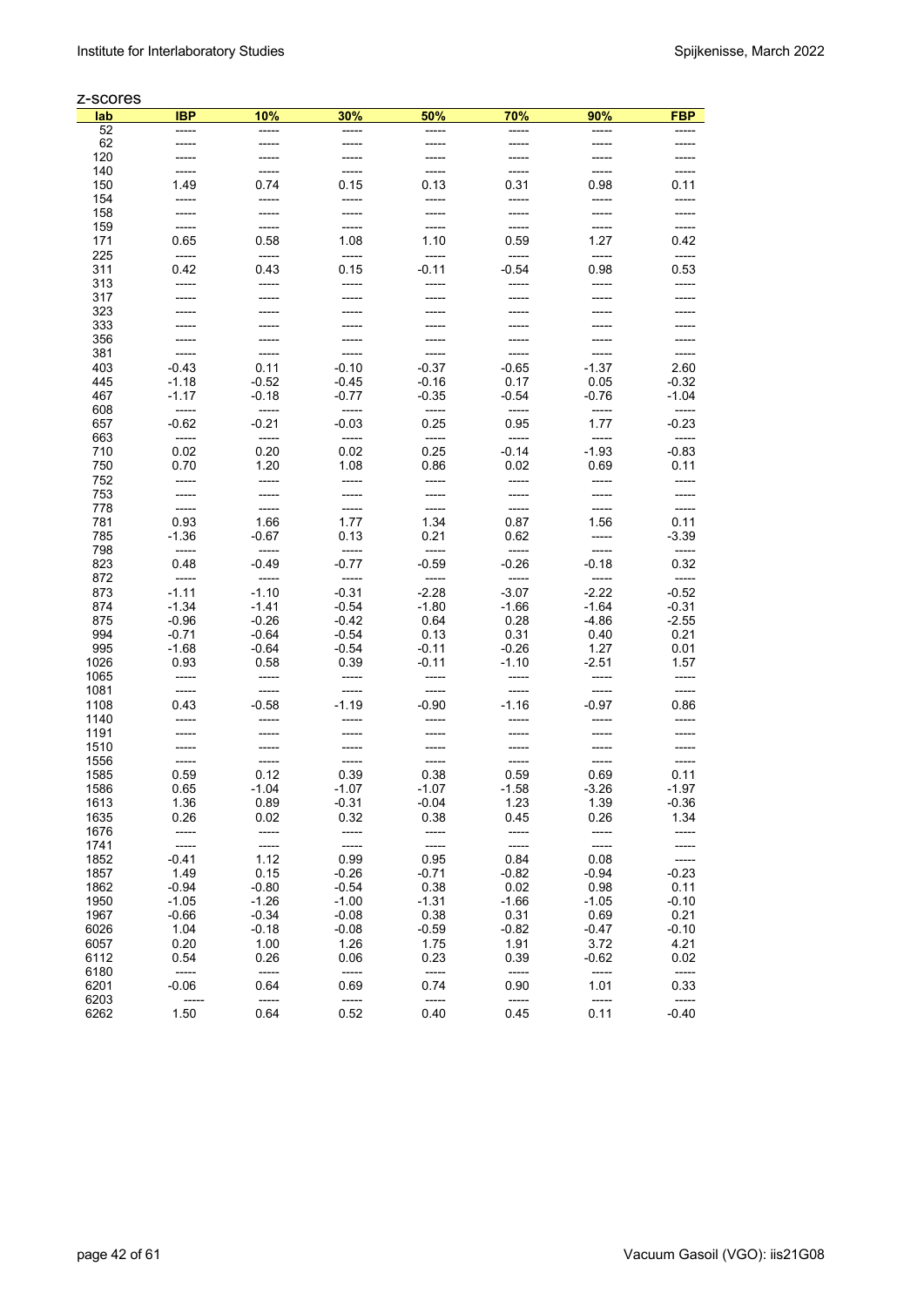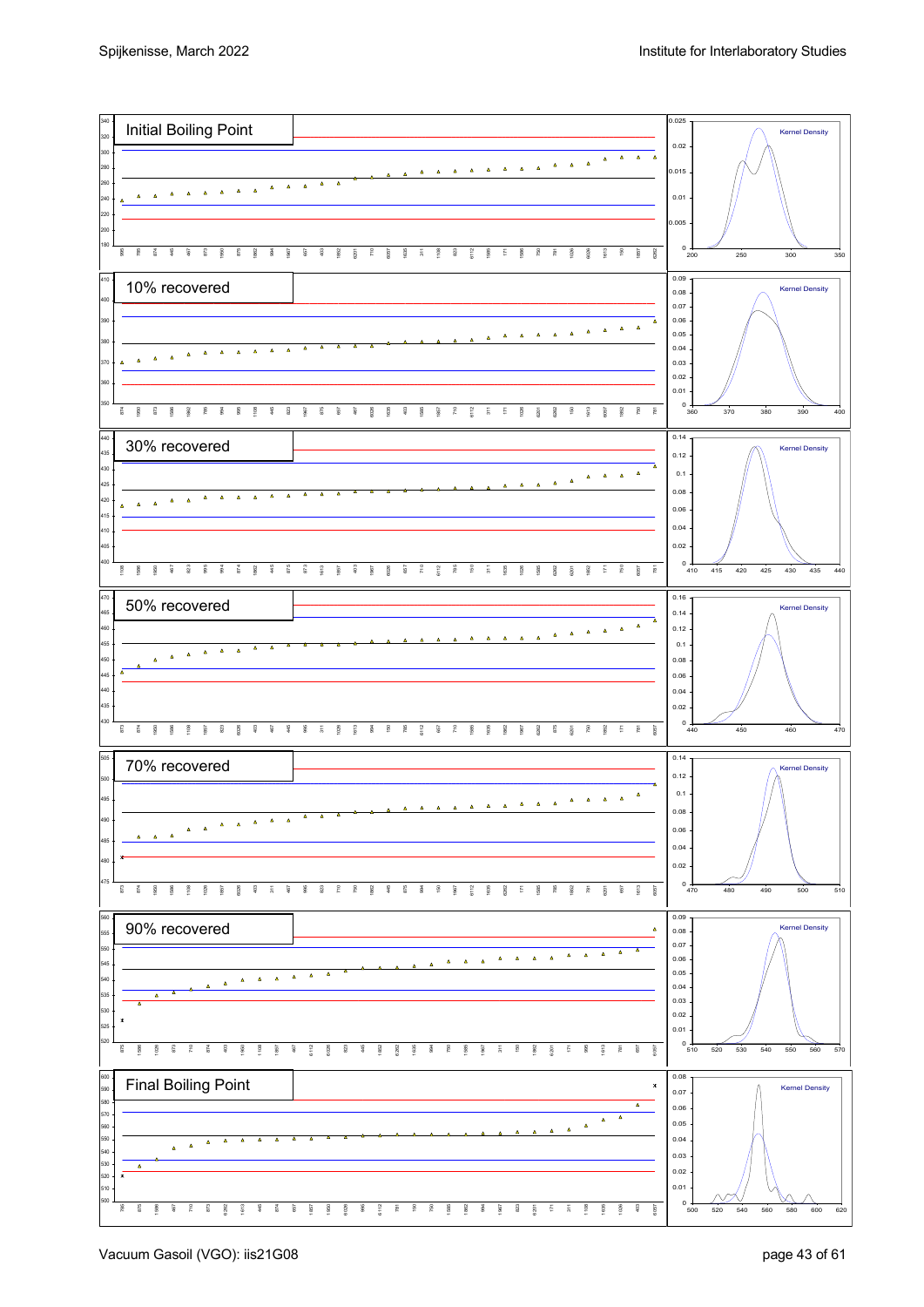#### Determination of Aluminum as Al, Silicon as Si and sum Al and Si on sample #21251; results in mg/kg

| lab          | method                                              | <b>AI</b>       | mark        | z(targ)            | Si                      | mark    | z(targ)            | Sum Al+Si       | mark    | z(targ)            |
|--------------|-----------------------------------------------------|-----------------|-------------|--------------------|-------------------------|---------|--------------------|-----------------|---------|--------------------|
| 52           | <b>IP501</b>                                        | 9               |             | 0.14               | ~10                     |         |                    | 18              |         | 2.56               |
| 62           | IP501                                               | 8               |             | $-0.80$            | 6                       |         | $-0.32$            | 14              |         | $-0.56$            |
| 120          | <b>IP501</b>                                        | 7.933           |             | $-0.86$            | 2.441                   |         | $-5.13$            | 10.374          |         | $-3.38$            |
| 140<br>150   | IP501                                               | -----<br>8.5    | C           | -----<br>$-0.33$   | -----<br>4.6            | C       | -----<br>$-2.21$   | -----<br>13.1   | C       | -----<br>$-1.26$   |
| 154          |                                                     | -----           |             |                    |                         |         | -----              | -----           |         |                    |
| 158          |                                                     | -----           |             | -----              | -----                   |         | -----              | -----           |         | -----              |
| 159          | <b>IP501</b>                                        | 9               |             | 0.14               | $\overline{7}$          |         | 1.03               | 16              |         | 1.00               |
| 171          | <b>IP501</b>                                        | 8               |             | $-0.80$            | $\overline{\mathbf{c}}$ |         | $-5.73$            | 10              |         | $-3.67$            |
| 225          | <b>IP501</b>                                        | 6.12            | R(0.01)     | $-2.57$            | ~10                     |         | -----              | 8.76            |         | $-4.63$            |
| 311          |                                                     | -----           |             | -----              | -----                   |         | -----              | -----           |         |                    |
| 313<br>317   | IP501                                               | 10              |             | -----<br>1.08      | -----<br>~10            |         | -----              | -----<br><15    |         |                    |
| 323          | IP501                                               | 9               |             | 0.14               | < 10                    |         | -----              | < 19            |         |                    |
| 333          | <b>IP501</b>                                        | 9.0             |             | 0.14               | 11.0                    |         | 6.44               | 20              |         | 4.11               |
| 356          | <b>IP501</b>                                        | 9               |             | 0.14               | 5                       |         | $-1.67$            | 14              |         | $-0.56$            |
| 381          | <b>IP501</b>                                        | 7.6             |             | $-1.18$            | 1.8                     |         | $-6.00$            | 9.4             |         | $-4.14$            |
| 403          | <b>IP501</b>                                        | 8.5             |             | $-0.33$            | -----                   |         | -----              | -----           |         | -----              |
| 445<br>467   | <b>IP501</b><br><b>IP501</b>                        | 8.4<br>8.96     |             | $-0.43$            | 6.2<br>8.20             |         | $-0.05$<br>2.65    | 14              |         | $-0.56$            |
| 608          | <b>IP501</b>                                        | 9.4             |             | 0.10<br>0.51       | 6.9                     |         | 0.90               | -----<br>16.3   |         | 1.23               |
| 657          | IP501                                               | 9               |             | 0.14               | < 10                    |         | -----              | <15             |         | -----              |
| 663          | IP501                                               | 9.2             |             | 0.32               | <10                     |         | -----              | -----           |         |                    |
| 710          |                                                     | -----           |             | -----              | -----                   |         | -----              | -----           |         |                    |
| 750          | <b>IP501</b>                                        | 9.26            |             | 0.38               | 6.62                    |         | 0.52               | 15.88           |         | 0.91               |
| 752          |                                                     | -----           |             | -----              | -----                   |         | -----              | -----           |         | ----               |
| 753<br>778   |                                                     | -----           |             | -----<br>-----     | -----<br>-----          |         | -----              | -----<br>-----  |         |                    |
| 781          | IP501                                               | 9               |             | 0.14               | <10                     |         | -----              | < 15            |         |                    |
| 785          | <b>IP470</b>                                        | 8.35            |             | $-0.47$            | 4.5                     |         | $-2.35$            | 12.85           |         | $-1.45$            |
| 798          |                                                     | -----           |             | -----              | -----                   |         | -----              | -----           |         |                    |
| 823          | IP501                                               | 8.5             | $\mathsf C$ | $-0.33$            | ~10                     |         | -----              | 11.9            | C       | $-2.19$            |
| 872          |                                                     | -----           |             | -----              | -----                   |         | -----              | -----           |         | -----              |
| 873<br>874   | <b>IP470</b><br><b>IP501</b>                        | 8.9<br>8.8      |             | 0.04<br>$-0.05$    | 5.6<br>5.5              |         | $-0.86$<br>$-1.00$ | 14.5<br>14.3    |         | $-0.17$<br>$-0.32$ |
| 875          | <b>IP501</b>                                        | 9.2             |             | 0.32               | 5.5                     |         | $-1.00$            | 14.7            |         | $-0.01$            |
| 994          | <b>IP501</b>                                        | 9.4             |             | 0.51               | ~10                     |         | -----              | -----           |         | -----              |
| 995          | <b>IP470</b>                                        | 9.0             |             | 0.14               | 8.2                     |         | 2.65               | -----           |         |                    |
| 1026         | <b>IP501</b>                                        | 10              |             | 1.08               | 8                       |         | 2.38               | 18              |         | 2.56               |
| 1065         |                                                     | -----           |             | -----              | -----                   |         | -----              | -----           |         |                    |
| 1081<br>1108 | <b>IP470</b>                                        | -----<br>8.4    |             | -----<br>$-0.43$   | -----<br>6.6            |         | -----<br>0.49      | -----<br>15.0   |         | -----<br>0.22      |
| 1140         | <b>IP501</b>                                        | 20.64           | R(0.01)     | 11.06              | 18.95                   | R(0.01) | 17.19              | 39.59           | R(0.01) | 19.35              |
| 1191         | <b>IP501</b>                                        | 9.97            |             | 1.05               | 6.77                    |         | 0.72               | -----           |         |                    |
| 1510         |                                                     | -----           |             | -----              | -----                   |         | -----              | -----           |         |                    |
| 1556         |                                                     |                 |             |                    |                         |         |                    |                 |         |                    |
| 1585         |                                                     | -----           |             | -----              | -----                   |         | -----              | -----           |         |                    |
| 1586<br>1613 | <b>IP501</b><br><b>IP501</b>                        | 8<br>8.7        |             | $-0.80$<br>$-0.14$ | 4<br>7.1                |         | $-3.03$<br>1.17    | 12<br>15.8      |         | $-2.11$<br>0.84    |
| 1635         | <b>IP501</b>                                        | 8.17            |             | $-0.64$            | 8.86                    |         | 3.54               | 17.00           |         | 1.78               |
| 1676         |                                                     | -----           |             | -----              | -----                   |         | -----              | -----           |         | -----              |
| 1741         | <b>IP501</b>                                        | 9.60            |             | 0.70               | 10.70                   |         | 6.03               | 20.3            |         | 4.35               |
| 1852         |                                                     | -----           |             | -----              | -----                   |         | -----              | -----           |         | -----              |
| 1857         | <b>IP501</b>                                        | 9.7             |             | 0.79               | 4.9                     |         | $-1.81$            | 14.6            |         | $-0.09$            |
| 1862<br>1950 | <b>IP501</b>                                        | 8.6<br>9.1      |             | $-0.24$            | 6.4<br>5.6              |         | 0.22<br>$-0.86$    | 15.0<br>14.7    |         | 0.22<br>$-0.01$    |
| 1967         | IP470<br><b>IP470</b>                               | 9.1             |             | 0.23<br>0.23       | 5.5                     |         | $-1.00$            | 14.6            |         | $-0.09$            |
| 6026         | <b>IP470</b>                                        | 8.4             |             | $-0.43$            | 6.1                     |         | $-0.19$            | 14.5            |         | $-0.17$            |
| 6057         | <b>IP501</b>                                        | 9               |             | 0.14               | 6                       |         | $-0.32$            | 15              |         | 0.22               |
| 6112         |                                                     | -----           |             | -----              | -----                   |         | -----              | -----           |         | -----              |
| 6180         | <b>IP501</b>                                        | 9               |             | 0.14               | $\overline{7}$          |         | 1.03               | 16              |         | 1.00               |
| 6201         | <b>IP501</b>                                        | 11              | R(0.05)     | 2.01               | 8                       |         | 2.38               | 19              |         | 3.33               |
| 6203<br>6262 | <b>IP501</b><br><b>IP501</b>                        | 8.24<br>9       |             | $-0.58$<br>0.14    | 5.50<br>8               |         | $-1.00$<br>2.38    | 13.74<br>17     |         | $-0.76$<br>1.78    |
|              |                                                     |                 |             |                    |                         |         |                    |                 |         |                    |
|              | normality                                           | OK              |             |                    | OK                      |         |                    | OK              |         |                    |
|              | n                                                   | 42              |             |                    | 34                      |         |                    | 34              |         |                    |
|              | outliers                                            | 3               |             |                    | 1                       |         |                    | $\mathbf{1}$    |         |                    |
|              | mean $(n)$                                          | 8.854           |             |                    | 6.238                   |         |                    | 14.715          |         |                    |
|              | st.dev. $(n)$<br>R(calc.)                           | 0.5697<br>1.595 |             |                    | 2.0497<br>5.739         |         |                    | 2.7361<br>7.661 |         |                    |
|              | st.dev.(IP501:05)                                   | 1.0657          |             |                    | 0.7396                  |         |                    | 1.2852          |         |                    |
|              | R(IP501:05)                                         | 2.984           |             |                    | 2.071                   |         |                    | 3.599           |         |                    |
|              | Lab 150: First reported respectively 11.9, 12.8, 25 |                 |             |                    |                         |         |                    |                 |         |                    |

Lab 823: first reported respectively 6.5, 9.9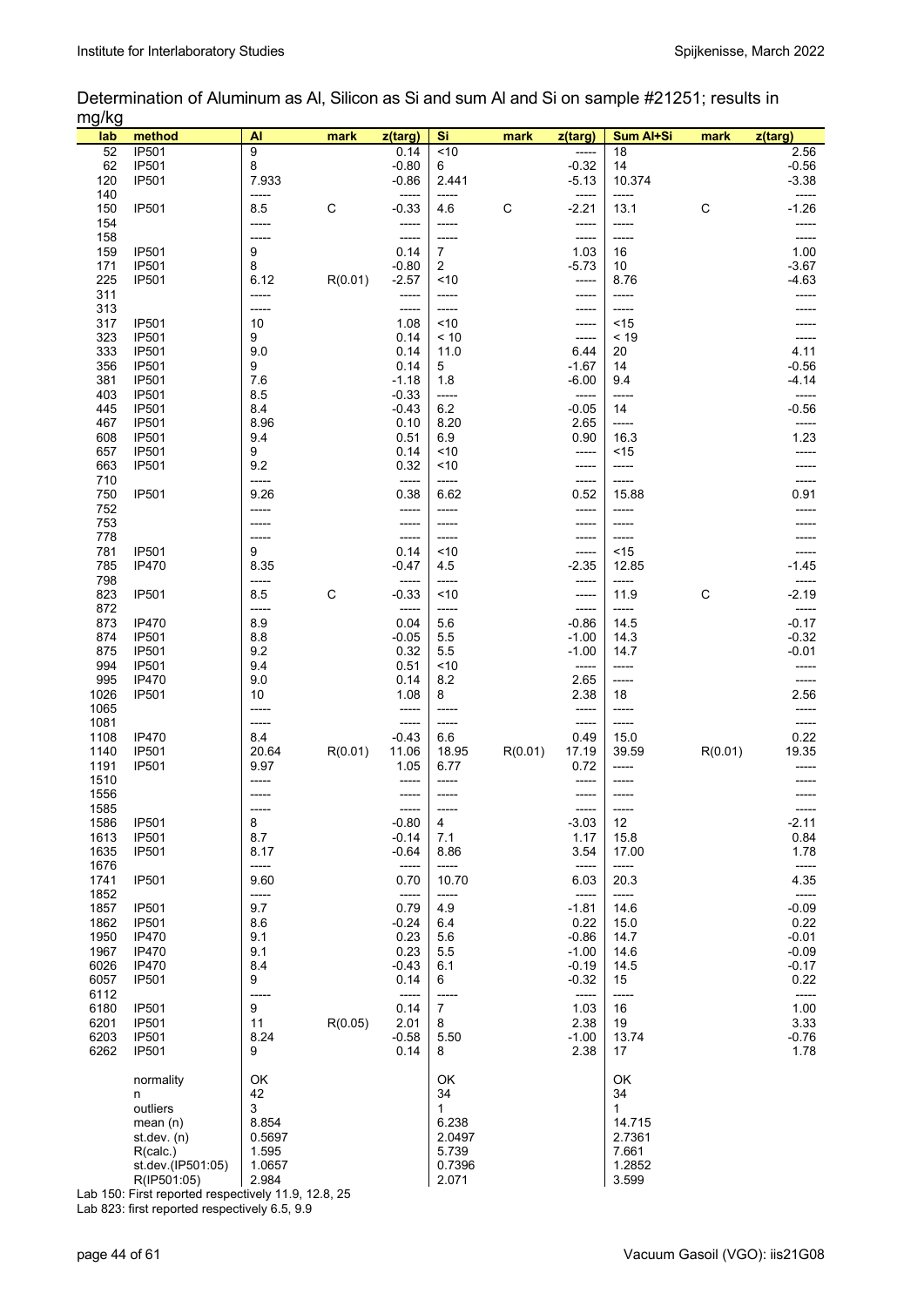



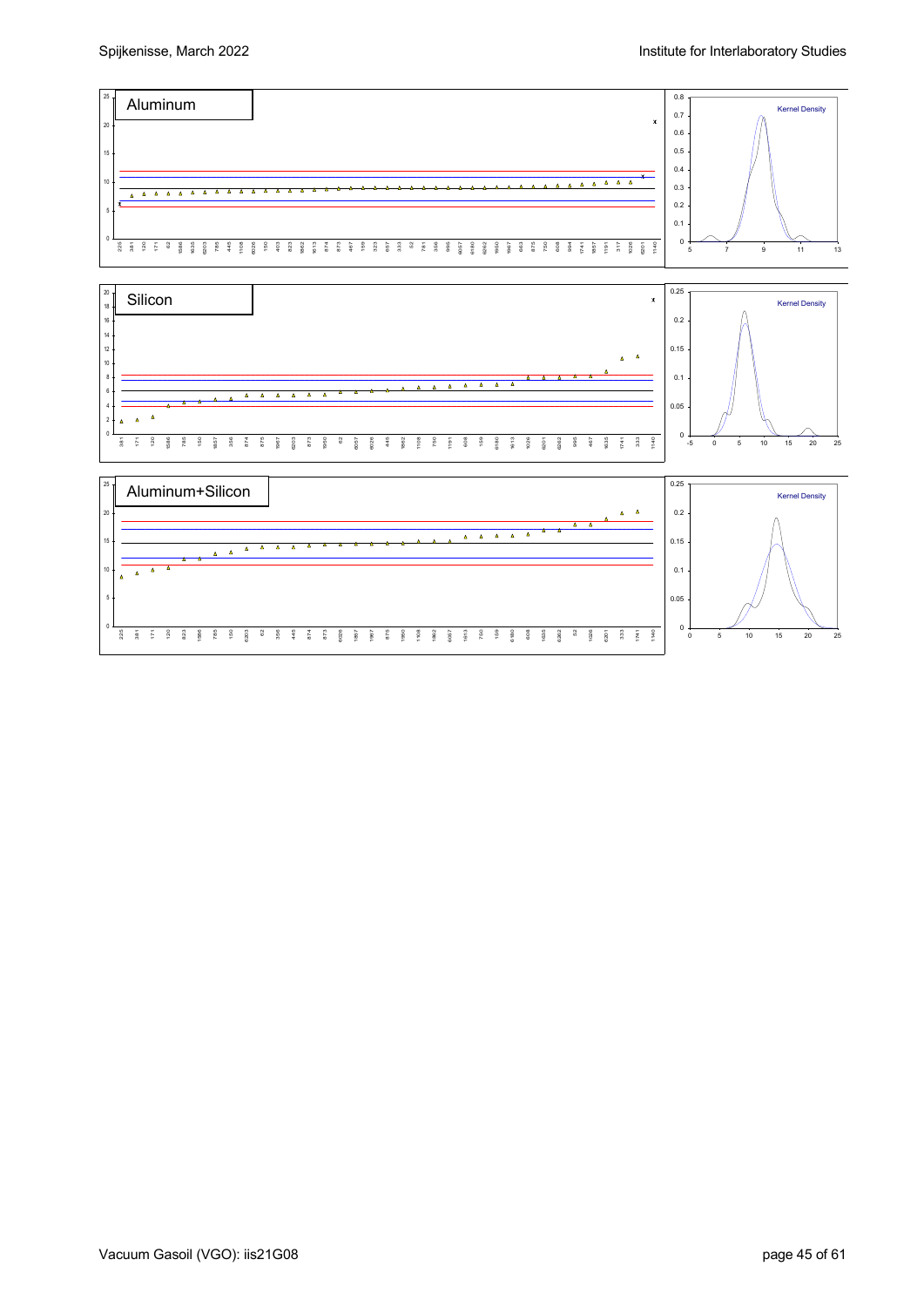## Determination of Arsenic as As on sample #21251; results in mg/kg

| lab          | method         | value            | mark |                  |         |
|--------------|----------------|------------------|------|------------------|---------|
| 52           |                | -----            |      | z(targ)<br>----- | remarks |
| 62           |                | -----            |      | -----            |         |
| 120          |                | -----            |      |                  |         |
| 140          |                | -----            |      | -----            |         |
| 150          | <b>IP501</b>   | $<$ 1            |      | -----            |         |
| 154          |                | -----            |      | -----            |         |
| 158          |                | -----            |      | $- - - - -$      |         |
| 159          |                | -----            |      | $--- -$          |         |
| 171          |                | 0                |      | -----            |         |
| 225          |                | -----            |      | -----            |         |
| 311          |                | -----            |      | -----            |         |
| 313<br>317   |                |                  |      | -----            |         |
| 323          |                |                  |      | -----<br>-----   |         |
| 333          |                | -----            |      | -----            |         |
| 356          |                | -----            |      |                  |         |
| 381          | <b>INH-118</b> | 0.038            |      | -----            |         |
| 403          |                | -----            |      |                  |         |
| 445          |                | -----            |      | -----            |         |
| 467          |                |                  |      | -----            |         |
| 608          |                |                  |      | -----            |         |
| 657          |                |                  |      | $- - - - -$      |         |
| 663          |                | -----            |      | -----            |         |
| 710          |                |                  |      | -----            |         |
| 750          |                |                  |      | -----            |         |
| 752<br>753   |                | -----<br>-----   |      | -----            |         |
| 778          |                | -----            |      | -----<br>-----   |         |
| 781          | <b>UOP986</b>  | 0.066            |      | -----            |         |
| 785          |                | $-----$          |      | -----            |         |
| 798          |                | -----            |      |                  |         |
| 823          | <b>IP501</b>   | 0.1              |      | -----            |         |
| 872          |                | -----            |      | -----            |         |
| 873          |                | -----            |      | -----            |         |
| 874          |                |                  |      | -----            |         |
| 875          |                | -----            |      | -----            |         |
| 994          |                |                  |      | -----            |         |
| 995          |                | -----            |      | -----            |         |
| 1026         |                | -----            |      | -----            |         |
| 1065<br>1081 |                | -----<br>< 0.1   |      | -----<br>-----   |         |
| 1108         |                | -----            |      | -----            |         |
| 1140         |                |                  |      | -----            |         |
| 1191         |                |                  |      | -----            |         |
| 1510         |                |                  |      | -----            |         |
| 1556         |                |                  |      | -----            |         |
| 1585         |                | -----            |      | -----            |         |
| 1586         |                | -----            |      | -----            |         |
| 1613         |                |                  |      |                  |         |
| 1635         |                |                  |      |                  |         |
| 1676         |                | ----             |      | -----            |         |
| 1741         |                |                  |      | -----            |         |
| 1852<br>1857 | <b>UOP986</b>  | -----<br>0.0365  |      | -----<br>-----   |         |
| 1862         |                | -----            |      | -----            |         |
| 1950         |                | -----            |      | -----            |         |
| 1967         |                |                  |      | -----            |         |
| 6026         |                |                  |      | -----            |         |
| 6057         |                |                  |      | -----            |         |
| 6112         |                | -----            |      | -----            |         |
| 6180         |                | -----            |      |                  |         |
| 6201         | In house       | <1               |      |                  |         |
| 6203         | In house       | $<$ 1            |      | -----            |         |
| 6262         |                | -----            |      | -----            |         |
|              |                |                  |      |                  |         |
|              | n              | $\boldsymbol{9}$ |      |                  |         |
|              | mean (n)       | $<1\,$           |      |                  |         |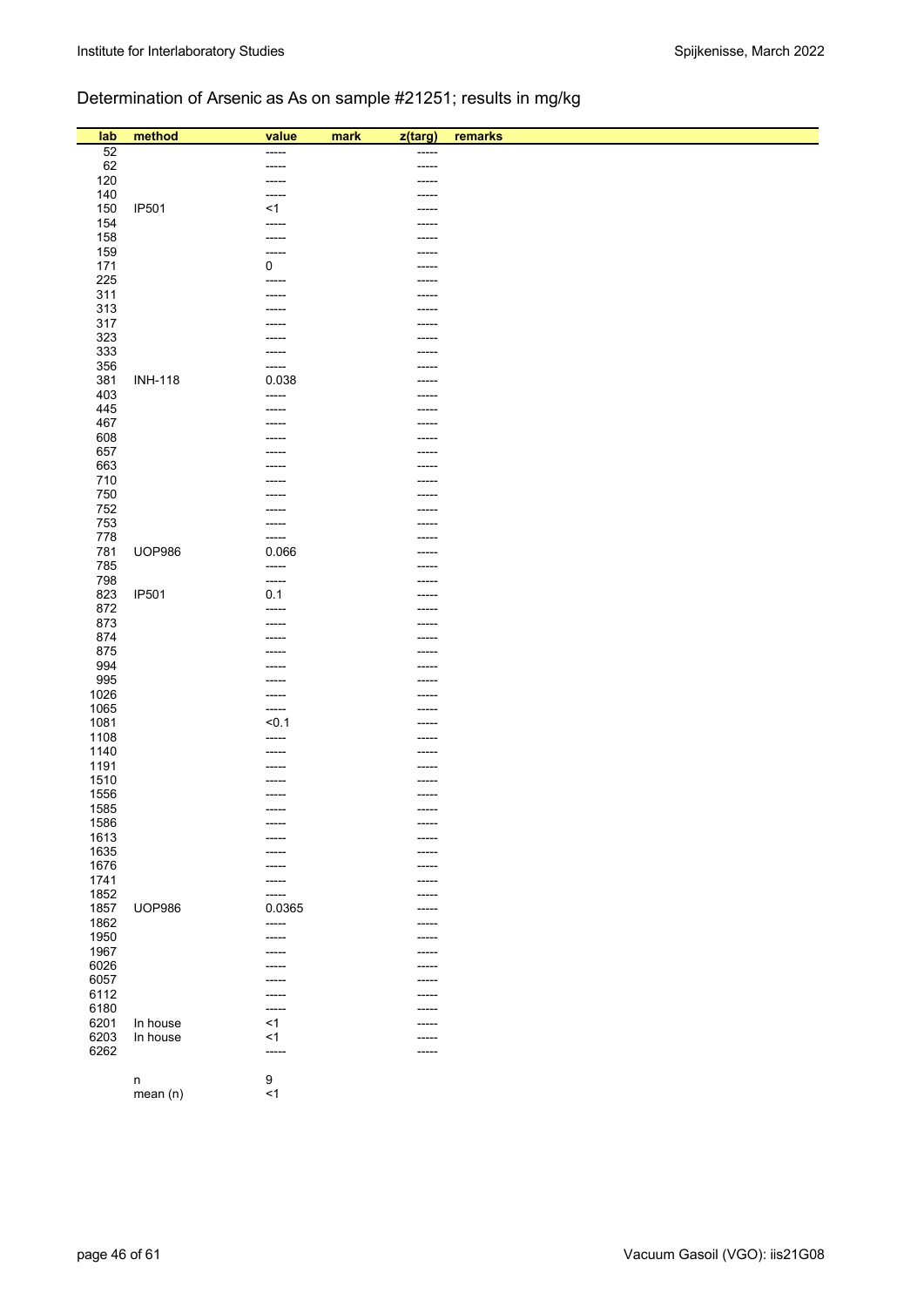## Determination of Copper as Cu on sample #21251; results in mg/kg

| lab          | method                | value                | mark<br>z(targ) | remarks |
|--------------|-----------------------|----------------------|-----------------|---------|
| 52           |                       | -----                | -----           |         |
| 62           |                       | -----                | -----           |         |
| 120          |                       | -----                |                 |         |
| 140          |                       | -----                |                 |         |
| 150          | IP501                 | < 1                  |                 |         |
| 154          |                       | -----                |                 |         |
| 158          |                       |                      |                 |         |
| 159<br>171   | IP621                 | -----<br>$\mathbf 0$ |                 |         |
| 225          | <b>IP501</b>          | 0.30                 |                 |         |
| 311          | IP621                 | $01$                 |                 |         |
| 313          |                       | -----                |                 |         |
| 317          |                       | ------               |                 |         |
| 323          | IP501                 | $\leq 1$             |                 |         |
| 333          |                       |                      |                 |         |
| 356          |                       |                      |                 |         |
| 381<br>403   |                       | -----<br>-----       |                 |         |
| 445          | IP501                 | 0.16                 |                 |         |
| 467          |                       | $-----$              |                 |         |
| 608          | IP501                 | 0.03                 |                 |         |
| 657          | <b>IP501</b>          | $<$ 1                |                 |         |
| 663          |                       | -----                |                 |         |
| 710          |                       |                      |                 |         |
| 750<br>752   |                       |                      |                 |         |
| 753          |                       |                      |                 |         |
| 778          |                       | -----                |                 |         |
| 781          | IP501                 | < 1                  |                 |         |
| 785          | <b>IP470</b>          | 0.03                 |                 |         |
| 798          |                       | -----                |                 |         |
| 823          | <b>IP501</b>          | 0.3                  |                 |         |
| 872<br>873   | IP621                 | -----<br>< 1         |                 |         |
| 874          | IP501                 | $<1\,$               |                 |         |
| 875          | <b>IP501</b>          | 0.1                  |                 |         |
| 994          | <b>IP501</b>          | $<$ 1                |                 |         |
| 995          | <b>IP470</b>          | 0.6                  |                 |         |
| 1026         |                       | -----                |                 |         |
| 1065         |                       | -----                |                 |         |
| 1081<br>1108 | IP621                 | < 0.1<br>-----       |                 |         |
| 1140         |                       | -----                |                 |         |
| 1191         | In house              | 0.01                 |                 |         |
| 1510         |                       | -----                |                 |         |
| 1556         | IP621                 | 0.011                |                 |         |
| 1585         |                       | -----                | -----           |         |
| 1586         | IP501                 | $<$ 1                |                 |         |
| 1613<br>1635 | IP501<br>D5185        | $0.7\,$<br>< 0, 1    |                 |         |
| 1676         |                       | -----                |                 |         |
| 1741         | IP501                 | < 1                  |                 |         |
| 1852         |                       | $-----$              |                 |         |
| 1857         | IP621                 | < 0.1                |                 |         |
| 1862         | IP621                 | < 0.1                |                 |         |
| 1950         | IP621                 | < 0.1                |                 |         |
| 1967<br>6026 | IP621<br><b>IP470</b> | less 0.1<br>Less 0.1 |                 |         |
| 6057         | IP501                 | $\mathbf{1}$         |                 |         |
| 6112         |                       | -----                |                 |         |
| 6180         | IP501                 | < 0.1                |                 |         |
| 6201         | <b>IP501</b>          | < 0.1                |                 |         |
| 6203         |                       | -----                |                 |         |
| 6262         | <b>IP501</b>          | $\leq$ 1             |                 |         |
|              |                       | 32                   |                 |         |
|              | n<br>mean(n)          | $<1\,$               |                 |         |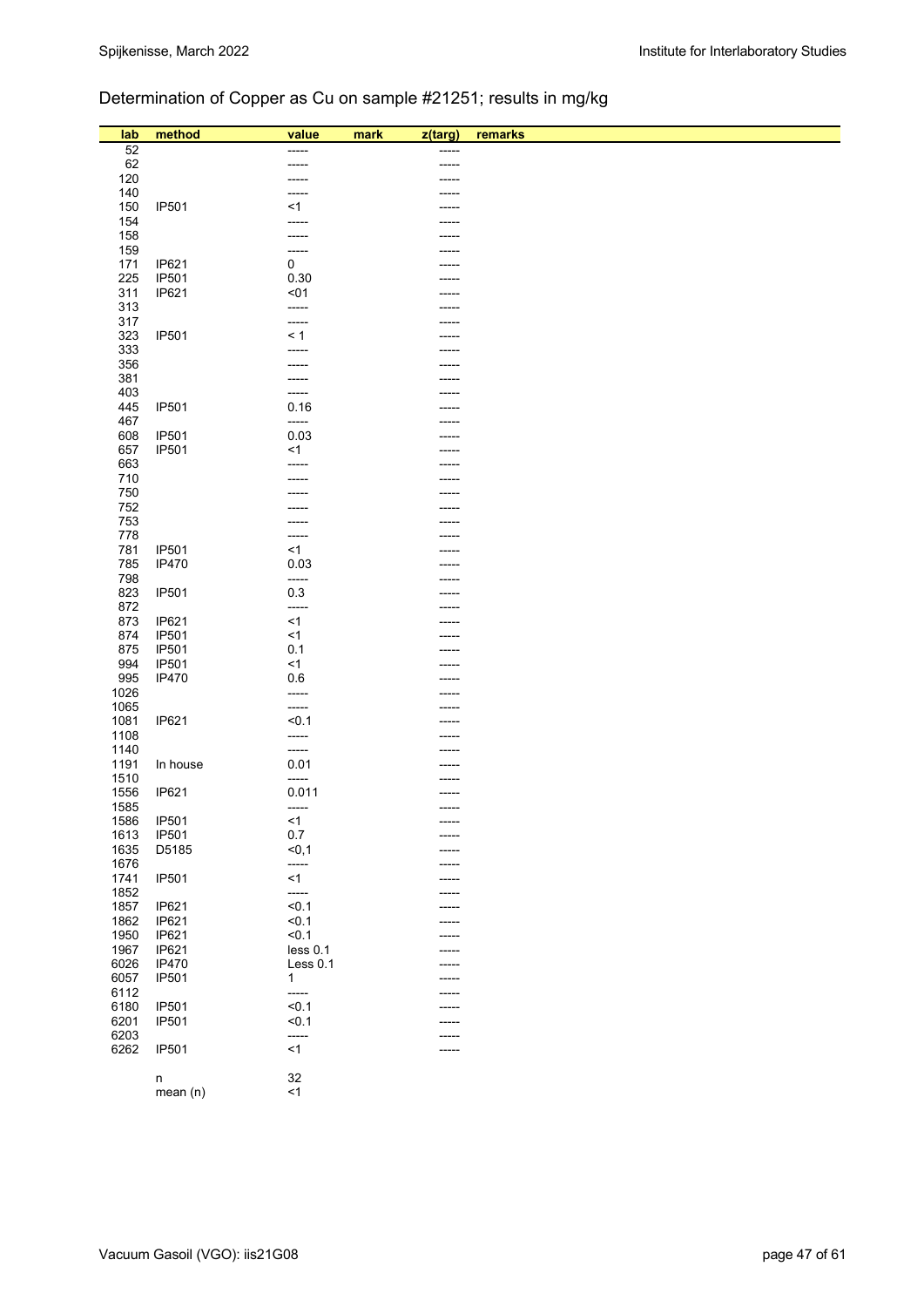## Determination of Iron as Fe on sample #21251; results in mg/kg

| lab          | method                       | value            | mark | z(targ)            | remarks              |
|--------------|------------------------------|------------------|------|--------------------|----------------------|
| 52           | IP501                        | 8                |      | $-0.04$            |                      |
| 62           | <b>IP501</b>                 | 8                |      | $-0.04$            |                      |
| 120          | <b>IP501</b>                 | 7.147            |      | $-0.85$            |                      |
| 140          |                              | -----            |      | -----              |                      |
| 150          | <b>IP501</b>                 | 8.4              |      | 0.34               |                      |
| 154          |                              | -----            |      | -----              |                      |
| 158          |                              |                  |      | -----              |                      |
| 159          |                              |                  |      | -----              |                      |
| 171          | <b>IP501</b>                 | 8                |      | $-0.04$            |                      |
| 225          | <b>IP501</b>                 | 5.70             |      | $-2.23$            |                      |
| 311          | IP621                        | 6.6              |      | $-1.37$            |                      |
| 313          |                              | -----            |      | -----              |                      |
| 317          | <b>IP501</b>                 | $\boldsymbol{7}$ |      | $-0.99$            |                      |
| 323          | <b>IP501</b>                 | 8                |      | $-0.04$            |                      |
| 333          | <b>IP501</b>                 | 8.8              |      | 0.71               |                      |
| 356          | <b>IP501</b>                 | 8                |      | $-0.04$            |                      |
| 381          |                              | -----            |      | -----              |                      |
| 403          | D7111                        | 8.3              |      | 0.24               |                      |
| 445          | <b>IP501</b>                 | 8.2              |      | 0.15               |                      |
| 467          | <b>IP501</b>                 | 7.91             |      | $-0.13$            |                      |
| 608          | <b>IP501</b>                 | $7.4$            |      | $-0.61$            |                      |
| 657<br>663   | IP501                        | 8<br>8.8         |      | $-0.04$            |                      |
| 710          | <b>IP501</b>                 | -----            |      | 0.71<br>-----      |                      |
| 750          | <b>IP501</b>                 | 8.73             |      | 0.65               |                      |
| 752          |                              |                  |      |                    |                      |
| 753          |                              |                  |      | -----              |                      |
| 778          |                              |                  |      | -----              |                      |
| 781          | IP501                        | 8                |      | $-0.04$            |                      |
| 785          |                              |                  |      |                    |                      |
| 798          |                              | -----            |      | -----              |                      |
| 823          | IP501                        | 7.0              |      | $-0.99$            |                      |
| 872          |                              | -----            |      | -----              |                      |
| 873          | IP621                        | 8.2              |      | 0.15               |                      |
| 874          | <b>IP501</b>                 | 8.4              |      | 0.34               |                      |
| 875          | <b>IP501</b>                 | 8.8              |      | 0.71               |                      |
| 994          | <b>IP501</b>                 | 7.3              |      | $-0.71$            |                      |
| 995          | <b>IP470</b>                 | 6.7              |      | $-1.28$            |                      |
| 1026         | <b>IP501</b><br><b>IP470</b> | $10$<br>6.0      |      | 1.85               |                      |
| 1065<br>1081 | <b>IP501</b>                 | 6.8              |      | $-1.94$<br>$-1.18$ |                      |
| 1108         | <b>IP470</b>                 | 7.6              |      | $-0.42$            |                      |
| 1140         | <b>IP501</b>                 | 8.663            |      | 0.58               |                      |
| 1191         | ISO10478                     | 6.91             |      | $-1.08$            |                      |
| 1510         |                              | -----            |      | -----              |                      |
| 1556         | IP621                        | 6.27             | C    | $-1.69$            | First reported 2.492 |
| 1585         |                              | -----            |      | -----              |                      |
| 1586         | IP501                        | $\bf 8$          |      | $-0.04$            |                      |
| 1613         | IP501                        | 10.1             |      | 1.95               |                      |
| 1635         | IP501                        | 8.71             |      | 0.63               |                      |
| 1676         |                              | -----            |      | -----              |                      |
| 1741         | IP501                        | 7.58             |      | $-0.44$            |                      |
| 1852         |                              | -----            |      | -----              |                      |
| 1857         | IP501                        | 9.1              |      | 1.00               |                      |
| 1862<br>1950 | <b>IP501</b><br><b>IP470</b> | 8.3<br>8.2       |      | 0.24<br>0.15       |                      |
| 1967         | <b>IP470</b>                 | 8.7              |      | 0.62               |                      |
| 6026         | <b>IP470</b>                 | 8.2              |      | 0.15               |                      |
| 6057         | IP501                        | 9                |      | 0.90               |                      |
| 6112         |                              | -----            |      | -----              |                      |
| 6180         | IP501                        | 8                |      | $-0.04$            |                      |
| 6201         | IP501                        | $10$             |      | 1.85               |                      |
| 6203         | <b>IP501</b>                 | 10.62            |      | 2.44               |                      |
| 6262         | <b>IP501</b>                 | 8                |      | $-0.04$            |                      |
|              |                              |                  |      |                    |                      |
|              | normality                    | OK               |      |                    |                      |
|              | n                            | 46               |      |                    |                      |
|              | outliers                     | $\pmb{0}$        |      |                    |                      |
|              | mean $(n)$<br>st.dev. (n)    | 8.047<br>1.0372  |      |                    |                      |
|              | R(calc.)                     | 2.904            |      |                    |                      |
|              | st.dev.(IP501:05)            | 1.0543           |      |                    |                      |
|              | R(IP501:05)                  | 2.952            |      |                    |                      |
|              |                              |                  |      |                    |                      |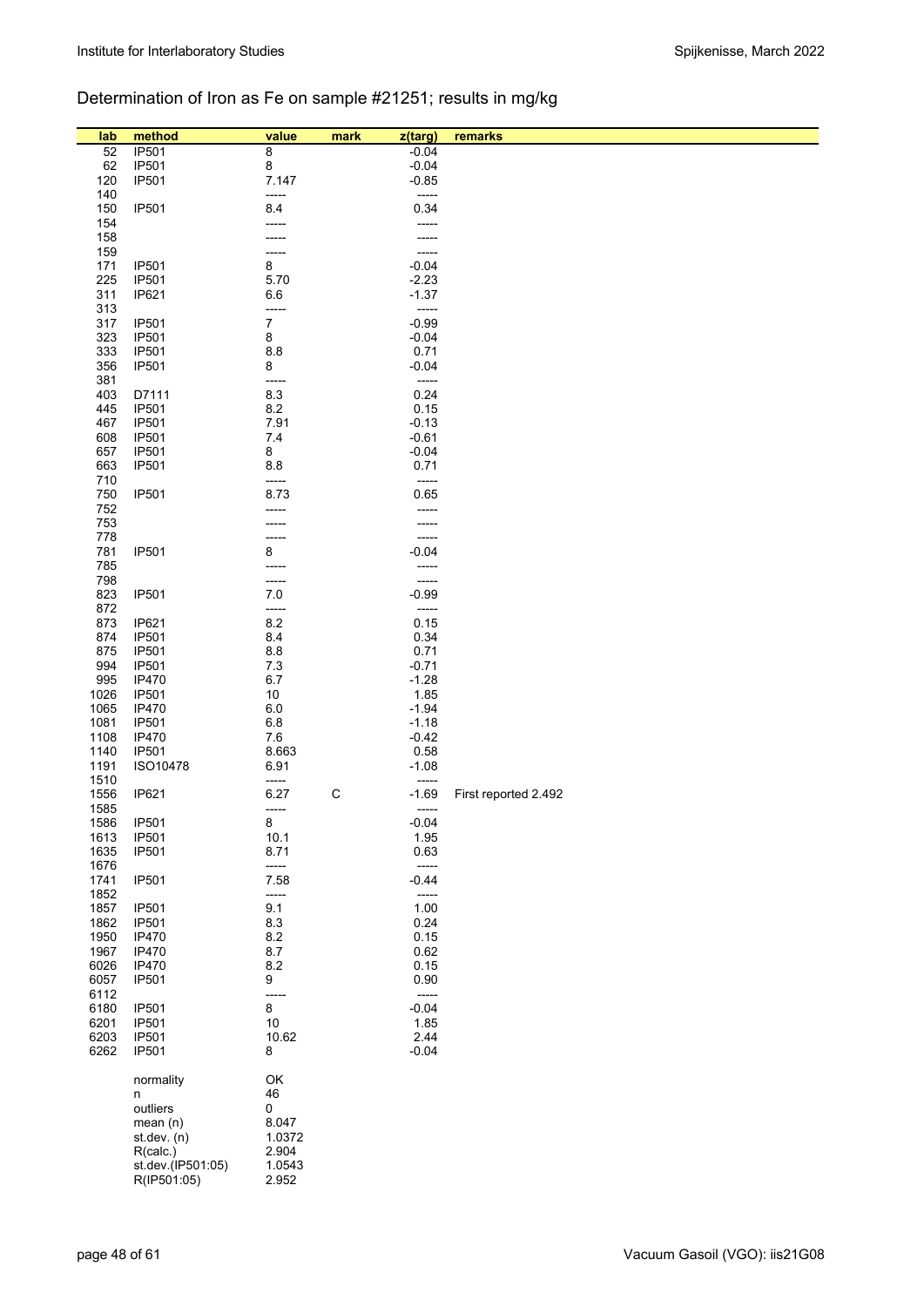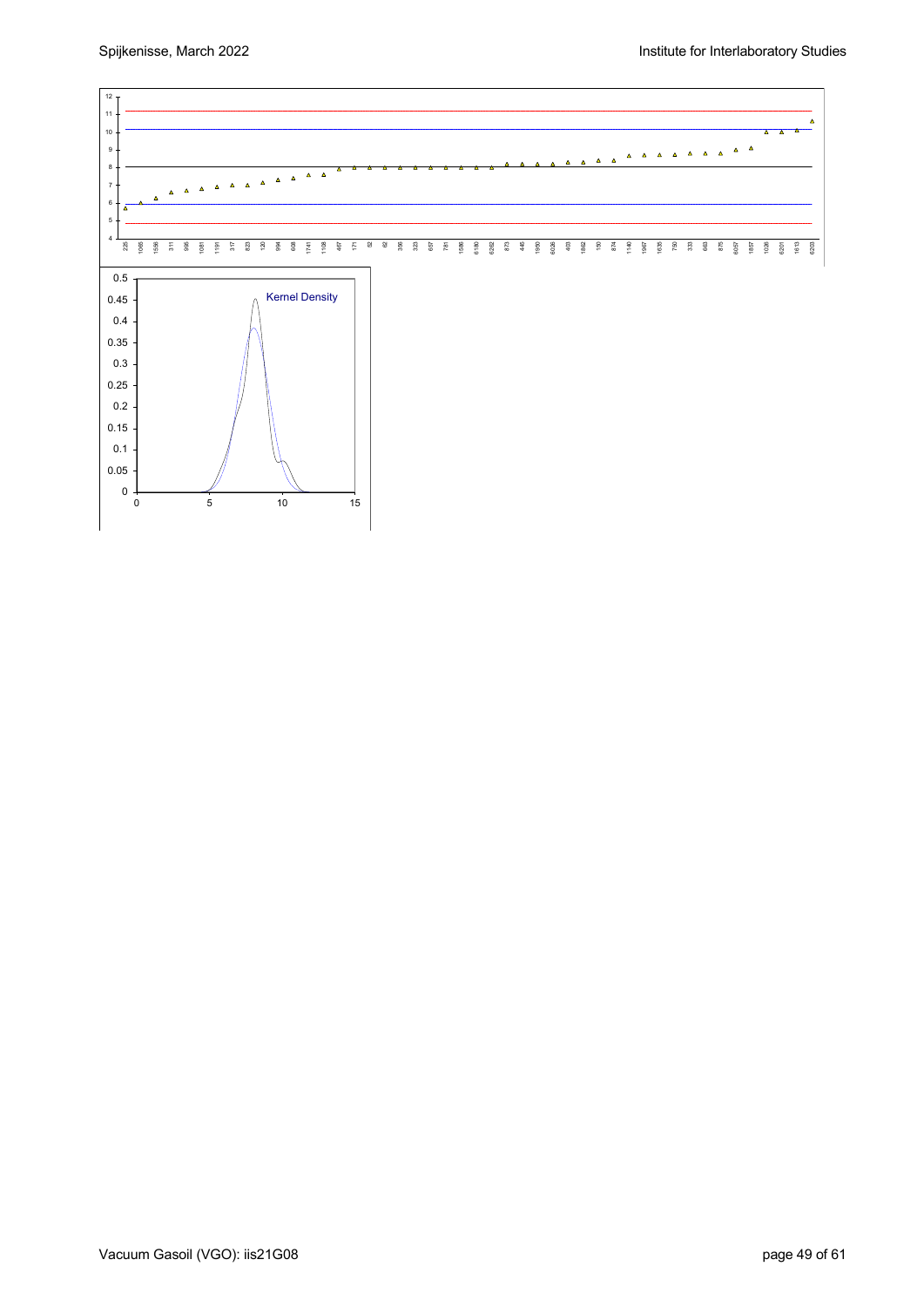## Determination of Nickel as Ni on sample #21251; results in mg/kg

| lab          | method                       | value           | mark | z(targ)            | <b>Remarks</b>       |
|--------------|------------------------------|-----------------|------|--------------------|----------------------|
| 52           | <b>IP501</b>                 | 9               |      | 0.37               |                      |
| 62           | <b>IP501</b>                 | 9               |      | 0.37               |                      |
| 120          | <b>IP501</b>                 | 6.316           |      | $-1.03$            |                      |
| 140          |                              | -----           |      | -----              |                      |
| 150          | <b>IP501</b>                 | 8.8             |      | 0.27               |                      |
| 154          |                              | -----           |      | -----              |                      |
| 158          |                              |                 |      |                    |                      |
| 159          |                              |                 |      | -----              |                      |
| 171          | <b>IP501</b>                 | $\overline{7}$  |      | $-0.67$            |                      |
| 225          | IP501                        | 5.62            |      | $-1.39$            |                      |
| 311          | IP621                        | 7.1             |      | $-0.62$            |                      |
| 313          |                              | -----           |      | -----              |                      |
| 317          | IP501                        | 8               |      | $-0.15$            |                      |
| 323          | <b>IP501</b>                 | 9               |      | 0.37               |                      |
| 333<br>356   | <b>IP501</b><br><b>IP501</b> | 9.5<br>8        |      | 0.63<br>$-0.15$    |                      |
| 381          | <b>IP501</b>                 | 6.33            |      | $-1.02$            |                      |
| 403          |                              | -----           |      | $-$ ----           |                      |
| 445          | <b>IP501</b>                 | $8.2\,$         |      | $-0.05$            |                      |
| 467          | <b>IP501</b>                 | 6.18            |      | $-1.10$            |                      |
| 608          | <b>IP501</b>                 | $6.6\,$         |      | $-0.88$            |                      |
| 657          | <b>IP501</b>                 | 6               |      | $-1.19$            |                      |
| 663          | <b>IP501</b>                 | 9.4             |      | 0.58               |                      |
| 710          |                              | -----           |      | -----              |                      |
| 750          | <b>IP501</b>                 | 9.39            |      | 0.57               |                      |
| 752          |                              |                 |      |                    |                      |
| 753          |                              |                 |      | -----              |                      |
| 778<br>781   | <b>IP501</b>                 | 9               |      | -----<br>0.37      |                      |
| 785          | IP470                        | 8.81            |      | 0.27               |                      |
| 798          |                              | -----           |      | -----              |                      |
| 823          | <b>IP501</b>                 | $6.8\,$         |      | $-0.77$            |                      |
| 872          |                              | -----           |      | -----              |                      |
| 873          | IP621                        | 9.2             |      | 0.47               |                      |
| 874          | <b>IP501</b>                 | 9.4             |      | 0.58               |                      |
| 875          | <b>IP501</b>                 | 9.1             |      | 0.42               |                      |
| 994          | <b>IP501</b>                 | 9.7             |      | 0.73               |                      |
| 995          | <b>IP470</b>                 | 8.7             |      | 0.21               |                      |
| 1026         | <b>IP501</b>                 | $10\,$          |      | 0.89               |                      |
| 1065         | <b>IP470</b>                 | 8.5             |      | 0.11               |                      |
| 1081         | IP501                        | 7.9             |      | $-0.20$            |                      |
| 1108         | D5708<br><b>IP501</b>        | 7.9<br>8.236    |      | $-0.20$            |                      |
| 1140<br>1191 | ISO10478                     | 7.04            |      | $-0.03$<br>$-0.65$ |                      |
| 1510         |                              | -----           |      | -----              |                      |
| 1556         | IP621                        | 6.56            | C    | $-0.90$            | First reported 2.619 |
| 1585         |                              | -----           |      | -----              |                      |
| 1586         | <b>IP501</b>                 | 9               |      | 0.37               |                      |
| 1613         | IP501                        | $9.5\,$         |      | 0.63               |                      |
| 1635         | IP501                        | 8.33            |      | 0.02               |                      |
| 1676         |                              | -----           |      | -----              |                      |
| 1741         | <b>IP501</b>                 | 7.58            |      | $-0.37$            |                      |
| 1852         |                              | -----           |      | -----              |                      |
| 1857<br>1862 | <b>IP501</b><br>IP501        | 9.7<br>8.8      |      | 0.73<br>0.27       |                      |
| 1950         | <b>IP470</b>                 | 8.8             |      | 0.27               |                      |
| 1967         | <b>IP470</b>                 | 9.3             |      | 0.53               |                      |
| 6026         | <b>IP470</b>                 | 8.7             |      | 0.21               |                      |
| 6057         | <b>IP501</b>                 | 9               |      | 0.37               |                      |
| 6112         |                              | -----           |      | -----              |                      |
| 6180         | <b>IP501</b>                 | 8               |      | $-0.15$            |                      |
| 6201         | <b>IP501</b>                 | $10\,$          |      | 0.89               |                      |
| 6203         | IP501                        | 8.59            |      | 0.16               |                      |
| 6262         | <b>IP501</b>                 | 8               |      | $-0.15$            |                      |
|              |                              |                 |      |                    |                      |
|              | normality                    | OK              |      |                    |                      |
|              | n                            | 47              |      |                    |                      |
|              | outliers                     | 0               |      |                    |                      |
|              | mean $(n)$<br>st.dev. (n)    | 8.289<br>1.1601 |      |                    |                      |
|              | R(calc.)                     | 3.248           |      |                    |                      |
|              | st.dev.(IP501:05)            | 1.9217          |      |                    |                      |
|              | R(IP501:05)                  | 5.381           |      |                    |                      |
|              |                              |                 |      |                    |                      |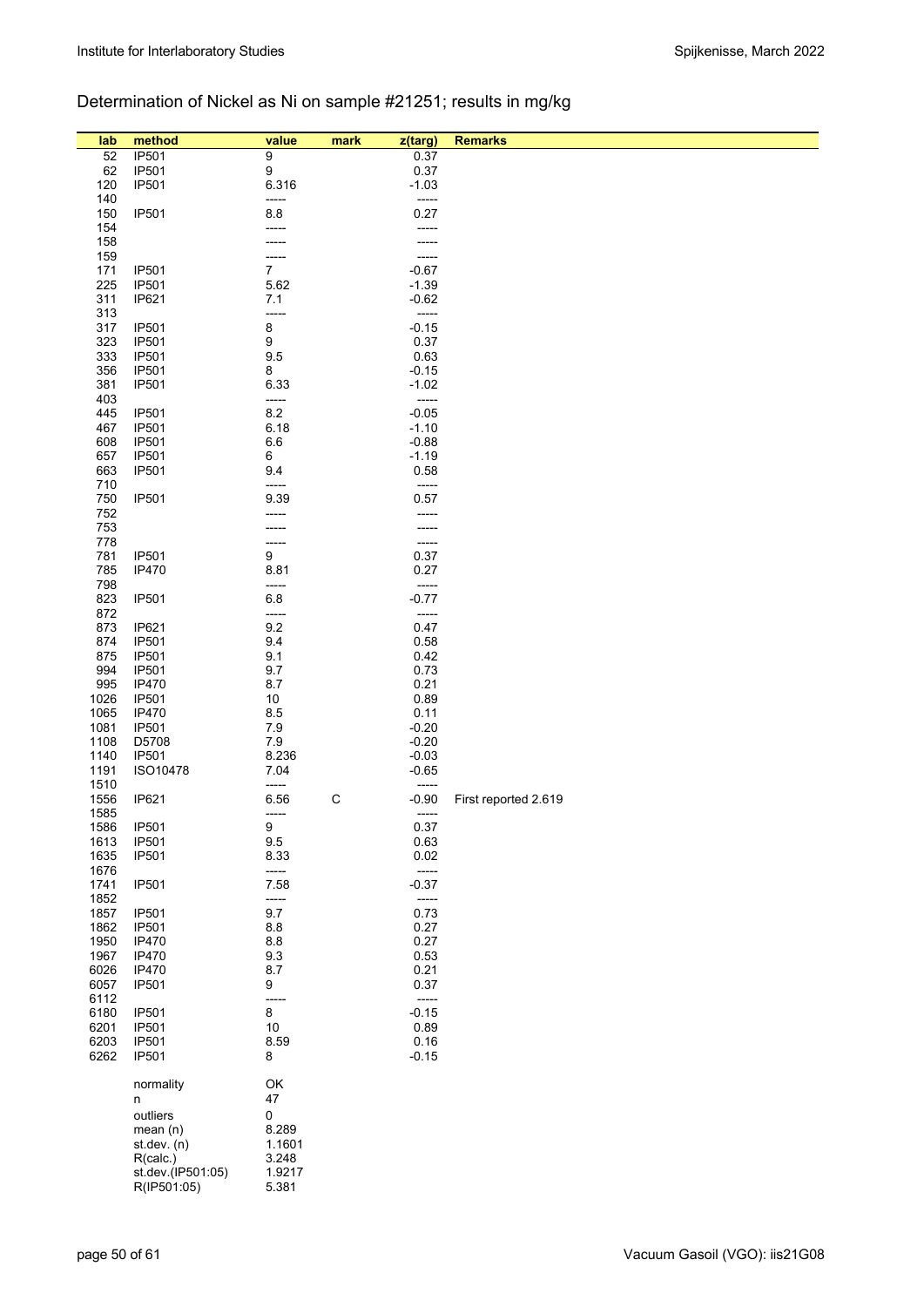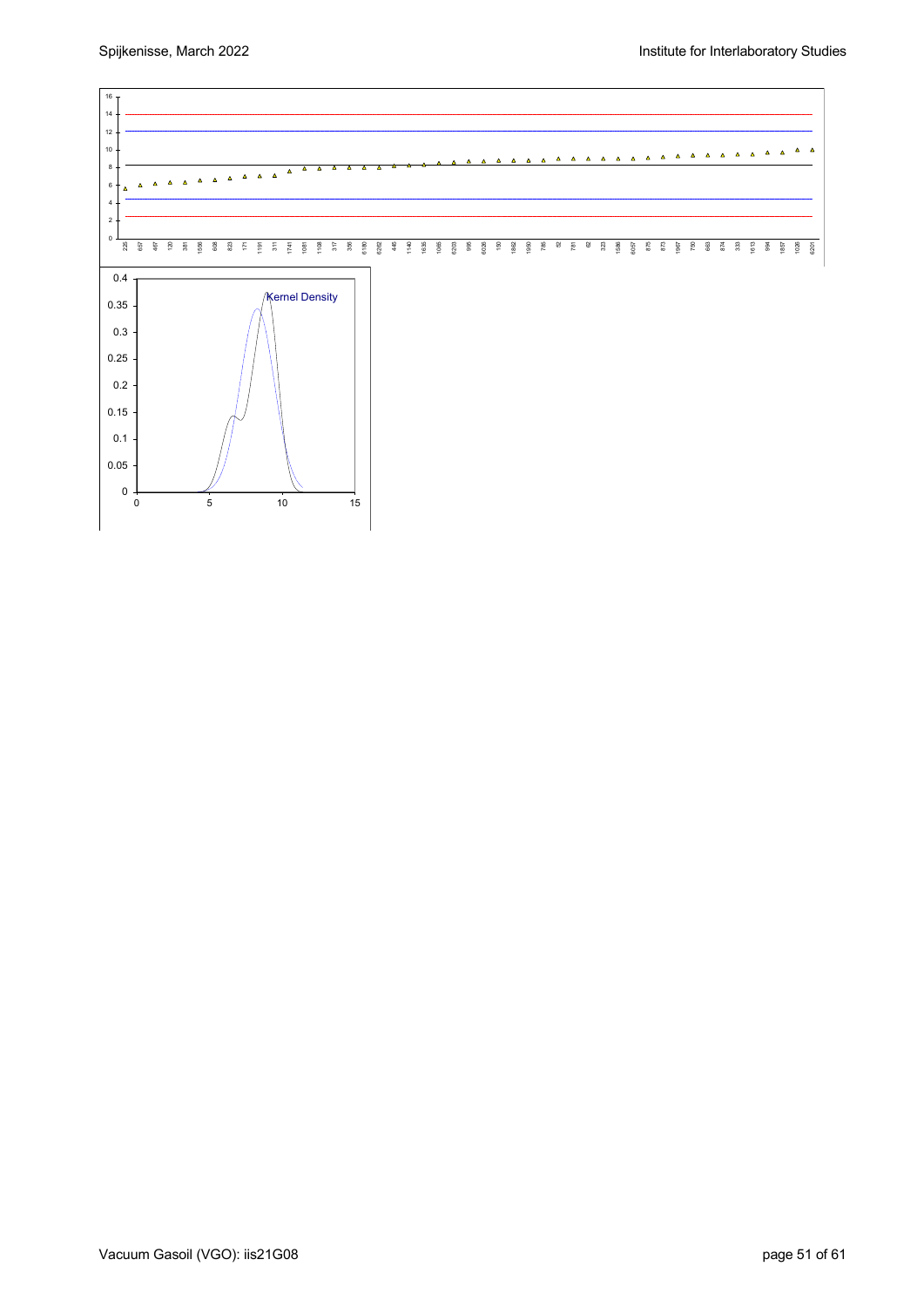## Determination of Sodium as Na on sample #21251; results in mg/kg

| lab        | method                       | value            | mark    | z(targ)            | remarks             |
|------------|------------------------------|------------------|---------|--------------------|---------------------|
| 52         | <b>IP501</b>                 | 11               |         | $-0.10$            |                     |
| 62         | IP501                        | 10               |         | $-0.80$            |                     |
| 120        |                              | -----            |         | -----              |                     |
| 140        |                              | -----            |         | -----              |                     |
| 150        | <b>IP501</b>                 | 10.4             |         | $-0.52$            |                     |
| 154        |                              | -----            |         | -----              |                     |
| 158        |                              | -----            |         | -----              |                     |
| 159        | <b>IP501</b>                 | $13$             |         | 1.30               |                     |
|            |                              |                  |         |                    |                     |
| 171<br>225 | <b>IP501</b><br><b>IP501</b> | 11<br>6.86       |         | $-0.10$<br>$-2.98$ |                     |
|            |                              |                  | R(0.05) |                    |                     |
| 311        | IP621                        | 10.0             |         | $-0.80$            |                     |
| 313        |                              | -----            |         | -----              |                     |
| 317        |                              | -----            |         | -----              |                     |
| 323        | IP501                        | 11               |         | $-0.10$            |                     |
| 333        | <b>IP501</b>                 | 11.6             |         | 0.32               |                     |
| 356        | <b>IP501</b>                 | 10               |         | $-0.80$            |                     |
| 381        | D7111                        | -----<br>$8.8\,$ |         | -----<br>$-1.63$   |                     |
| 403<br>445 | <b>IP501</b>                 | 12.9             |         | 1.23               |                     |
| 467        | <b>IP501</b>                 | 12.27            |         | 0.79               |                     |
| 608        |                              | -----            |         | -----              |                     |
| 657        | <b>IP501</b>                 | 13               |         | 1.30               |                     |
| 663        | <b>IP501</b>                 | 12.2             |         | 0.74               |                     |
| 710        |                              | -----            |         | -----              |                     |
| 750        | <b>IP501</b>                 | 10.35            |         | $-0.55$            |                     |
| 752        |                              | -----            |         | -----              |                     |
| 753        |                              | -----            |         | -----              |                     |
| 778        |                              | -----            |         | -----              |                     |
| 781        | <b>IP501</b>                 | 11               |         | $-0.10$            |                     |
| 785        | IP470                        | 11.29            |         | 0.10               |                     |
| 798        |                              | -----            |         | -----              |                     |
| 823        | <b>IP501</b>                 | 12.3             |         | 0.81               |                     |
| 872        |                              | -----            |         | -----              |                     |
| 873        | IP621                        | 10.8             |         | $-0.24$            |                     |
| 874        | <b>IP501</b>                 | 11.0             |         | $-0.10$            |                     |
| 875        | <b>IP501</b>                 | 11.3             |         | 0.11               |                     |
| 994        | <b>IP501</b>                 | 10.5             |         | $-0.45$            |                     |
| 995        | IP470                        | 10.5             |         | $-0.45$            |                     |
| 1026       | <b>IP501</b>                 | 12               |         | 0.60               |                     |
| 1065       | <b>IP501</b>                 | 11.5             |         | 0.25               |                     |
| 1081       | <b>IP501</b>                 | 9.7              |         | $-1.00$            |                     |
| 1108       | D5708                        | 9.8              |         | $-0.93$            |                     |
| 1140       | IP501                        | 12.81            |         | 1.16               |                     |
| 1191       | ISO10478                     | 10.49            |         | $-0.45$            |                     |
| 1510       |                              | -----            |         | -----              |                     |
| 1556       | IP621                        | 10.18            | C       | $-0.67$            | First reported 4.12 |
| 1585       |                              | -----            |         | -----              |                     |
| 1586       | <b>IP501</b>                 | 12               |         | 0.60               |                     |
| 1613       | <b>IP501</b>                 | 13.8             |         | 1.85               |                     |
| 1635       | IP501                        | 9.45             |         | $-1.18$            |                     |
| 1676       |                              | -----            |         | -----              |                     |
| 1741       | IP501                        | 10.4             |         | $-0.52$            |                     |
| 1852       |                              | -----            |         | -----              |                     |
| 1857       | <b>IP501</b>                 | 11.3             |         | 0.11               |                     |
| 1862       | <b>IP501</b>                 | 11.0             |         | $-0.10$            |                     |
| 1950       | <b>IP470</b>                 | 11.0             |         | $-0.10$            |                     |
| 1967       | <b>IP470</b>                 | 11.1             |         | $-0.03$            |                     |
| 6026       | <b>IP470</b>                 | 10.8             |         | $-0.24$            |                     |
| 6057       | IP501                        | 11               |         | $-0.10$            |                     |
| 6112       |                              | -----            |         | -----              |                     |
| 6180       | <b>IP501</b>                 | 11               |         | $-0.10$            |                     |
| 6201       | <b>IP501</b>                 | 14               |         | 1.99               |                     |
| 6203       | <b>IP501</b>                 | 10.65            |         | $-0.34$            |                     |
| 6262       | <b>IP501</b>                 | 10               |         | $-0.80$            |                     |
|            |                              |                  |         |                    |                     |
|            | normality                    | OK               |         |                    |                     |
|            | n                            | 44               |         |                    |                     |
|            | outliers                     | 1                |         |                    |                     |
|            | mean $(n)$                   | 11.141           |         |                    |                     |
|            | st.dev. (n)                  | 1.1374           |         |                    |                     |
|            | R(calc.)                     | 3.185            |         |                    |                     |
|            | st.dev.(IP501:05)            | 1.4345           |         |                    |                     |
|            | R(IP501:05)                  | 4.016            |         |                    |                     |
|            |                              |                  |         |                    |                     |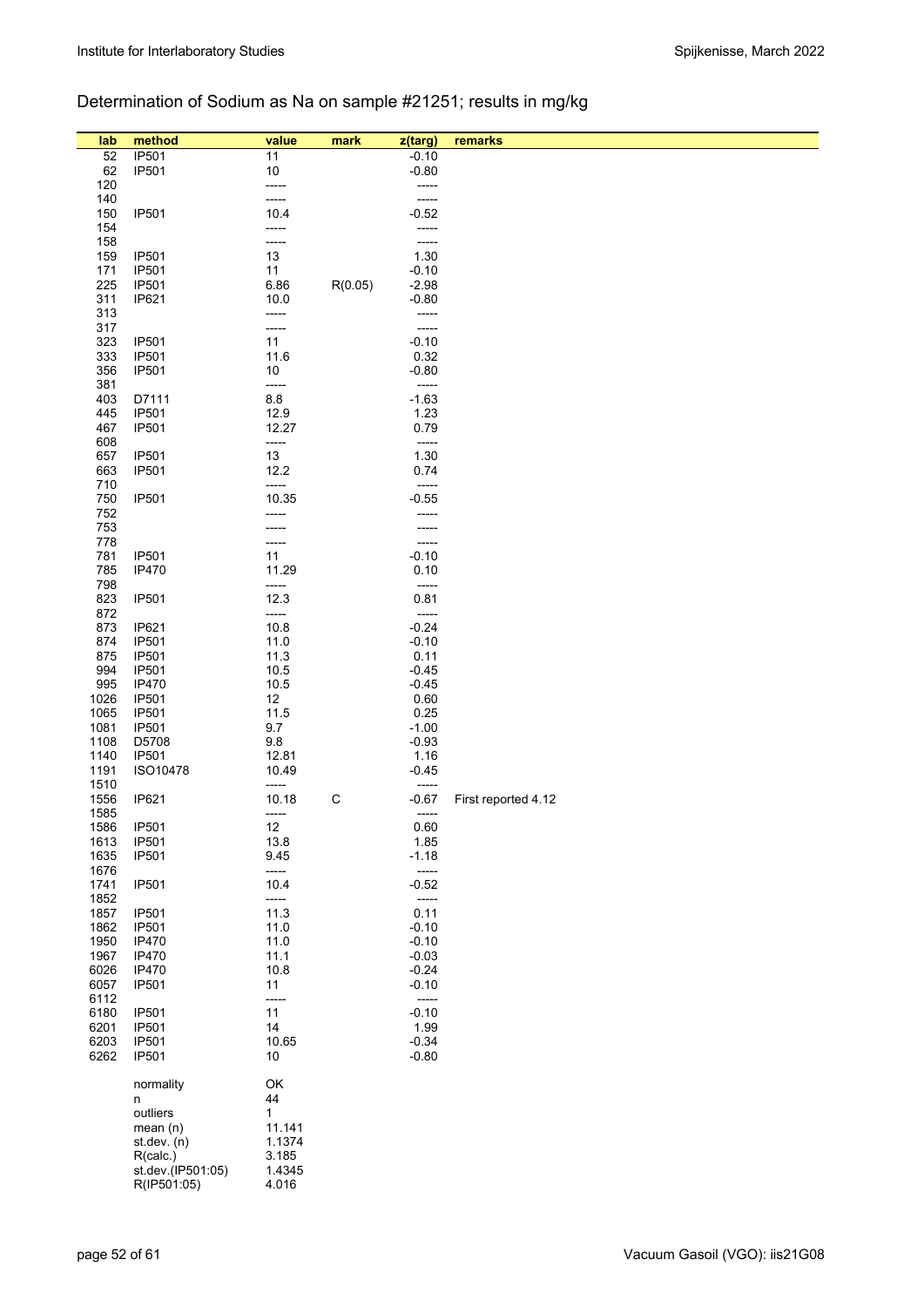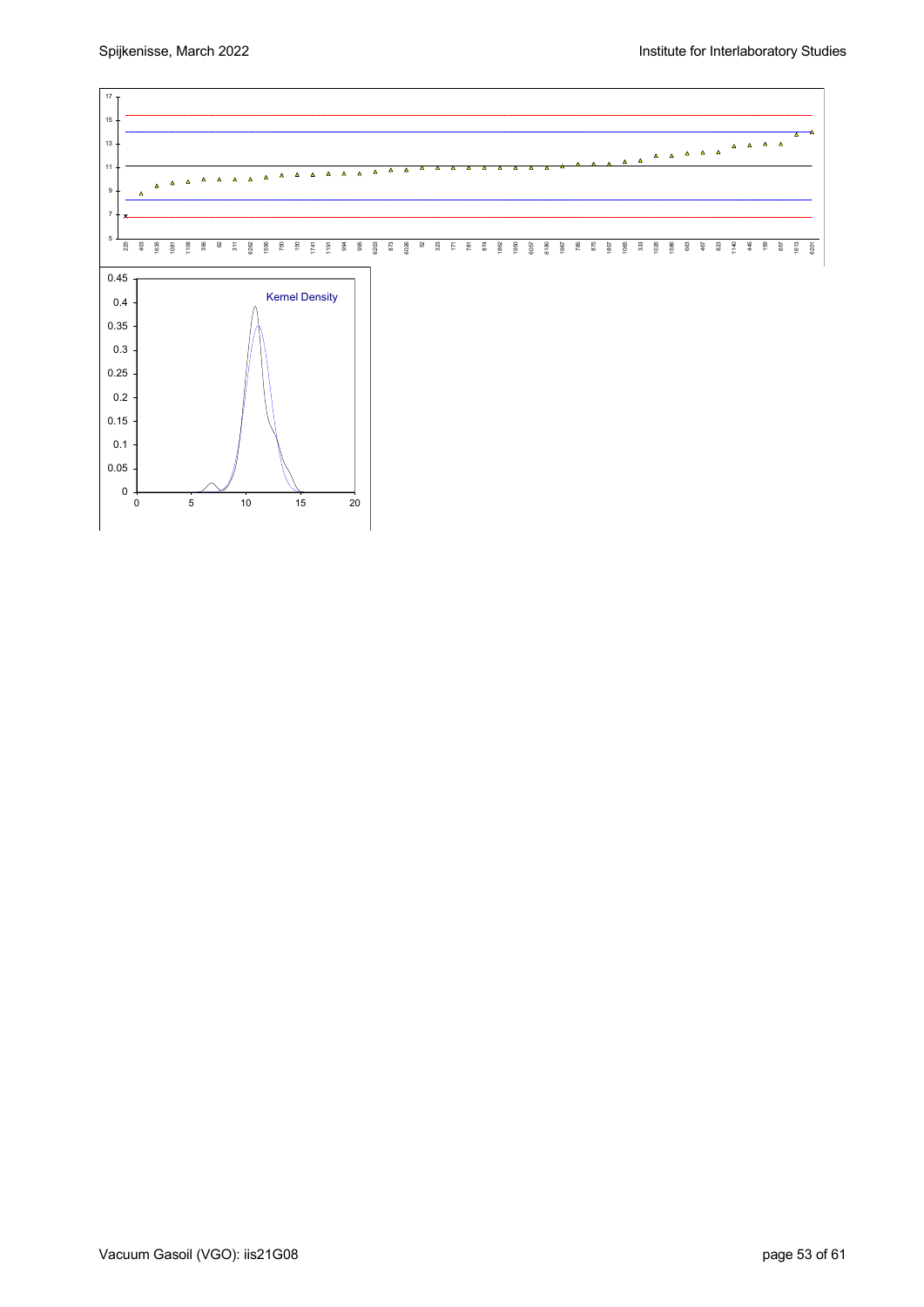## Determination of Vanadium as V on sample #21251; results in mg/kg

| lab          | method            | value             | mark        | z(targ)          | remarks              |
|--------------|-------------------|-------------------|-------------|------------------|----------------------|
| 52           | IP501             | 11                |             | 0.23             |                      |
| 62           | <b>IP501</b>      | $10\,$            |             | $-0.18$          |                      |
| 120          | <b>IP501</b>      | 9.529             |             | $-0.37$          |                      |
| 140          |                   | -----             |             | -----            |                      |
| 150          | <b>IP501</b>      | 10.8              |             | 0.15             |                      |
| 154          |                   | -----             |             | -----            |                      |
| 158          |                   |                   |             | -----            |                      |
| 159          | <b>IP501</b>      | $10\,$            |             | $-0.18$          |                      |
| 171          | <b>IP501</b>      | 11                |             | 0.23             |                      |
| 225          | <b>IP501</b>      | 7.85              |             | $-1.06$          |                      |
| 311          | IP621             | 9.2               |             | $-0.51$          |                      |
| 313          |                   | -----             |             | -----            |                      |
| 317          | <b>IP501</b>      | $10$              |             | $-0.18$          |                      |
| 323          | <b>IP501</b>      | 11                |             | 0.23             |                      |
| 333          | <b>IP501</b>      | 11.2              |             | 0.31             |                      |
| 356          | <b>IP501</b>      | $10$              |             | $-0.18$          |                      |
| 381          |                   | -----             |             | -----            |                      |
| 403          | D7111             | 9.8               |             | $-0.26$          |                      |
| 445          | <b>IP501</b>      | 10.4              |             | $-0.02$          |                      |
| 467          | <b>IP470</b>      | 10.99             |             | 0.22             |                      |
| 608          | <b>IP501</b>      | 9.6               |             | $-0.34$          |                      |
| 657          | IP501             | $10\,$            |             | $-0.18$          |                      |
| 663          | <b>IP501</b>      | 11.6              |             | 0.47             |                      |
| 710          |                   | -----             |             | -----            |                      |
| 750          | IP501             | 9.85              |             | $-0.24$          |                      |
| 752          |                   |                   |             |                  |                      |
| 753          |                   |                   |             | -----            |                      |
| 778          |                   |                   |             | -----            |                      |
| 781          | <b>IP501</b>      | 10                |             | $-0.18$          |                      |
| 785          | <b>IP470</b>      | 10.61             |             | 0.07             |                      |
| 798          |                   | -----             |             | -----            |                      |
| 823          | <b>IP501</b>      | 9.9               |             | $-0.22$          |                      |
| 872          |                   | -----             |             | -----            |                      |
| 873          | IP621             | 10.6              |             | 0.07             |                      |
| 874          | <b>IP501</b>      | 10.7              |             | 0.11             |                      |
| 875          | <b>IP501</b>      | 11.1              |             | 0.27             |                      |
| 994          | IP501             | 11.4              |             | 0.39             |                      |
| 995          | <b>IP470</b>      | 12                |             | 0.64             |                      |
| 1026         | <b>IP501</b>      | 12                |             | 0.64             |                      |
| 1065         | IP470             | 11.5              |             | 0.43             |                      |
| 1081         | <b>IP501</b>      | 8.3               |             | $-0.87$          |                      |
| 1108         | D5708             | 7.9               |             | $-1.04$          |                      |
| 1140         | <b>IP501</b>      | 11.15<br>10.03    |             | 0.29             |                      |
| 1191<br>1510 | ISO10478          | -----             |             | $-0.17$<br>----- |                      |
| 1556         | IP621             | 8.78              | $\mathsf C$ | $-0.68$          | First reported 3.455 |
| 1585         |                   | -----             |             | -----            |                      |
| 1586         | IP501             | $11$              |             | 0.23             |                      |
| 1613         | IP501             | 10.6              |             | 0.07             |                      |
| 1635         | IP501             | 9.76              |             | $-0.28$          |                      |
| 1676         |                   | -----             |             | -----            |                      |
| 1741         | IP501             | 10.3              |             | $-0.06$          |                      |
| 1852         |                   | -----             |             | -----            |                      |
| 1857         | IP501             | 11.2              |             | 0.31             |                      |
| 1862         | <b>IP501</b>      | 11.0              |             | 0.23             |                      |
| 1950         | <b>IP470</b>      | 11.1              |             | 0.27             |                      |
| 1967         | <b>IP470</b>      | 11.4              |             | 0.39             |                      |
| 6026         | <b>IP470</b>      | 10.9              |             | 0.19             |                      |
| 6057         | IP501             | 10                |             | $-0.18$          |                      |
| 6112         |                   | -----             |             | -----            |                      |
| 6180         | IP501             | 11                |             | 0.23             |                      |
| 6201         | IP501             | 13                |             | 1.04             |                      |
| 6203         | <b>IP501</b>      | 10.08             |             | $-0.15$          |                      |
| 6262         | <b>IP501</b>      | 10                |             | $-0.18$          |                      |
|              |                   |                   |             |                  |                      |
|              | normality         | suspect           |             |                  |                      |
|              | n<br>outliers     | 48<br>$\mathbf 0$ |             |                  |                      |
|              | mean $(n)$        | 10.440            |             |                  |                      |
|              | st.dev. (n)       | 1.0094            |             |                  |                      |
|              | R(calc.)          | 2.826             |             |                  |                      |
|              | st.dev.(IP501:05) | 2.4510            |             |                  |                      |
|              | R(IP501:05)       | 6.863             |             |                  |                      |
|              |                   |                   |             |                  |                      |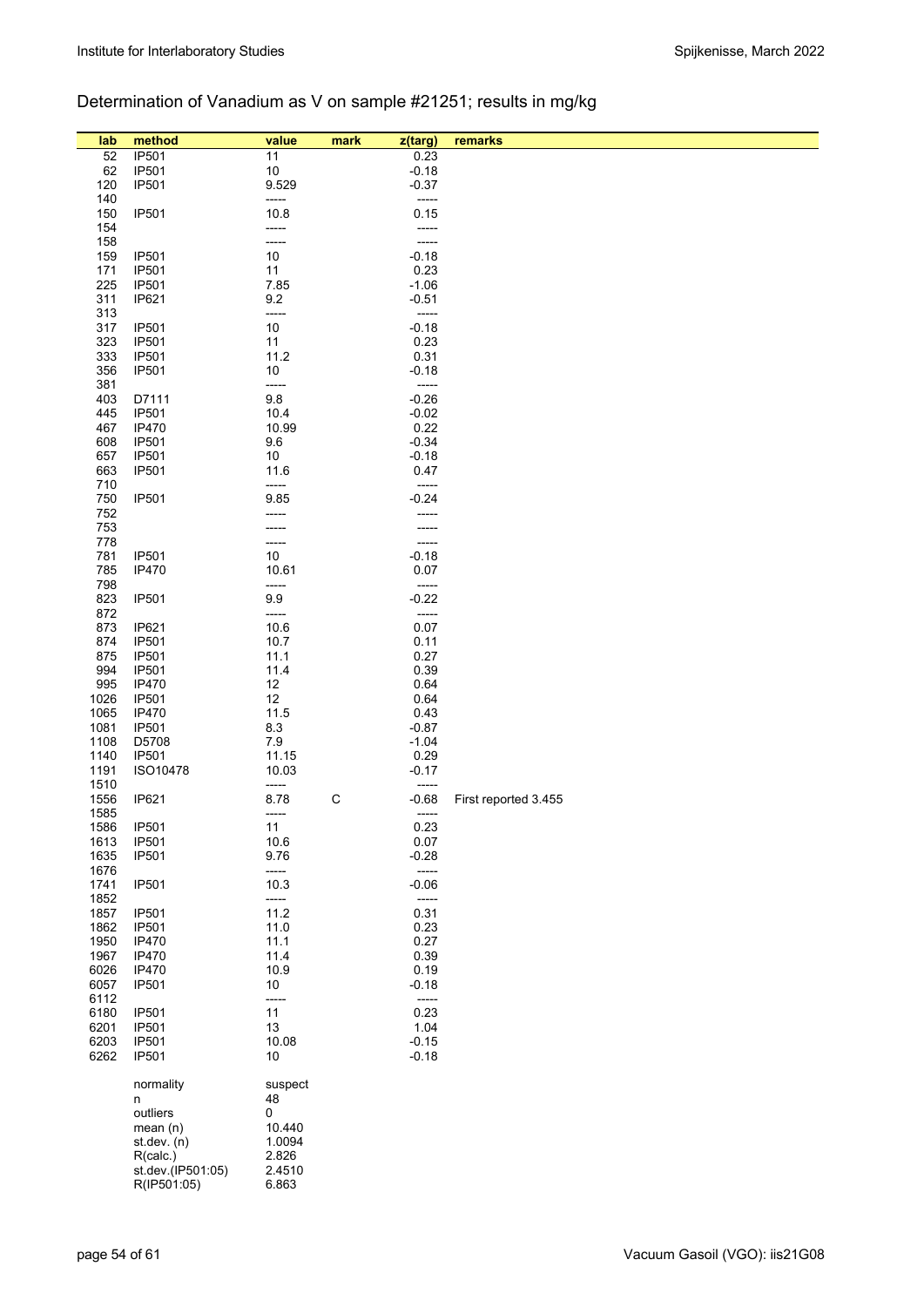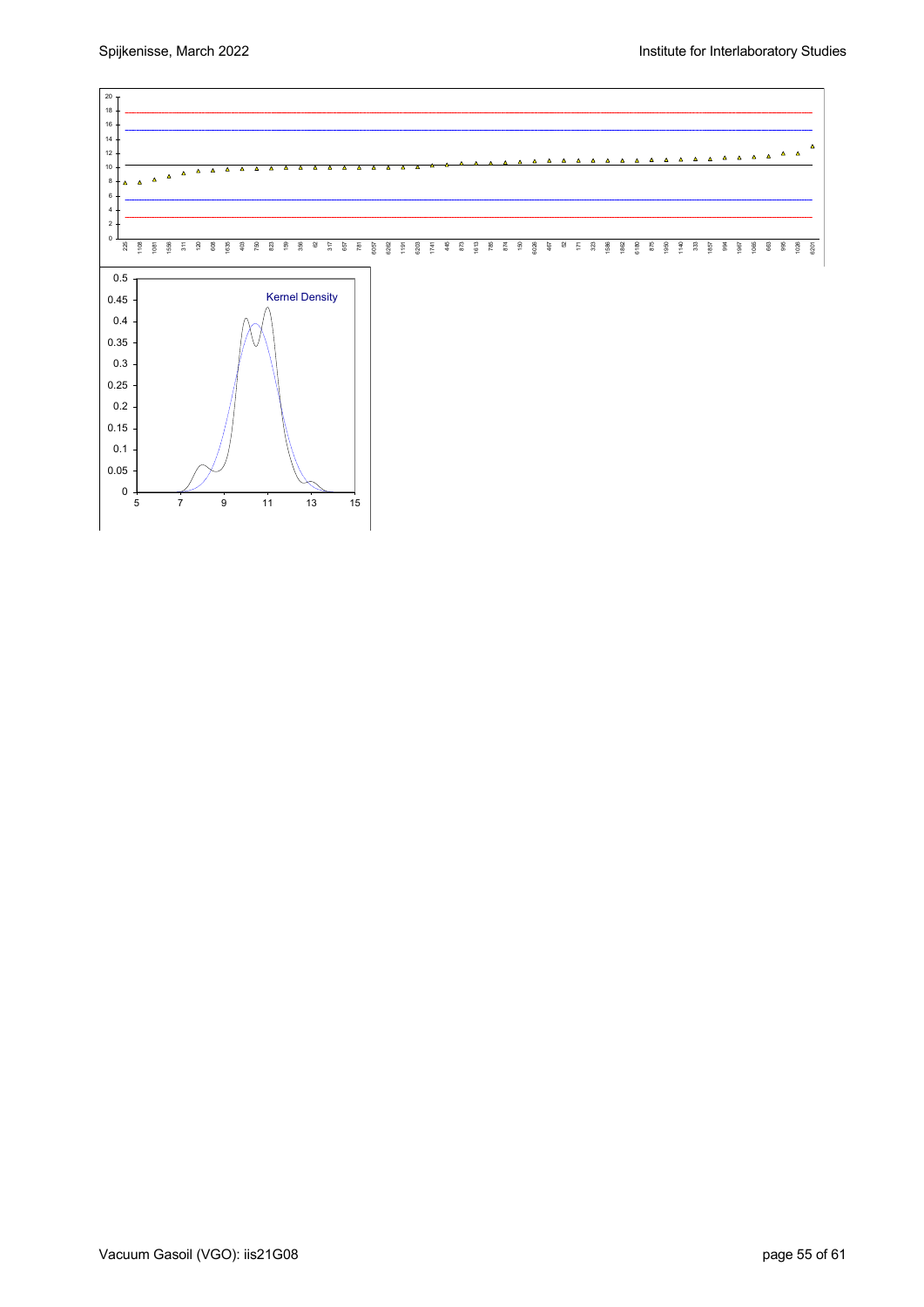## Determination of Calcium as Ca on sample #21251; results in mg/kg

| lab          | method                       | value                    | mark<br>z(targ)    | remarks |
|--------------|------------------------------|--------------------------|--------------------|---------|
| 52           | <b>IP501</b>                 | $\overline{\mathcal{C}}$ | -----              |         |
| 62           | <b>IP501</b>                 | $\overline{2}$           | $-1.81$            |         |
| 120          |                              | -----                    | -----              |         |
| 140          |                              | -----                    | -----              |         |
| 150          | <b>IP501</b>                 | 2.8                      | $-0.03$            |         |
| 154          |                              | -----                    | -----              |         |
| 158          |                              |                          |                    |         |
| 159<br>171   | <b>IP501</b>                 | 3                        | -----<br>0.41      |         |
| 225          | <b>IP501</b>                 | <3                       | -----              |         |
| 311          |                              |                          |                    |         |
| 313          |                              | -----                    | -----              |         |
| 317          | <b>IP501</b>                 | $\overline{4}$           | 2.63               |         |
| 323          | <b>IP501</b>                 | $\leq 3$                 | -----              |         |
| 333          | <b>IP501</b>                 | 2.5                      | $-0.70$            |         |
| 356<br>381   | <b>IP501</b>                 | $3$<br>-----             | -----<br>-----     |         |
| 403          | D7111                        | $2.2\,$                  | $-1.36$            |         |
| 445          | <b>IP501</b>                 | $2.8\,$                  | $-0.03$            |         |
| 467          | <b>IP501</b>                 | 3.27                     | 1.01               |         |
| 608          | <b>IP501</b>                 | 3.4                      | 1.30               |         |
| 657          | <b>IP501</b>                 | 3                        | 0.41               |         |
| 663          | <b>IP501</b>                 | $3$                      | -----              |         |
| 710          | <b>IP501</b>                 | -----<br>3.05            | -----<br>0.52      |         |
| 750<br>752   |                              |                          | -----              |         |
| 753          |                              | -----                    | -----              |         |
| 778          |                              | -----                    |                    |         |
| 781          | <b>IP501</b>                 | $3$                      | -----              |         |
| 785          | <b>IP470</b>                 | 2.97                     | 0.35               |         |
| 798          |                              | -----                    | -----              |         |
| 823          | <b>IP501</b>                 | 4.1                      | 2.85               |         |
| 872<br>873   | <b>IP621</b>                 | -----<br>3.0             | -----<br>0.41      |         |
| 874          | <b>IP501</b>                 | 2.6                      | $-0.48$            |         |
| 875          | <b>IP501</b>                 | 2.4                      | $-0.92$            |         |
| 994          | <b>IP501</b>                 | $<$ 3                    | -----              |         |
| 995          | <b>IP470</b>                 | 3.3                      | 1.08               |         |
| 1026         | <b>IP501</b>                 | $\mathbf{3}$             | 0.41               |         |
| 1065         |                              | -----                    | -----              |         |
| 1081<br>1108 | <b>IP501</b><br><b>IP470</b> | $1.8$<br>2.1             | $-2.25$<br>$-1.59$ |         |
| 1140         | <b>IP501</b>                 | 3.167                    | 0.78               |         |
| 1191         | In house                     | 2.56                     | $-0.56$            |         |
| 1510         |                              |                          |                    |         |
| 1556         |                              |                          |                    |         |
| 1585         |                              | -----                    | -----              |         |
| 1586         | IP501                        | $\overline{\mathbf{c}}$  | $-1.81$            |         |
| 1613<br>1635 | <b>IP501</b><br><b>IP501</b> | 4.2<br>2.84              | 3.07<br>0.06       |         |
| 1676         |                              | -----                    | -----              |         |
| 1741         | <b>IP501</b>                 | 2.32                     | $-1.10$            |         |
| 1852         |                              | -----                    | -----              |         |
| 1857         | <b>IP501</b>                 | 2.6                      | $-0.48$            |         |
| 1862         | <b>IP501</b>                 | 2.4                      | $-0.92$            |         |
| 1950         | <b>IP470</b>                 | 2.5                      | $-0.70$            |         |
| 1967<br>6026 | <b>IP470</b><br>IP470        | 2.4<br>2.3               | $-0.92$<br>$-1.14$ |         |
| 6057         | <b>IP501</b>                 | 3                        | 0.41               |         |
| 6112         |                              | -----                    | -----              |         |
| 6180         | <b>IP501</b>                 | 4                        | 2.63               |         |
| 6201         | <b>IP501</b>                 | 3                        | 0.41               |         |
| 6203         | <b>IP501</b>                 | 2.74                     | $-0.17$            |         |
| 6262         | IP501                        | 2                        | $-1.81$            |         |
|              | normality                    | OK                       |                    |         |
|              | n                            | 36                       |                    |         |
|              | outliers                     | 0                        |                    |         |
|              | mean $(n)$                   | 2.814                    |                    |         |
|              | st.dev. (n)                  | 0.6065                   |                    |         |
|              | R(calc.)                     | 1.698                    |                    |         |
|              | st.dev.(IP501:05)            | 0.4506                   |                    |         |
|              | R(IP501:05)                  | 1.262                    |                    |         |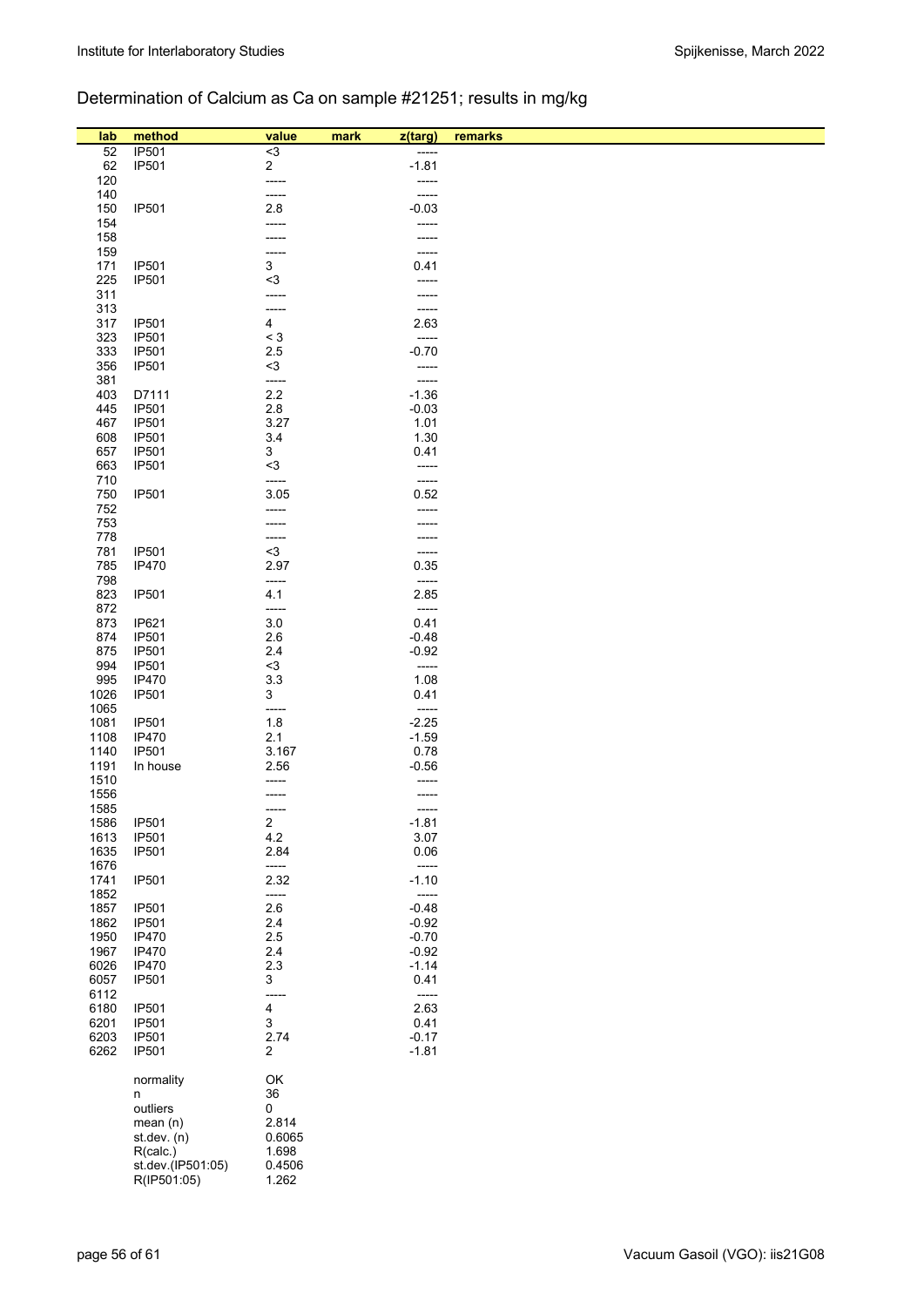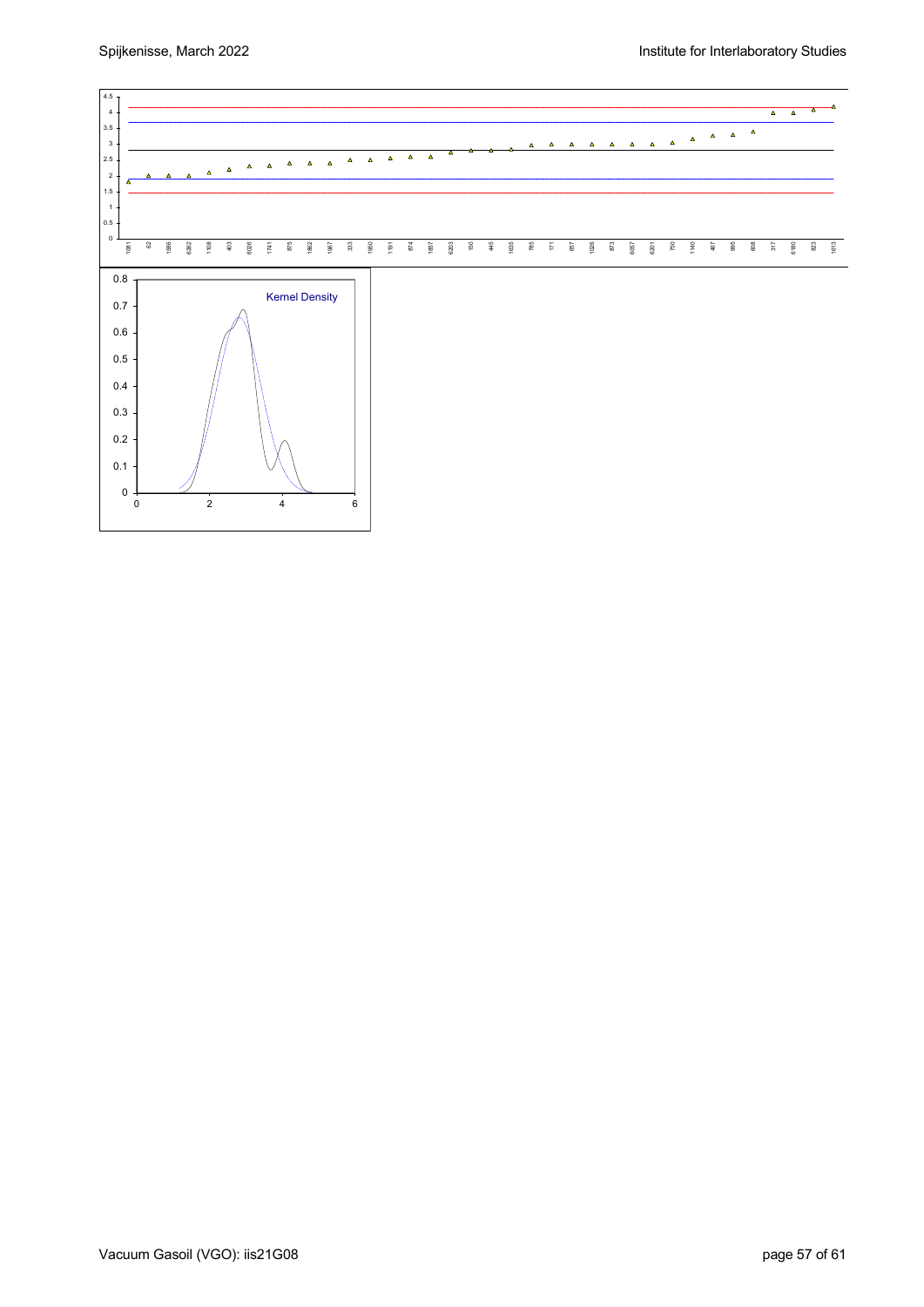# Determination of Phosphorus as P on sample #21251; results in mg/kg

| lab  | method       | value          | mark<br>z(targ) |       | remarks                               |
|------|--------------|----------------|-----------------|-------|---------------------------------------|
| 52   |              | <1             |                 |       |                                       |
|      | IP501        |                |                 | ----- |                                       |
| 62   | IP501        | $<$ 1          |                 | ----- |                                       |
| 120  |              | -----          |                 |       |                                       |
| 140  |              | -----          |                 |       |                                       |
| 150  | IP501        | $<$ 1          |                 |       |                                       |
| 154  |              | -----          |                 |       |                                       |
| 158  |              |                |                 |       |                                       |
| 159  |              | -----          |                 |       |                                       |
| 171  | IP501        | 0              |                 |       |                                       |
| 225  | IP501        | 0.35           |                 |       |                                       |
| 311  |              | -----          |                 |       |                                       |
| 313  |              | -----          |                 |       |                                       |
| 317  | IP501        | $<1\,$         |                 |       |                                       |
| 323  | <b>IP501</b> | < 1            |                 |       |                                       |
| 333  | <b>IP501</b> | 0.6            |                 |       |                                       |
| 356  | <b>IP501</b> | 1              |                 |       |                                       |
| 381  |              | -----          |                 |       |                                       |
| 403  |              | -----          |                 |       |                                       |
| 445  | IP501        | 0.6            |                 |       |                                       |
| 467  | IP501        | 0.65           |                 |       |                                       |
| 608  | IP501        | 0.1            |                 |       |                                       |
| 657  | <b>IP501</b> | $\mathbf{1}$   |                 |       |                                       |
| 663  | <b>IP501</b> | $<$ 1          |                 |       |                                       |
|      |              |                |                 |       |                                       |
| 710  |              | -----          |                 |       |                                       |
| 750  | IP501        | 0.45           |                 |       |                                       |
| 752  |              |                |                 |       |                                       |
| 753  |              | -----          |                 |       |                                       |
| 778  |              | -----          |                 |       |                                       |
| 781  | IP501        | <1             |                 |       |                                       |
| 785  |              | -----          |                 |       |                                       |
| 798  |              | -----          |                 |       |                                       |
| 823  | IP501        | 0.6            |                 |       |                                       |
| 872  |              | -----          |                 |       |                                       |
| 873  | <b>IP500</b> | $<1\,$         |                 |       |                                       |
| 874  | IP501        | < 1            |                 |       |                                       |
| 875  | <b>IP501</b> | 0.4            |                 |       |                                       |
| 994  | <b>IP501</b> | $<$ 1          |                 |       |                                       |
| 995  |              | -----          |                 |       |                                       |
| 1026 | IP501        | $\mathbf{1}$   |                 |       |                                       |
| 1065 |              |                |                 |       |                                       |
| 1081 |              |                |                 |       |                                       |
| 1108 |              | -----          |                 |       |                                       |
| 1140 | IP501        | 0.567          |                 |       |                                       |
| 1191 | <b>IP501</b> | 0.44           |                 |       |                                       |
| 1510 |              |                |                 |       |                                       |
|      |              |                |                 |       |                                       |
| 1556 |              |                |                 | ----- |                                       |
| 1585 |              | -----          |                 |       |                                       |
| 1586 | <b>IP501</b> | 1              |                 |       |                                       |
| 1613 |              | -----          |                 |       |                                       |
| 1635 | IP501        | 1,0            |                 |       |                                       |
| 1676 |              | -----          |                 |       |                                       |
| 1741 | IP501        | 0.495          |                 |       |                                       |
| 1852 |              | -----          |                 |       |                                       |
| 1857 | IP501        | 0.4            |                 |       |                                       |
| 1862 | IP501        | 0.5            |                 |       |                                       |
| 1950 |              | -----          |                 |       |                                       |
| 1967 | <b>IP501</b> | less 1         |                 |       |                                       |
| 6026 |              | $-----$        |                 |       |                                       |
| 6057 | <b>IP501</b> | $\overline{2}$ |                 |       |                                       |
| 6112 |              | -----          |                 |       |                                       |
| 6180 | <b>IP501</b> | $<$ 1          |                 |       |                                       |
| 6201 | <b>IP501</b> | 4              |                 | ----- | Possibly a false postive test result? |
| 6203 | <b>IP501</b> | 0.35           |                 |       |                                       |
| 6262 | <b>IP501</b> | < 1            |                 | ----  |                                       |
|      |              |                |                 |       |                                       |
|      | n            | $33\,$         |                 |       |                                       |
|      | mean (n)     | < 1            |                 |       |                                       |
|      |              |                |                 |       |                                       |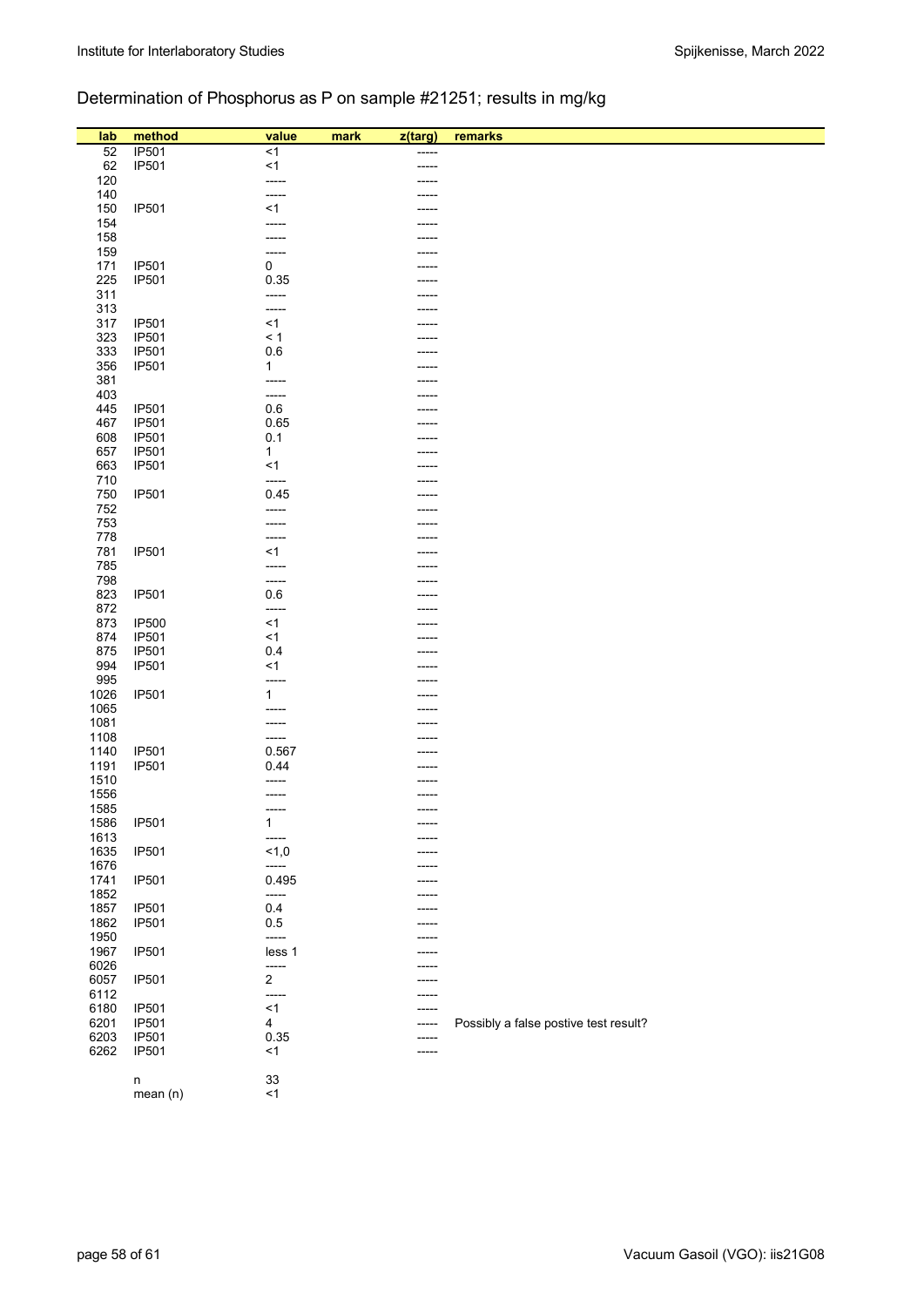## Determination of Zinc as Zn on sample #21251; results in mg/kg

| lab          | method                       | value                 | mark<br>z(targ) | remarks                                |
|--------------|------------------------------|-----------------------|-----------------|----------------------------------------|
| 52           | IP501                        | <1                    |                 |                                        |
| 62           | IP501                        | <1                    | -----           |                                        |
| 120          | IP501                        | 0.442                 |                 |                                        |
| 140          |                              | -----                 |                 |                                        |
| 150          | IP501                        | $<$ 1                 |                 |                                        |
| 154          |                              | -----                 |                 |                                        |
| 158          |                              |                       |                 |                                        |
| 159<br>171   | IP501                        | -----<br>0            |                 |                                        |
| 225          | <b>IP501</b>                 | 0.35                  |                 |                                        |
| 311          |                              | -----                 |                 |                                        |
| 313          |                              | -----                 |                 |                                        |
| 317          | IP501                        | 3                     |                 | Possibly a false positive test result? |
| 323          | <b>IP501</b>                 | < 1                   |                 |                                        |
| 333          | <b>IP501</b>                 | 0.6                   |                 |                                        |
| 356          | IP501                        | $\mathbf{1}$          |                 |                                        |
| 381          |                              | ------                |                 |                                        |
| 403          |                              | -----                 |                 |                                        |
| 445<br>467   | IP501<br>IP501               | 0.4<br>0.67           |                 |                                        |
| 608          | <b>IP501</b>                 | 0.2                   |                 |                                        |
| 657          | IP501                        | $<$ 1                 |                 |                                        |
| 663          | <b>IP501</b>                 | $<$ 1                 |                 |                                        |
| 710          |                              | $-----$               |                 |                                        |
| 750          | <b>IP501</b>                 | 0.39                  |                 |                                        |
| 752          |                              |                       |                 |                                        |
| 753          |                              |                       |                 |                                        |
| 778          |                              | -----                 |                 |                                        |
| 781<br>785   | <b>IP501</b><br><b>IP470</b> | $<$ 1<br>0.71         |                 |                                        |
| 798          |                              | -----                 |                 |                                        |
| 823          | IP501                        | 0.6                   |                 |                                        |
| 872          |                              | -----                 |                 |                                        |
| 873          | IP621                        | $<$ 1                 |                 |                                        |
| 874          | <b>IP501</b>                 | 0.5                   |                 |                                        |
| 875          | <b>IP501</b>                 | $<$ 1                 |                 |                                        |
| 994          | IP501                        | $<$ 1                 |                 |                                        |
| 995<br>1026  | IP470<br>IP501               | 0.7<br>1              |                 |                                        |
| 1065         |                              |                       |                 |                                        |
| 1081         |                              | -----                 |                 |                                        |
| 1108         | <b>IP470</b>                 | 0.4                   |                 |                                        |
| 1140         | IP501                        | 0.409                 |                 |                                        |
| 1191         | <b>IP501</b>                 | 0.17                  |                 |                                        |
| 1510         |                              |                       |                 |                                        |
| 1556         |                              |                       |                 |                                        |
| 1585         |                              | -----<br>$\mathbf 2$  | -----           |                                        |
| 1586<br>1613 | <b>IP501</b><br><b>IP501</b> | 1.0                   |                 | Possibly a false positive test result? |
| 1635         | <b>IP501</b>                 | 1,0                   |                 |                                        |
| 1676         |                              | -----                 |                 |                                        |
| 1741         | IP501                        | $<$ 1                 |                 |                                        |
| 1852         |                              | -----                 |                 |                                        |
| 1857         | IP501                        | 0.5                   |                 |                                        |
| 1862         | <b>IP501</b>                 | 0.3                   |                 |                                        |
| 1950         | <b>IP470</b>                 | 0.5                   |                 |                                        |
| 1967         | <b>IP470</b>                 | 0.5                   |                 |                                        |
| 6026<br>6057 | <b>IP470</b><br><b>IP501</b> | 0.4<br>$\overline{2}$ | -----           | Possibly a false positive test result? |
| 6112         |                              | -----                 |                 |                                        |
| 6180         | <b>IP501</b>                 | $<$ 1                 |                 |                                        |
| 6201         | <b>IP501</b>                 | $<$ 1                 |                 |                                        |
| 6203         | <b>IP501</b>                 | 0.37                  |                 |                                        |
| 6262         | <b>IP501</b>                 | $<$ 1                 |                 |                                        |
|              |                              |                       |                 |                                        |
|              | n                            | 39                    |                 |                                        |
|              | mean (n)                     | < 1                   |                 |                                        |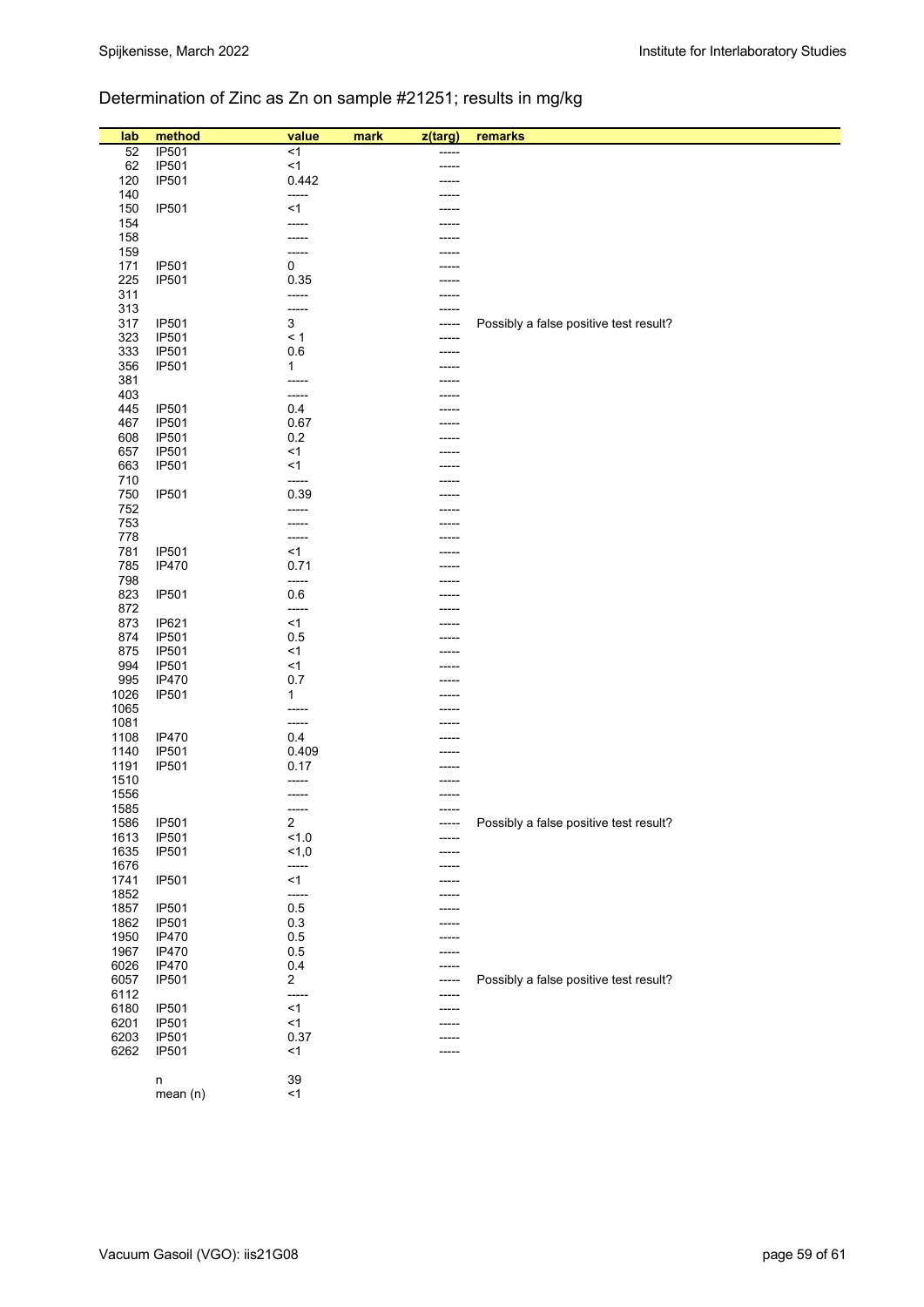#### **APPENDIX 2**

#### **Number of participants per country**

 1 lab in AUSTRIA 1 lab in AZERBAIJAN 2 labs in BELGIUM 2 labs in CANADA 1 lab in COTE D'IVOIRE 1 lab in CROATIA 1 lab in ESTONIA 1 lab in FINLAND 1 lab in FRANCE 1 lab in GEORGIA 2 labs in GERMANY 2 labs in GREECE 1 lab in ISRAEL 1 lab in JORDAN 1 lab in KAZAKHSTAN 1 lab in KOREA, Republic of 1 lab in MALAYSIA 2 labs in MALTA 6 labs in NETHERLANDS 2 labs in ROMANIA 17 labs in RUSSIAN FEDERATION 2 labs in SERBIA 1 lab in SINGAPORE 2 labs in SWEDEN 1 lab in THAILAND 3 labs in UNITED KINGDOM 7 labs in UNITED STATES OF AMERICA